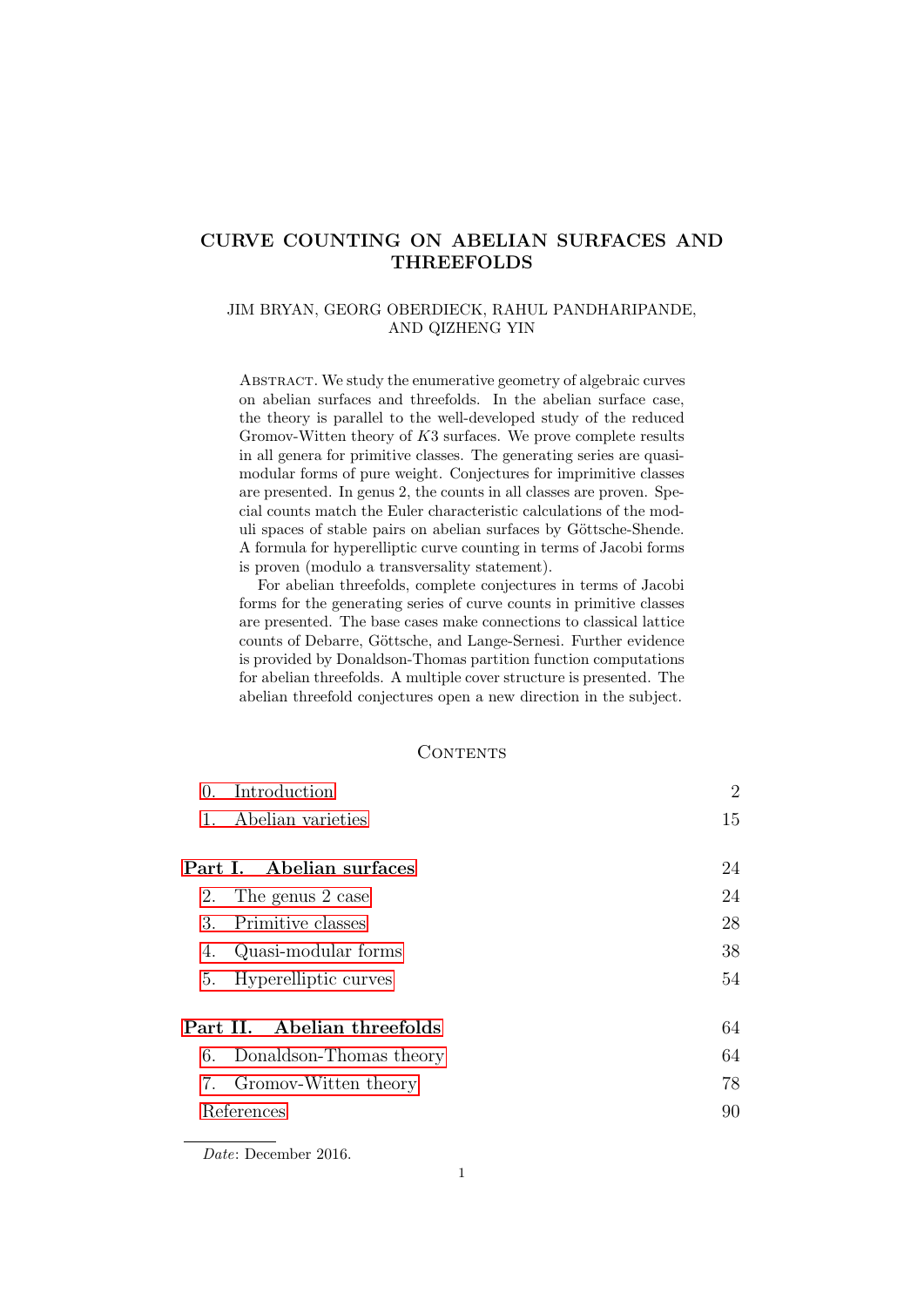#### 0. INTRODUCTION

<span id="page-1-0"></span>0.1. **Vanishings.** Let A be a complex abelian variety of dimension  $d$ . The Gromov-Witten invariants of A in genus q and class  $\beta \in H_2(A, \mathbb{Z})$ are defined by integration against the virtual class of the moduli space of stable maps  $\overline{M}_{q,n}(A, \beta),$ 

$$
\left\langle \tau_{a_1}(\gamma_1)\cdots\tau_{a_n}(\gamma_n)\right\rangle_{g,\beta}^A=\int_{[\overline{M}_{g,n}(A,\beta)]^{\text{vir}}} \psi_1^{a_1}\operatorname{ev}_1^*(\gamma_1)\cdots\psi_n^{a_n}\operatorname{ev}_n^*(\gamma_n),
$$

see  $[52]$  for an introduction.<sup>[1](#page-1-1)</sup> However, for abelian varieties of dimension  $d \geq 2$ , the Gromov-Witten invariants often vanish for two independent reasons. Fortunately, both can be controlled. The result is a meaningful and non-trivial enumerative geometry of curves in A.

The first source of vanishing is the obstruction theory of stable maps. For dimensions  $d \geq 2$ , the cohomology

$$
H^{2,0}(A,\mathbb{C})=H^0(A,\Omega_A^2)
$$

does not vanish and yields a trivial quotient of the obstruction sheaf. As a consequence, the virtual class vanishes [\[29\]](#page-90-0) for non-zero classes  $\beta$ .

An alternative view of the first vanishing can be obtained by deformation invariance. A homology class  $\beta \in H_2(A, \mathbb{Z})$  is a *curve class* if  $\beta$  is represented by an algebraic curve on A. The Gromov-Witten invariants vanish if  $\beta$  is *not* a curve class since then the moduli space  $\overline{M}_{g,n}(A,\beta)$  is empty. After generic deformation of A, every non-zero curve class  $\beta$  acquires a part of  $H^{2,0}(A,\mathbb{C})^{\vee}$  and is no longer the class of an algebraic curve. By deformation invariance, the Gromov-Witten invariants of A then necessarily vanish for all non-zero  $\beta$ .

Second, an independent source of vanishing arises from the action of the abelian variety A on the moduli space  $\overline{M}_{q,n}(A, \beta)$  by translation: most stable maps

$$
f: C \to A
$$

appear in d-dimensional families. Integrands which are translation invariant almost always lead to vanishing Gromov-Witten invariants. We must therefore impose a d-dimensional condition on the moduli space which picks out a single or finite number of curves in each translation class.

<span id="page-1-1"></span><sup>&</sup>lt;sup>1</sup>The domain of a *stable map* is always taken here to be connected.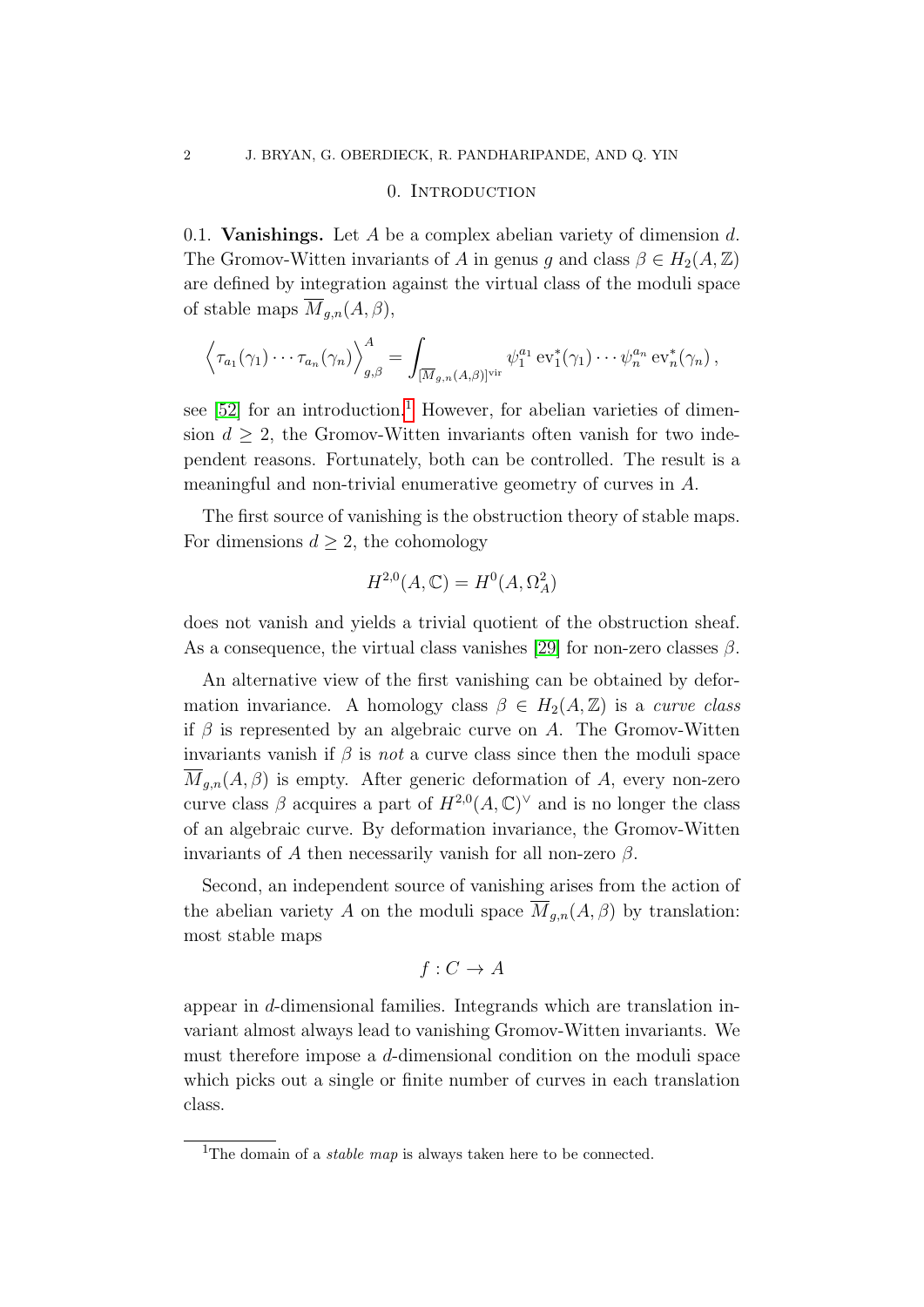Curve classes on A are equivalent to divisor classes on the dual abelian variety  $\widehat{A}$ . Every curve class  $\beta \in H_2(A, \mathbb{Z})$  $\beta \in H_2(A, \mathbb{Z})$  $\beta \in H_2(A, \mathbb{Z})$  has a type<sup>2</sup>

$$
(d_1, \ldots, d_{\dim A}), \quad d_i \ge 0
$$

obtained from the standard divisor theory of  $\hat{A}$ . A curve class  $\beta$  is non-degenerate if  $d_i > 0$  for all i. Otherwise,  $\beta$  is a degenerate curve class. The degenerate<sup>[3](#page-2-1)</sup> case is studied by reducing the dimension of  $A$ .

Various techniques have been developed in recent years to address the first vanishing. The result in the non-degenerate case is a reduced *virtual class*  $[\overline{M}_{g,n}(A, \beta)]^{\text{red}}$  with dimension increased by  $h^{2,0}(A)$ . Integrals against the reduced class are invariant under deformations of A for which  $\beta$  stays algebraic. Up to translation, we expect the family of genus q curves in class  $\beta$  to be of dimension

<span id="page-2-2"></span>(1)  
\n
$$
\text{vdim }\overline{M}_g(A,\beta) + h^{2,0}(A) - d
$$
\n
$$
= (d-3)(1-g) + \frac{d(d-1)}{2} - d
$$
\n
$$
= (d-3)\left(\frac{d}{2} + 1 - g\right).
$$

Hence, for abelian varieties of dimension 1, 2, and 3, we expect families (modulo translation) of dimensions  $2g - 3$ ,  $g - 2$ , and 0 respectively.

For abelian varieties of dimension  $d \geq 4$ , the reduced virtual dimension [\(1\)](#page-2-2) is non-negative only if

$$
g \leq \frac{d}{2} + 1 \leq d - 1.
$$

In the non-degenerate case, a generic abelian variety A admits no proper abelian subvariety and thus admits no map from a curve of genus less than d. Hence, all invariants vanish.

The Gromov-Witten theory of elliptic curves has been completely solved by Okounkov and Pandharipande in [\[47,](#page-91-1) [48\]](#page-91-2). Some special results are known about abelian surfaces [\[9,](#page-89-1) [14,](#page-89-2) [22,](#page-90-1) [57\]](#page-91-3). We put forth here several results and conjectures concerning the complete Gromov-Witten theory of abelian surfaces and threefolds.

<span id="page-2-0"></span><sup>&</sup>lt;sup>2</sup>If  $A = E_1 \times \cdots \times E_d$ , the product of elliptic curves  $E_i$ , the class  $\beta = \sum_i d_i [E_i]$ has type  $(d_1, \ldots, d_{\dim A})$ . See Section [1.2](#page-14-1) for a full discussion.

<span id="page-2-1"></span><sup>3</sup>A detailed discussion of the degenerate case is given in Section [1.5.](#page-19-0) We focus in the Introduction on the non-degenerate case.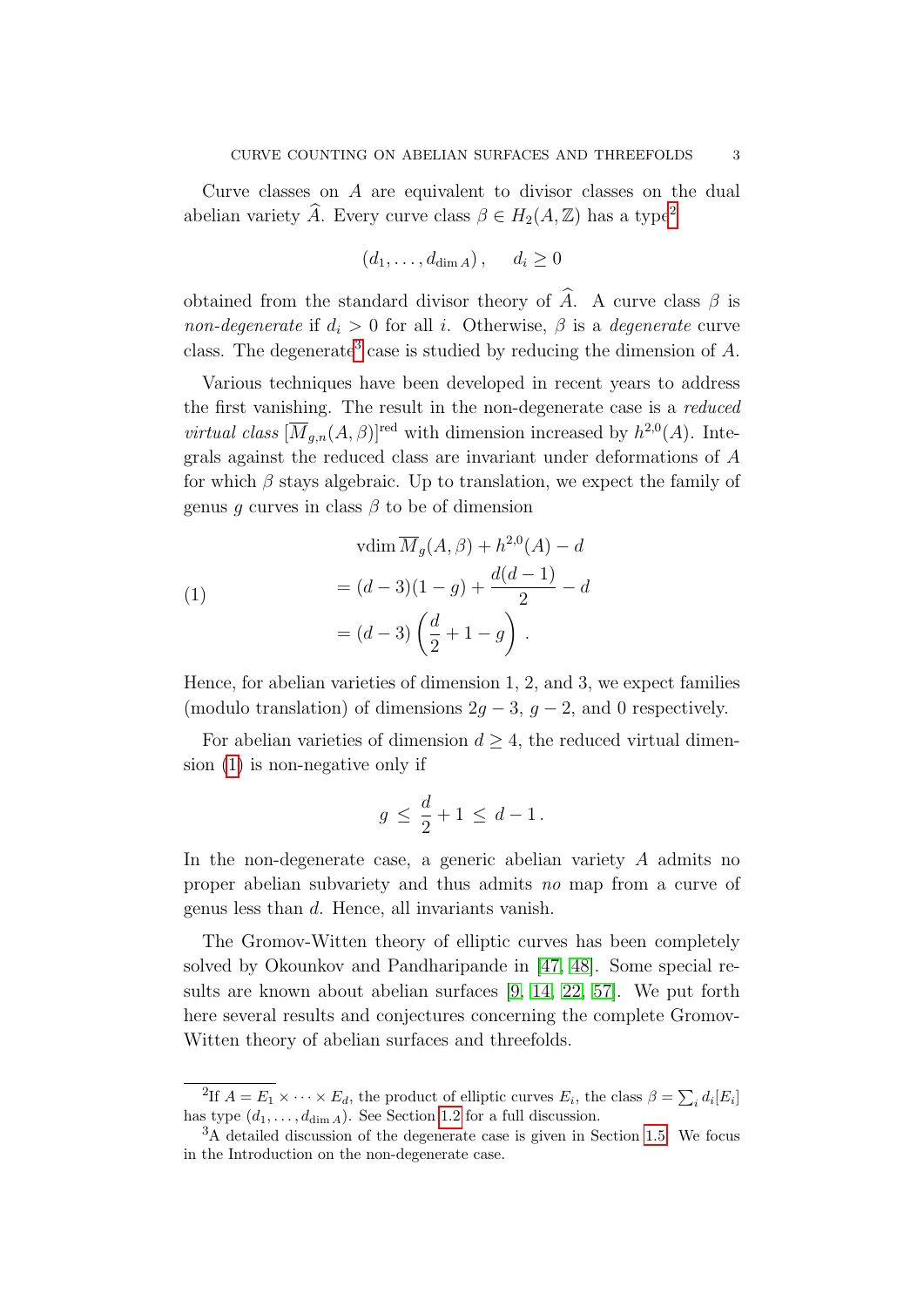### 0.2. Abelian surfaces.

<span id="page-3-2"></span>0.2.1. Basic curve counting. Let A be an abelian surface and let

 $\beta \in H_2(A, \mathbb{Z})$ 

be a curve class of type  $(d_1, d_2)$  with  $d_1, d_2 > 0$ . The moduli space

$$
\overline{M}_{g,n}(A,\beta)^{\text{FLS}} \subset \overline{M}_{g,n}(A,\beta)
$$

is the closed substack of  $\overline{M}_{g,n}(A, \beta)$  parameterizing maps with image in a fixed linear system (FLS) on A. Given a curve C in class  $\beta$ , the FLS condition naturally picks out  $(d_1 d_2)^2$  elements in the translation class of C. The FLS moduli space carries a reduced virtual fundamental class [\[32,](#page-90-2) [41,](#page-90-3) [59\]](#page-91-4),

$$
\left[\overline{M}_{g}(A,\beta)^{\rm FLS}\right]^{\rm red}\,,
$$

of virtual dimension  $g - 2$ .

Define  $\lambda_k$  to be the Chern class

$$
\lambda_k = c_k(\mathbb{E})
$$

of the Hodge bundle  $\mathbb{E} \to \overline{M}_{g,n}(A,\beta)$  with fiber  $H^0(C,\omega_C)$  over the moduli point

<span id="page-3-0"></span>
$$
[f: C \to A] \in \overline{M}_{g,n}(A, \beta).
$$

There are no genus 0 or 1 curves on a general abelian surface A. The most basic genus  $g \geq 2$  Gromov-Witten invariants of A are

(2) 
$$
\mathsf{N}_{g,\beta}^{\text{FLS}} = \int_{[\overline{M}_g(A,\beta)^{\text{FLS}}]^{\text{red}}} (-1)^{g-2} \lambda_{g-2}.
$$

The integrand  $(-1)^{g-2}\lambda_{g-2}$  corresponds to the natural deformation theory of curves in A when considered inside a Calabi-Yau threefold. The invariants [\(2\)](#page-3-0) are therefore precisely the analogs of the genus  $q - 2$ Gromov-Witten invariants of K3 surface which appear in the Katz-Klemm-Vafa formula, see [\[41,](#page-90-3) [42,](#page-90-4) [51\]](#page-91-5).

By deformation invariance,  $N_{g,\beta}^{\text{FLS}}$  depends only on the type  $(d_1, d_2)$ of  $\beta$ . We write

$$
\mathsf{N}^{\mathrm{FLS}}_{g,\beta}=\mathsf{N}^{\mathrm{FLS}}_{g,(d_1,d_2)}.
$$

We have the following fully explicit conjecture for these counts.

<span id="page-3-1"></span>Conjecture A. For all  $g \geq 2$  and  $d_1, d_2 > 0$ ,

$$
\mathsf{N}^{\mathrm{FLS}}_{g,(d_1,d_2)} = (d_1d_2)^2 \, \frac{2(-1)^{g-2}}{(2g-2)!} \sum_{k \mid \gcd(d_1,d_2)} \sum_{m \mid \frac{d_1d_2}{k^2}} k^{2g-1} m^{2g-3} \, .
$$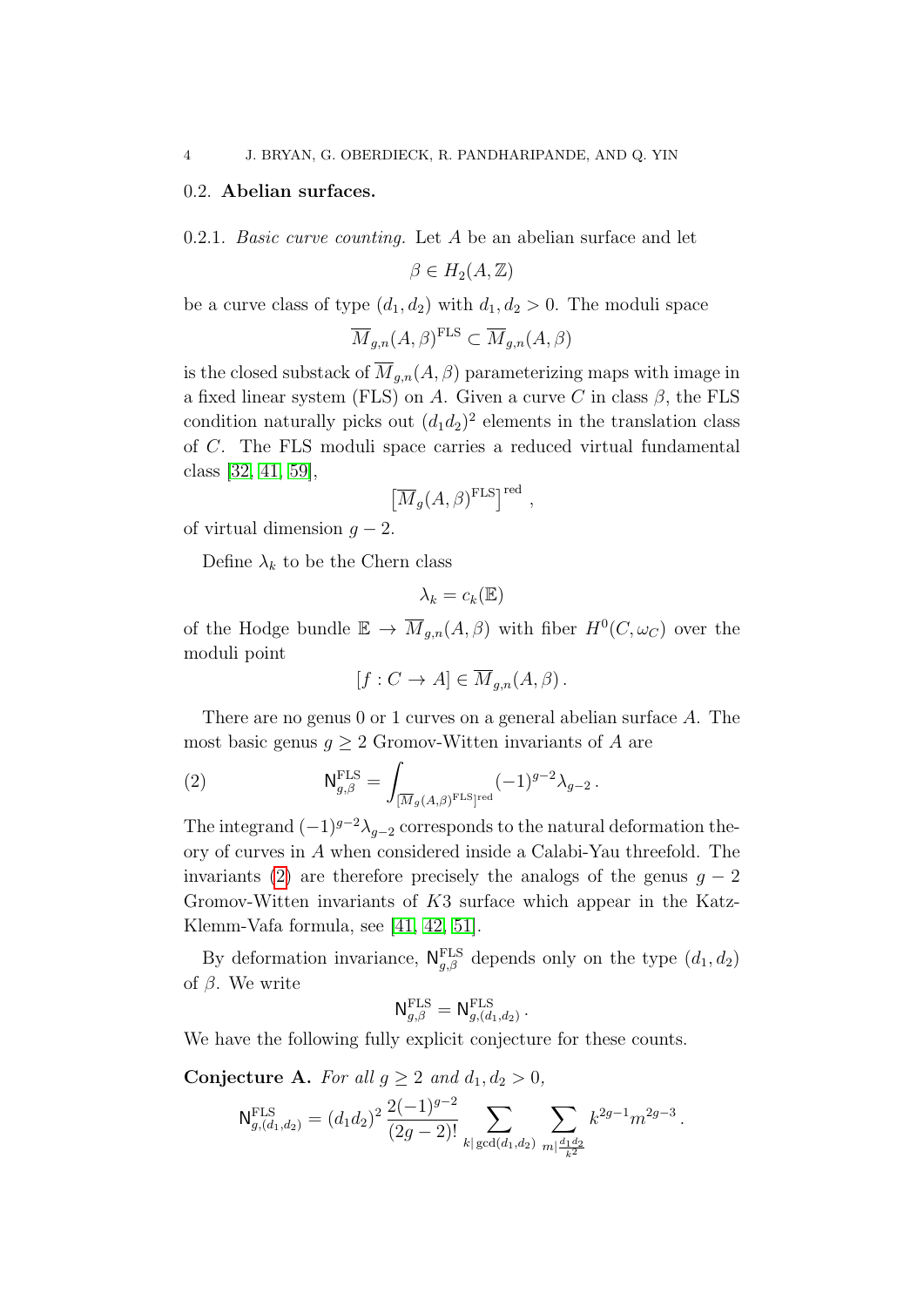The right hand side incorporates a multiple cover rule which expresses the invariants in imprimitive classes in terms of primitive invariants.[4](#page-4-0) The multiple cover structure is discussed in Section [2.3.](#page-26-0)

<span id="page-4-1"></span>Theorem 1. Conjecture [A](#page-3-1) is true in the following cases:

- (i) for all q in case  $\beta$  is primitive,
- (ii) for all  $\beta$  in case  $q=2$ .

For part (i) concerning primitive  $\beta$ , our method relies on a degeneration formula for Gromov-Witten invariants of abelian surfaces and calculations in [\[42\]](#page-90-4). Via a version of the Gromov-Witten/Pairs correspondence [\[50\]](#page-91-6), the primitive case also yields an independent proof of the Euler characteristic calculations of relative Hilbert schemes of points by Göttsche and Shende [\[23\]](#page-90-5).

For part (ii) concerning genus 2, the proof is reduced by a method of Debarre  $[14]$ , Göttsche  $[22]$ , and Lange-Sernesi  $[34]$  to a lattice count in abelian groups. Our results reveal a new and surprising multiple cover structure in these counts.

Conjecture [A](#page-3-1) is parallel to the full Katz-Klemm-Vafa conjecture for K3 surfaces. Part (i) of Theorem [1](#page-4-1) is parallel to the primitive KKV conjecture proven in [\[42\]](#page-90-4). Part (ii) is parallel to the full Yau-Zaslow conjecture for rational curves on  $K3$  surfaces proven in [\[30\]](#page-90-7). While our proof of part (i) involves methods parallel to those appearing in the proof of the primitive KKV conjecture, our proof of part (ii) is completely unrelated to the (much more complicated) geometry used in the proof of the full Yau-Zaslow conjecture.

The full Katz-Klemm-Vafa conjecture is proven in [\[51\]](#page-91-5). However, most cases of Conjecture [A](#page-3-1) remain open.

<span id="page-4-2"></span>0.2.2. Point insertions for primitive classes. Let  $p \in H^4(A, \mathbb{Z})$  be the class of a point. Define the  $\lambda$ -twisted Gromov-Witten invariants with k point insertions by:

$$
\mathsf{N}^{\mathrm{FLS}}_{g,k,(d_1,d_2)} = \int_{[\overline{M}_{g,k}(A,\beta)^{\mathrm{FLS}}]^{\mathrm{red}}} (-1)^{g-2-k} \lambda_{g-2-k} \prod_{i=1}^k \mathrm{ev}_i^*(\mathsf{p}) \,,
$$

<span id="page-4-0"></span><sup>&</sup>lt;sup>4</sup>The class is primitive if and only if  $gcd(d_1, d_2) = 1$  (or, equivalently, the class can be deformed to type  $(1, d)$ , see Section [1.2.](#page-14-1)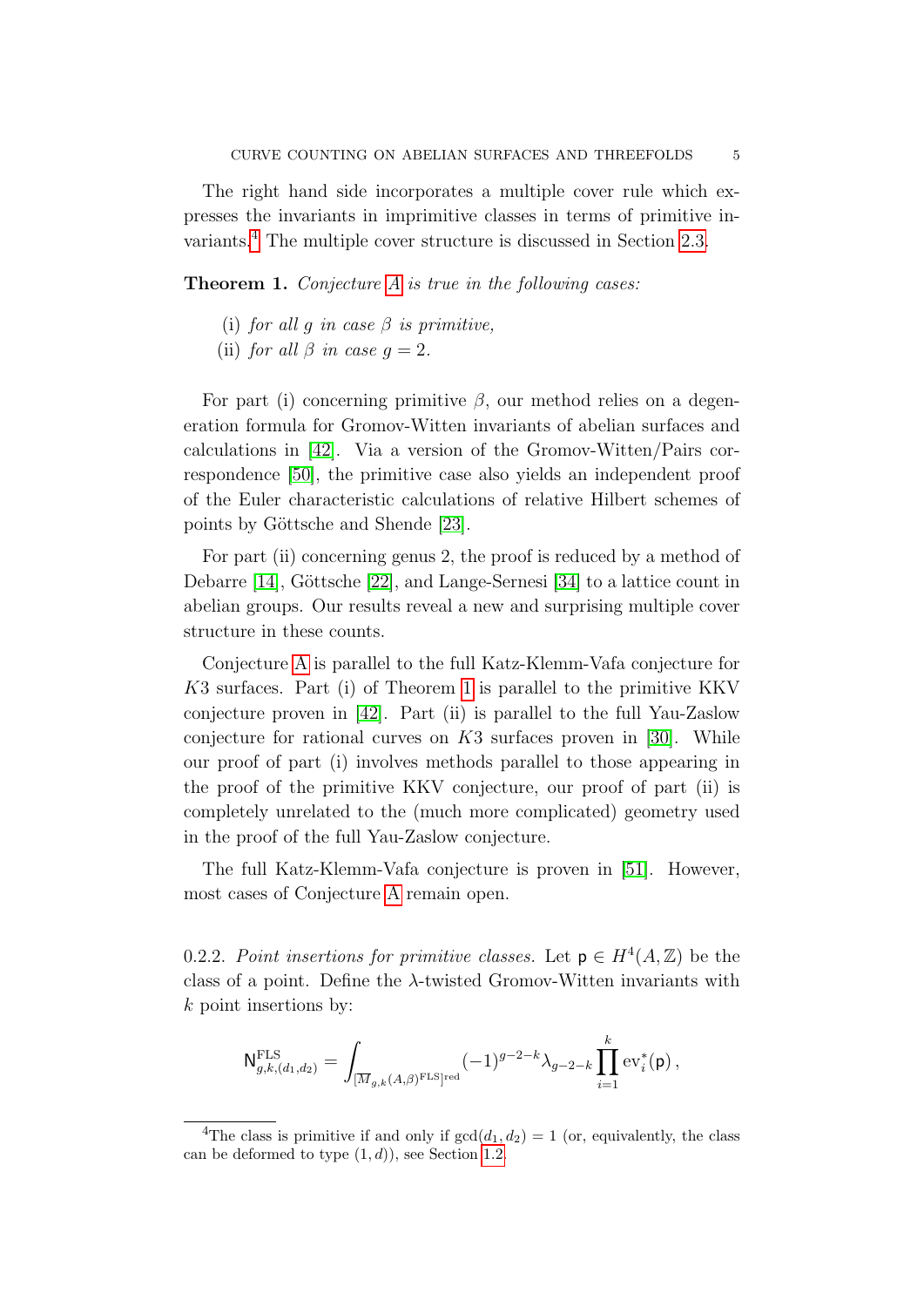where  $\beta$  is a curve class of type  $(d_1, d_2)$ . Define the function

$$
S(z,\tau) = -\sum_{d \ge 1} \sum_{m|d} \frac{d}{m} (p^m - 2 + p^{-m}) q^d,
$$

considered as a formal power series in the variables

 $p = e^{2\pi i z}$  and  $q = e^{2\pi i \tau}$ .

<span id="page-5-0"></span>**Theorem 2.** After setting  $u = 2\pi z$ , we have

$$
\sum_{g\geq 2} \sum_{d\geq 1} \mathsf{N}_{g,k,(1,d)}^{\text{FLS}} u^{2g-2} q^d = q \frac{d}{dq} \left( \frac{\mathsf{S}(z,\tau)^{k+1}}{k+1} \right)
$$

.

For  $k = 0$ , by definition

$$
\mathsf{N}^{\mathrm{FLS}}_{g,0,(1,d)}=\mathsf{N}^{\mathrm{FLS}}_{g,(1,d)}\ .
$$

Hence, by Theorem [2,](#page-5-0)

$$
\sum_{g\geq 2}\sum_{d\geq 1} \mathsf{N}^{\mathrm{FLS}}_{g,(1,d)} u^{2g-2} q^d = q \frac{d}{dq} \, \mathsf{S}(z,\tau) \,,
$$

which is a restatement of the formula of Conjecture [A](#page-3-1) for the classes  $(1, d)$ . Theorem [2](#page-5-0) specializes in the  $k = 0$  case to the primitive part of Theorem [1.](#page-4-1)

0.2.3. Quasi-modular forms. Let  $\gamma_1, \ldots, \gamma_n \in H^*(A, \mathbb{Q})$  be cohomology classes. The primitive descendent potential of A with insertions  $\tau_{a_1}(\gamma_1)\ldots\tau_{a_n}(\gamma_n)$  is defined<sup>[5](#page-5-1)</sup> by

$$
\mathsf{F}_g^A(\tau_{a_1}(\gamma_1)\ldots\tau_{a_n}(\gamma_n))=\sum_{d\geq 0}\left\langle\tau_{a_1}(\gamma_1)\ldots\tau_{a_n}(\gamma_n)\right\rangle_{g,(1,d)}^{A,\mathrm{red}}q^d,
$$

where the coefficients on the right hand side denote the reduced invariants of A,

$$
\left\langle \tau_{a_1}(\gamma_1)\dots\tau_{a_n}(\gamma_n) \right\rangle_{g,\beta}^{A,\text{red}} = \int_{\overline{[M_{g,n}(A,\beta)]}^{\text{red}}} \prod_{i=1}^n \text{ev}_i^*(\gamma_i) \psi_i^{a_i}.
$$

The ring QMod of holomorphic quasi-modular forms (of level 1) is the free polynomial algebra in the Eisenstein<sup>[6](#page-5-2)</sup> series  $E_2(\tau)$ ,  $E_4(\tau)$  and  $E_6(\tau),$ 

$$
Q\text{Mod} = \mathbb{Q}[E_2, E_4, E_6].
$$

<span id="page-5-1"></span><sup>5</sup>Unlike in the FLS setting, the degenerate type  $(1,0)$  is included here.

$$
E_{2k}(\tau) = 1 - \frac{4k}{B_{2k}} \sum_{m|d} m^{2k-1} q^d
$$

where  $B_{2k}$  is the Bernoulli number.

<span id="page-5-2"></span><sup>&</sup>lt;sup>6</sup>The Eisenstein series are defined by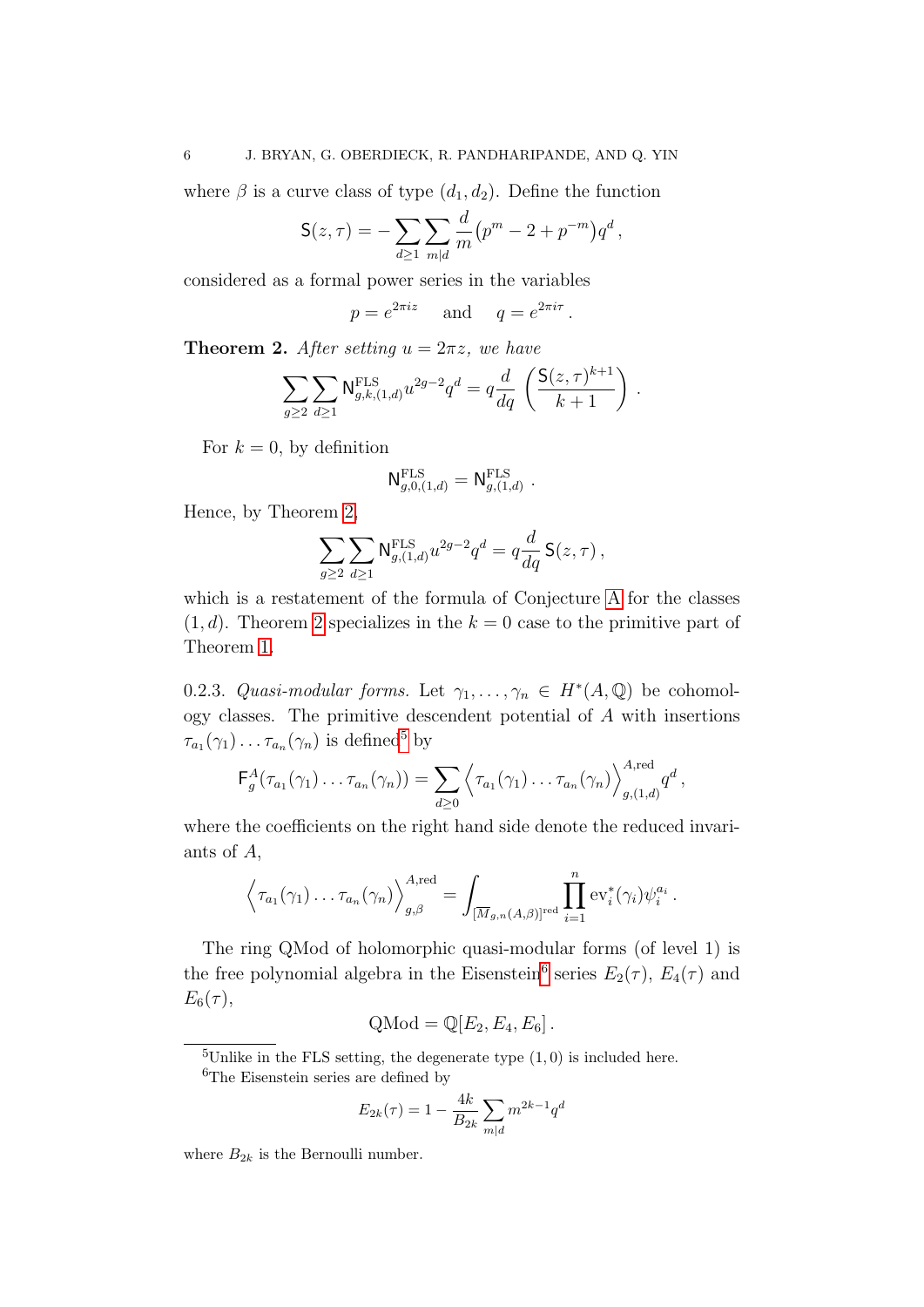The ring QMod carries a grading by weight,

$$
Q\text{Mod} = \bigoplus_{k \geq 0} Q\text{Mod}_{2k},
$$

where  $E_{2k}$  has weight 2k. Let

$$
\mathrm{QMod}_{\leq 2k} \subset \mathrm{QMod}
$$

be the linear subspace of quasi-modular forms of weight  $\leq 2k$ .

The series vanish in  $g = 0$ . For  $g \ge 1$  and arbitrary insertions, we have the following result.

<span id="page-6-0"></span>**Theorem 3.** The series  $F_g^A(\tau_{a_1}(\gamma_1) \dots \tau_{a_n}(\gamma_n))$  is the Fourier expansion in  $q = e^{2\pi i \tau}$  of a quasi-modular form of weight  $\leq 2(g-2) + 2n$ ,

$$
\mathsf{F}_{g}^{A}\left(\tau_{a_1}(\gamma_1)\ldots\tau_{a_n}(\gamma_n)\right) \in \mathrm{QMod}_{\leq 2(g-2)+2n}.
$$

A sharper formulation of Theorem [3](#page-6-0) specifying the weight appears in Theorem [8](#page-37-1) of Section [4.](#page-37-0)

<span id="page-6-3"></span>0.2.4. Hyperelliptic curves. A nonsingular curve C of genus  $g \geq 2$  is hyperelliptic if C admits a degree 2 map to  $\mathbb{P}^1$ ,

$$
C\to \mathbb{P}^1\,.
$$

A stable curve C is hyperelliptic if  $[C] \in \overline{M}_g$  is in the closure of the locus of nonsingular hyperelliptic curves.<sup>[7](#page-6-1)</sup> An *irreducible hyperelliptic* curve of genus q on an abelian surface  $A$ ,

$$
C\subset A\,,
$$

is the image of a stable map

$$
f: \widehat{C} \to C \subset A
$$

satisfying the following two conditions:

- $\bullet$   $\widehat{C}$  is an irreducible stable hyperelliptic curve of genus  $g,$
- $f : \widehat{C} \to C$  is birational.

By [\[53\]](#page-91-7), for any abelian surface A and curve class  $\beta$ , the number of irreducible hyperelliptic curves of genus  $q$  in a fixed linear system of class  $\beta$  is finite.<sup>[8](#page-6-2)</sup> We write  $h_{g,\beta}^{A,\text{FLS}}$  for this finite count. Unlike all other invariants considered in the paper,  $h_{g,\beta}^{A,\text{FLS}}$  is *defined* by classical counting.

<span id="page-6-2"></span><span id="page-6-1"></span> $7$ The closure can be described precisely via the theory of admissible covers [\[27\]](#page-90-8).

<sup>&</sup>lt;sup>8</sup>On the other hand, generic abelian varieties of dimension  $\geq$  3 contain no hyperelliptic curve at all, see [\[53\]](#page-91-7).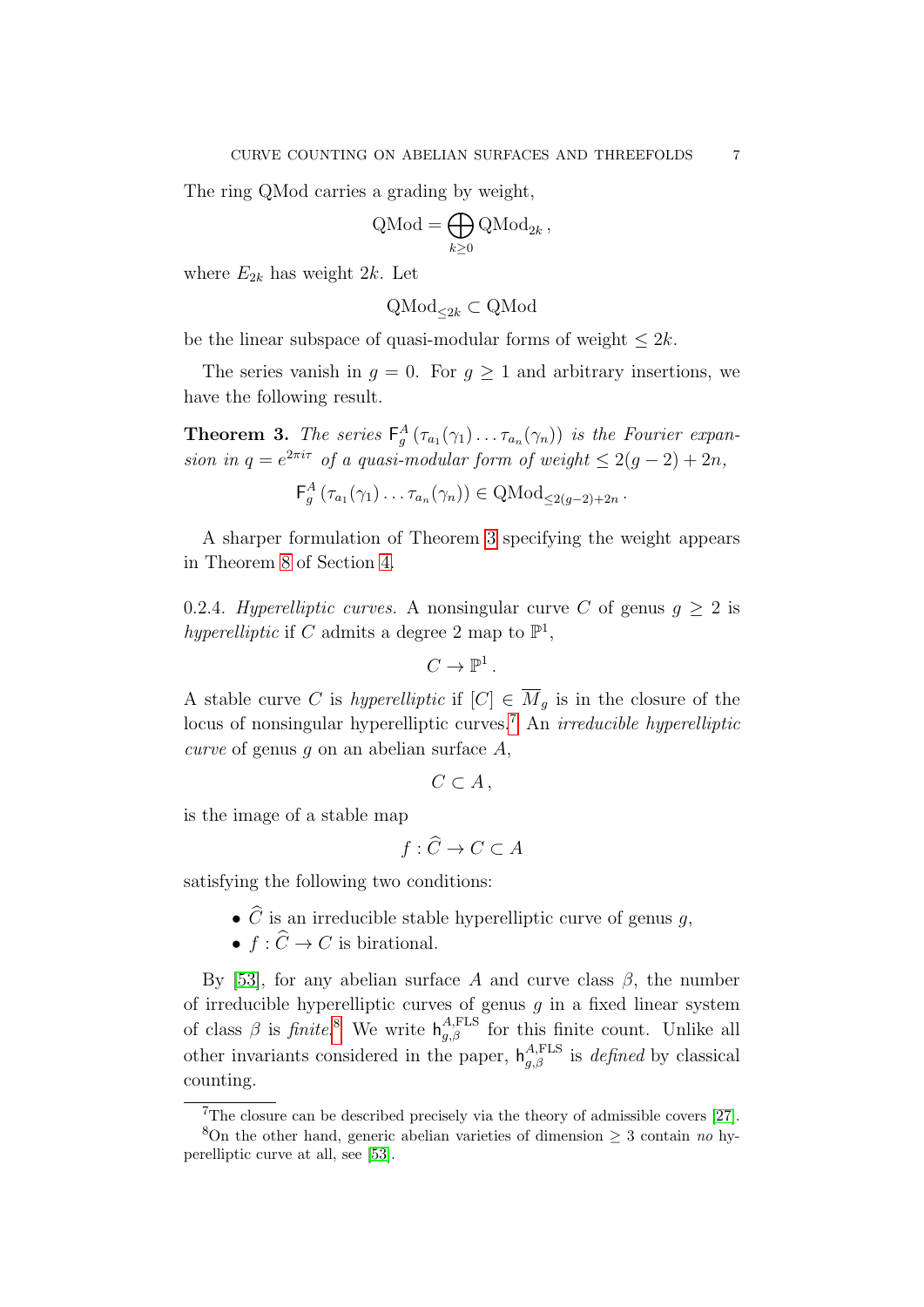Since every genus 2 curve is hyperelliptic, for generic A and  $\beta$  of type  $(1, d)$  we have

$$
\mathsf{h}_{2,\beta}^{A,\text{FLS}} = d^2 \sum_{m|d} m
$$

by the genus 2 part of Theorem [1.](#page-4-1) The following result calculates the genus 3 hyperelliptic counts in generic primitive classes.

<span id="page-7-2"></span>**Proposition 1.** For a generic abelian surface A with a curve class  $\beta$ of type  $(1, d)$ ,

$$
h_{3,\beta}^{A,\text{FLS}} = d^2 \sum_{m|d} \frac{m(3m^2 + 1 - 4d)}{4}.
$$

Let  $\mathcal{H}_q$  be the stack fundamental class of the closure of nonsingular hyperelliptic curves inside  $\overline{M}_g$ . By [\[18\]](#page-89-3),  $\mathcal{H}_g$  is a tautological<sup>[9](#page-7-0)</sup> class of codimension  $g - 2$ . While the restriction of  $\mathcal{H}_g$  to  $M_g$  is a known multiple of  $\lambda_{g-2}$ , a closed formula for  $\mathcal{H}_g$  on  $\overline{M}_g$  in terms of the standard generators of the tautological ring is not known.

For  $\beta$  of type  $(d_1, d_2)$ , we define a *virtual* count of hyperelliptic curves in class  $\beta$  by

(3) 
$$
\mathsf{H}_{g,(d_1,d_2)}^{\mathrm{FLS}} = \int_{[\overline{M}_g(A,\beta)^{\mathrm{FLS}}]^{\mathrm{red}}} \pi^*(\mathcal{H}_g),
$$

where  $\pi$  is the forgetful map

<span id="page-7-1"></span>
$$
\pi : \overline{M}_g(A, \beta) \to \overline{M}_g.
$$

Because the integral [\(3\)](#page-7-1) is deformation invariant, the left side depends only upon g and  $(d_1, d_2)$ .

For irreducible curve classes  $\beta$  of type  $(1, d)$  on an abelian surface A, consider the following property:

(†) Every irreducible curve in  $\mathbb{P}^1 \times A$  of class

$$
(2,\beta) = 2[\mathbb{P}^1] + \beta \in H_2(\mathbb{P}^1 \times A, \mathbb{Z})
$$

is nonsingular.

We will prove property (†) for curves of genus 2 in case A and  $\beta$  are generic. Together with the explicit expression [\[27\]](#page-90-8) for

$$
\mathcal{H}_3 \in H^2(\overline{M}_3,\mathbb{Q}),
$$

<span id="page-7-0"></span><sup>&</sup>lt;sup>9</sup>See [\[19\]](#page-89-4) for an introduction to tautological classes on the moduli spaces of curves.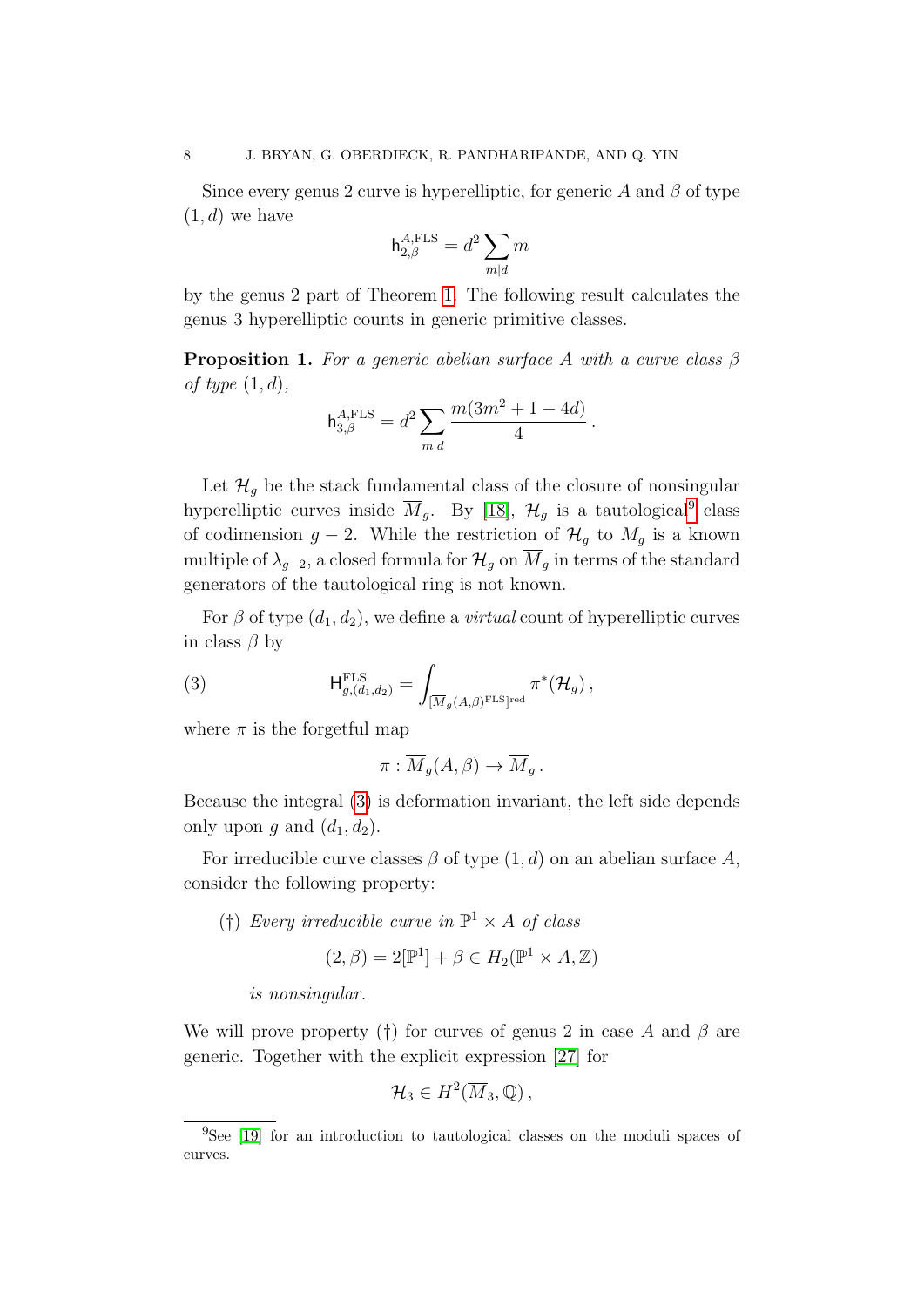we can deduce Proposition [1.](#page-7-2) The existence of classes  $\beta$  of type  $(1, d)$ satisfying  $(†)$  is not known for most d, but is expected generically for dimension reasons.

<span id="page-8-1"></span>Define the Jacobi theta function [\[12\]](#page-89-5)

(4) 
$$
K(z,\tau) = \frac{i \vartheta_1(z,\tau)}{\eta(\tau)^3} = iu \exp\left(\sum_{k\geq 1} \frac{(-1)^k B_{2k}}{2k(2k)!} E_{2k}(\tau) u^{2k}\right),
$$

where  $u = 2\pi z$ .

<span id="page-8-0"></span>**Theorem 4.** Let  $\beta$  be an irreducible class of type  $(1, d)$  on an abelian surface A satisfying  $(\dagger)$ . Then we have:

(i) 
$$
\sum_{g\geq 2} {\mathsf h}^{A,\text{FLS}}_{g,\beta} \left(2\sin(u/2)\right)^{2g+2} = \sum_{g\geq 2} {\mathsf H}^{\text{FLS}}_{g,(1,d)}\, u^{2g+2} \, .
$$

(ii) After the change of variables 
$$
u = 2\pi z
$$
 and  $q = e^{2\pi i \tau}$ ,

$$
\sum_{g\geq 2} \mathsf{H}_{g,(1,d)}^{\text{FLS}} u^{2g+2} = \text{Coeff}_{q^d} \left[ \left( q \frac{d}{dq} \right)^2 \frac{K(z,\tau)^4}{4} \right],
$$

where Coeff<sub>q</sub><sup>d</sup> denotes the coefficient of  $q^d$ .

Enumerative results on hyperelliptic curves via Gromov-Witten theory were first obtained for  $\mathbb{P}^2$  by T. Graber [\[24\]](#page-90-9) using the Hilbert scheme of points  $\text{Hilb}^2(\mathbb{P}^2)$ . The hyperelliptic curve counts on abelian surfaces were first studied by S. Rose [\[57\]](#page-91-3) using the orbifold Gromov-Witten theory of  $\text{Sym}^2(A)$  and the geometry of the Kummer. Rose derives his results from the crepant resolution conjecture (CRC) [\[7,](#page-89-6) [58\]](#page-91-8) and certain geometric genericity assumptions. While our approach is similar, the closed formula (ii) for  $H_{g,(1,d)}^{\text{FLS}}$  via the theta function  $K(z,\tau)$  is new.

Proposition [1](#page-7-2) for  $h_{3,\beta}^{A,\text{FLS}}$  and the formula of Theorem [4](#page-8-0) for  $h_{g,\beta}^{A,\text{FLS}}$  in higher genus (obtained by combining parts (i) and (ii)) do *not* match Rose's results. The errors in Rose's genus 3 counts can be repaired to agree with Proposition [1.](#page-7-2) We hope the CRC approach will be able to arrive exactly at the formula of Theorem [4](#page-8-0) for  $h_{g,\beta}^{A,\text{FLS}}$ .

The values of  $h_{g,\beta}^{A,\text{FLS}}$  in low genus and degree are presented in Table [1](#page-9-0) below. The distribution of the non-zero values in Table [1](#page-9-0) matches precisely the results of Knutsen, Lelli-Chiesa, and Mongardi in [\[31,](#page-90-10) Theorem 1.6]:  $h_{g,\beta}^{A,\text{FLS}}$  is non-zero if and only if

(5) 
$$
(g-1) + \left[ \frac{g-1}{4} \right] \left( (g-1) - 2 \left[ \frac{g-1}{4} \right] - 2 \right) \le d.
$$

The entry for  $q = 4$  and  $d = 3$  has recently been confirmed in [\[5\]](#page-89-7).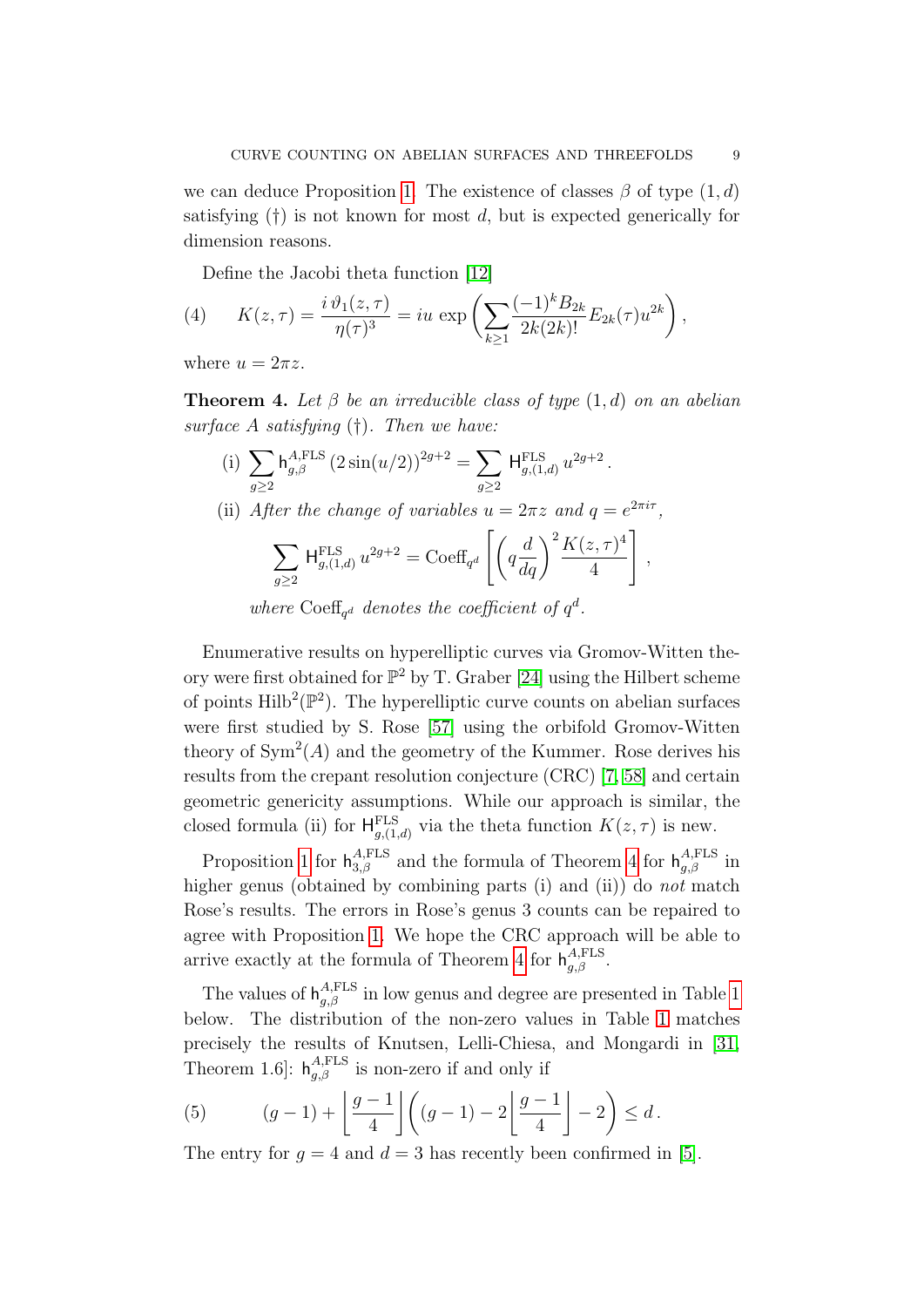<span id="page-9-0"></span>

| d<br>9         |                   | 2                | 3            | 4                | 5                 | 6    |       |       | 9      | 10     |
|----------------|-------------------|------------------|--------------|------------------|-------------------|------|-------|-------|--------|--------|
| $\overline{2}$ |                   | 12               | 36           | 112              | 150               | 432  | 392   | 960   | 1053   | 1800   |
| 3              | $\left( \right)$  | 6                | 90           | 456              | 1650              | 4320 | 9996  | 20640 | 36774  | 67500  |
| 4              | $\left( \right)$  | $\left( \right)$ | 9            | 192              | 1425              | 6732 | 23814 | 68352 | 173907 | 387900 |
| 5              | 0                 | $\theta$         | $\cup$       | 4                | 150               | 1656 | 10486 | 48240 | 174474 | 539200 |
| 6              | $\left( \right)$  | $\left( \right)$ |              | $\left( \right)$ | $\left( \right)$  | 36   | 735   | 6720  | 41310  | 191400 |
|                | 0                 | $\left( \right)$ | $\mathbf{0}$ | $\left( \right)$ | $\left( \right)$  |      |       | 96    | 1620   | 14700  |
|                | $\mathbf{\Omega}$ | $\mathbf{0}$     |              | 0                | $\mathbf{\Omega}$ |      |       |       |        | 100    |

TABLE 1. The first values for the counts  $h_{g,\beta}^{A,\text{FLS}}$  of hyperelliptic curves of genus g and type  $(1, d)$  in a FLS of a generic abelian surface A as predicted by Theorem [4.](#page-8-0)

#### 0.3. Abelian threefolds.

0.3.1. Donaldson-Thomas theory. Let  $X$  be an abelian threefold and let  $\beta \in H_2(X,\mathbb{Z})$  be a curve class. The Hilbert scheme of curves

$$
\text{Hilb}^n(X, \beta) = \{ Z \subset X \mid [Z] = \beta, \ \chi(\mathcal{O}_Z) = n \}
$$

parameterizes 1 dimensional subschemes of class  $\beta$  with holomorphic Euler characteristic *n*. The group X acts on  $\text{Hilb}^n(X, \beta)$  by translation.

If  $n \neq 0$ , no assumption on  $\beta$  is made. If  $n = 0$ , we assume that  $\beta$ is not of type  $(d, 0, 0)$  up to permutation. Then, the action of X has finite stabilizers and the stack quotient

$$
\text{Hilb}^n(X,\beta)/X
$$

is a Deligne-Mumford stack.

We consider here two numerical invariants of  $Hilb^{n}(X, \beta)/X$ , the topological Euler characteristic

$$
\widehat{\mathrm{DT}}_{n,\beta}^X = e\big(\,\mathrm{Hilb}^n(X,\beta)/X\big),\,
$$

and the reduced Donaldson-Thomas invariant of X defined as the Behrend function weighted Euler characteristic

$$
DT_{n,\beta}^X = e\left(\text{Hilb}^n(X,\beta)/X,\nu\right)
$$

$$
= \sum_{k \in \mathbb{Z}} k \cdot e\left(\nu^{-1}(k)\right).
$$

While the Behrend function

$$
\nu: \text{Hilb}^n(X, \beta)/X \to \mathbb{Z}
$$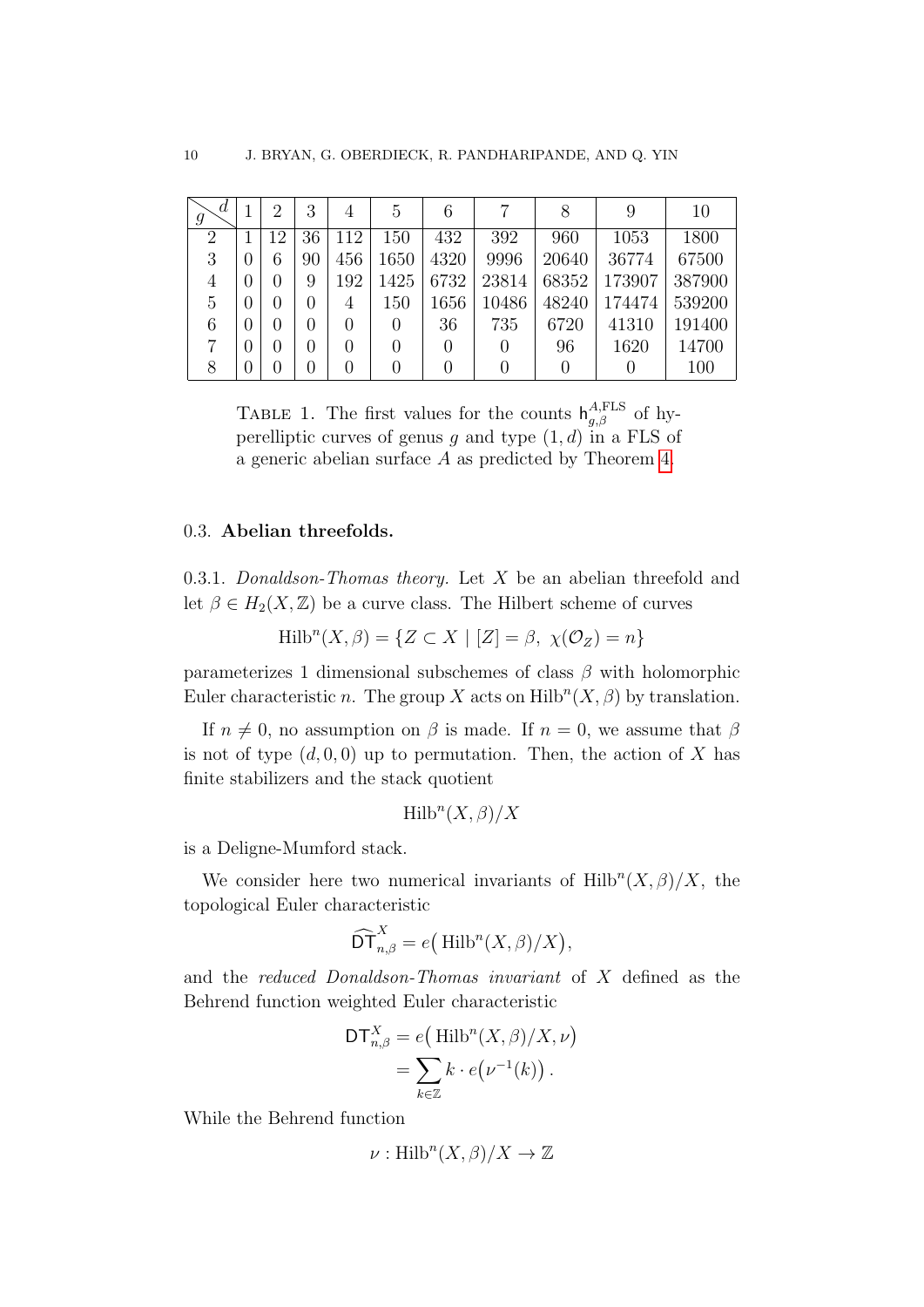is integer valued, the topological Euler characteristic e is taken in the orbifold sense and so may be a rational number. Hence,

$$
\mathsf{DT}_{n,\beta}^X \in \mathbb{Q}, \qquad \widehat{\mathsf{DT}}_{n,\beta}^X \in \mathbb{Q}.
$$

By results of M. Gulbrandsen [\[26\]](#page-90-11)  $DT_{n,\beta}^X$  is invariant under deformations of the pair  $(X, \beta)$  if  $n \neq 0$ . For  $n = 0$  Gulbrandsen's method breaks down, but deformation invariance is still expected. The numbers  $\widehat{\text{DT}}_{n,\beta}^X$  are not expected to be deformation invariant.

By deformation equivalence, we may compute  $DT_{n,\beta}^X$  after specialization to the product geometry  $X = A \times E$ . We compute  $\widehat{\text{DT}}_{n,\beta}^X$  for the product geometry, and we conjecture a simple relationship there between  $DT_{n,\beta}^X$  and  $\widehat{DT}_{n,\beta}^X$ . We then obtain a formula for  $DT_{n,\beta}^X$ .

Let A be a generic abelian surface with a curve class  $\beta_{d'}$  of type  $(1, d' > 0)$ , and let E be a generic elliptic curve. Consider the abelian threefold

$$
X = A \times E.
$$

The curve class

$$
(\beta_{d'}, d) = \beta_{d'} + d[E] \in H_2(X, \mathbb{Z})
$$

is of type  $(1, d', d)$ .

The following result determines the invariants  $\widehat{\text{DT}}_{n,(\beta_{d'},d)}^{X}$  in the first two nontrivial cases  $d' = 1$  and  $d' = 2$ .

Let  $K$  be the theta function which already appeared in Section [0.2.4,](#page-6-3)

$$
K(p,q) = (p^{1/2} - p^{-1/2}) \prod_{m \ge 1} \frac{(1 - pq^m)(1 - p^{-1}q^m)}{(1 - q^m)^2}.
$$

<span id="page-10-0"></span>**Theorem 5.** For the topological Euler characteristic theory, we have

(i) 
$$
\sum_{d\geq 0} \sum_{n\in\mathbb{Z}} \widehat{\mathrm{DT}}_{n,(\beta_1,d)}^X p^n q^d = K(p,q)^2,
$$
  
\n(ii) 
$$
\sum_{d\geq 0} \sum_{n\in\mathbb{Z}} \widehat{\mathrm{DT}}_{n,(\beta_2,d)}^X p^n q^d = K(p,q)^4 \cdot \left(\frac{1}{2} + \frac{3p}{(1-p)^2} + \sum_{d\geq 1} \sum_{k|d} k \cdot \left(3(p^k + p^{-k})q^d + 12q^{2d}\right)\right).
$$

Assuming Conjecture [D](#page-74-0) in Section [6.6](#page-74-1) below, we obtain the following result for the invariants  $DT^X_{n,(\beta_{d'},d)}$  in the cases  $d'=1$  and  $d'=2$ .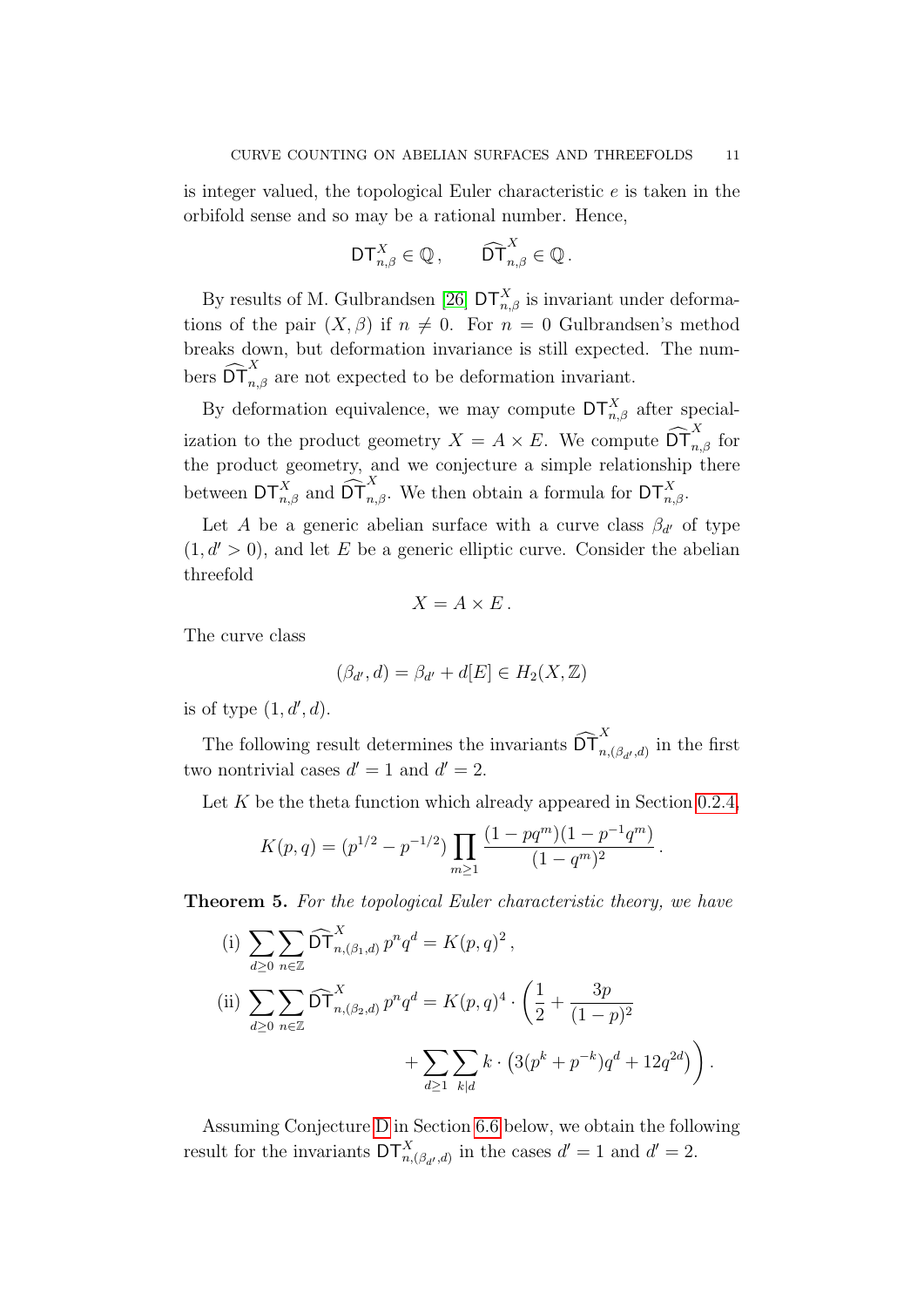Consider the Weierstrass elliptic function

$$
\wp(p,q) = \frac{1}{12} + \frac{p}{(1-p)^2} + \sum_{d \ge 1} \sum_{m|d} m(p^m - 2 + p^{-m})q^d
$$

expanded in the region  $|p|$  < 1.

 $d \geq 0$ 

n∈Z

<span id="page-11-0"></span>Corollary\* 5. Assume Conjecture [D](#page-74-0) holds. Then we have

 $(i) \sum$  $d \geq 0$  $\sum$ n∈Z  $DT_{n,(\beta_1,d)}^X(-p)^n q^d = -K(p,q)^2,$  $(ii) \sum$  $\sum$  $DT_{n, (\beta_2, d)}^X(-p)^n q^d = -\frac{3}{2}$ 2  $K(p,q)^4 \wp(p,q) - \frac{3}{8}$ 8  $K(p^2, q^2)^2$ .

Part (i) of Corollary\* [5](#page-11-0) verifies an earlier prediction of BPS counts on abelian threefolds by Maldacena, Moore, and Strominger [\[38\]](#page-90-12).

Theorem [5](#page-10-0) concerns the Hilbert schemes of curves on  $X$ . The Euler characteristics associated to the Hilbert scheme of points of X (via the generalized Kummer construction) have been calculated recently by J. Shen [\[60\]](#page-91-9) – proving a conjecture of Gulbrandsen [\[26\]](#page-90-11).

0.3.2. Gromov-Witten theory. Let X be an abelian threefold, and let  $\beta$ be a curve class of type  $(d_1, d_2, d_3)$  with  $d_1, d_2 > 0$ . We consider curves of genus  $q \geq 2$ .

The translation action of X on  $\overline{M}_q(X,\beta)$  has finite stabilizer. Hence,  $\overline{M}_q(X,\beta)/X$ 

is a Deligne-Mumford stack. In Section [7,](#page-77-0) we use methods of Kiem and Li [\[29\]](#page-90-0) to construct a reduced virtual class

$$
\left[\overline{M}_g(X,\beta)/X\right]^{\text{red}}
$$

on  $\overline{M}_q(X,\beta)/X$  of dimension 0. We define the *reduced quotient Gromov*-Witten invariants of X by

$$
\mathsf{N}_{g,\beta} = \int_{[\overline{M}_g(X,\beta)/X]^{\rm red}} 1 \,.
$$

By construction,  $\mathsf{N}_{g,\beta}$  is deformation invariant and hence only depends on g and the type  $(d_1, d_2, d_3)$  of  $\beta$ . We write

$$
\mathsf{N}_{g,\beta} = \mathsf{N}_{g,(d_1,d_2,d_3)}.
$$

The number  $\mathsf{N}_{q,\beta}$  is a virtual count of translation classes of genus g curves in X of class  $\beta$  in X. In Section [7,](#page-77-0) we show that  $\mathsf{N}_{g,\beta}$  determines the full reduced descendent Gromov-Witten theory of  $X$  in genus q and class  $\beta$ .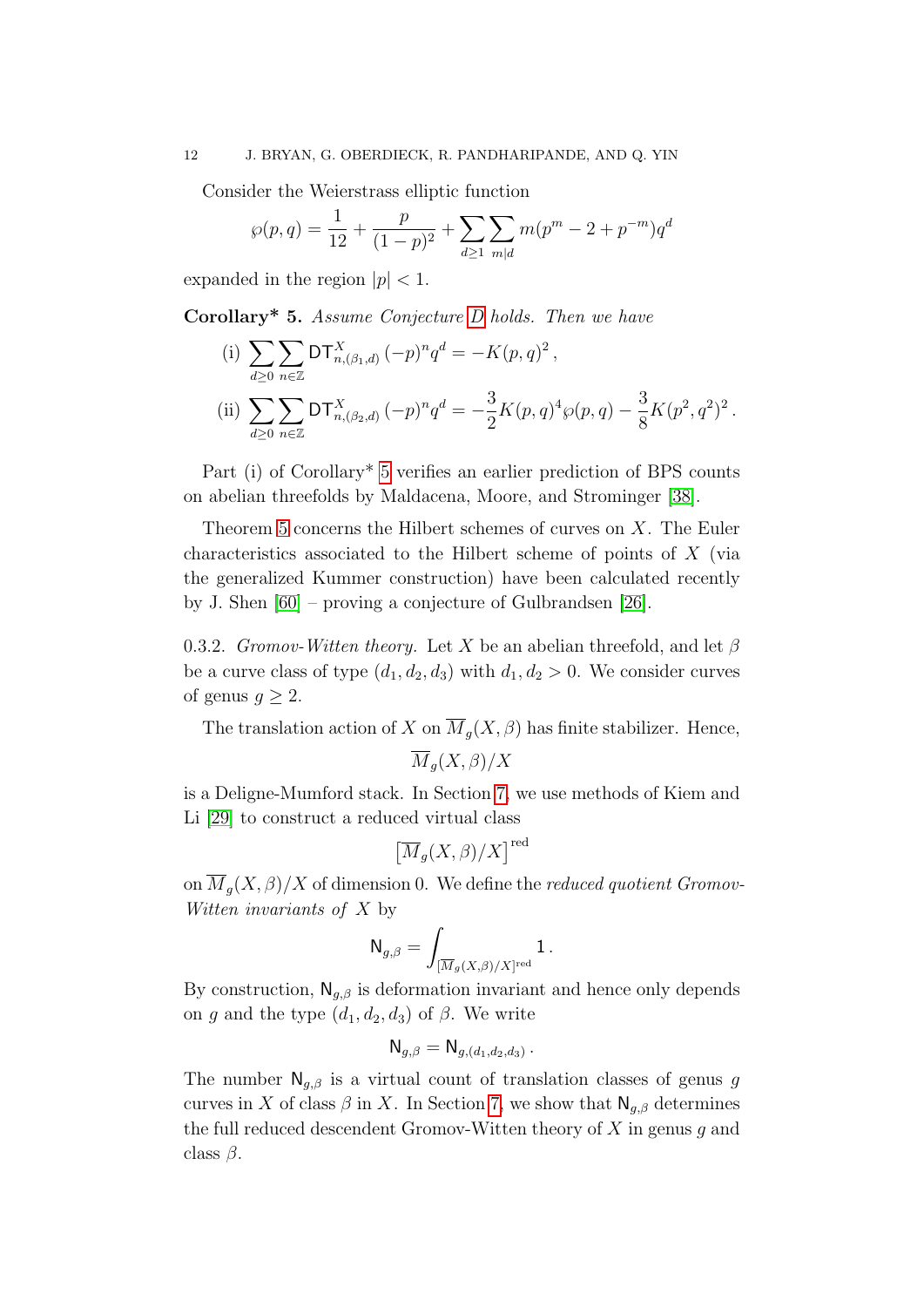The following conjecture relates the Gromov-Witten invariants  $\mathsf{N}_{q,\beta}$ to the Donaldson-Thomas invariants  $DT_{n,\beta}^X$  defined above. Define the generating series

$$
Z_{\beta}^{\text{GW}}(u) = \sum_{g \ge 2} \mathsf{N}_{g,\beta} u^{2g-2} \quad \text{ and } \quad Z_{\beta}^{\text{DT}}(y) = \sum_{n \in \mathbb{Z}} \mathsf{DT}_{n,\beta}^{X} y^{n}.
$$

<span id="page-12-0"></span>**Conjecture B.** The series  $Z_{\beta}^{\text{DT}}(y)$  is the Laurent expansion of a rational function in y and

$$
Z_{\beta}^{\mathrm{DT}}(y) = Z_{\beta}^{\mathrm{GW}}(u) \,.
$$

after the variable change  $y = -e^{iu}$ .

Conjecture [B](#page-12-0) is a Gromov-Witten/Donaldson-Thomas correspondence for reduced theories [\[39,](#page-90-13) [44\]](#page-91-10). In conjunction with part (i) of Corollary\* [5](#page-11-0) and the expansion [\(4\)](#page-8-1), Conjecture [B](#page-12-0) determines the invariants  $\mathsf{N}_{g,(1,1,d)}$  for all  $d \geq 0$  by the formula

$$
\begin{split} \sum_{d\geq 0}\sum_{g\geq 2}\mathsf{N}_{g,(1,1,d)}u^{2g-2}q^d&=-K^2(z,\tau)|_{y=-e^{2\pi i z},q=e^{2\pi i \tau}}\\ &=\big(y+2+y^{-1}\big)\prod_{m\geq 1}\frac{(1+yq^m)^2(1+y^{-1}q^m)^2}{(1-q^m)^4}\,. \end{split}
$$

To capture the invariants  $N_{g,(1,d',d)}$  for higher d', we conjecture an additional structure governing the counting. Let

$$
f_{(d_1,d_2,d_3)}(u) = \sum_{g \ge 2} \mathsf{N}_{g,(d_1,d_2,d_3)} u^{2g-2}.
$$

The following multiple cover rule expresses the invariants of type  $(1, d', d)$ in terms of those of type  $(1, 1, d)$ .

<span id="page-12-1"></span>Conjecture C. For all  $d', d > 0$ ,

$$
f_{(1,d',d)}(u) = \sum_{k | \gcd(d',d)} \frac{1}{k} f_{(1,1,\frac{d'd}{k^2})}(ku).
$$

Conjecture [C](#page-12-1) matches the counts of genus 3 curves by the lattice method of [\[14,](#page-89-2) [22,](#page-90-1) [34\]](#page-90-6). The deepest support for Conjecture [C](#page-12-1) is a highly non-trivial match with part (ii) of Corollary<sup>\*</sup> [5.](#page-11-0)<sup>[10](#page-12-2)</sup>

Taken together, Corollary\* [5](#page-11-0) and Conjectures [B](#page-12-0) and [C](#page-12-1) determine the invariants  $\mathsf{N}_{a,\beta}$  for all primitive<sup>[11](#page-12-3)</sup> classes  $\beta$ . The discussion is parallel to [\[44,](#page-91-10) Conjecture A] concerning the virtual enumeration of curves on

<span id="page-12-3"></span><span id="page-12-2"></span> $10$  Recently, further evidence has been obtained in [\[45\]](#page-91-11).

<sup>&</sup>lt;sup>11</sup>The class is primitive if and only if it can be deformed to type  $(1, d', d)$ , see Section [1.2.](#page-14-1)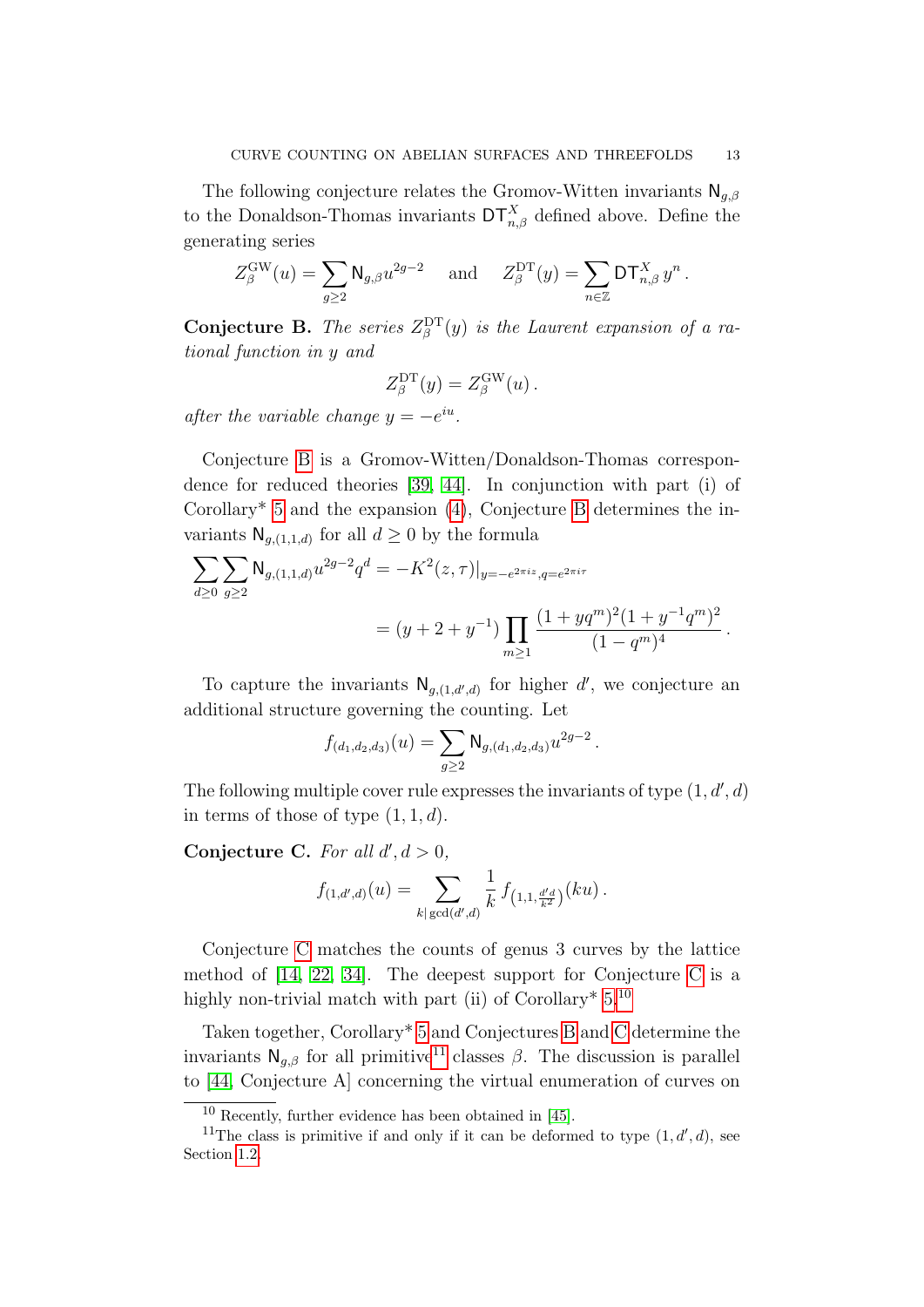$K3 \times E$  in classes  $(\beta, d)$  where  $\beta \in H_2(K3, \mathbb{Z})$  is primitive. The latter has been computed for  $\langle \beta, \beta \rangle \in \{-2, 0\}$  in Donaldson-Thomas theory in [\[6\]](#page-89-8). The proof of Theorem [5](#page-10-0) in Section [6](#page-63-1) closely follows the strategy of [\[6\]](#page-89-8).

For Theorem [5](#page-10-0) and Conjecture [B,](#page-12-0) the Hilbert scheme of curves can be replaced by the moduli space of stable pairs [\[50\]](#page-91-6). For technical aspects of the proof of Theorem [5,](#page-10-0) ideal sheaves are simpler – but there is no fundamental difference in the arguments required here.

A multiple cover formula for BPS counts in classes  $(1, d, d')$  was proposed in [\[38\]](#page-90-12). However, the formula in [\[38\]](#page-90-12) is different from ours and does not match the genus 3 counts or Corollary\* [5.](#page-11-0)

An extension of Conjecture [C](#page-12-1) to all curve classes is discussed in Section [7.6.](#page-88-0)

0.4. Plan of the paper. In Section 1, we recall several classical facts concerning divisors and curves on abelian varieties. Polarized isogenies, which play a central role in the enumeration of low genus curves, are reviewed. Reduced virtual classes are discussed in Section 1.4. Degenerate curves classes are analyzed in Section 1.5.

Part I of the paper (Sections 2 - 5) concerns the enumeration of curves on abelian surfaces A. In Section 2, the genus 2 part of Theorem [1](#page-4-1) is proven. In Section 3, the proofs of Theorem [1](#page-4-1) and Theorem [2](#page-5-0) for primitive classes are completed. A connection with the Euler characteristic calculations of stable pairs moduli spaces on  $A$  by Göttsche and Shende [\[23\]](#page-90-5) is discussed in Section 3.7. The quasi-modularity of the primitive descendent potentials of A is studied in Section 4 where a refinement of Theorem [3](#page-6-0) is proven. A parallel refined quasi-modularity result for the reduced Gromov-Witten theory of K3 surfaces is presented in Section 4.6. The enumeration of hyperelliptic curves on A and the proof of Theorem [4](#page-8-0) is given in Section 5.

Part II of the paper (Sections 6-7) concerns the enumeration of curves on abelian threefolds X. In Section 6, the topological and Behrend weighted Euler characteristics of the Hilbert scheme of curves in  $A \times E$  are studied. For  $d' \in \{1, 2\}$ , the topological Euler characteristic theory is calculated and Theorem [5](#page-10-0) is proven (except for genus 3 lattice counts which appear in Section 7.4). Conjecture [D](#page-74-0) relating the two theories is presented in Section 6.6. In Section 7, the foundations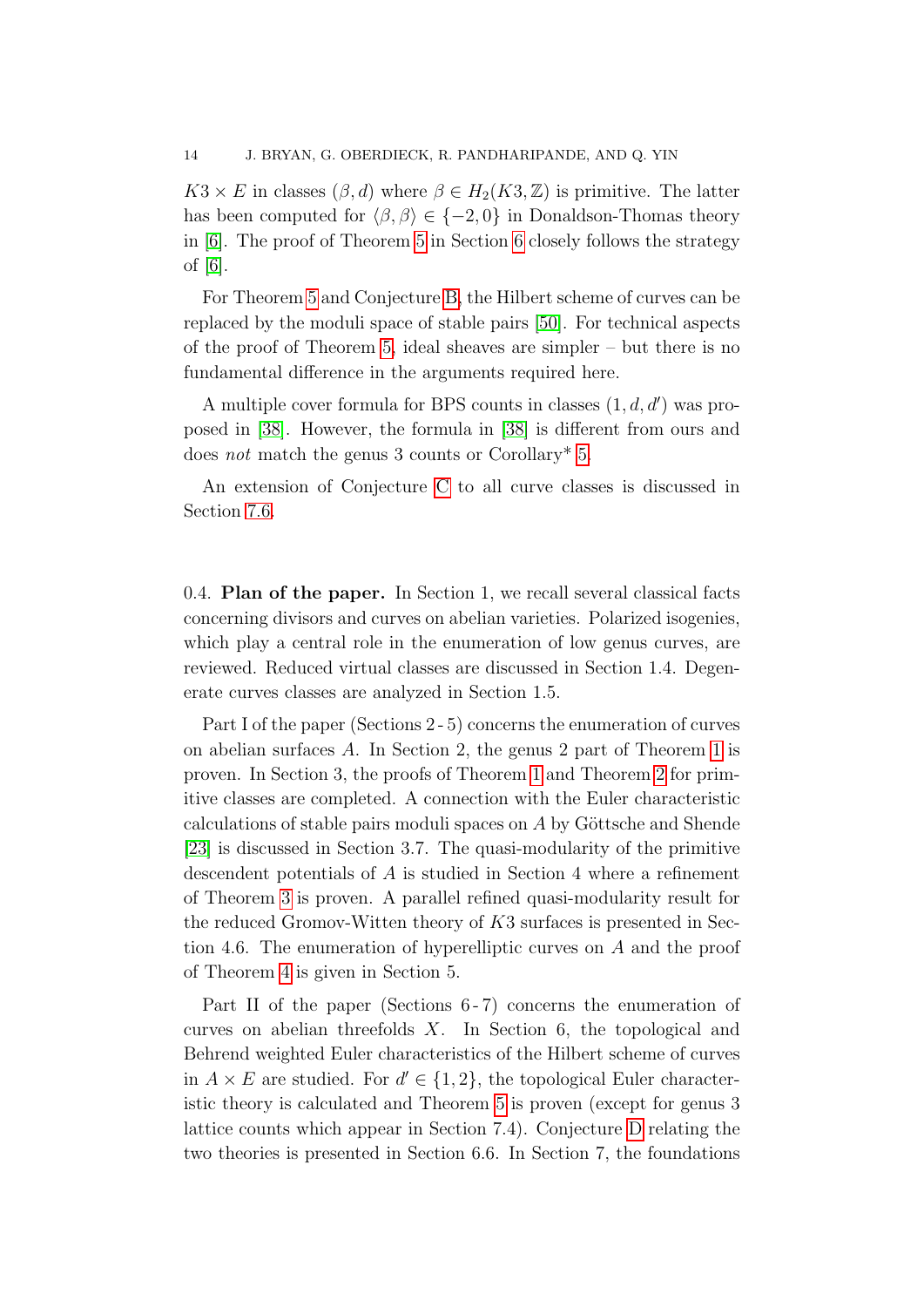of the quotient Gromov-Witten theory are discussed and the full descendent theory is expressed in terms of the invariants  $\mathsf{N}_{g,(d_1,d_2,d_3)}$ . The relationship between Theorem [5](#page-10-0) and Conjectures [B](#page-12-0) and [C](#page-12-1) is studied in Section 7.5. Finally, a multiple cover formula for imprimitive classes is proposed in Section 7.6.

0.5. Acknowledgements. We thank B. Bakker, L. Göttsche, S. Katz, M. Kool, A. Klemm, A. Knutsen, A. Kresch, J. Li, D. Maulik, G. Moore, B. Pioline, M. Raum, S. Rose, J. Schmitt, E. Sernesi, J. Shen, V. Shende, and R. Thomas for discussions about counting invariants of abelian surfaces and threefolds. The results here were first presented at the conference Motivic invariants related to K3 and abelian geometries at Humboldt University in February 2015. We thank G. Farkas and the Einstein Stiftung for support in Berlin.

J.B. was partially supported by NSERC Accelerator and Discovery grants. The research here was partially carried out during a visit of J.B. to the Forschungsinstitut für Mathematik at ETH Zürich in November 2014. G.O. was supported by the grant SNF-200021-143274. R.P. was partially supported by SNF-200021-143274, ERC-2012-AdG-320368-MCSK, SwissMap, and the Einstein Stiftung. Q.Y. was supported by the grant ERC-2012-AdG-320368-MCSK.

#### 1. Abelian varieties

<span id="page-14-0"></span>1.1. Overview. We review here some basic facts about divisor and curve classes on abelian varieties. A standard reference for complex abelian varieties is [\[3\]](#page-89-9). A treatment of polarized isogenies is required for the lattice counting in Sections [2](#page-23-1) and [7.4.](#page-83-0) Using results of Kiem-Li [\[29\]](#page-90-0), we define reduced virtual classes on the moduli spaces of stable maps to abelian varieties. Finally, we show that the (reduced) Gromov-Witten theory of abelian varieties of arbitrary dimensions is determined by the (reduced) theories in dimensions up to 3.

<span id="page-14-1"></span>1.2. Curve classes. Let  $V = \mathbb{C}^n$ . Let  $\Lambda \subset V$  be a rank 2n lattice for which

$$
A = V/\Lambda
$$

is an *n*-dimensional compact complex torus. Let  $L$  be a holomorphic line bundle on A. The first Chern class

$$
c_1(L) \in H^2(A, \mathbb{Z})
$$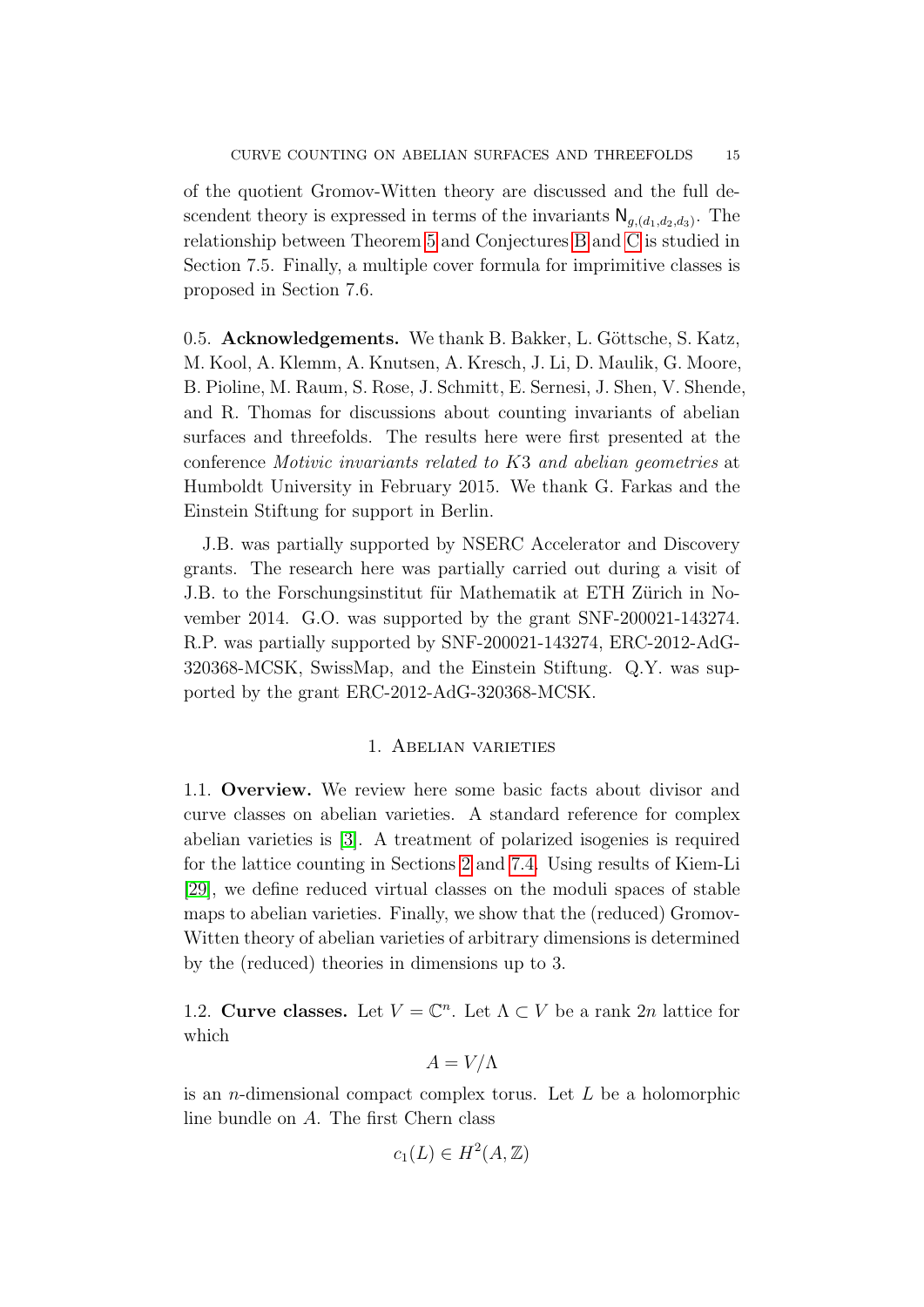induces a Hermitian form

$$
H:V\times V\rightarrow \mathbb{C}
$$

and an alternating form

$$
E = \operatorname{Im} H : \Lambda \times \Lambda \to \mathbb{Z}.
$$

By the elementary divisor theorem, there exists a symplectic basis of Λ in which  $E$  is given by the matrix

$$
\begin{pmatrix} 0 & D \\ -D & 0 \end{pmatrix},
$$

where  $D = \text{Diag}(d_1, \ldots, d_n)$  with integers  $d_i \geq 0$  satisfying

$$
d_1 | d_2 | \cdots | d_n.
$$

The tuple  $(d_1, \ldots, d_n)$  is uniquely determined by L (in fact by  $c_1(L)$ ) and is called the type of L.

A polarization on A is a first Chern class  $c_1(L)$  with positive definite Hermitian form H (in particular  $d_i > 0$ ). The polarization is *principal* if  $d_i = 1$  for all i. The moduli space of polarized *n*-dimensional abelian varieties of a fixed type is irreducible of dimension  $n(n+1)/2$ .

# Let  $\beta \in H_2(A, \mathbb{Z})$  be a curve class on A. The class corresponds to  $\widehat{\beta} = c_1(\widehat{L}) \in H^2(\widehat{A}, \mathbb{Z}),$

where  $\widehat{A} = \text{Pic}^0(A)$  is the dual complex torus of A and  $\widehat{L}$  is a line bundle on  $\widehat{A}$ . We define the type  $(d_1, \ldots, d_n)$  of  $\beta$  to be the type of L. The class  $\beta$  is primitive if and only if  $d_1 = 1$ . For abelian surfaces, we may view  $\beta$  as either a curve class or a divisor class: the resulting types are the same.

If  $\beta$  is of type  $(d_1, \ldots, d_n)$  with  $d_i > 0$  for all i, then  $\widehat{\beta}$  is a polarization on  $\widehat{A}$ . Hence, all curve classes of a fixed type  $(d_1, \ldots, d_n)$  with  $d_i > 0$ for all  $i$  are deformation equivalent.

If  $d_i = 0$  for some i, then we say that  $\beta$  is of *degenerate* type. Write  $k = \max\{i \mid d_i \neq 0\}$ . By [\[3,](#page-89-9) Theorem 3.3.3], there exists a subtorus  $B \subset \widehat{A}$  of dimension  $n - k$  with quotient map

$$
p: \widehat{A} \to \overline{A} = \widehat{A}/B,
$$

and a polarization

$$
\bar{\beta} = c_1(\bar{L}) \in H^2(\bar{A}, \mathbb{Z})
$$

of type  $(d_1, \ldots, d_k)$ , such that  $\widehat{\beta} = p^*(\overline{\beta})$ . The deformation of  $\beta$  is then governed by the deformation of  $\overline{\beta}$ . As a result, curve classes of a fixed type  $(d_1, \ldots, d_k, 0, \ldots, 0)$  are also deformation equivalent.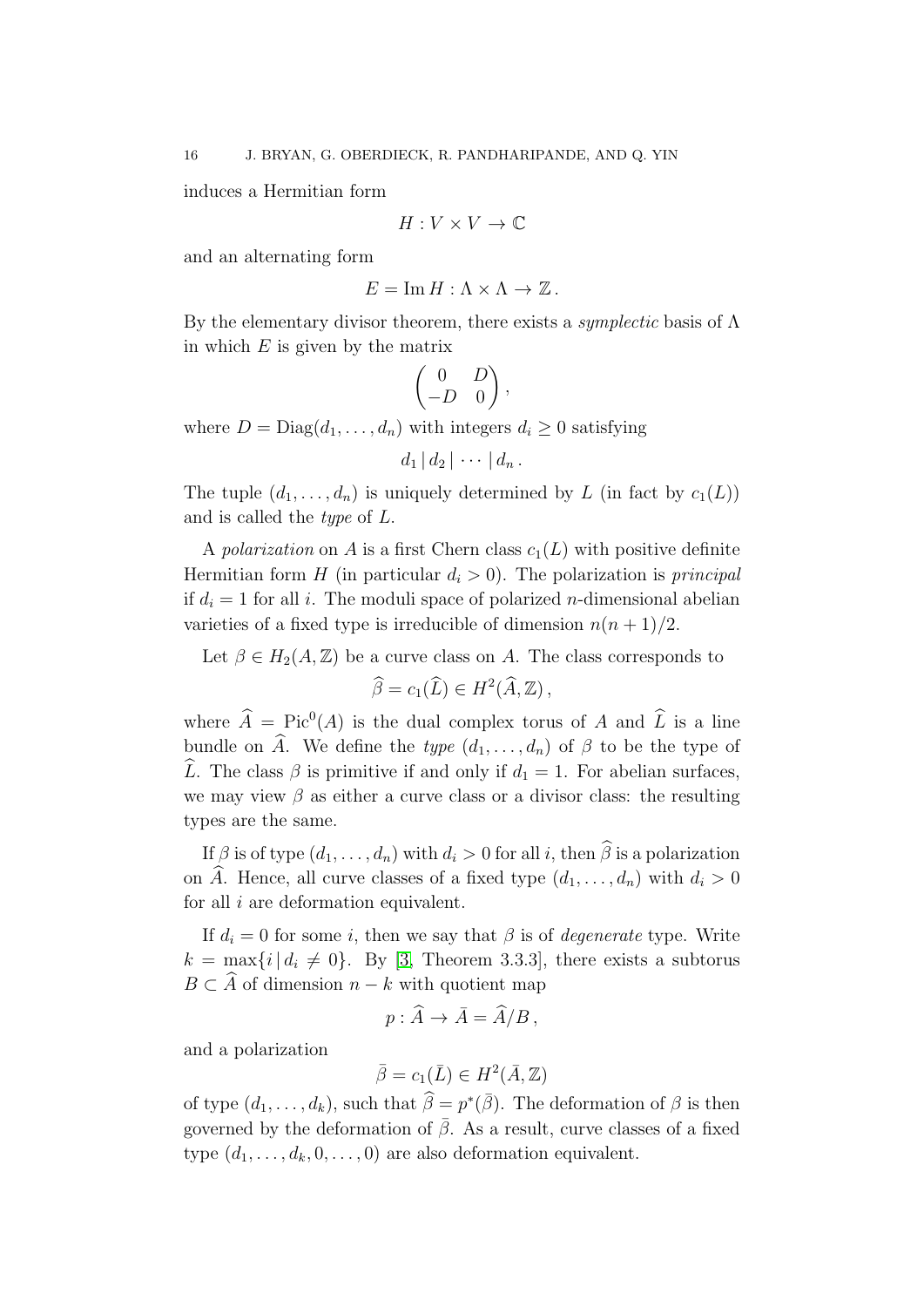Let A be the product of n elliptic curves  $E_1 \times \cdots \times E_n$ . For integers  $a_1, \ldots, a_n \geq 0$ , consider the curve class

$$
\beta = a_1[E_1] + \cdots + a_n[E_n] \in H_2(A, \mathbb{Z}).
$$

The type  $(d_1, \ldots, d_n)$  of  $\beta$  is given by the rank and the invariant factors of the abelian group associated to  $(a_1, \ldots, a_n)$ :

$$
\bigoplus_{i=1}^n \mathbb{Z}/a_i \cong \mathbb{Z}^m \oplus \bigoplus_{j=1}^k \mathbb{Z}/d'_j.
$$

Here,  $k, m \leq n$  and

$$
(d_1,\ldots,d_n)=(\underbrace{1,\ldots,1}_{n-k-m},d'_1,\ldots,d'_k,\underbrace{0,\ldots,0}_{m}).
$$

Later we shall also say that  $\beta$  is of type  $(a_1, \ldots, a_n)$  without requiring  $a_1|a_2|\cdots|a_n.$ 

Two tuples  $(a_1, \ldots, a_n)$  and  $(b_1, \ldots, b_n)$  are deformation equivalent if and only if

$$
\bigoplus_{i=1}^n \mathbb{Z}/a_i \cong \bigoplus_{i=1}^n \mathbb{Z}/b_i.
$$

The primitivity of  $\beta$  is determined by  $gcd(a_1, \ldots, a_n)$ .

<span id="page-16-0"></span>1.3. Polarized isogenies. The following discussion is based on [\[14,](#page-89-2) [22,](#page-90-1) [34\]](#page-90-6). Let

 $f: C \to A$ 

be a map from a nonsingular curve of genus  $q$ . Suppose the curve class

 $\beta = f_*[C]$ 

is of type  $(d_1, \ldots, d_n)$  with  $d_i > 0$  for all i. The map f factors as

 $C \stackrel{\mathsf{aj}}{\to} J \stackrel{\pi}{\to} A$ ,

where  $J$  is the Jacobian of  $C$  and  $a$ j is the Abel-Jacobi map, defined up to translation by J. By duality,  $\pi$  corresponds to

$$
\widehat{\pi} : \widehat{A} \to J \quad \text{ such that } \quad \widehat{\beta} = \widehat{\pi}^* \theta \,,
$$

where  $\theta$  is the theta divisor class on J (here we identify J with  $\widehat{J}$ ). When  $q = n$ , the map  $\hat{\pi}$  is a polarized isogeny.

More generally, consider the isogeny

$$
\phi_{\widehat{\beta}} : \widehat{A} \to \widehat{A} \cong A \,, \qquad x \mapsto t_x^* \widehat{L} \otimes \widehat{L}^{-1} \,,
$$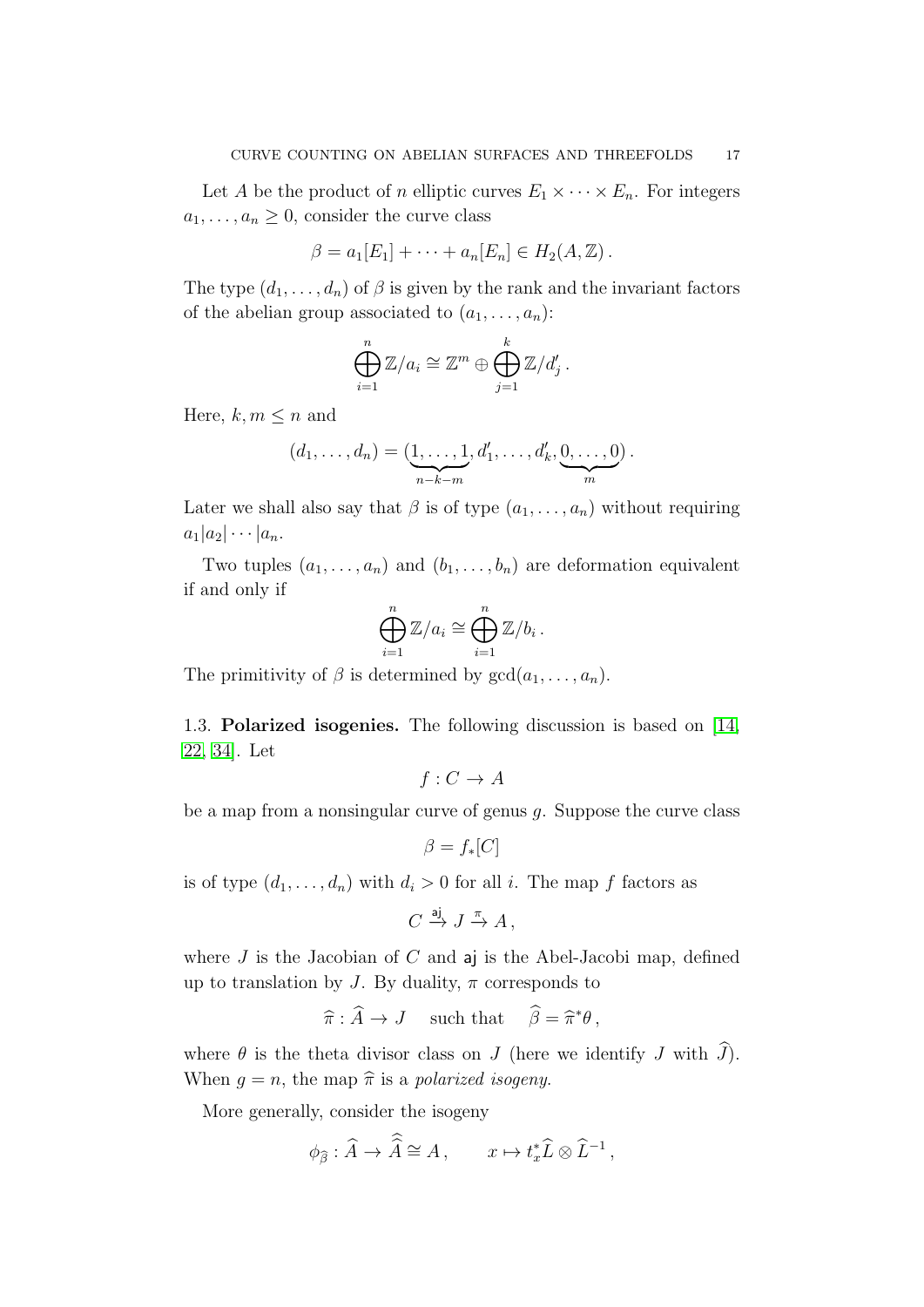where  $\hat{\beta} = c_1(\hat{L})$  for some line bundle  $\hat{L}$  and  $t_x : \hat{A} \to \hat{A}$  is the translation by x. The finite kernel of  $\phi_{\hat{\beta}}$  admits a non-degenerate multiplicative alternating form

$$
\langle\ ,\ \rangle: {\rm Ker}(\phi_{\widehat{\beta}})\times {\rm Ker}(\phi_{\widehat{\beta}})\to \mathbb C^*\,,
$$

called the *commutator pairing*. By [\[3,](#page-89-9) Corollary 6.3.5], there is a bijective correspondence between the following two sets:

- polarized isogenies from  $(\widehat{A}, \widehat{\beta})$  to principally polarized abelian varieties  $(B, \theta)$ ,
- maximal totally isotropic subgroups of  $\text{Ker}(\phi_{\widehat{\beta}})$ .

The cardinality of both sets depends only on the type  $(d_1, \ldots, d_n)$  of  $\beta$ , and is denoted by

<span id="page-17-0"></span>
$$
\nu(d_1,\ldots,d_n)\,.
$$

In fact, under a suitable basis of  $\widehat{\Lambda}$  we have

(6) 
$$
\operatorname{Ker}(\phi_{\widehat{\beta}}) \cong (\mathbb{Z}/d_1 \times \cdots \times \mathbb{Z}/d_n)^2,
$$

and in terms of standard generators  $e_1, \ldots, e_n, f_1, \ldots, f_n$  of [\(6\)](#page-17-0),

$$
\langle e_k, f_\ell \rangle = e^{\delta_{k\ell} \frac{2\pi i}{d_k}}.
$$

The number  $\nu(d_1, \ldots, d_n)$  can be computed as follows.

**Lemma 1** (Debarre [\[14\]](#page-89-2)). We have

<span id="page-17-2"></span>(7) 
$$
\nu(d_1,\ldots,d_n) = \sum_{K \leq \mathbb{Z}/d_1 \times \cdots \times \mathbb{Z}/d_n} \# \operatorname{Hom}^{\operatorname{sym}}(K,\widehat{K}),
$$

where  $\widehat{K} = \text{Hom}(K, \mathbb{C}^*)$  and  $\text{Hom}^{\text{sym}}$  stands for symmetric homomorphisms.

<span id="page-17-1"></span>A straightforward analysis yields

(8) 
$$
\nu(1,\ldots,1,d)=\sigma(d)=\sum_{k|d}k.
$$

A list of values of  $\nu(d_1, \ldots, d_n)$  can be found in [\[34\]](#page-90-6), but some of the entries are incorrect. For example, the number  $\nu(2, 4)$  should be 39 and not 51.

The counts of polarized isogenies are closely related to the counts of the lowest genus curves on abelian surfaces and threefolds. Moreover, this lattice method is also important in counting higher genus curves in class of type  $(1, 2, d)$  $(1, 2, d)$  $(1, 2, d)$ , see Sections 2 and [7.4.](#page-83-0)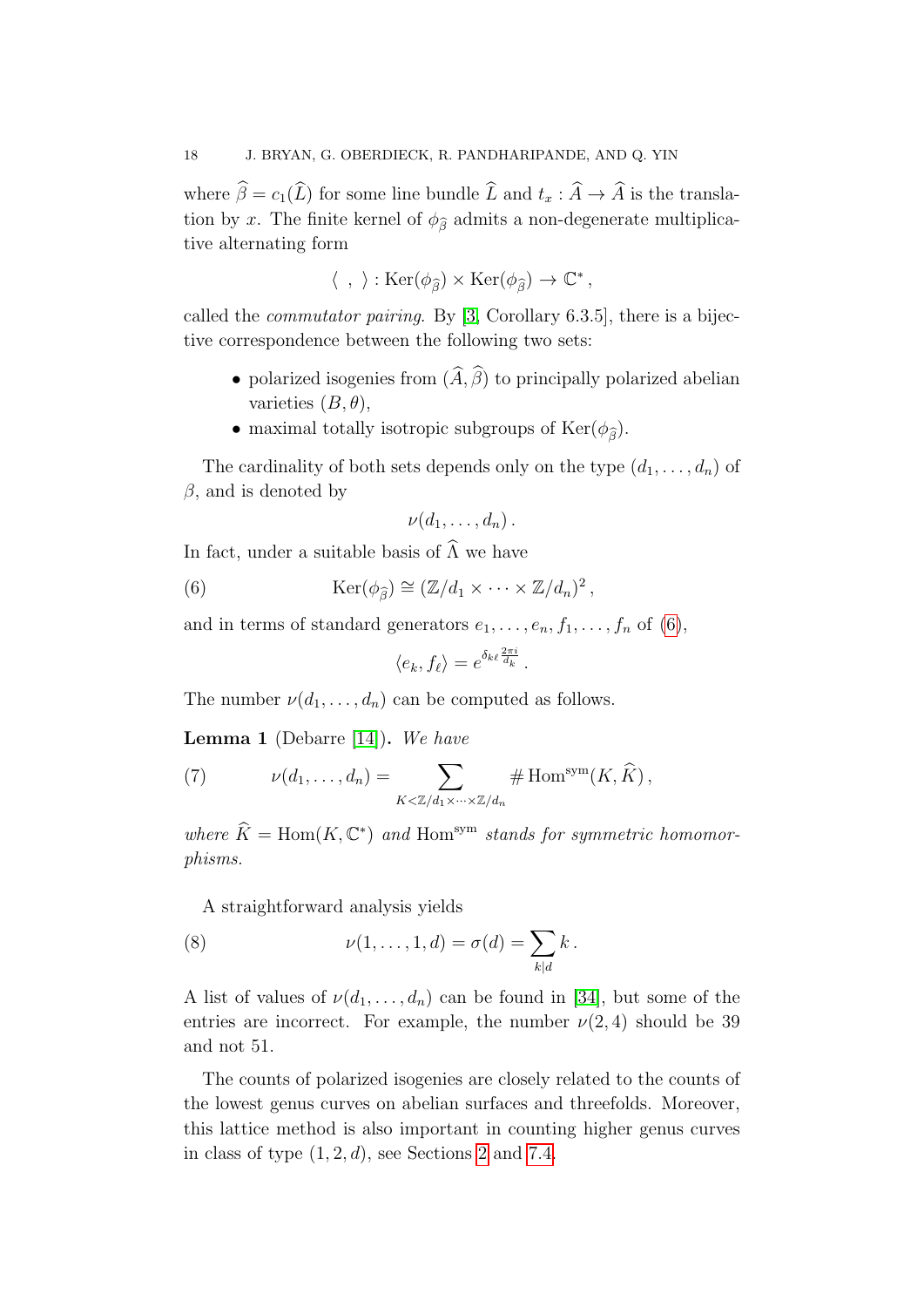1.4. Reduced virtual classes. Let A be an abelian variety of dimension  $n \geq 2$ , and let  $\beta \in H_2(A, \mathbb{Z})$  be a curve class of type

$$
(d_1,\ldots,d_k,\underbrace{0,\ldots,0}_{m})
$$

with  $d_i > 0$  for all i. Here,  $k > 0$ ,  $m \ge 0$ , and  $k + m = n$ .

By the discussion in Section [1.2,](#page-14-1) there exists a subtorus  $A' \subset A$  of dimension k and a curve class  $\beta' \in H_2(A', \mathbb{Z})$  of type  $(d_1, \ldots, d_k)$  such that  $\beta$  is the push-forward of  $\beta'$ . Write

$$
\pi: A \to A'' = A/A'
$$

for the quotient map.

Consider the moduli space of stable maps  $\overline{M}_q(A,\beta)$ . Using the cosection localization method of Kiem-Li [\[29\]](#page-90-0), we define a (maximally) reduced virtual class

$$
\left[\overline{M}_g(A,\beta)\right]^{\text{red}}
$$

on  $\overline{M}_q(A,\beta)$ . The case with marked points is done similarly. The result provides a foundation for the reduced Gromov-Witten theory of abelian varieties.

By [\[29,](#page-90-0) Section 6], every holomorphic 2-form  $\theta \in H^0(A, \Omega_A^2)$  induces a map

$$
\sigma_{\theta}: \mathrm{Ob}_{\overline{M}_g(A,\beta)} \to \mathcal{O}_{\overline{M}_g(A,\beta)},
$$

where  $\mathrm{Ob}_{\overline{M}_g(A,\beta)}$  is the obstruction sheaf of  $\overline{M}_g(A,\beta)$ .

**Lemma 2.** The map  $\sigma_{\theta}$  is trivial if

$$
\theta \in \pi^* H^0(A'', \Omega^2_{A''})
$$

and surjective otherwise.

*Proof.* Let  $[f: C \to A] \in \overline{M}_q(A, \beta)$  be a stable map in class  $\beta$ . After translation, we may assume  $\text{Im}(C) \subset A'$ .

By [\[29,](#page-90-0) Proposition 6.4], the map  $\sigma_{\theta}$  is trivial at [f] if and only if the composition

<span id="page-18-0"></span>(9) 
$$
T_{C_{\text{reg}}} \xrightarrow{df} f^* T_A |_{C_{\text{reg}}} \xrightarrow{f^* \hat{\theta}} f^* \Omega_A |_{C_{\text{reg}}}
$$

is trivial. Here  $C_{reg}$  is the regular locus of C and  $\hat{\theta}$  :  $T_A \rightarrow \Omega_A$  is the map induced by  $\theta$ . Since Im(C)  $\subset A'$ , it is clear that [\(9\)](#page-18-0) is trivial if  $\theta \in \pi^* H^0(A'', \Omega^2_{A''}).$ 

For the surjectivity statement, we identify the tangent space  $T_{A,x}$  at  $x \in A$  with  $T_{A,0_A}$  by translation. Since  $\beta'$  is of type  $(d_1,\ldots,d_k)$  with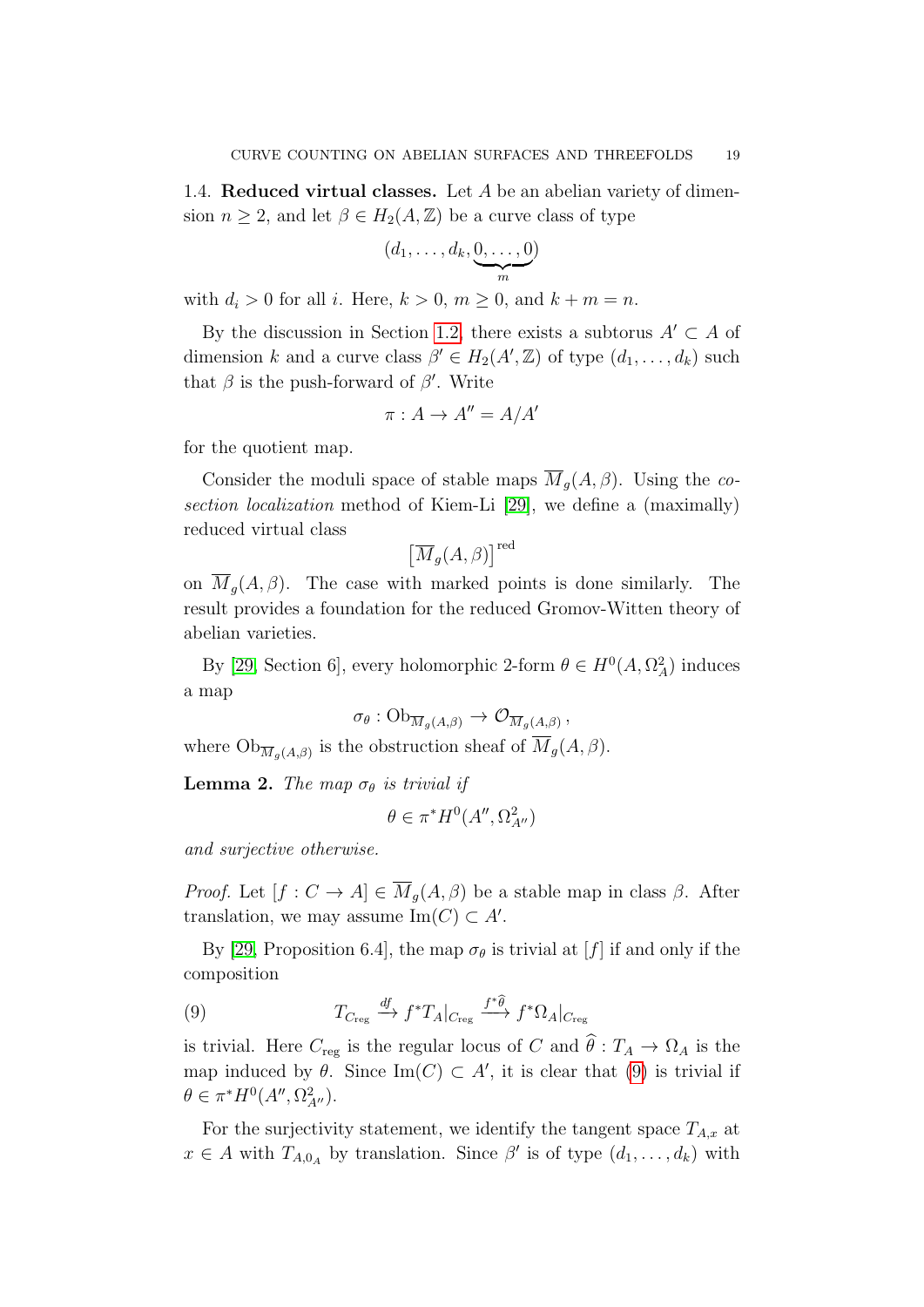$d_i > 0$ , the curve Im(C) generates A' as a group. By [\[15,](#page-89-10) Lemma 8.2], there exists an open dense subset  $U \subset \text{Im}(C)_{\text{reg}}$ , such that  $T_{A',0_{A'}}$  is spanned by

$$
T_{\mathrm{Im}(C)_{\mathrm{reg}},x} \quad \text{for} \quad x \in U.
$$

It follows that for any  $\theta \in H^0(A, \Omega_A^2) \setminus \pi^* H^0(A'', \Omega_{A''}^2)$ , there exists a point  $x \in U$  with [\(9\)](#page-18-0) non-trivial at x.

Hence, by taking a basis of the quotient  $H^0(A, \Omega_A^2)/\pi^*H^0(A'', \Omega_{A''}^2)$ , we obtain a surjective map

$$
\sigma: \mathrm{Ob}_{\overline{M}_g(A,\beta)} \to \mathcal{O}_{\overline{M}_g(A,\beta)}^{\oplus r(k,m)}
$$

with

$$
r(k,m) = {k+m \choose 2} - {m \choose 2} = \frac{k(k-1)}{2} + km.
$$

Then, by the construction of [\[29\]](#page-90-0), the map  $\sigma$  yields a reduced virtual class  $[\overline{M}_g(A,\beta)]^{\text{red}}$  of dimension

$$
v\dim \overline{M}_g(A,\beta) + r(k,m) = (k+m-3)(1-g) + \frac{k(k-1)}{2} + km.
$$

<span id="page-19-0"></span>1.5. Gromov-Witten theory in degenerate curve classes. We now explore the possibilities of obtaining non-trivial reduced Gromov-Witten invariants for A and  $\beta$ . By deformation invariance, the invariants depend only on the type

$$
(d_1,\ldots,d_k,\underbrace{0,\ldots,0}_{m}).
$$

We may then assume

$$
A=A'\times A''
$$

with  $A'$  generic among abelian varieties carrying a curve class of type  $(d_1, \ldots, d_k)$ , and A'' a product of m elliptic curves,

$$
A''=E_1\times\cdots\times E_m.
$$

By the genericity of  $A'$ , there are no stable maps of genus less than  $k = \dim A'$  in class  $\beta$ . Hence, all invariants in genus  $\lt k$  vanish.

We list the following four cases according to the number  $k$  of non-zero entries in the type of  $\beta$ .

**Case**  $k = 1$ . For  $g \ge 1$ , stable maps  $[f : C \to A] \in \overline{M}_g(A, \beta)$  come in m-dimensional families via the translation action of  $A''$ . On the other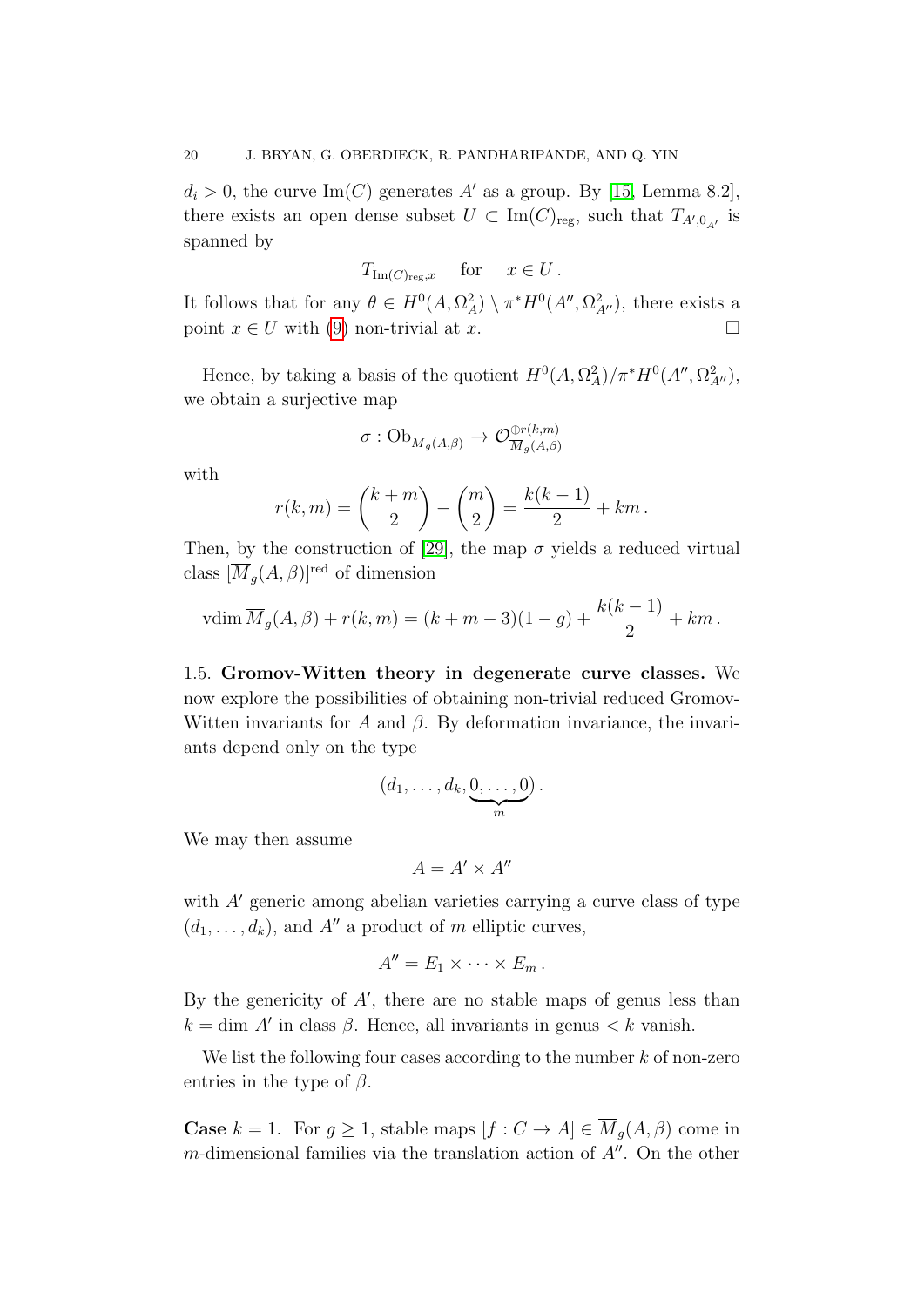hand, the translation by the elliptic curve A' fixes  $\text{Im}(f)$ . The expected dimension modulo the translation by  $A''$  is

$$
vdim \overline{M}_g(A,\beta) + r(1,m) - m = (m-2)(1-g).
$$

Integrals over the reduced class  $[\overline{M}_g(A, \beta)]^{\text{red}}$  can be evaluated by eliminating the E-factors. In each step from

$$
A' \times E_1 \times \cdots \times E_{i+1} \quad \text{to} \quad A' \times E_1 \times \cdots \times E_i,
$$

we find a surjective map  $\mathbb{E}^{\vee} \to \mathcal{O}$  where  $\mathbb E$  is the Hodge bundle. We then obtain a copy of the top Chern class of

$$
\mathrm{Ker}(\mathbb{E}^{\vee} \to \mathcal{O})
$$

which is  $(-1)^{g-1}\lambda_{g-1}$ . This follows from a close analysis of the obstruction sheaf and the definition of the reduced class. In the end, we arrive at integrals over  $[\overline{M}_g(A', \beta')]^{vir}$  with

$$
\left((-1)^{g-1}\lambda_{g-1}\right)^m
$$

in the integrand.

For  $m = 1$  (dim  $A = 2$ ), the theory becomes the study of  $\lambda_{g-1}$ integrals on the elliptic curve  $A'$ . Such Hodge integrals may be expressed [\[17\]](#page-89-11) in terms of the descendent theory of an elliptic curve [\[47,](#page-91-1) [48\]](#page-91-2).

For  $m \geq 2$  (dim  $A \geq 3$ ), all invariants in genus  $g \geq 2$  vanish. By Mumford's relation for  $q > 2$ ,

<span id="page-20-0"></span>
$$
\lambda_{g-1}^2 = 2 \lambda_g \lambda_{g-2} \,,
$$

and  $\lambda_q$  annihilates the virtual fundamental class of non-constant maps to the elliptic curve  $A'$ . In genus 1, all invariants are multiples of

(10) 
$$
\int_{\left[\overline{M}_1(A',\beta')\right]^{\text{vir}}} 1 = \frac{\sigma(d_1)}{d_1}
$$

for  $\beta'$  of type  $(d_1)$ .

**Case**  $k = 2$ . For  $g \geq 2$ , stable maps in  $\overline{M}_g(A, \beta)$  come in  $(2+m)$ dimensional families via the translation action of A. The expected dimension modulo translation is

$$
vdim \overline{M}_g(A, \beta) + r(2, m) - (2 + m) = (m - 1)(2 - g).
$$

Similar to the  $k = 1$  case, by eliminating each E-factor we find a surjective map  $\mathbb{E}^{\vee} \to \mathcal{O}^{\oplus 2}$ , and obtain a copy of the top Chern class of

$$
\mathrm{Ker}(\mathbb{E}^{\vee} \to \mathcal{O}^{\oplus 2})
$$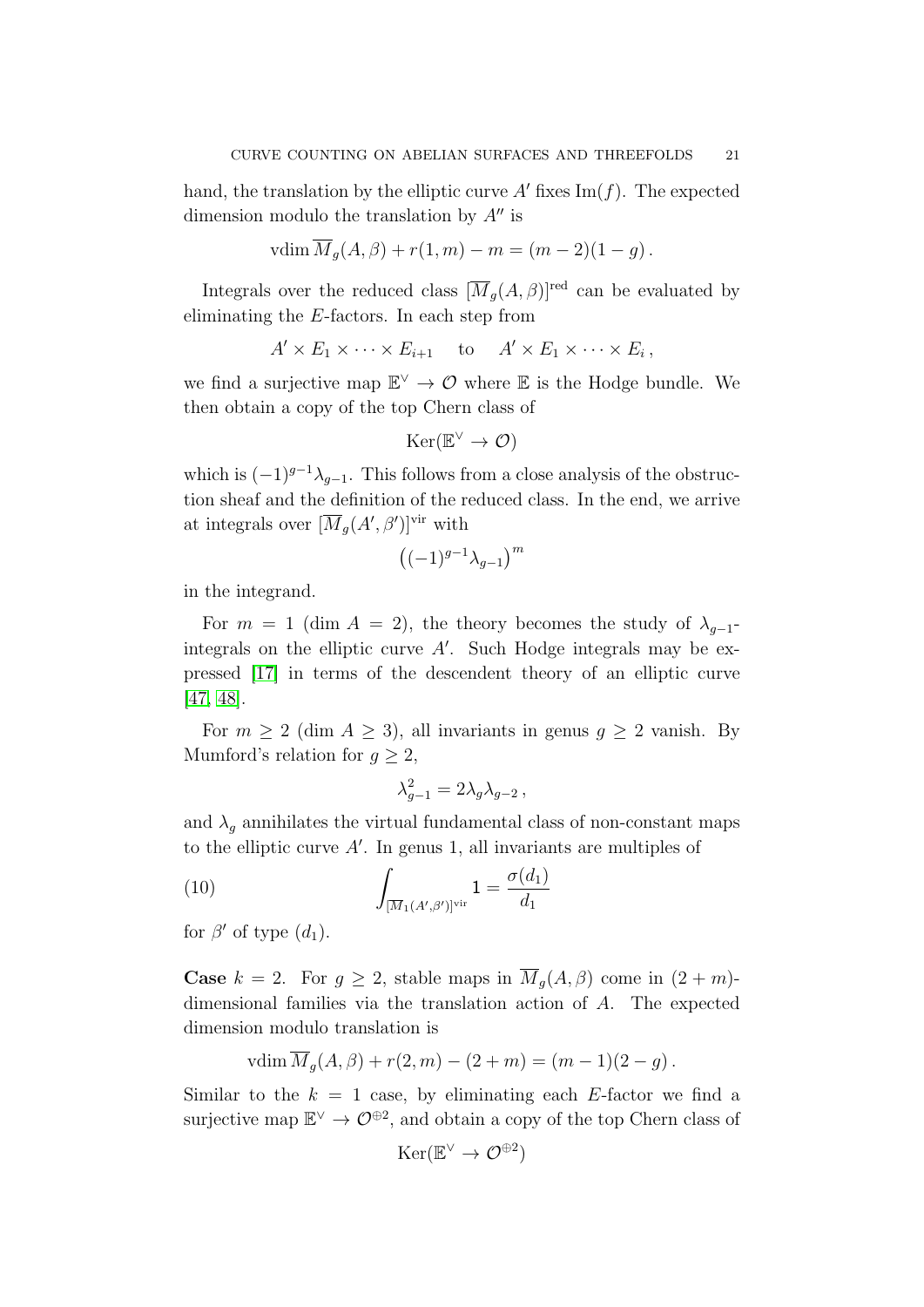which is  $(-1)^{g-2}\lambda_{g-2}$ .

The reduced Gromov-Witten theory of the abelian surface  $A'$  is the subject of Part I of the paper. For  $m = 1$  (dim  $A = 3$ ), we find integrals of the form

$$
\int_{[\overline{M}_g(A',\beta')]^{red}} (-1)^{g-2} \lambda_{g-2} \ldots ,
$$

where the dots stand for further terms in the integrand. Our interest in  $\lambda_{q-2}$ -integrals on an abelian surface (see [\(2\)](#page-3-0) and Theorem [1\)](#page-4-1) is directly motivated by Gromov-Witten theory in degenerate curve classes on abelian threefolds.

For  $m \geq 2$  (dim  $A \geq 4$ ), all invariants in genus  $g \geq 3$  vanish for dimension reasons. We are then reduced to the genus 2 invariants of  $A'$  and  $\beta'$ .

**Case**  $k = 3$ . Similar to the  $k = 2$  case, for  $q \geq 3$ , the expected dimension modulo translation is

$$
v\dim \overline{M}_g(A,\beta) + r(3,m) - (3+m) = m(3-g).
$$

Here by eliminating each E-factor we find a surjective map  $\mathbb{E}^{\vee} \to \mathcal{O}^{\oplus 3}$ , and obtain a copy of the top Chern class of

$$
\mathrm{Ker}(\mathbb{E}^{\vee} \to \mathcal{O}^{\oplus 3})
$$

which is  $(-1)^{g-3}\lambda_{g-3}$ .

The reduced Gromov-Witten theory of the abelian threefold  $A'$  is studied in Part II of the paper. For  $m \geq 1$  (dim  $A \geq 4$ ), all invariants in genus  $g \geq 4$  vanish for dimension reasons. We are reduced to the genus 3 invariants of  $A'$  and  $\beta'$ .

**Case**  $k \geq 4$ . For  $g \geq k$ , the expected dimension modulo translation is

<span id="page-21-0"></span>(11) 
$$
\operatorname{vdim} \overline{M}_g(A, \beta) + r(k, m) - (k + m)
$$

$$
= (k - 3) \left(\frac{k}{2} + 1 - g\right) + m(k - g).
$$

The right hand side of [\(11\)](#page-21-0) is always negative for  $g \geq k \geq 4$ . Hence, all invariants vanish.

In conclusion, the (reduced) Gromov-Witten theory of abelian varieties of arbitrary dimensions is completely determined by the (reduced) Gromov-Witten theories of abelian varieties of dimensions  $1 \leq d \leq 3$ . The analysis here justifies our focus on these low dimensions.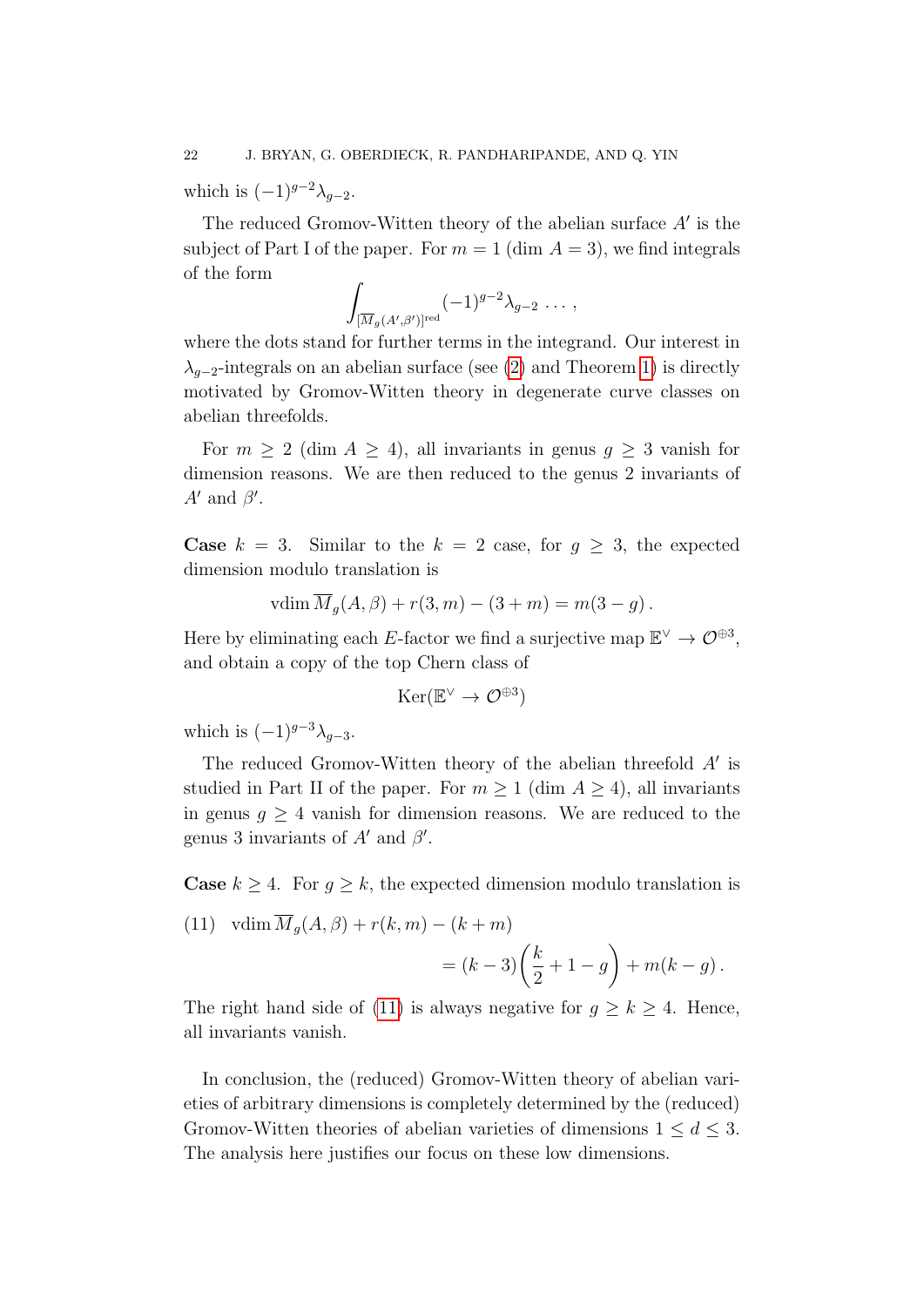Furthermore, for abelian varieties of dimension at least 4, only genus  $1\leq g\leq 3$  invariants can possibly survive. Exact formulas<br>[12](#page-22-0) are available for the genus  $1 \leq g \leq 3$  invariants which arise for abelian varieties of dimension at least 4.

<span id="page-22-0"></span> $12$ For genus 1, the formula is [\(10\)](#page-20-0). For genus 2, the formula is given by Theorem

[<sup>1.</sup>](#page-4-1) For genus 3, the formula appears in Lemma [20.](#page-83-1)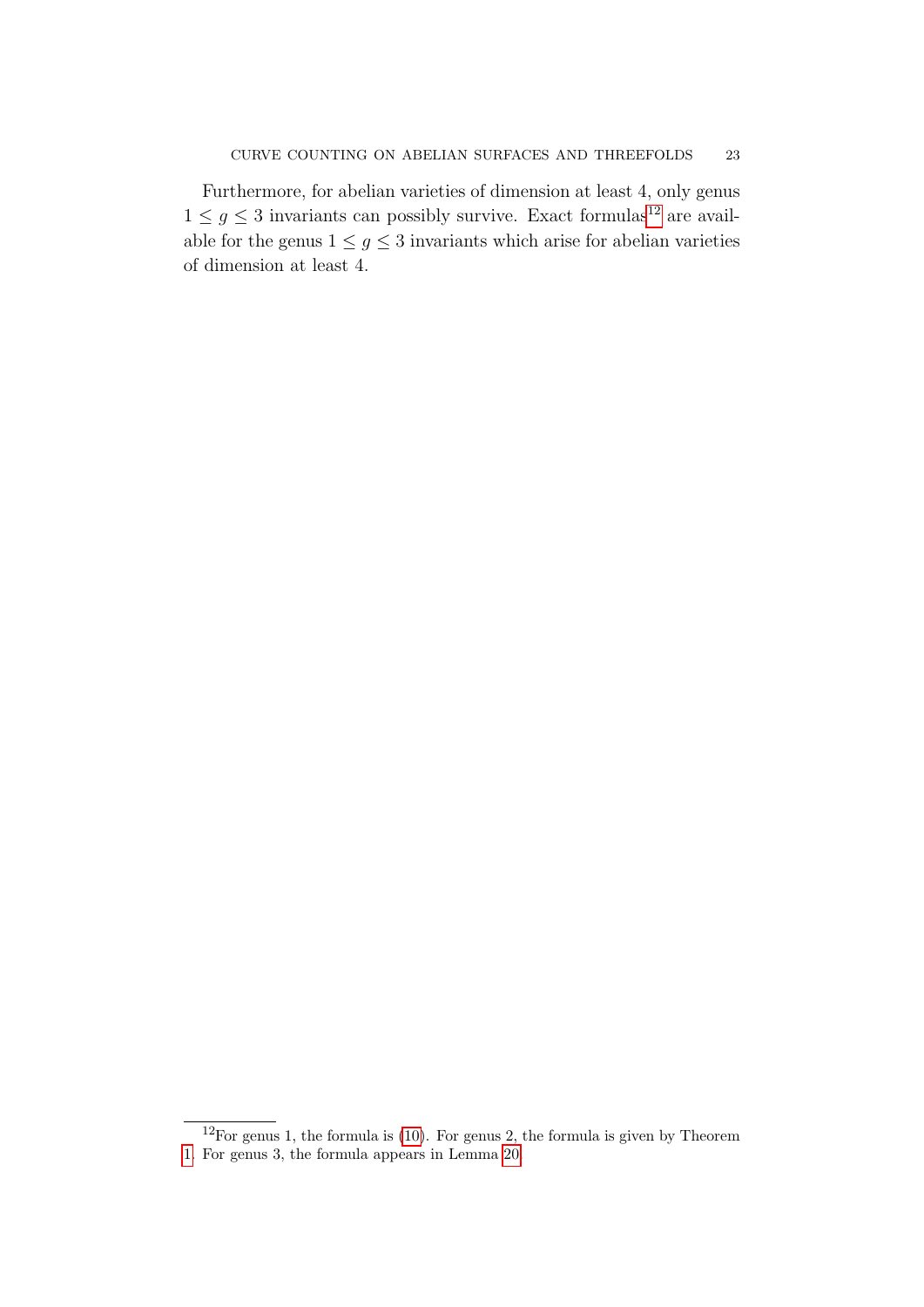## <span id="page-23-1"></span><span id="page-23-0"></span>Part I. Abelian surfaces

#### 2. The genus 2 case

2.1. Quotient Gromov-Witten invariants. Let A be an abelian surface, and let  $\beta \in H_2(A, \mathbb{Z})$  be a curve class of type  $(d_1, d_2)$  with  $d_1, d_2 > 0$ . In Section [0.2.1,](#page-3-2) we defined invariants

$$
\mathsf{N}^{\mathrm{FLS}}_{g,\beta}=\mathsf{N}^{\mathrm{FLS}}_{g,(d_1,d_2)}
$$

counting genus  $g$  curves in a fixed linear system. It is sometimes more natural to count curves up to translation. A reasonable path<sup>[13](#page-23-2)</sup> to the definition of such invariants is by integrating over the quotient stack

$$
\overline{M}_g(A,\beta)/A.
$$

Classically, people have taken a simpler course. Let

<span id="page-23-4"></span>
$$
p: \overline{M}_g(A, \beta) \to Pic^{\beta}(A) \cong \widehat{A},
$$

be the morphism which sends a curve  $[f: C \rightarrow A]$  to the divisor class associated with its image curve.<sup>[14](#page-23-3)</sup> The map  $p$  is equivariant with respect to the actions of A on  $\overline{M}_g(A,\beta)$  by translation and on  $\widehat{A}$  by the isogeny

<span id="page-23-5"></span>
$$
\phi_{\beta}: A \to \widehat{A}.
$$

An element  $x \in A$  fixes a linear system of type  $(d_1, d_2)$  if and only if x is an element of

(13) 
$$
\operatorname{Ker}(\phi_{\beta}: A \to \widehat{A}) \cong (\mathbb{Z}/d_1 \times \mathbb{Z}/d_2)^2.
$$

The quotient space [\(12\)](#page-23-4) equals the quotient of  $\overline{M}_g(A,\beta)^{\text{FLS}}$  by the finite group [\(13\)](#page-23-5) with  $(d_1d_2)^2$  elements. Therefore, we *define* the invariants counting curves up to translation by

(14) 
$$
\mathsf{N}_{g,(d_1,d_2)}^{\mathsf{Q}} = \frac{1}{(d_1d_2)^2} \mathsf{N}_{g,(d_1,d_2)}^{\text{FLS}}.
$$

In genus 2, the invariants are related to the lattice counts considered in Section [1.3.](#page-16-0)

<span id="page-23-6"></span>Lemma 3. For all  $d_1, d_2 > 0$ ,

<span id="page-23-7"></span>
$$
\mathsf{N}_{2,(d_1,d_2)}^{\mathsf{Q}} = \nu(d_1,d_2) \,.
$$

<span id="page-23-2"></span><sup>13</sup>See Section [7.2](#page-78-0) for such a treatment for abelian threefolds.

<span id="page-23-3"></span><sup>&</sup>lt;sup>14</sup>The construction of  $p$  relies upon the Hilbert-Chow morphism.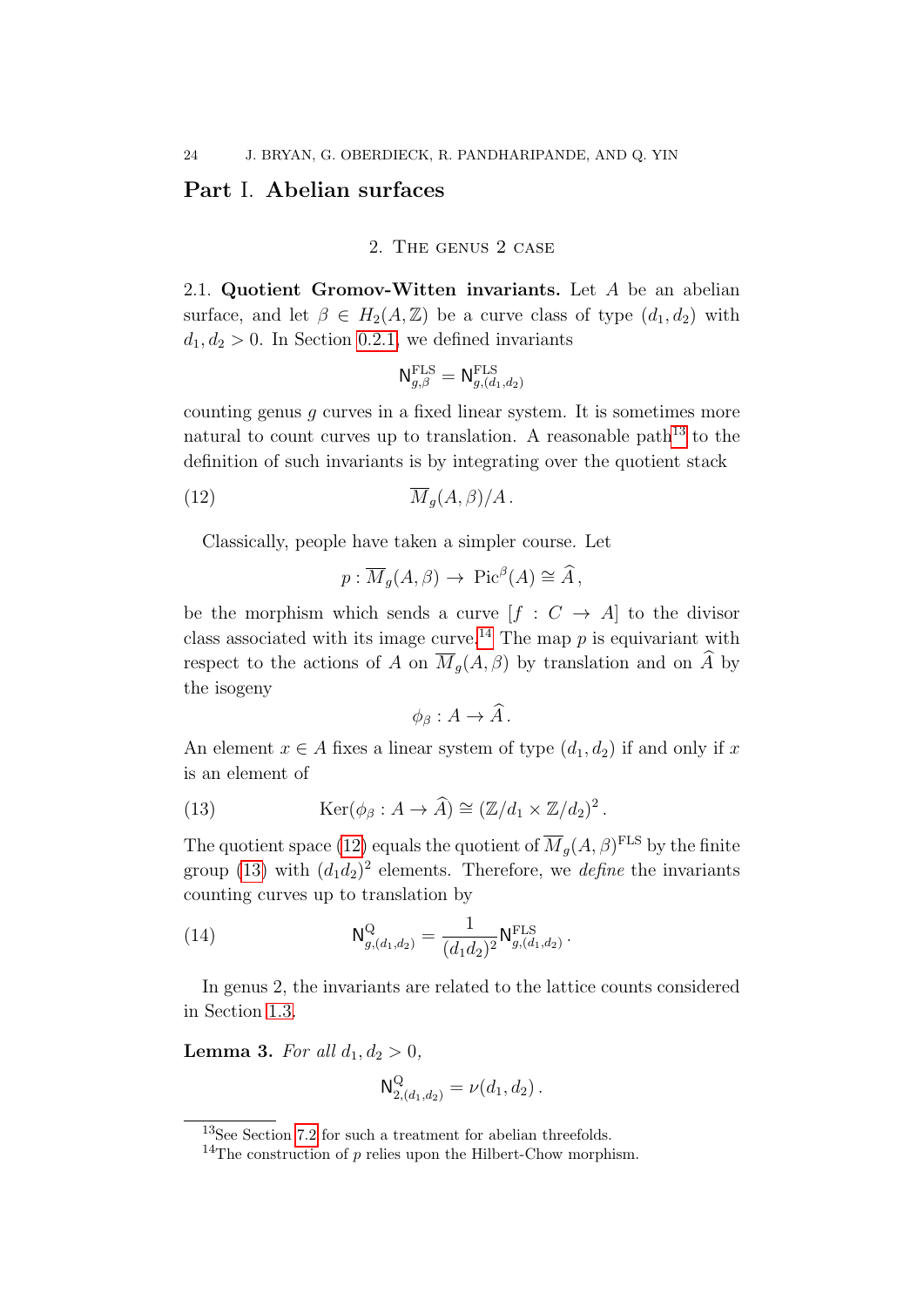*Proof.* Let  $\beta$  be of type  $(d_1, d_2)$  and assume  $\text{End}_{\mathbb{Q}}(A) = \mathbb{Q}$ . In particular, A is simple (contains no elliptic curves) and  $Aut(A) = \{\pm 1\}$ . It follows that every genus 2 stable map

$$
f: C \to A
$$

in class  $\beta$  has a nonsingular domain C. As discussed in Section [1.3,](#page-16-0) to such a map  $f$ , we can associate a polarized isogeny

$$
(\widehat{A}, \widehat{\beta}) \to (J, \theta) \,,
$$

where  $J$  is the Jacobian of  $C$ .

Conversely, every simple principally polarized abelian surface  $(B, \theta)$ is the Jacobian of a unique nonsingular genus 2 curve C. Hence, each polarized isogeny  $(\widehat{A}, \widehat{\beta}) \to (B, \theta)$  induces a map

$$
f: C \xrightarrow{\text{aj}} B \to A.
$$

The map f is unique up to translation and automorphism of A. Moreover, the automorphism  $-1$  of A corresponds to the hyperelliptic involution of C.

The abelian surface A acts freely<sup>[15](#page-24-0)</sup> on  $\overline{M}_2(A, \beta)$  by translation. To prove this, we decompose a genus 2 map  $f: C \to A$  as

<span id="page-24-1"></span>
$$
f: C \xrightarrow{\text{aj}} J \xrightarrow{\pi} A.
$$

First, since  $[aj(C)]$  is a divisor class of type  $(1, 1)$ , the only element in *J* fixing  $\mathsf{aj}(C)$  is  $0_J$ . Second, the preimage  $\pi^{-1}(f(C))$  is the union

(15) 
$$
\bigcup_{x \in \text{Ker}(\pi)} t_x(\mathsf{aj}(C)),
$$

where  $t_x : J \to J$  is the translation by x. Suppose a point  $a \in A$  fixes  $f(C)$ , and let  $b \in \pi^{-1}\{a\}$ . By [\(15\)](#page-24-1), we have

$$
t_b\bigl(\mathsf{aj}(C)\bigr) = t_x\bigl(\mathsf{aj}(C)\bigr)
$$

for some  $x \in \text{Ker}(\pi)$ . In other words, the element  $b-x \in J$  fixes  $a_i(C)$ . Hence,  $b - x = 0$  and  $a = \pi(b) = \pi(b - x) = 0$ <sub>A</sub>.

It follows that  $\overline{M}_2(A, \beta)/A$  is precisely a set of  $\nu(d_1, d_2)$  isolated reduced points (or equivalently,  $\overline{M}_2(A, \beta)^{\text{FLS}}$  is a set of  $(d_1d_2)^2\nu(d_1, d_2)$ isolated reduced points).

<span id="page-24-0"></span><sup>&</sup>lt;sup>15</sup>The action is in general *not* free in genus  $> 2$ . For example, maps from nonsingular genus 3 hyperelliptic curves in class of type  $(1, 2)$  have  $\mathbb{Z}/2$ -stabilizers, see Sections [5.3](#page-56-0) and [7.4.](#page-83-0)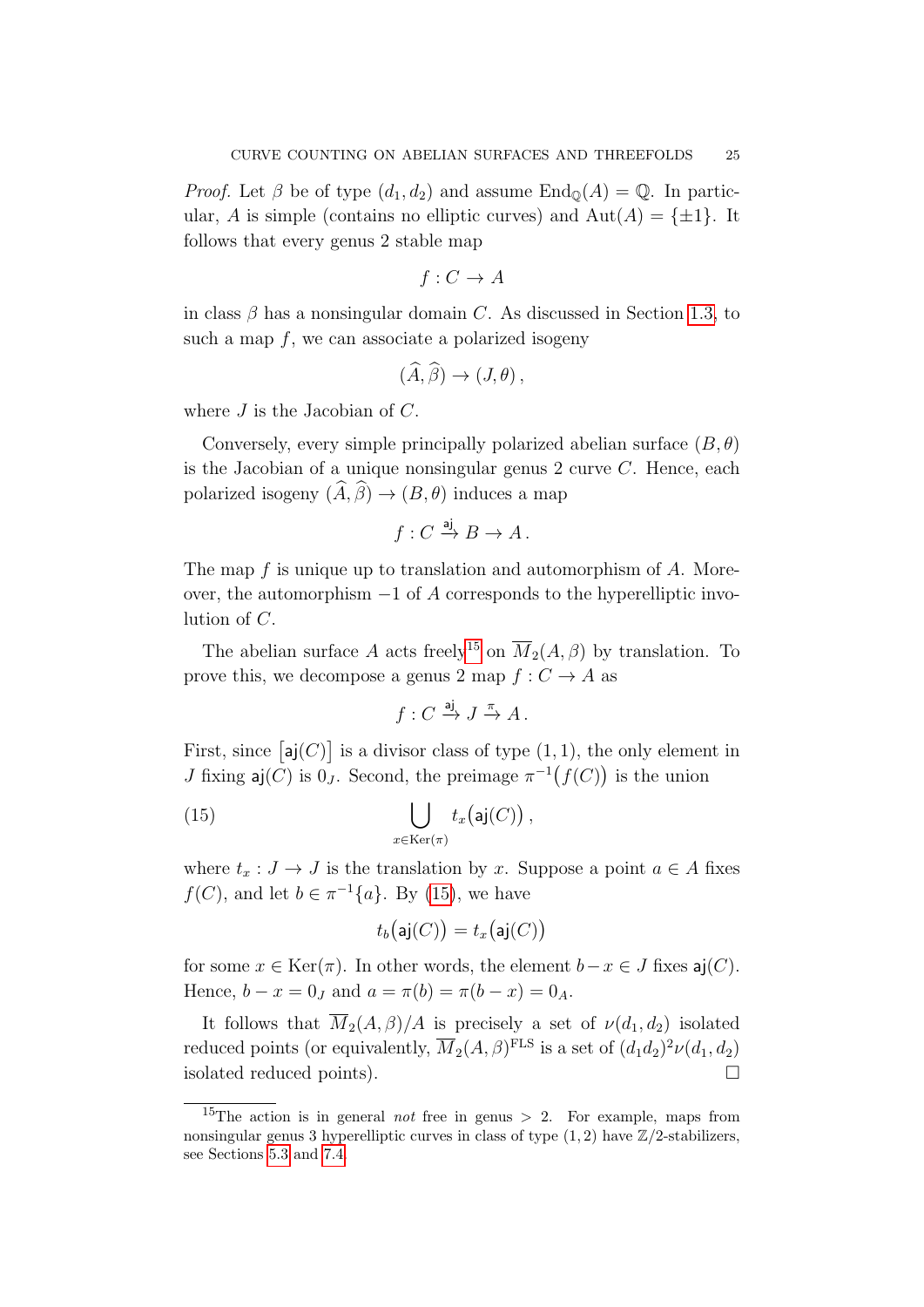2.2. Genus 2 counts. For genus 2, the following result determines the counts in all classes.

<span id="page-25-0"></span>**Theorem 6.** For all  $d_1, d_2 > 0$ ,

<span id="page-25-1"></span>(16) 
$$
\mathsf{N}_{2,(d_1,d_2)}^{\mathcal{Q}} = \sum_{k | \gcd(d_1,d_2)} \sum_{\ell | \frac{d_1 d_2}{k^2}} k^3 \ell.
$$

The primitive case (where  $gcd(d_1, d_2) = 1$ ) was proven in [\[14,](#page-89-2) [22,](#page-90-1) [34\]](#page-90-6) via the lattice method discussed in Section [1.3](#page-16-0) and in [\[9,](#page-89-1) [57\]](#page-91-3) via geometric arguments. A closer look at the lattice method actually yields a proof of Theorem [6](#page-25-0) in the general case.

*Proof of Theorem [6.](#page-25-0)* To prove [\(16\)](#page-25-1) for  $\nu(d_1, d_2)$ , we are immediately reduced to the case  $\nu(p^m, p^n)$  where p is a prime number and  $m \leq n$ . For  $m = 0$ , we have, by  $(8)$ ,

<span id="page-25-2"></span>
$$
\nu(1,p^n) = \sigma(p^n) = \sum_{k=0}^n p^k.
$$

It suffices then to prove the following recursion:

(17) 
$$
\nu(p^m, p^n) = \nu(1, p^{m+n}) + p^3 \nu(p^{m-1}, p^{n-1})
$$
for  $1 \le m \le n$ 

for  $1 \leq m \leq n$ .

The proof uses [\(7\)](#page-17-2). Consider the quotient map

$$
\pi : \mathbb{Z}/p^m \times \mathbb{Z}/p^n \to \mathbb{Z}/p^{m-1} \times \mathbb{Z}/p^{n-1}.
$$

For  $1 \leq r \leq s$ , the map  $\pi$  induces a bijective correspondence between the following two sets:

- subgroups of  $\mathbb{Z}/p^m \times \mathbb{Z}/p^n$  isomorphic to  $\mathbb{Z}/p^r \times \mathbb{Z}/p^s$ ,
- subgroups of  $\mathbb{Z}/p^{m-1} \times \mathbb{Z}/p^{n-1}$  isomorphic to  $\mathbb{Z}/p^{r-1} \times \mathbb{Z}/p^{s-1}$ .

We also have

$$
# Homsym(\mathbb{Z}/pr \times \mathbb{Z}/ps, \mathbb{Z}/pr \times \mathbb{Z}/ps)
$$
  
=  $p3# Homsym(\mathbb{Z}/pr-1 \times \mathbb{Z}/ps-1, \mathbb{Z}/ps-1 \times \mathbb{Z}/ps-1).$ 

The remaining subgroups of  $\mathbb{Z}/p^m \times \mathbb{Z}/p^n$  are cyclic and isomorphic to  $\mathbb{Z}/p^k$  for some  $0 \leq k \leq n$ . Moreover,

# Hom<sup>sym</sup>(
$$
\mathbb{Z}/p^k
$$
,  $\widehat{\mathbb{Z}/p^k}$ ) = # Hom( $\mathbb{Z}/p^k$ ,  $\widehat{\mathbb{Z}/p^k}$ ) =  $p^k$ .

Applying [\(7\)](#page-17-2), we find

$$
\nu(p^m, p^n) = \sum_{k=0}^n p^k \# \{ \mathbb{Z}/p^k < \mathbb{Z}/p^m \times \mathbb{Z}/p^n \} + p^3 \nu(p^{m-1}, p^{n-1}).
$$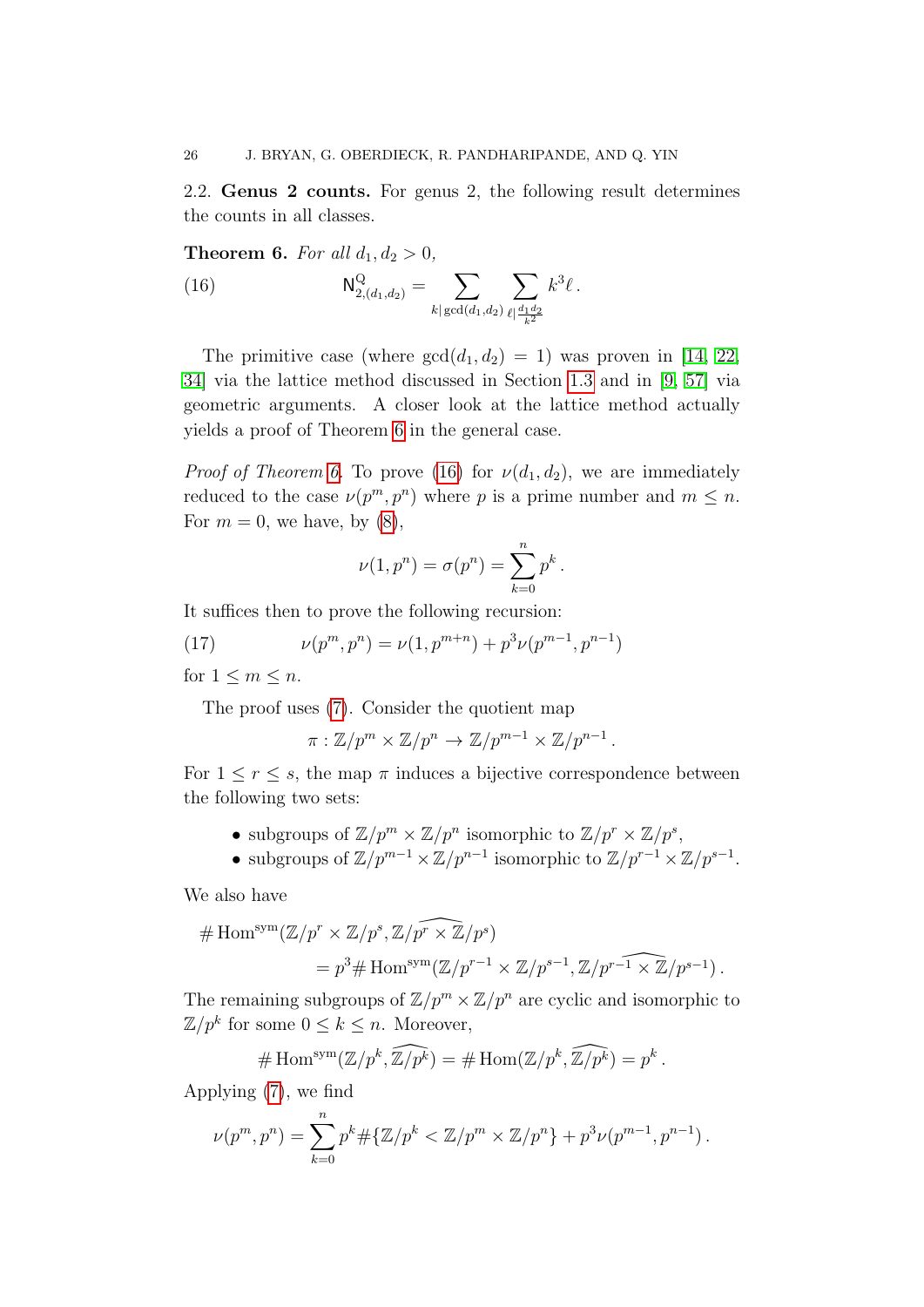The numbers of cyclic subgroups can be deduced from classical group theory (see [\[11,](#page-89-12) Lemma 1.4.1]):

$$
\#\{\mathbb{Z}/p^k < \mathbb{Z}/p^m \times \mathbb{Z}/p^n\} = \sum_{\substack{0 \le i \le m, 0 \le j \le n \\ \max(i,j)=k}} \varphi(p^{\min(i,j)}) \,,
$$

where  $\varphi$  is Euler's phi function.<sup>[16](#page-26-1)</sup> We have

$$
\sum_{k=0}^{n} p^{k} \# \{ \mathbb{Z}/p^{k} < \mathbb{Z}/p^{m} \} \newline = \sum_{k=0}^{n} p^{k} \sum_{0 \le i \le m, 0 \le j \le n} \varphi(p^{\min(i,j)}) \newline = \sum_{k=0}^{m} p^{k} \sum_{i=0}^{k} \varphi(p^{i}) + \sum_{k=m+1}^{n} p^{k} \sum_{i=0}^{m} \varphi(p^{i}) + \sum_{k=1}^{m} p^{k} \sum_{j=0}^{k-1} \varphi(p^{j}) \newline = \sum_{k=0}^{m} p^{2k} + \sum_{k=m+1}^{n} p^{m+k} + \sum_{k=1}^{m} p^{2k-1} \newline = \sum_{k=0}^{m+n} p^{k} = \nu(1, p^{m+n}),
$$

proving the recursion [\(17\)](#page-25-2). Theorem [6](#page-25-0) then follows from Lemma [3.](#page-23-6)  $\Box$ 

Since  $q = 2$  is the minimal genus for curve counting on abelian surfaces, Theorem [6](#page-25-0) may be viewed as the analogue of the Yau-Zaslow conjecture [\[64\]](#page-91-12) for  $q = 0$  counting on K3 surfaces. In the K3 case, primitive classes were handled first in [\[1,](#page-89-13) [10\]](#page-89-14). To treat the imprimitive classes, a completely new approach [\[30\]](#page-90-7) was required (and came a decade later). For abelian surfaces, the lattice counting for the primitive case is much easier than the complete result of Theorem [6.](#page-25-0) The perfect matching of the lattice counts in all cases with formula of Theorem [6](#page-25-0) appears miraculous.

<span id="page-26-0"></span>2.3. Multiple cover rule. A multiple cover formula in  $q = 2$  can be extracted from Theorem [6.](#page-25-0) The result follows the structure of the complete multiple cover formula for  $K3$  surfaces [\[51\]](#page-91-5). We state here the multiple cover conjecture for the invariants  $\mathsf{N}_{q}^{\mathsf{Q}}$  $\mathcal{Q}_{g,(d_1,d_2)}$  for all g.

For  $d_1, d_2 > 0$ , define the generating series of the *quotient* invariants:

$$
f_{(d_1,d_2)}(u) = \sum_{g \ge 2} \mathsf{N}^{\mathsf{Q}}_{g,(d_1,d_2)} u^{2g-2}.
$$

<span id="page-26-1"></span> $1^6\varphi(1) = 1$  and  $\varphi(p^k) = p^k - p^{k-1}$  for  $k \ge 1$ .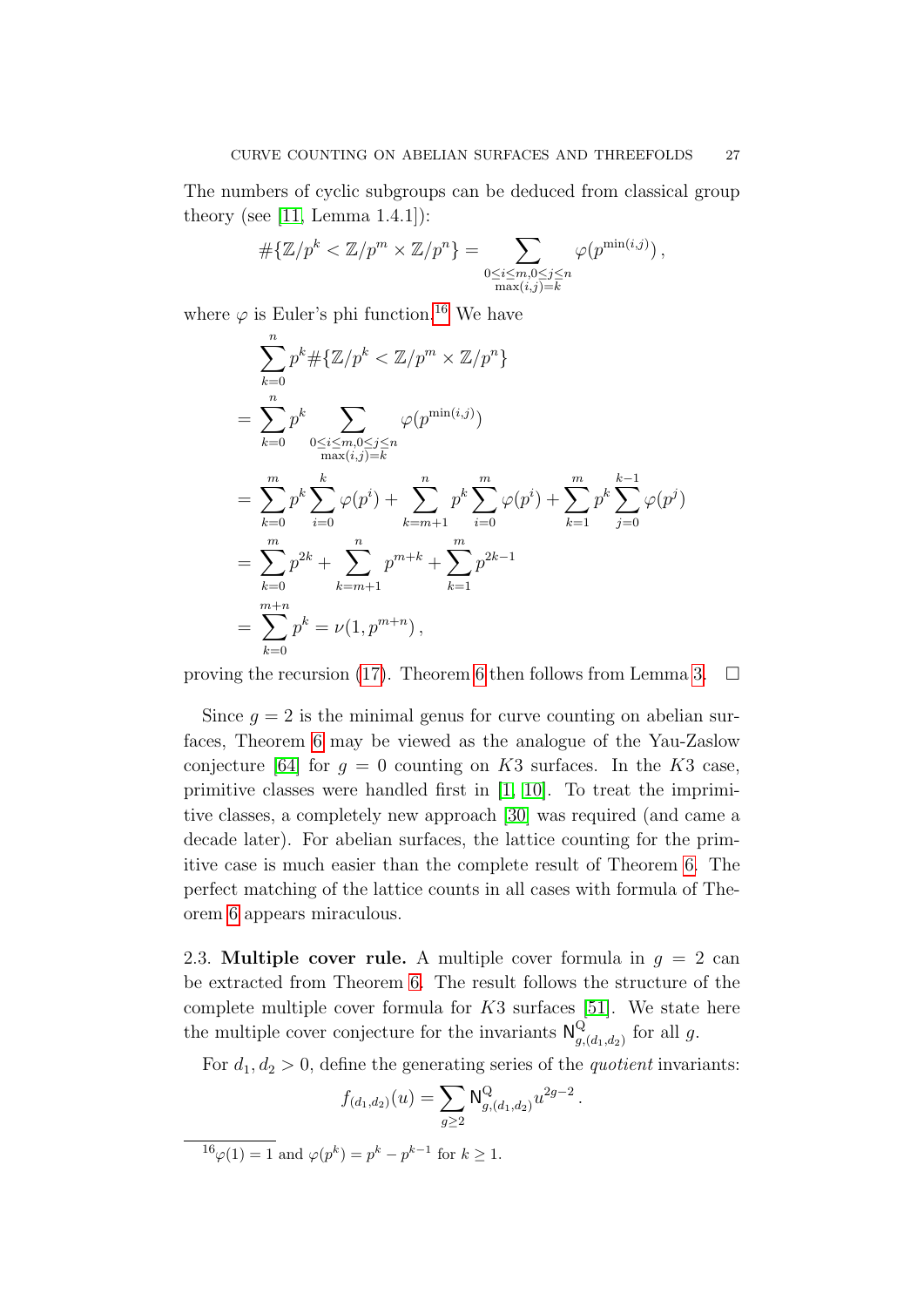The quotient invariants are defined in terms of the FLS invariants in [\(14\)](#page-23-7).

Conjecture A'. For all  $d_1, d_2 > 0$ ,

$$
f_{(d_1,d_2)}(u) = \sum_{k | \gcd(d_1,d_2)} k f_{(1,\frac{d_1d_2}{k^2})}(ku).
$$

Theorem [6](#page-25-0) implies the  $g = 2$  case of Conjecture A'. By an elementary check, Conjecture [A](#page-3-1) is *equivalent* to Conjecture A' plus the  $k = 0$  case of Theorem [2.](#page-5-0) Since Theorem [2](#page-5-0) is proven in Section [3,](#page-27-0) Conjectures [A](#page-3-1) and  $A'$  are equivalent.

#### 3. Primitive classes

<span id="page-27-0"></span>3.1. Overview. Let A be an abelian surface, let  $g \geq 2$  be the genus, and let  $\beta \in H_2(A, \mathbb{Z})$  be a curve class of type  $(d_1, d_2)$  with  $d_1, d_2 > 0$ . The class  $\beta$  is primitive if  $gcd(d_1, d_2) = 1$ .

The proof of Theorem [2](#page-5-0) is presented here. We proceed in two steps. First, we relate the FLS invariants to the reduced Gromov-Witten invariants of A with pure point insertions and  $\lambda$  classes in Sections [3.2](#page-27-1) and [3.3.](#page-29-0) Next, we degenerate an elliptically fibered abelian surface A. Using the degeneration formula in Sections [3.4](#page-31-0) and [3.5,](#page-32-0) we reduce the calculation to an evaluation on  $\mathbb{P}^1 \times E$ . The proof of Theorem [2](#page-5-0) is completed in Section [3.6.](#page-34-0)

We conclude with an application in Section [3.7:](#page-35-0) a new proof is pre-sented of a result by Göttsche and Shende [\[23\]](#page-90-5) concerning the Euler characteristics of the moduli spaces of stable pairs on abelian surfaces in irreducible classes.

<span id="page-27-1"></span>3.2. Notation. Let  $\alpha \in H^*(\overline{M}_{g,n}, \mathbb{Q})$  be a cohomology class on the moduli space of stable curves  $M_{g,n}$ , and let

$$
\gamma_1,\ldots,\gamma_n\in H^*(A,\mathbb{Q})
$$

be cohomology classes on A. The classes  $\alpha$  and  $\gamma_i$  can be pulled back to the moduli spaces

$$
\overline{M}_{g,n}(A,\beta)^{\text{FLS}} \quad \text{ and } \quad \overline{M}_{g,n}(A,\beta)
$$

via the forgetful map  $\pi$  and the evaluation maps  $ev_1, \ldots, ev_n$ .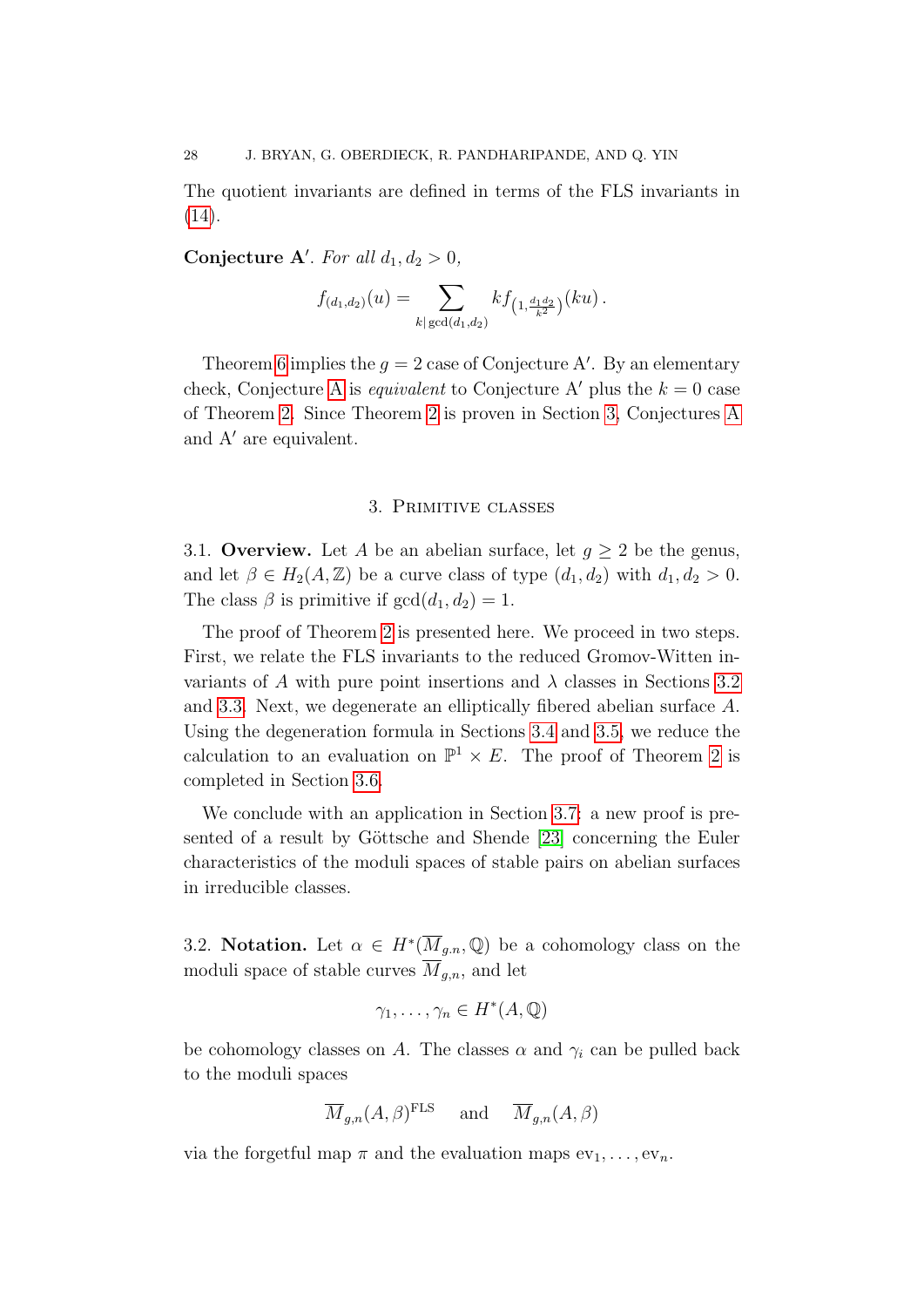For each marking  $i \in \{1, \ldots, n\}$ , let  $L_i$  be the associated cotangent line bundle on  $\overline{M}_{g,n}(A, \beta)$ . Let

$$
\psi_i = c_1(L_i) \in H^2(\overline{M}_{g,n}(A,\beta), \mathbb{Q})
$$

be the first Chern class. Since

$$
\overline{M}_{g,n}(A,\beta)^{\text{FLS}} \subset \overline{M}_{g,n}(A,\beta),
$$

the classes  $\psi_i$  restrict to  $\overline{M}_{g,n}(A,\beta)^{\text{FLS}}$ .

The reduced Gromov-Witten invariants of A are defined by:

$$
\left\langle \alpha \, ; \, \tau_{a_1}(\gamma_1) \ldots \tau_{a_n}(\gamma_n) \right\rangle_{g,\beta}^{A,\text{red}} = \int_{[\overline{M}_{g,n}(A,\beta)]^{\text{red}}} \pi^*(\alpha) \, \prod_{i=1}^n \text{ev}_i^*(\gamma_i) \, \psi_i^{a_i} \, .
$$

The FLS invariants of A are defined by:

$$
\left\langle \alpha \, ; \, \tau_{a_1}(\gamma_1) \ldots \tau_{a_n}(\gamma_n) \right\rangle_{g,\beta}^{A,\text{FLS}} = \int_{[\overline{M}_{g,n}(A,\beta)^{\text{FLS}}]^{\text{red}}} \pi^*(\alpha) \, \prod_{i=1}^n \text{ev}_i^*(\gamma_i) \, \psi_i^{a_i} \, .
$$

The FLS invariants can be expressed in terms of the usual invariants by a result<sup>[17](#page-28-0)</sup> of Bryan and Leung [\[9\]](#page-89-1) as follows. Let

$$
\xi_1, \, \xi_2, \, \xi_3, \, \xi_4 \in H_1(A, \mathbb{Z})
$$

be a basis for which the corresponding dual classes

$$
\widehat{\xi}_1, \widehat{\xi}_2, \widehat{\xi}_3, \widehat{\xi}_4 \in H^1(\widehat{A}, \mathbb{Z}) \cong H_1(A, \mathbb{Z})
$$

satisfy the normalization

$$
\int_{\widehat{A}} \widehat{\xi}_1 \cup \widehat{\xi}_2 \cup \widehat{\xi}_3 \cup \widehat{\xi}_4 = 1.
$$

By first trading the higher descendents  $\tau_k(\gamma_i)$  for classes pulled back from  $\overline{M}_{g,n}$  up to boundary terms, we may reduce to non-gravitational insertions  $\tau_0(\gamma_i)$ . Then

<span id="page-28-1"></span>(18) 
$$
\left\langle \alpha \, ; \, \prod_{i=1}^n \tau_0(\gamma_i) \right\rangle_{g,\beta}^{A,\text{FLS}} = \left\langle \alpha \, ; \, \prod_{i=1}^4 \tau_0(\xi_i) \cdot \prod_{i=1}^n \tau_0(\gamma_i) \right\rangle_{g,\beta}^{A,\text{red}},
$$

where  $\alpha$  on the right side of [\(18\)](#page-28-1) is viewed to be a cohomology class on  $\overline{M}_{q,n+4}$  via pull-back along the map which forgets the four new points.

<span id="page-28-0"></span><sup>&</sup>lt;sup>17</sup>See [\[32,](#page-90-2) Section 4] for an algebraic proof.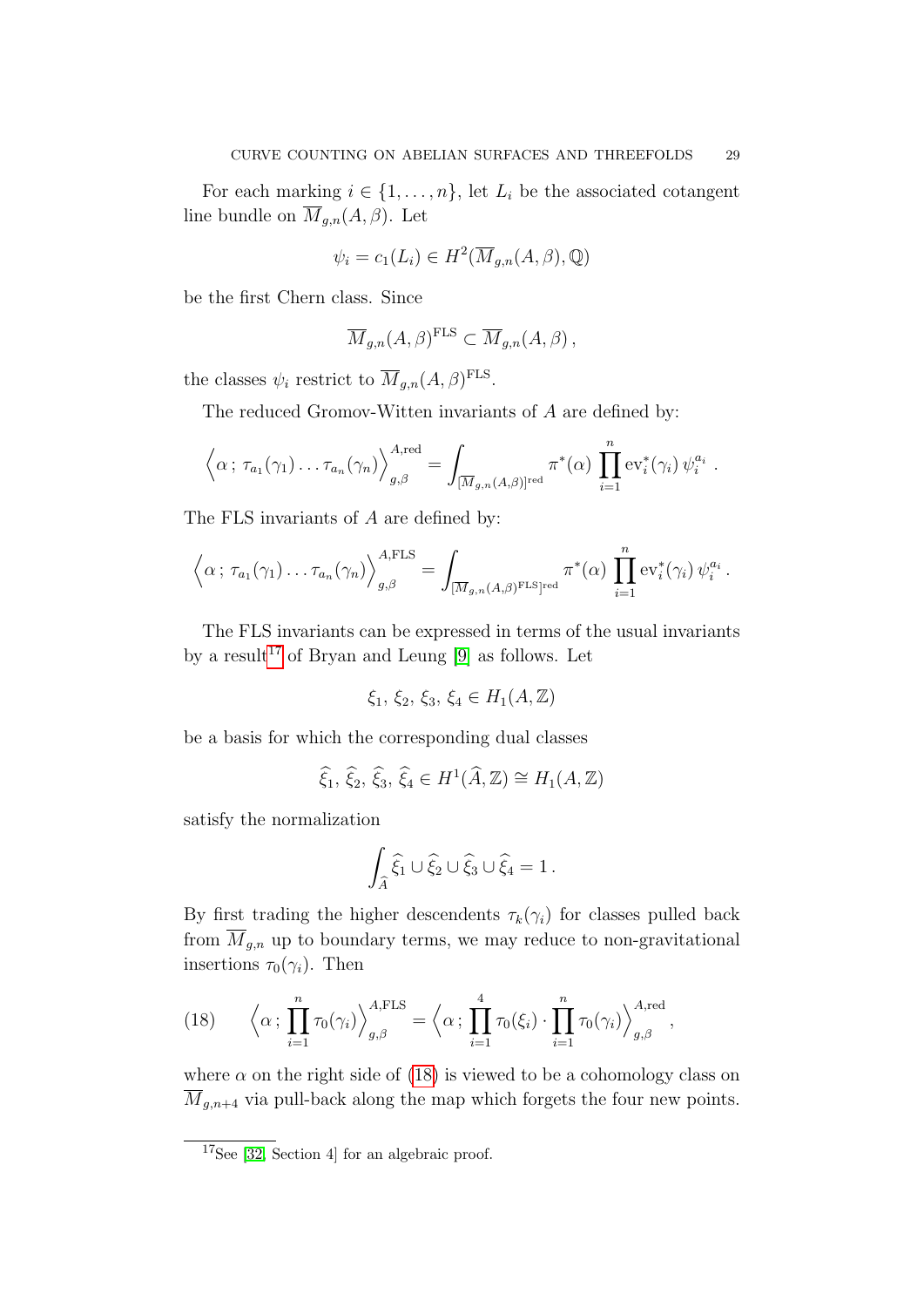#### <span id="page-29-0"></span>3.3. Odd and even classes.

3.3.1. Trading FLS for insertions. We prove here the following simple rule which trades the FLS condition for insertions in the reduced Gromov-Witten theory of A.

As in Section [0.2.2,](#page-4-2) let  $p \in H^4(A, \mathbb{Z})$  be the class of a point.

<span id="page-29-2"></span>**Proposition 2.** For  $g \geq 2$  and  $d_1, d_2 > 0$ , we have

$$
\left\langle \alpha \, ; \, \tau_0(\mathsf{p})^k \right\rangle_{g,(d_1,d_2)}^{A,\text{FLS}} = \frac{d_1 d_2}{(k+1)(k+2)} \left\langle \alpha \, ; \, \tau_0(\mathsf{p})^{k+2} \right\rangle_{g,(d_1,d_2)}^{A,\text{red}}
$$

for all  $\alpha \in H^*(\overline{M}_g, \mathbb{Q})$  and  $k \geq 0$ .

The proof uses the action of A on the moduli space  $\overline{M}_{q,n}(A,\beta)$  to produce relation among various Gromov-Witten invariants. The argument is a modification of an elliptic vanishing argument introduced in [\[48\]](#page-91-2).

<span id="page-29-3"></span>3.3.2. Abelian vanishing. Let  $\beta \in H_2(A, \mathbb{Z})$  be any curve class. For  $n \geq 1$ , let

$$
ev_1: \overline{M}_{g,n}(A,\beta) \to A
$$

be the first evaluation map. Denote the fiber of the identity element  $0_A \in A$  by

<span id="page-29-1"></span>
$$
\overline{M}_{g,n}^0(A,\beta) = \text{ev}_1^{-1}(0_A).
$$

We have the product decomposition

(19) 
$$
\overline{M}_{g,n}(A,\beta) = \overline{M}_{g,n}^0(A,\beta) \times A.
$$

The reduced virtual class on  $\overline{M}_{g,n}(A, \beta)$  is pulled back from a class on  $\overline{M}_{g,n}^0(A,\beta)$ . Consider the commutative diagram

$$
\overline{M}_{g,n}(A,\beta) \xrightarrow{\text{ev}} A^n
$$
\n
$$
\downarrow^{\text{pr}} \qquad \qquad \downarrow^{\text{p}}_{g,n}(A,\beta) \longrightarrow A^{n-1}
$$

where pr is projection onto the first factor of [\(19\)](#page-29-1) and

$$
p(x_1,...,x_n) = (x_2 - x_1,...,x_n - x_1).
$$

<span id="page-29-4"></span>**Lemma 4.** Let  $\alpha \in H^*(\overline{M}_{g,n}, \mathbb{Q})$  and  $\gamma \in H^*(A^{n-1}, \mathbb{Q})$  be arbitrary classes. For any  $\gamma_1 \in H^*(A, \mathbb{Q})$  of degree  $\deg(\gamma_1) \leq 3$ ,

$$
\int_{[\overline{M}_{g,n}(A,\beta)]^{\text{red}}} \pi^*(\alpha) \cup \text{ev}_1^*(\gamma_1) \cup \text{ev}^* p^*(\gamma) = 0.
$$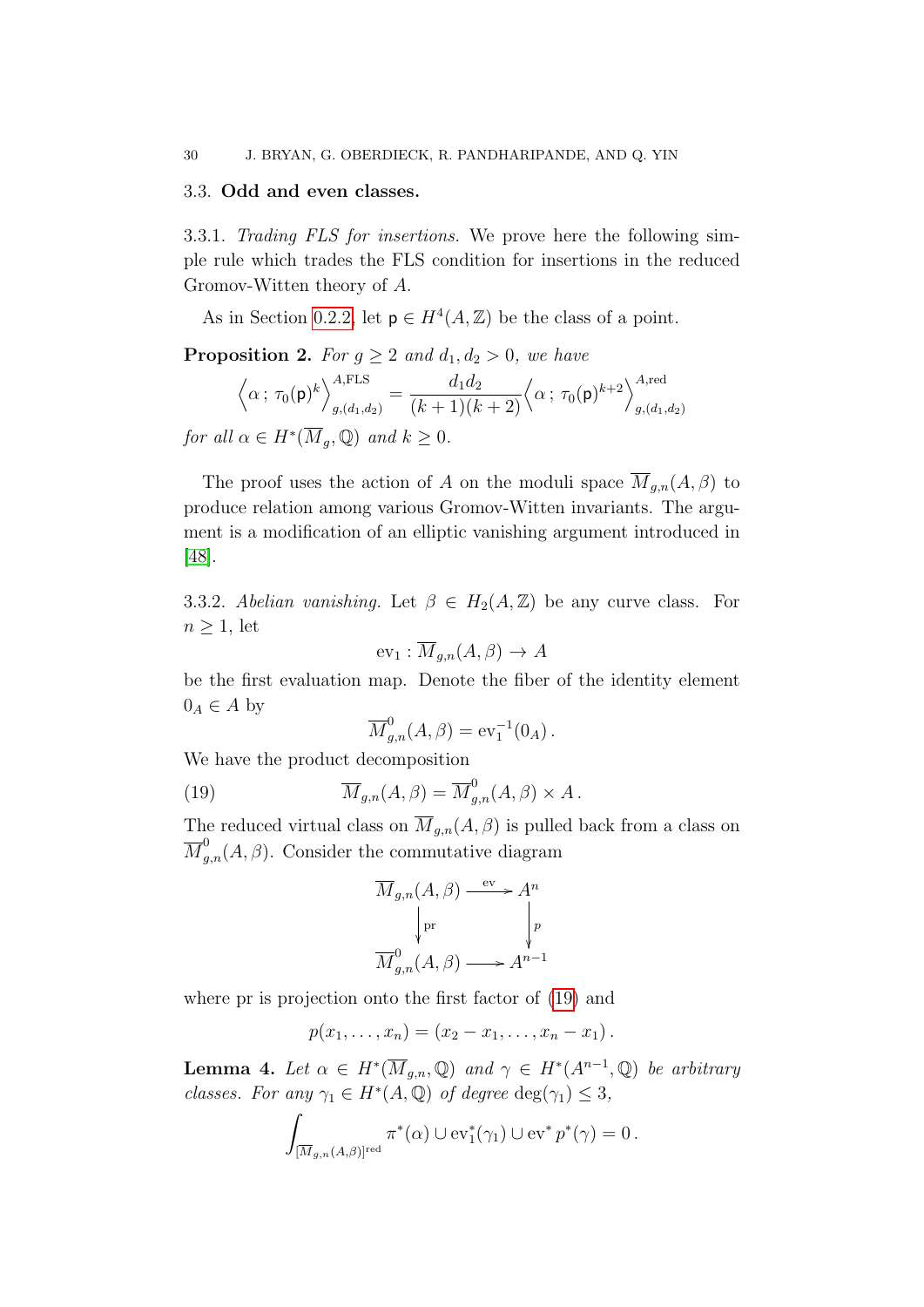Proof. The class

$$
(\pi^*(\alpha) \cup \text{ev}^* p^*(\gamma)) \cap [\overline{M}_{g,n}(A,\beta)]^{\text{red}}
$$

is the pull-back via pr of a class  $\theta$  on  $\overline{M}_{g,n}^0(A,\beta)$ . Using the push-pull formula, we have

$$
\mathrm{pr}_* \Big(\mathrm{ev}_1^*(\gamma_1) \cap \mathrm{pr}^*(\theta) \Big) = \mathrm{pr}_* \mathrm{ev}_1^*(\gamma_1) \cap \theta = 0 \, .
$$

The last equality holds for dimension reasons since  $\gamma_1 \in H^{\leq 3}(A, \mathbb{Q})$ and the fibers of pr are  $A$ .

3.3.3. Proof of Proposition [2.](#page-29-2) We study the split abelian surface

$$
A=E_1\times E_2,
$$

where  $E_1$  and  $E_2$  are two generic elliptic curves. Consider the curve class

$$
(d_1, d_2) = d_1[E_1] + d_2[E_2] \in H_2(A, \mathbb{Z}).
$$

For  $i \in \{1,2\}$ , let  $\omega_i \in H^2(E_i, \mathbb{Z})$  be the class of a point on  $E_i$ , and let

$$
\mathsf{a}_i,\mathsf{b}_i\in H^1(E_i,\mathbb{Z})
$$

be a symplectic basis. We use freely the identification induced by the Künneth decomposition

$$
H^*(E_1 \times E_2, \mathbb{Z}) = H^*(E_1, \mathbb{Z}) \otimes H^*(E_2, \mathbb{Z}).
$$

The proof of Proposition [2](#page-29-2) follows directly from [\(18\)](#page-28-1) and the following two Lemmas.

<span id="page-30-1"></span>**Lemma 5.** For  $\alpha \in H^*(\overline{M}_g, \mathbb{Q})$ , we have

$$
d_2 \left\langle \alpha ; \tau_0(\mathbf{p})^{k+2} \right\rangle_{g,(d_1,d_2)}^{A,\text{red}}
$$
  
=  $(k+2) \cdot \left\langle \alpha ; \tau_0(a_1 \omega_2) \tau_0(b_1 \omega_2) \tau_0(\mathbf{p})^{k+1} \right\rangle_{g,(d_1,d_2)}^{A,\text{red}}.$ 

Proof. Consider the class

$$
\gamma = \mathsf{b}_1 \omega_2 \otimes \mathsf{p}^{\otimes k+1} \in H^*(A^{k+2}, \mathbb{Q})\,.
$$

<span id="page-30-0"></span>In the notation of Section [3.3.2](#page-29-3) for  $n = k + 3$ , we have  $(20)$  $\mathcal{O}^*(1^{\otimes i-1} \otimes v \otimes 1^{\otimes k+2-i}) = -v \otimes 1^{\otimes k+2} + 1^{\otimes i} \otimes v \otimes 1^{\otimes k+2-i}$ for all  $i = 1, ..., k + 2$  and all  $v \in \{a_1, b_1, a_2, b_2\}.$ 

Denote the projection onto the first factor of  $A^{k+3}$  by

$$
\pi_1: A^{k+3} \to A.
$$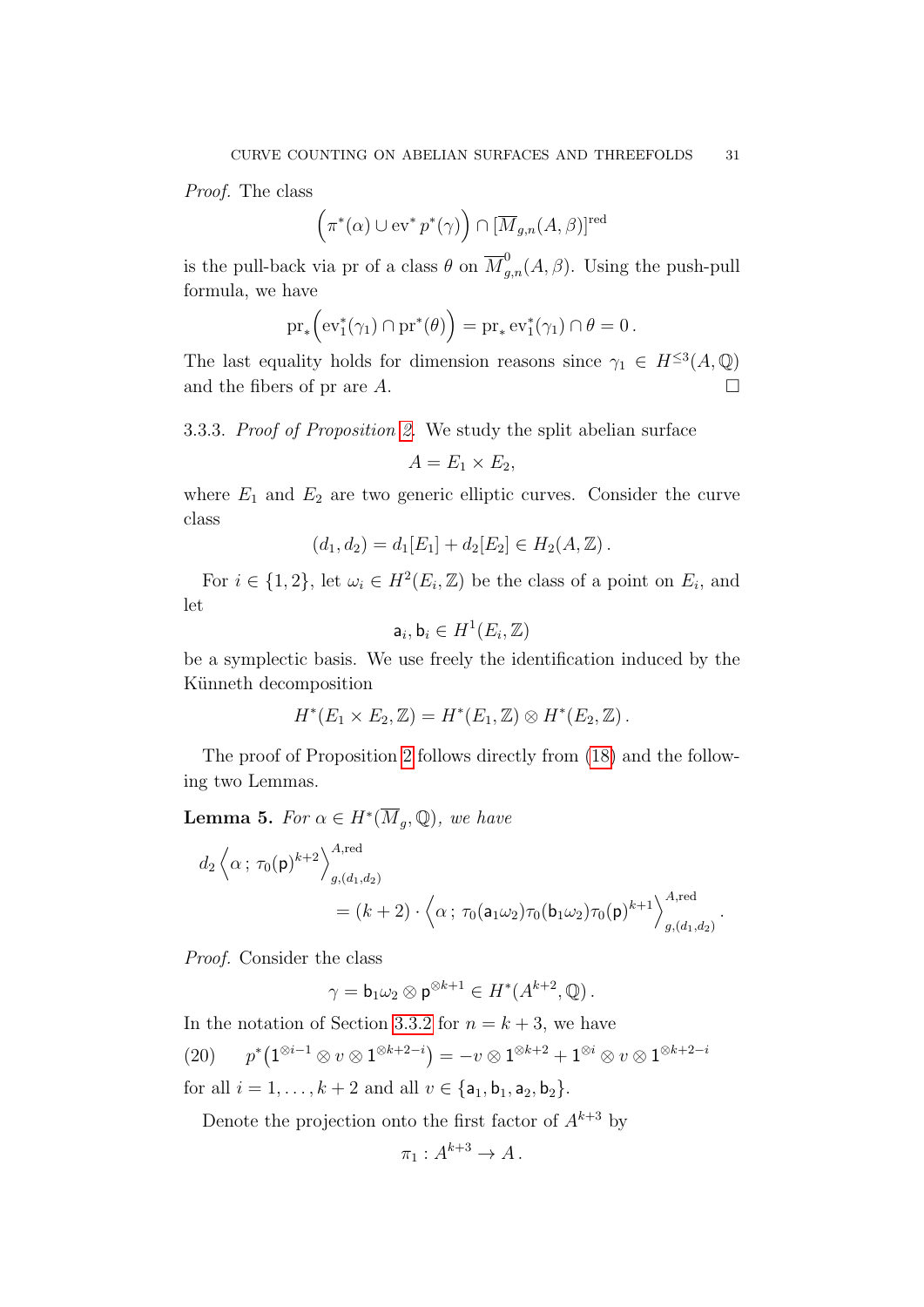Let  $u = a_1 \omega_2$ . Via several applications of [\(20\)](#page-30-0), we find

$$
\pi_1^*(u) \cup p^*(\gamma) = \mathsf{a}_1 \omega_2 \otimes \mathsf{b}_1 \omega_2 \otimes \mathsf{p}^{\otimes k+1} - \mathsf{p} \otimes \omega_2 \otimes \mathsf{p}^{\otimes k+1} - \sum_{i=1}^{k+1} \mathsf{p} \otimes \mathsf{b}_1 \omega_2 \otimes \mathsf{p}^{\otimes i-1} \otimes \mathsf{a}_1 \omega_2 \otimes \mathsf{p}^{\otimes k+1-i} .
$$

After applying the abelian vanishing of Lemma [4,](#page-29-4) we obtain

$$
\langle \alpha; \tau_0(\omega_2) \tau_0(\mathsf{p})^{k+2} \rangle_{g,(d_1,d_2)}^{A,\text{red}}
$$
  
=  $(k+2) \langle \alpha; \tau_0(\mathsf{a}_1 \omega_2) \tau_0(\mathsf{b}_1 \omega_2) \tau_0(\mathsf{p})^{k+1} \rangle_{g,(d_1,d_2)}^{A,\text{red}}.$ 

The Lemma then follows from the divisor equation.

**Lemma 6.** For  $\alpha \in H^*(\overline{M}_g, \mathbb{Q})$ , we have

$$
d_1 \left\langle \alpha \, ; \, \tau_0(\mathsf{a}_1 \omega_2) \tau_0(\mathsf{b}_1 \omega_2) \tau_0(\mathsf{p})^{k+1} \right\rangle_{g,(d_1,d_2)}^{A,\text{red}}
$$
  
= 
$$
(k+1) \left\langle \alpha \, ; \, \tau_0(\mathsf{a}_1 \omega_2) \tau_0(\mathsf{b}_1 \omega_2) \tau_0(\omega_1 \mathsf{a}_2) \tau_0(\omega_1 \mathsf{b}_2) \tau_0(\mathsf{p})^k \right\rangle_{g,(d_1,d_2)}^{A,\text{red}}.
$$

Proof. Consider the class

$$
\gamma = \omega_1 \mathsf{b}_2 \otimes \mathsf{a}_1 \omega_2 \otimes \mathsf{b}_1 \omega_2 \otimes \mathsf{p}^{\otimes k}
$$

and let  $u = \omega_1 a_2$ . We apply the abelian vanishing just as in the proof of Lemma [5.](#page-30-1) Every term with an insertion of the form  $\tau_0(vw)$  for  $v \in {\mathsf{a}_1, \mathsf{b}_1}$  and  $w \in {\mathsf{a}_2, \mathsf{b}_2}$  contributes zero by the divisor equation. We obtain

$$
\langle \alpha \, ; \, \tau_0(\omega_1) \tau_0(\mathsf{a}_1 \omega_2) \tau_0(\mathsf{b}_1 \omega_2) \tau_0(\mathsf{p})^{k+1} \rangle_{g,(d_1,d_2)}^{A,\text{red}}
$$
  
=  $(k+1) \langle \alpha \, ; \, \tau_0(\mathsf{a}_1 \omega_2) \tau_0(\mathsf{b}_1 \omega_2) \tau_0(\omega_1 \mathsf{a}_2) \tau_0(\omega_1 \mathsf{b}_2) \tau_0(\mathsf{p})^k \rangle_{g,(d_1,d_2)}^{A,\text{red}},$ 

which yields the result by an application of the divisor equation.  $\Box$ 

<span id="page-31-0"></span>3.4. Degeneration formula. Let the abelian surface  $A$ 

$$
A = E_1 \times E_2
$$

be the product of two generic elliptic curves  $E_1$  and  $E_2$ , and let

<span id="page-31-1"></span>
$$
E=0_{E_1}\times E_2
$$

be a fixed fiber of the projection to  $E_1$ . The degeneration of A to the normal cone of  $E \subset A$  is the family

(21) 
$$
\epsilon: X = \mathrm{Bl}_{E \times 0}(A \times \mathbb{P}^1) \to \mathbb{P}^1.
$$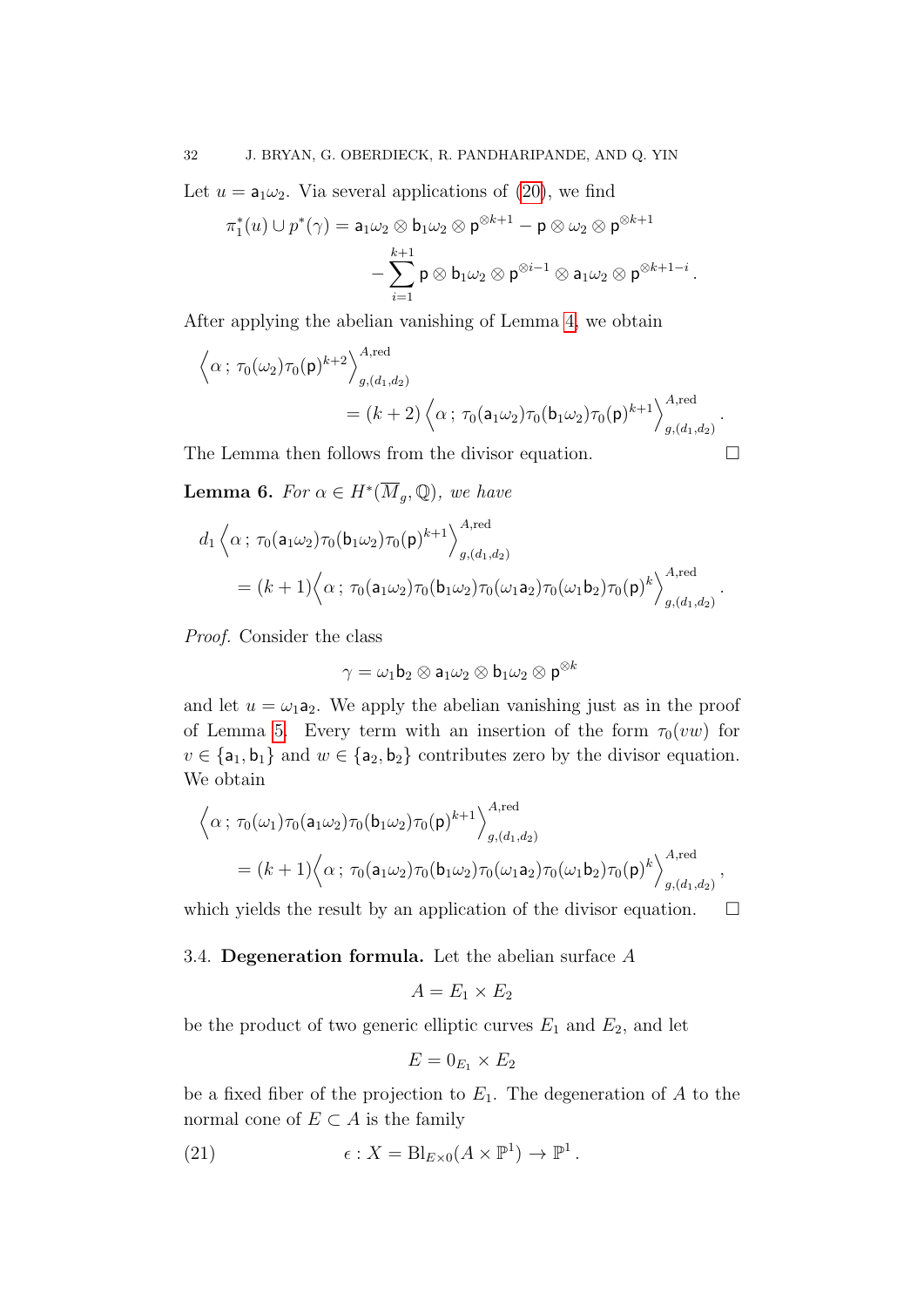For  $\xi \in \mathbb{P}^1 \setminus \{0\}$ , the fiber  $X_{\xi} = \epsilon^{-1}(\xi)$  is isomorphic to A. For  $\xi = 0$ , we have

$$
X_0 = A \cup_E (\mathbb{P}^1 \times E).
$$

We will apply the degeneration formula of Gromov-Witten theory [\[35,](#page-90-14) [36\]](#page-90-15) to the family [\(21\)](#page-31-1).

For our use, the degeneration formula must be modified for the reduced virtual class. More precisely, the degeneration formula expresses the reduced Gromov-Witten theory of A in terms of the reduced relative Gromov-Witten theory of  $A/E$  and standard relative Gromov-Witten theory of  $(\mathbb{P}^1 \times E)/E$ . The technical point in the modification of the degeneration formula is to define a reduced virtual class on the moduli space

$$
\overline{M}_{g,n}(\epsilon,\beta)
$$

of stable maps to the fibers of  $\epsilon$ . Note that every fiber  $X_{\xi}$  and every expanded degeneration  $\widehat{X}_{\xi}$  maps to the abelian surface A. The pull-back of the symplectic form of A to  $\widehat{X}_{\xi}$  then yields a 2-form on  $\widehat{X}_{\xi}$  which vanishes on all components except A. With the usual arguments [\[41,](#page-90-3) [42\]](#page-90-4), we obtain a quotient of the obstruction sheaf which only changes the obstruction sheaf on the A side. The outcome is the desired degeneration formula. A parallel argument can be found in [\[42,](#page-90-4) Section 6].

<span id="page-32-0"></span>3.5. The surface  $\mathbb{P}^1 \times E$ . For the trivial elliptic fibrations

 $p : A \to E_1$  and  $\hat{p} : \mathbb{P}^1 \times E \to \mathbb{P}^1$ ,

we denote the section class by  $B$  and the fiber class by  $E$ . We also write

$$
(d_1, d_2) = d_1B + d_2E
$$

for the corresponding classes in  $H_2(A, \mathbb{Z})$  and  $H_2(\mathbb{P}^1 \times E, \mathbb{Z})$ .

We will use the standard bracket notation

$$
\langle \mu | \alpha \prod_i \tau_{a_i}(\gamma_i) | \nu \rangle_{g,(1,d)}^{\mathbb{P}^1 \times E} = \int_{[\overline{M}_{g,n}((\mathbb{P}^1 \times E)/\{0,\infty\},(1,d))_{\mu,\nu}]^{\text{vir}}} \alpha \cup \prod_i \psi_i^{a_i} \text{ev}_i^*(\gamma_i)
$$

for the Gromov-Witten invariants of  $\mathbb{P}^1 \times E$  relative to the fibers over  $0, \infty \in \mathbb{P}^1$ . The integral is over the moduli space of stable maps

$$
\overline{M}_{g,n}((\mathbb{P}^1 \times E)/\{0,\infty\},\,(1,d))
$$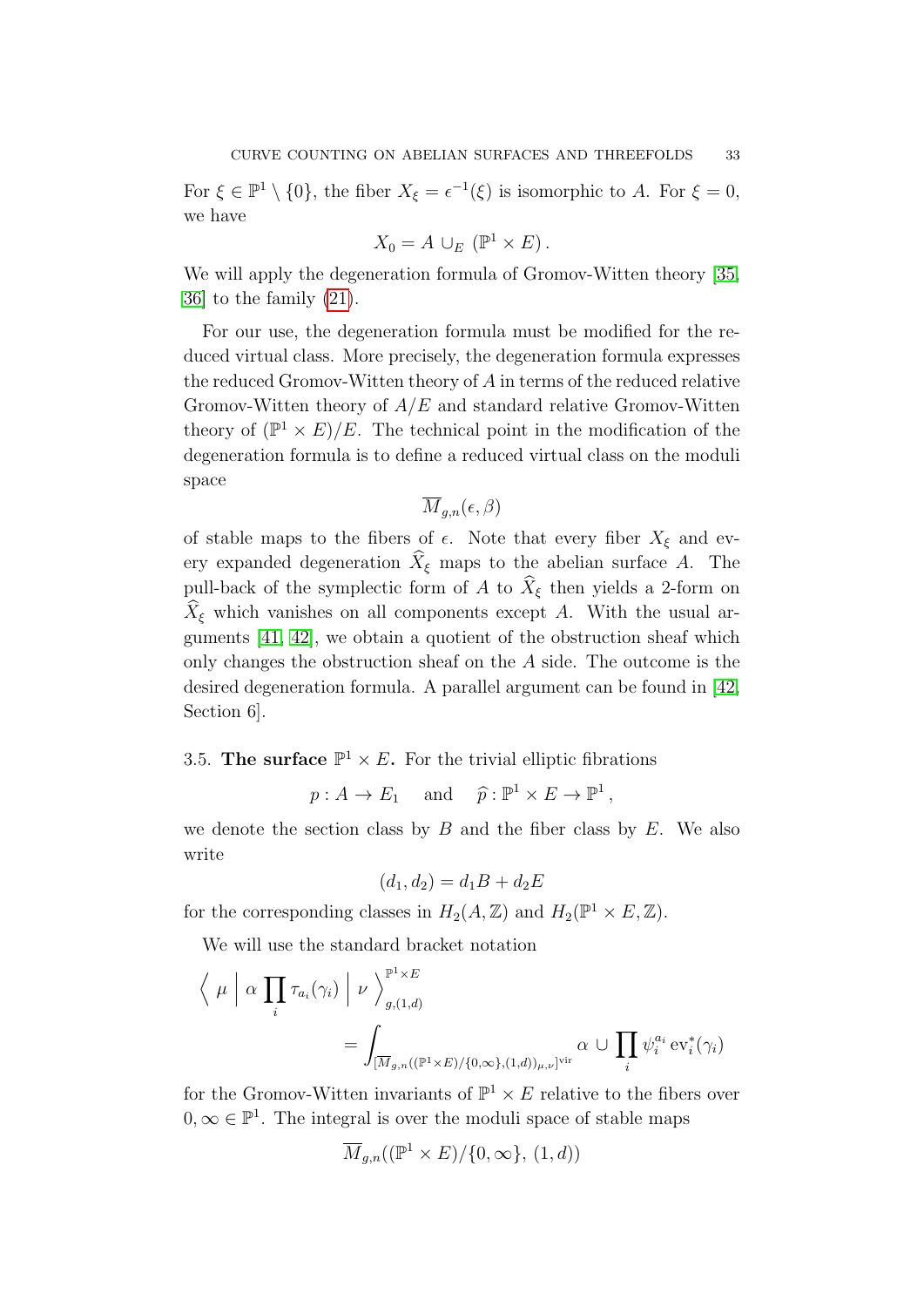relative to the fibers over  $0, \infty \in \mathbb{P}^1$  in class  $(1, d)$ . Here,

$$
\mu \in H^*(0 \times E)
$$
 and  $\nu \in H^*(\infty \times E)$ 

are cohomology classes on the relative divisors. The integrand contains  $\alpha \in H^*(\overline{M}_{g,n}, \mathbb{Q})$  and the descendents.

We form the generating series of relative invariants

$$
\langle \mu | \alpha \prod_i \tau_{a_i}(\gamma_i) | \nu \rangle^{p^1 \times E}
$$
  
= 
$$
\sum_{g \geq 0} \sum_{d \geq 0} u^{2g-2} q^d \langle \mu | \alpha \prod_i \tau_{a_i}(\gamma_i) | \nu \rangle^{p^1 \times E}_{g,(1,d)}.
$$

Similar definitions apply also to the case of a single relative divisor and/or the case of the abelian surface A (with respect to the reduced virtual class).

We will require several exact evaluations. Let

$$
\mathbb{E}^\vee(1)=c(\mathbb{E}^\vee)
$$

denote the total Chern class of the dual of the Hodge bundle, and let  $\omega$  be the class of a point on the relative divisors of A and  $E \times \mathbb{P}^1$ .

<span id="page-33-1"></span>Lemma 7. We have

$$
\left\langle 1 \middle| \mathbb{E}^{\vee}(1) \tau_0(\mathsf{p}) \middle| 1 \right\rangle^{\mathbb{P}^1 \times E} = \frac{1}{u^2},
$$
  

$$
\left\langle 1 \middle| \mathbb{E}^{\vee}(1) \tau_0(\mathsf{p}) \middle| \omega \right\rangle^{\mathbb{P}^1 \times E} = \frac{1}{u^2} \sum_{d \ge 1} \sum_{m|d} \frac{d}{m} \left( 2 \sin(mu/2) \right)^2 q^d,
$$
  

$$
\left\langle \omega \middle| \mathbb{E}^{\vee}(1) \tau_0(\mathsf{p}) \middle| \omega \right\rangle^{\mathbb{P}^1 \times E} = 0.
$$

Proof. The first equation is obtained by exactly following the proof of [\[42,](#page-90-4) Lemma 24]. The second equation follows from [\[42,](#page-90-4) Lemmas 25 and 26]. For the third equality, the point conditions on the relative divisors can be chosen to be different. Then, since the degree over  $\mathbb{P}^1$  is 1 (and there are no nonconstant maps from  $\mathbb{P}^1$  to E), the moduli space with the relative conditions imposed is empty.

<span id="page-33-0"></span>**Lemma 8.** For  $g \geq 0$  and  $d \geq 0$ ,

$$
\left\langle \begin{array}{c} \mathbb{E}^{\vee}(1) \end{array} \middle| \begin{array}{c} \omega \end{array} \right\rangle^{A,\text{red}}_{g,(1,d)} = \delta_{g,1} \delta_{d,0} \, .
$$

Proof. By dimension reasons only the term

$$
(-1)^{g-1}\lambda_{g-1}=c_{g-1}(\mathbb{E}^{\vee})
$$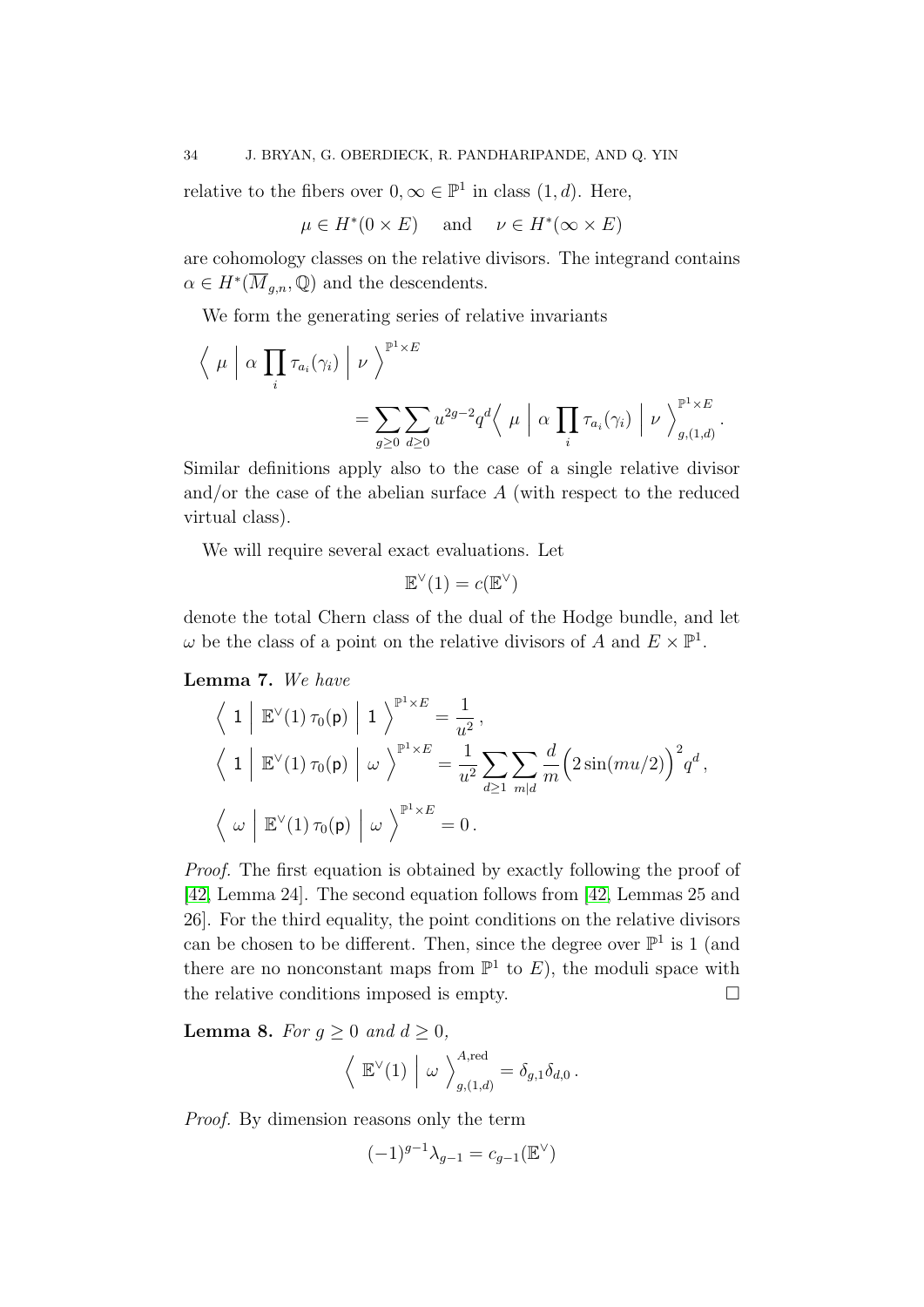contributes in the evaluation of Lemma [8.](#page-33-0)

Case  $d > 0$ . We will prove the vanishing of  $\lambda_{q-1}$  on  $\overline{M}_q(A/E, \beta)$  by giving two linearly independent sections of E.

Let  $\gamma, \gamma' \in H^0(A, \Omega_A)$  be the pull-backs to A of non-zero global differential forms on  $E_1$  and  $E_2$  respectively. Let

$$
\pi: \mathcal{C} \to \overline{M}_g(A/E, \beta)
$$

be the universal curve and  $f : C \to A$  be the universal map. We have the induced sequence

$$
\mathcal{O}_{\mathcal{C}}^2 \xrightarrow{(\gamma,\gamma')} f^* \Omega_A \to \Omega_\pi \to \omega_\pi.
$$

By pushforward via  $\pi$  we obtain the sequence

$$
s: \mathcal{O}_{\overline{M}_g(A/E,\beta)}^2 \to \pi_* \omega_{\pi} = \mathbb{E}.
$$

If s does not define a 2-dimensional subbundle of  $E$ , there exists a map  $f_0 : C \to A$  in class  $(1, d)$  and nonzero elements  $c, c' \in \mathbb{C}$  such that

$$
f_0^*(c\gamma + c'\gamma') = 0.
$$

Thus  $f_0$  must map to a (translate of a) 1-dimensional abelian subvariety V inside  $E_1 \times E_2$ . Because f has degree  $(1, d)$ , the subvariety V induces an isogeny between  $E_1$  and  $E_2$ . But  $E_1$  and  $E_2$  were choosen generic, which is a contradiction. Hence s is injective and  $\lambda_{q-1} = 0$ .

Case  $d = 0$ . Then, we have the factor  $R^1 \pi_*(f^*T_{E_2})$  inside the obstruction sheaf, which yields an additional class  $(-1)^{g-1}\lambda_{g-1}$  after reduction. Therefore,

$$
\left\langle \mathbb{E}^{\vee}(1) \middle| \omega \right\rangle_{g,(1,0)}^{A,\text{red}} = \int_{[\overline{M}_g(E_1/0,1)]^{\text{vir}}} \lambda_{g-1}^2.
$$

For  $g \geq 2$ , we have  $\lambda_{g-1}^2 = 2\lambda_g \lambda_{g-2}$  by Mumford's relation. By pullingback the global non-zero 1-form from  $E_1$ , we obtain a 1-dimensional subbundle of E. Therefore,  $\lambda_q = 0$  and the integral vanishes.

Finally, for  $g = 1$  and  $d = 0$  the moduli space  $\overline{M}_1(E_1/0, 1)$  is a single point and the invariant is 1.

<span id="page-34-0"></span>3.6. Proof of Theorem [2.](#page-5-0) We are now able to evaluate the invariants  $N_{g,k,(1,d)}^{\text{FLS}}$  of Section [0.2.2](#page-4-2) and prove Theorem [2.](#page-5-0) By definition,

<span id="page-34-1"></span>
$$
(22) \quad \sum_{g\geq 2} \sum_{d\geq 1} \mathsf{N}^{\text{FLS}}_{g,k,(1,d)} u^{2g-2} q^d = \sum_{g\geq 2} \sum_{d\geq 1} u^{2g-2} q^d \left\langle \mathbb{E}^{\vee}(1) \, \tau_0(\mathsf{p})^k \right\rangle_{g,(1,d)}^{A,\text{FLS}}.
$$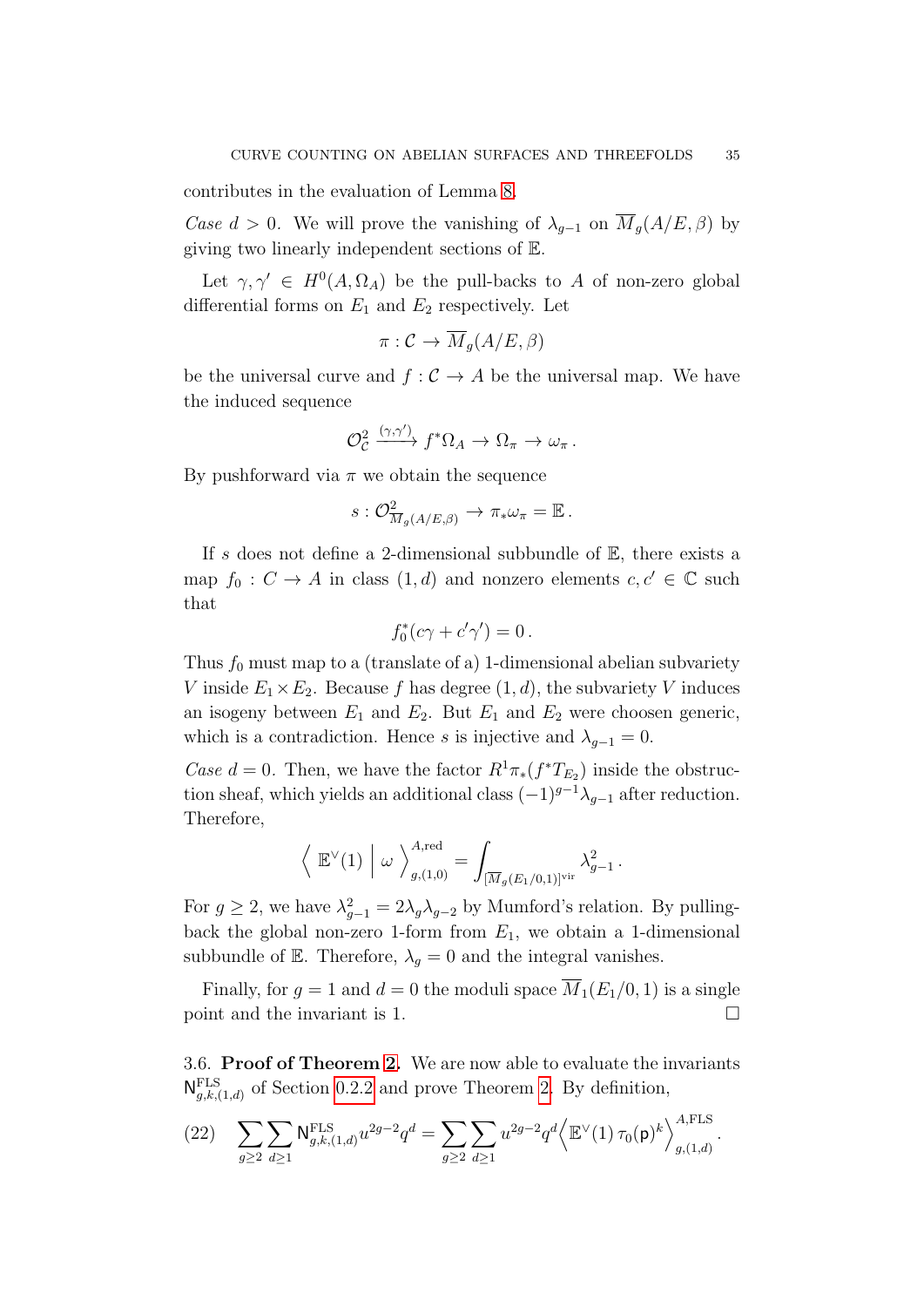By Proposition [2,](#page-29-2) the right side of [\(22\)](#page-34-1) equals

$$
q\frac{d}{dq}\frac{1}{(k+1)(k+2)}\sum_{g\geq 0}\sum_{d\geq 0}u^{2g-2}q^d\Big\langle \mathbb{E}^{\vee}(1)\,\tau_0(\mathsf{p})^{k+2}\Big\rangle_{g,(1,d)}^{A,\text{red}}.
$$

Next, we apply the degeneration formula. Only one term satisfies the dimension constraints:

$$
q\frac{d}{dq}\frac{u^2}{(k+1)(k+2)}\cdot\left\langle E^{\vee}(1) \middle| \omega \right\rangle^{A,\mathrm{red}}\cdot\left\langle 1 \middle| E^{\vee}(1)\,\tau_0(\mathsf{p})^{k+2} \right\rangle^{p^1\times E}.
$$

An application of Lemma [8](#page-33-0) then yields

$$
q\frac{d}{dq}\frac{u^2}{(k+1)(k+2)}\cdot\left\langle 1\right|\mathbb{E}^{\vee}(1)\,\tau_0(\mathsf{p})^{k+2}\left.\right\rangle^{\mathbb{P}^1\times E}.
$$

We degenerate the base  $\mathbb{P}^1$  to obtain a chain of  $k+3$  surfaces isomorphic to  $\mathbb{P}^1 \times E$ . The first  $k + 2$  of these each receive a single insertion  $\tau_0(\mathsf{p})$ . Using the vanishing of Lemma [7](#page-33-1) and the evaluation of the last  $\mathbb{P}^1 \times E$ by [\[42,](#page-90-4) Lemma 24], we obtain

$$
q\frac{d}{dq}\frac{u^2(k+2)}{(k+1)(k+2)} \cdot \left\langle 1 \middle| \mathbb{E}^{\vee}(1) \tau_0(\mathsf{p}) \middle| 1 \right\rangle^{\mathbb{P}^1 \times E} \cdot \left( u^2 \left\langle 1 \middle| \mathbb{E}^{\vee}(1) \tau_0(\mathsf{p}) \middle| \omega \right\rangle^{\mathbb{P}^1 \times E} \right)^{k+1}.
$$

A further application of Lemma [7](#page-33-1) yields

$$
q\frac{d}{dq}\frac{1}{k+1}\Big(\sum_{d\geq 1}\sum_{m|d}\frac{d}{m}\Big(2\sin(mu/2)\Big)^2q^d\Big)^{k+1}.
$$

Rewriting the result in the variables

$$
p = e^{2\pi i z}, \quad q = e^{2\pi i \tau}
$$

and  $u = 2\pi z$ , we obtain

$$
q\frac{d}{dq}\frac{1}{k+1}\left(-\sum_{d\geq 1}\sum_{m|d}\frac{d}{m}(p^m-2+p^{-m})q^d\right)^{k+1}=q\frac{d}{dq}\frac{1}{k+1}\mathsf{S}(z,\tau)^{k+1}.
$$

The proof of Theorem [2](#page-5-0) is thus complete.

<span id="page-35-0"></span>3.7. Relation to stable pairs invariants. Let  $A$  be an abelian surface and let  $\beta$  be an *irreducible* curve class of type  $(1, d)$ . Let

$$
P_n(A,\beta)
$$

be the moduli space of stable pairs  $(F, s)$  on A in class  $\beta$  and with Euler characteristic  $\chi(F) = n$ , see [\[50\]](#page-91-6). The moduli spaces  $P_n(A, \beta)$ are isomorphic to the relative Hilbert scheme over the universal family of curves in class  $\beta$ . It is nonsingular of dimension  $2d + n + 1$ .

$$
\Box
$$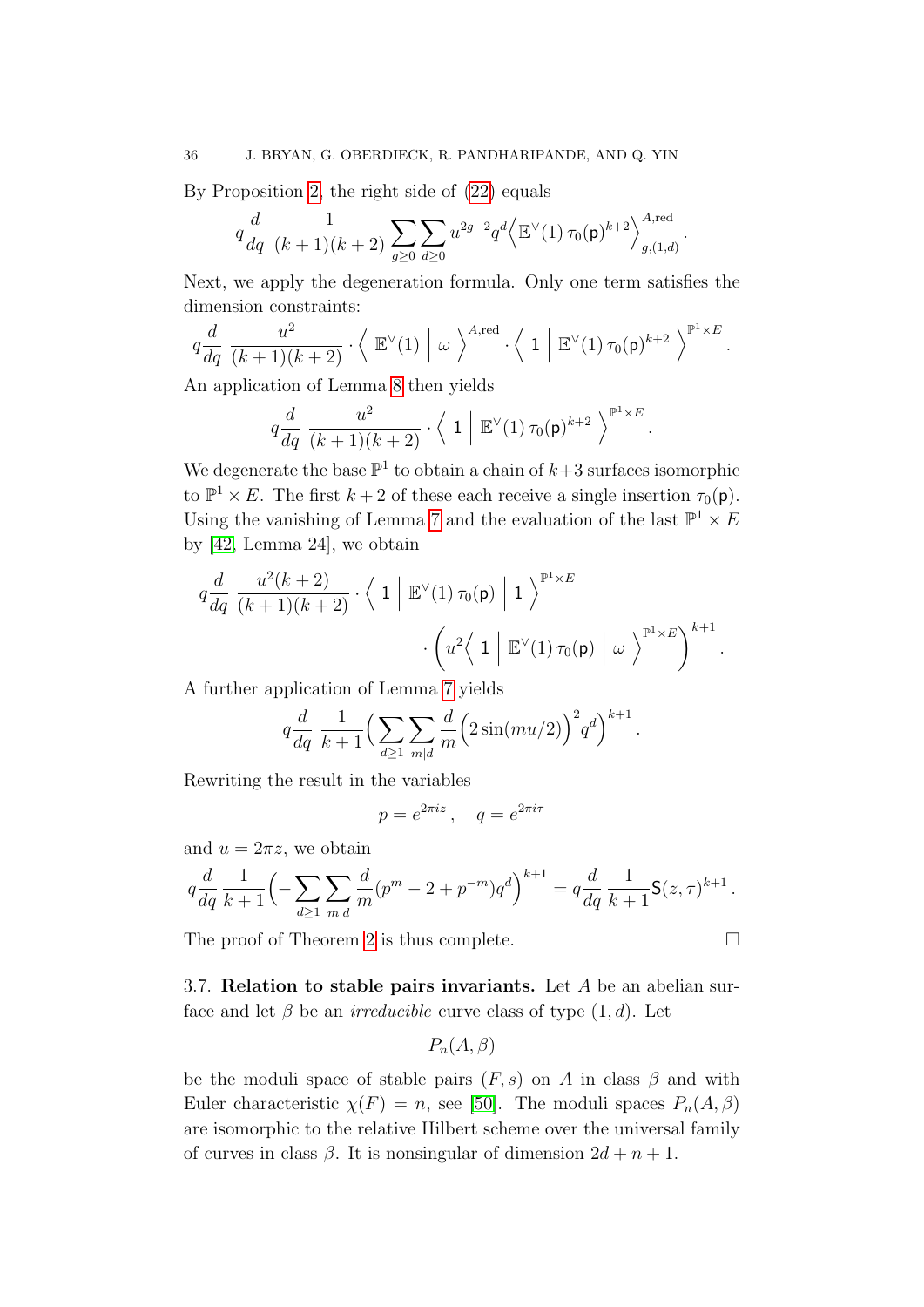Consider the Hilbert-Chow map

$$
p: P_n(A, \beta) \to Pic^{\beta}(A) \cong \widehat{A}
$$
.

with sends a stable pair  $(F, s)$  to the divisor class associated to the support of  $F$ . The map is equivariant with respect to the action of  $A$ and is an isotrivial étale fibration. The fiber of p over  $0_{\widehat{A}}$  is denoted by

<span id="page-36-0"></span>
$$
P_n(A,\beta)^{\text{FLS}} = p^{-1}(0_{\widehat{A}}),
$$

We define the FLS stable pairs invariants in class  $\beta$  by the signed Euler characteristic

(23) 
$$
\mathsf{P}_{n,\beta}^{\text{FLS}} = (-1)^{2d+n-1} e(P_n(A,\beta)^{\text{FLS}}).
$$

The definition agrees with the definition of residue stable pairs invariants of the threefold  $A \times \mathbb{C}$  using torus localization, see [\[42\]](#page-90-0).

By deformation invariance of the Euler characteristic under deformations with smooth fibers,  $P_{n,\beta}^{\text{FLS}}$  only depends on the type  $(1, d)$  of the irreducible class  $\beta$ . We write

$$
\mathsf{P}^{\mathrm{FLS}}_{n,\beta}=\mathsf{P}^{\mathrm{FLS}}_{n,(1,d)}\,.
$$

The Euler characteristics [\(23\)](#page-36-0) (in fact the  $\chi_y$ -genus) have been com-puted by Göttsche and Shende in [\[23\]](#page-90-1):

<span id="page-36-1"></span>**Theorem 7** (Göttsche-Shende [\[23\]](#page-90-1)). We have

$$
\sum_{d\geq 1}\sum_{n\in\mathbb{Z}}\mathsf{P}^{\text{FLS}}_{n,(1,d)}(-p)^n q^d = -\sum_{d\geq 1}\sum_{m|d}\frac{d^2}{m}(p^m - 2 + p^{-m})q^d.
$$

The  $k = 0$  case of Theorem [2](#page-5-0) yields a second proof of this result: using an analog of the abelian vanishing relation (Lemma [4\)](#page-29-0) for stable pairs, we may express the FLS condition by point insertions on the full moduli space  $P_n(A, \beta)$  as in Proposition [2.](#page-29-1) After degenerating the abelian surface A to  $\mathbb{P}^1 \times E$ , we can apply the Gromov-Witten/Pairs correspondence [\[49\]](#page-91-0), which yields the result.

In [\[42\]](#page-90-0), a parallel study of the reduced invariants of  $K3$  surfaces was undertaken. The Gromov-Witten/Pairs correspondence and the Euler characteristic calculations of Kawai-Yoshioka [\[28\]](#page-90-2) were together used to evaluate the Gromov-Witten side to prove the primitive Katz-Klemm-Vafa conjecture. The analogue of the Kawai-Yoshioka calculation for abelian surfaces is Theorem [7.](#page-36-1) However, for abelian surfaces we are able to evaluate the Gromov-Witten side directly without using input from the stable pairs side.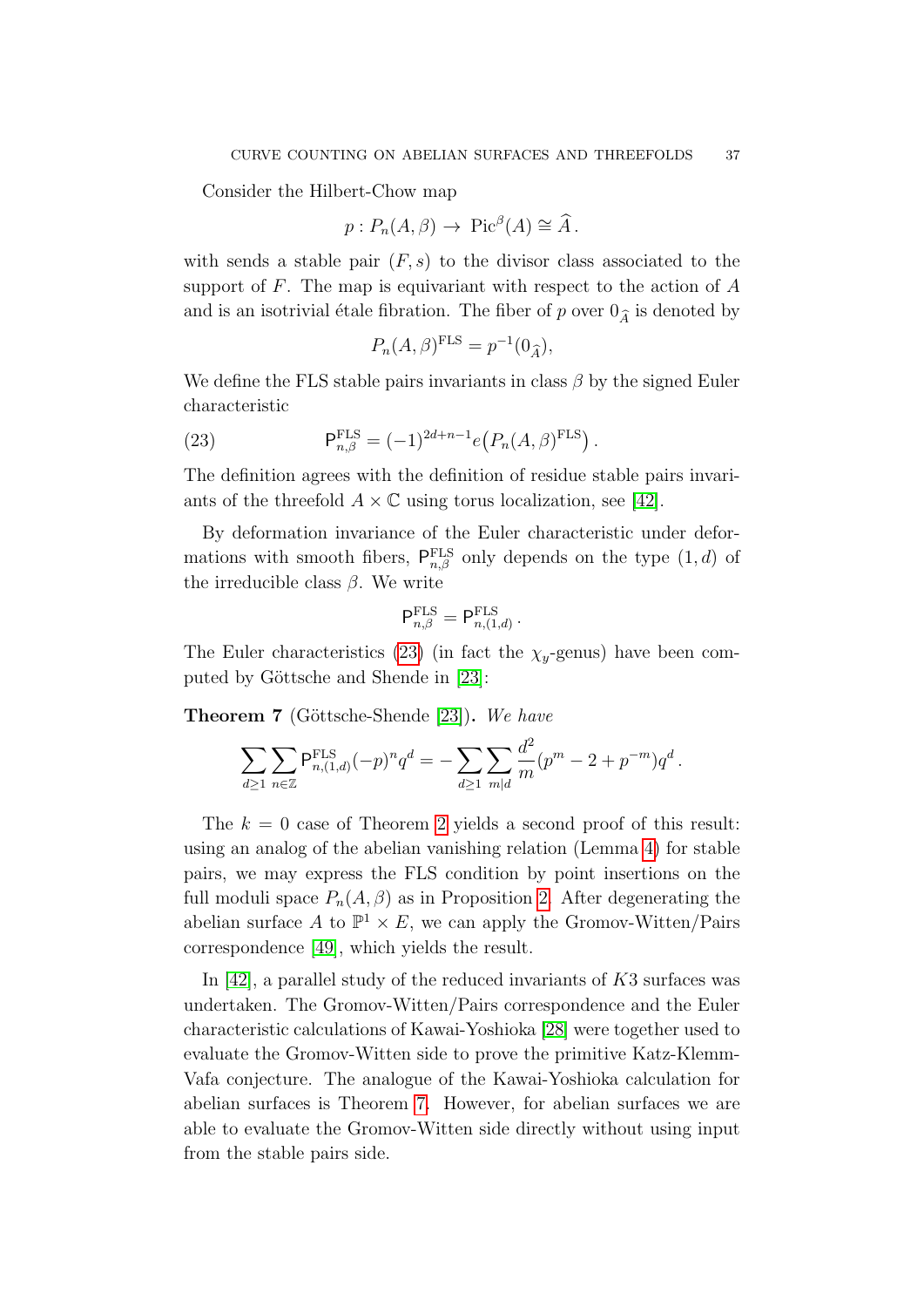#### 4. Quasi-modular forms

<span id="page-37-3"></span><span id="page-37-2"></span>4.1. Descendent series. Let  $A = E_1 \times E_2$  be the product of two generic elliptic curves  $E_1$  and  $E_2$ , and let

$$
(d_1, d_2) = d_1[E_1] + d_2[E_2] \in H_2(A, \mathbb{Z}).
$$

For  $i \in \{1, 2\}$ , let  $\omega_i \in H^2(E_i, \mathbb{Z})$  be the class of a point on  $E_i$  and let

 $\mathsf{a}_i, \mathsf{b}_i \in H^1(E_i,\mathbb{Z})$ 

be a symplectic basis. As before, we use freely the identification induced by the Künneth decomposition

$$
H^*(E_1 \times E_2, \mathbb{Z}) = H^*(E_1, \mathbb{Z}) \otimes H^*(E_2, \mathbb{Z}).
$$

A class  $\gamma \in H^*(A, \mathbb{Q})$  is monomial if  $\gamma$  is a product

$$
\gamma=\mathsf{a}_1^i\mathsf{b}_1^j\mathsf{a}_2^k\mathsf{b}_2^l\,,\quad i,j,k,l\in\{0,1\}\,.
$$

A basis of the cohomology of A is given by monomial classes. For a monomial class  $\gamma$ , we denote by  $v_s(\gamma)$  the exponent of  $s \in \{a_1, b_1, a_2, b_2\}$ in  $γ$ . Hence,

$$
\gamma = \mathsf{a}_1^{v_{\mathsf{a}_1}(\gamma)} \mathsf{b}_1^{v_{\mathsf{b}_1}(\gamma)} \mathsf{a}_2^{v_{\mathsf{a}_2}(\gamma)} \mathsf{b}_2^{v_{\mathsf{b}_2}(\gamma)}
$$

.

Let  $\gamma_1, \ldots, \gamma_n \in H^*(A, \mathbb{Q})$  be monomial classes, and let

$$
a_1,\ldots,a_n\in\mathbb{Z}^{\geq 0}
$$

be non-negative integers. The primitive descendent potential of A with insertions  $\tau_{a_1}(\gamma_1)\ldots\tau_{a_n}(\gamma_n)$  is defined by

$$
\mathsf{F}_g^A(\tau_{a_1}(\gamma_1)\ldots\tau_{a_n}(\gamma_n))=\sum_{d\geq 0}\left\langle\tau_{a_1}(\gamma_1)\ldots\tau_{a_n}(\gamma_n)\right\rangle_{g,(1,d)}^{A,\mathrm{red}}q^d.
$$

Theorem [3](#page-6-0) states a modularity<sup>[18](#page-37-0)</sup> property for  $F_g^A(\tau_{a_1}(\gamma_1)\ldots\tau_{a_n}(\gamma_n)).$ The following refined result will be proven here.

<span id="page-37-1"></span>Theorem 8. The primitive descendent potential satisfies the following properties for all  $q \geq 1$ :

(i)  $F_g^A(\tau_{a_1}(\gamma_1)\ldots\tau_{a_n}(\gamma_n))$  vanishes unless  $\sum_{n=1}^{\infty}$  $k=1$  $v_{a_i}(\gamma_k) = \sum_{i=1}^{n}$  $k=1$  $v_{\mathsf{b}_i}(\gamma_k), \quad i \in \{1, 2\}.$ (ii)  $F_g^A(\tau_{a_1}(\gamma_1)\dots\tau_{a_n}(\gamma_n)) \in \text{QMod}_{2(g-2)+2\ell} \text{ for } \ell = \sum_{k=1}^n v_{a_2}(\gamma_k).$ 

<span id="page-37-0"></span><sup>&</sup>lt;sup>18</sup>The vector space of quasi-modular forms was defined in Section [0.2.3.](#page-5-1)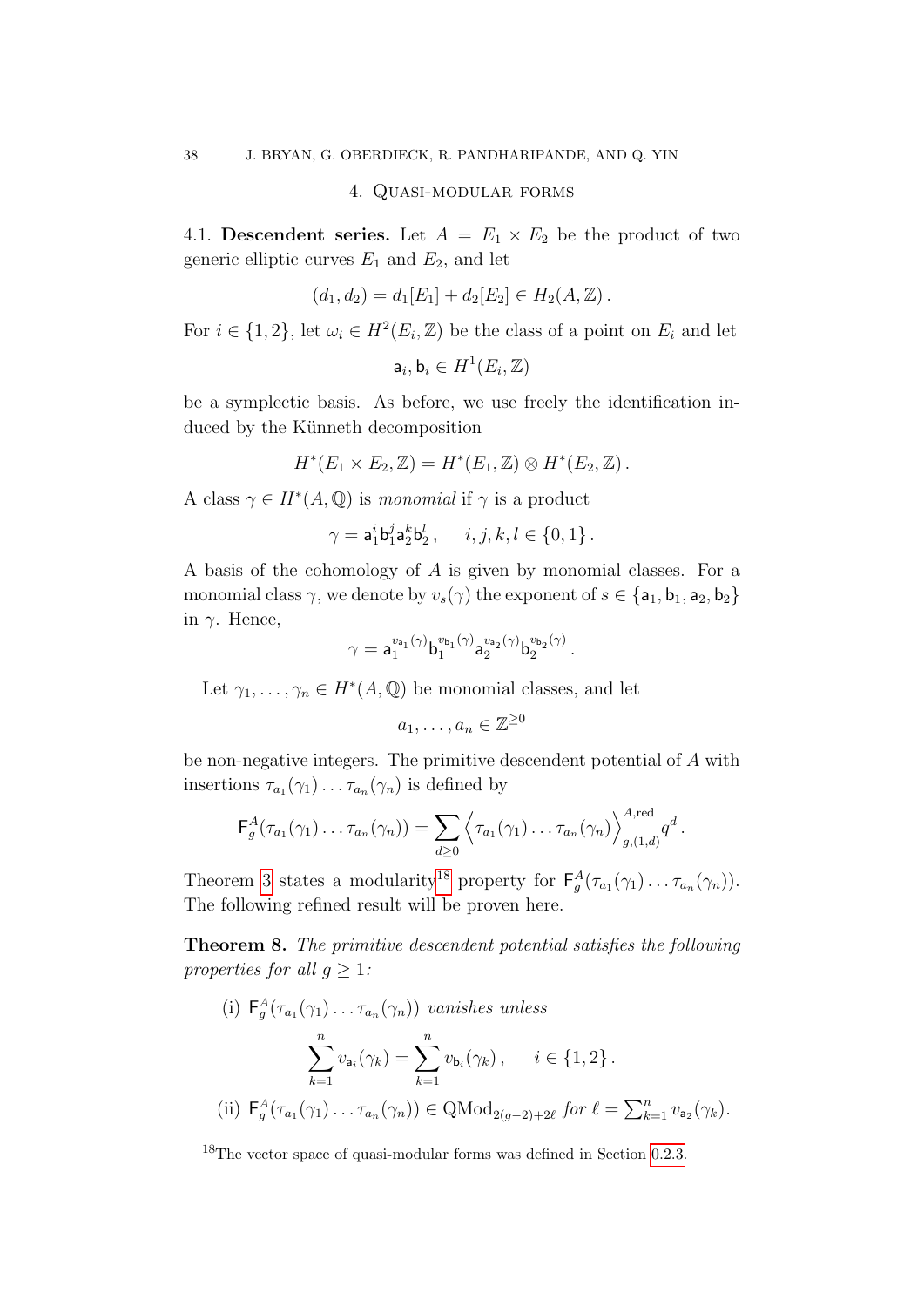Part (i) of Theorem [8](#page-37-1) is a basic balancing condition. Part (ii) is a homogeneity property which refines the statement of Theorem [3.](#page-6-0)

Having the precise weight is useful in applications. For example, by part (ii) of Theorem [8,](#page-37-1) the series  $F_2^A(\tau_1(\mathbf{p}))$  is a quasi-modular form of weight 2, and hence a multiple of  $E_2(\tau)$ . The constant coefficient is given by

$$
\int_{[\overline{M}_{2,1}(A,(1,0))]^{\rm red}} \mathrm{ev}_1^*(\mathsf{p})\psi_1 = \int_{[\overline{M}_{2,1}(E_1,1)]^{\rm vir}} (-\lambda_1) \, \mathrm{ev}_1^*(\omega_1)\psi_1 = -\frac{1}{12} \, .
$$

We conclude

$$
\mathsf{F}_2^A(\tau_1(\mathsf{p})) = -\frac{1}{12}E_2(\tau) = -\frac{1}{12} + 2\sum_{d\geq 0} \sigma(d)q^d.
$$

For genus  $g = 1$ , both parts of Theorem [8](#page-37-1) are easy to see. The contributions of curve classes  $(1, d > 0)$  vanish for  $q = 1$  since the moduli space of maps is *empty*: an element of

$$
\overline{M}_{1,n}(E_1 \times E_2, (1, d > 0))
$$

would yield an isogeny between  $E_1$  and  $E_2$  contradicting the genericity of  $E_1$  and  $E_2$ . The series  $\mathsf{F}_1^A(\tau_{a_1}(\gamma_1)\ldots\tau_{a_n}(\gamma_n))$  therefore has only a constant term in  $q$ . For curve classes of degree  $(1, 0)$ , the moduli space factors as

$$
\overline{M}_{1,n}(E_1 \times E_2, (1,0)) \cong \overline{M}_{1,n}(E_1, 1) \times E_2
$$
.

The balancing condition of part (i) then follows by the separate balancing on the two factors. For nonvanishing invariants

$$
\left\langle \tau_{a_1}(\gamma_1)\ldots\tau_{a_n}(\gamma_n)\right\rangle_{1,(1,0)}^{A,\text{red}},
$$

we must have

$$
\ell = \sum_{k=1}^n v_{\mathsf{a}_2}(\gamma_k) = 1.
$$

Hence, part (ii) correctly predicts a quasi-modular form of weight

$$
2(g-2) + 2\ell = 2(1-2) + 2 \cdot 1 = 0.
$$

4.2. Tautological classes. The first step in the proof of Theorem [8](#page-37-1) is to recast the result in terms of tautological classes on the moduli space of curves. For  $2g - 2 + n > 0$ , let

$$
R^*(\overline{M}_{g,n}) \subset H^*(\overline{M}_{g,n}, \mathbb{Q})
$$

be the tautological ring. Let

$$
\pi: \overline{M}_{g,n}(A,\beta) \to \overline{M}_{g,n}
$$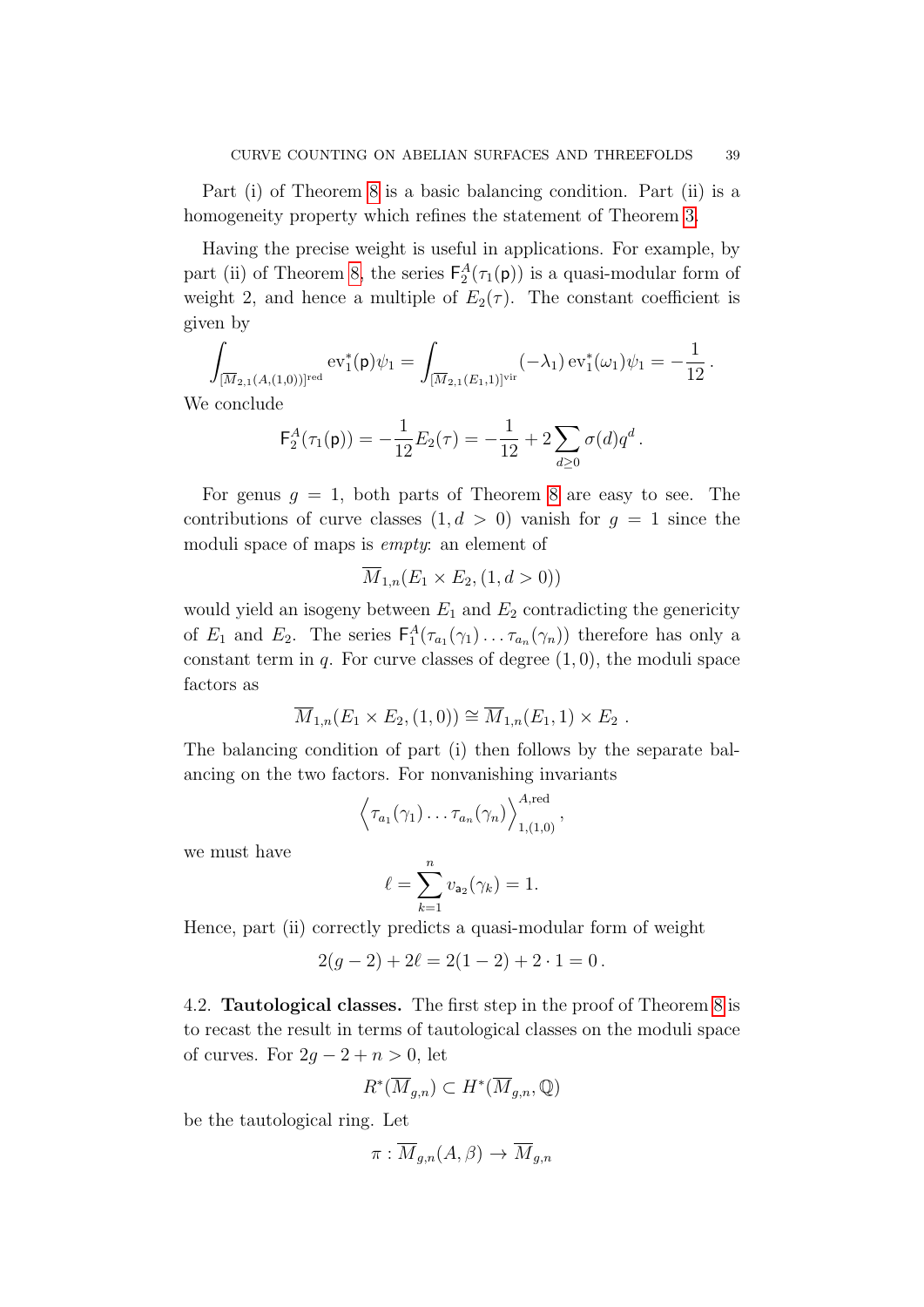be the forgetful map. For  $\alpha \in R^*(\overline{M}_{g,n})$ , we define  $\alpha$ -twisted reduced invariants of A by

$$
\left\langle \alpha; \gamma_1, \ldots, \gamma_n \right\rangle_{g, \beta}^{A, \text{red}} = \int_{\left[\overline{M}_{g,n}(A,\beta)\right]^{\text{red}}} \pi^*(\alpha) \cup \prod_i \text{ev}_i^*(\gamma_i).
$$

Here,  $\beta$  is a curve class on A and

 $\gamma_1, \ldots, \gamma_n \in H^*(A, \mathbb{Q})$ 

are monomial classes. The associated primitive potential is defined by

$$
\mathsf{F}_g^A(\alpha;\gamma_1,\ldots,\gamma_n)=\sum_{d\geq 0}\left\langle \alpha\,;\,\gamma_1,\ldots,\gamma_n\right\rangle_{g,(1,d)}^{A,\text{red}}q^d.
$$

<span id="page-39-1"></span>**Proposition 3.** The primitive  $\alpha$ -twisted potential satisfies the following properties for all  $q \geq 1$ :

(i)  $F_g^A(\alpha; \gamma_1, \ldots, \gamma_n)$  vanishes unless

$$
\sum_{k=1}^{n} v_{a_i}(\gamma_k) = \sum_{k=1}^{n} v_{b_i}(\gamma_k), \quad i \in \{1, 2\}.
$$
  
(ii)  $F_g^A(\alpha; \gamma_1, ..., \gamma_n) \in \text{QMod}_{2(g-2)+2\ell} \text{ for } \ell = \sum_{k=1}^{n} v_{a_2}(\gamma_k).$ 

The cotangent line classes

$$
\psi_1, \dots, \psi_n \in H^2(\overline{M}_{g,n}(A,\beta), \mathbb{Q})
$$

can be expressed as pull-backs of the corresponding cotangent line classes from  $\overline{M}_{g,n}$  up to boundary corrections.<sup>[19](#page-39-0)</sup> Integration over the boundary corrections is governed by the splitting formula for reduced invariants. The boundary corrections yield integrals of lower genus or fewer marked points. Arguing inductively, the descendent series  $\mathsf{F}^A_g(\tau_{a_1}(\gamma_1)\dots\tau_{a_n}(\gamma_n))$  can therefore be expressed in terms of the series

$$
\left\{ \mathsf{F}_{g'}^A(\alpha';\gamma'_1,\ldots,\gamma'_{n'})\right\}
$$

for various  $\alpha', g', \gamma'_1, \ldots, \gamma'_{n'}$ . By a simple verification, the splitting formula preserves the vanishing and modularity statements of Theorem [8.](#page-37-1) Hence, Proposition [3](#page-39-1) implies Theorem [8.](#page-37-1)

The balancing condition of part (i) of Proposition [3](#page-39-1) follows easily from a Hodge theoretic argument. Alternatively, the balancing condition can be obtained inductively via the proof of part (ii) of Proposition [3.](#page-39-1)

<span id="page-39-0"></span><sup>&</sup>lt;sup>19</sup>The unstable  $g = 0$  cases do not play a role. For abelian varieties, genus 0 invariants (standard or reduced) are non-vanishing only in the constant map case where stability requires 3 special points.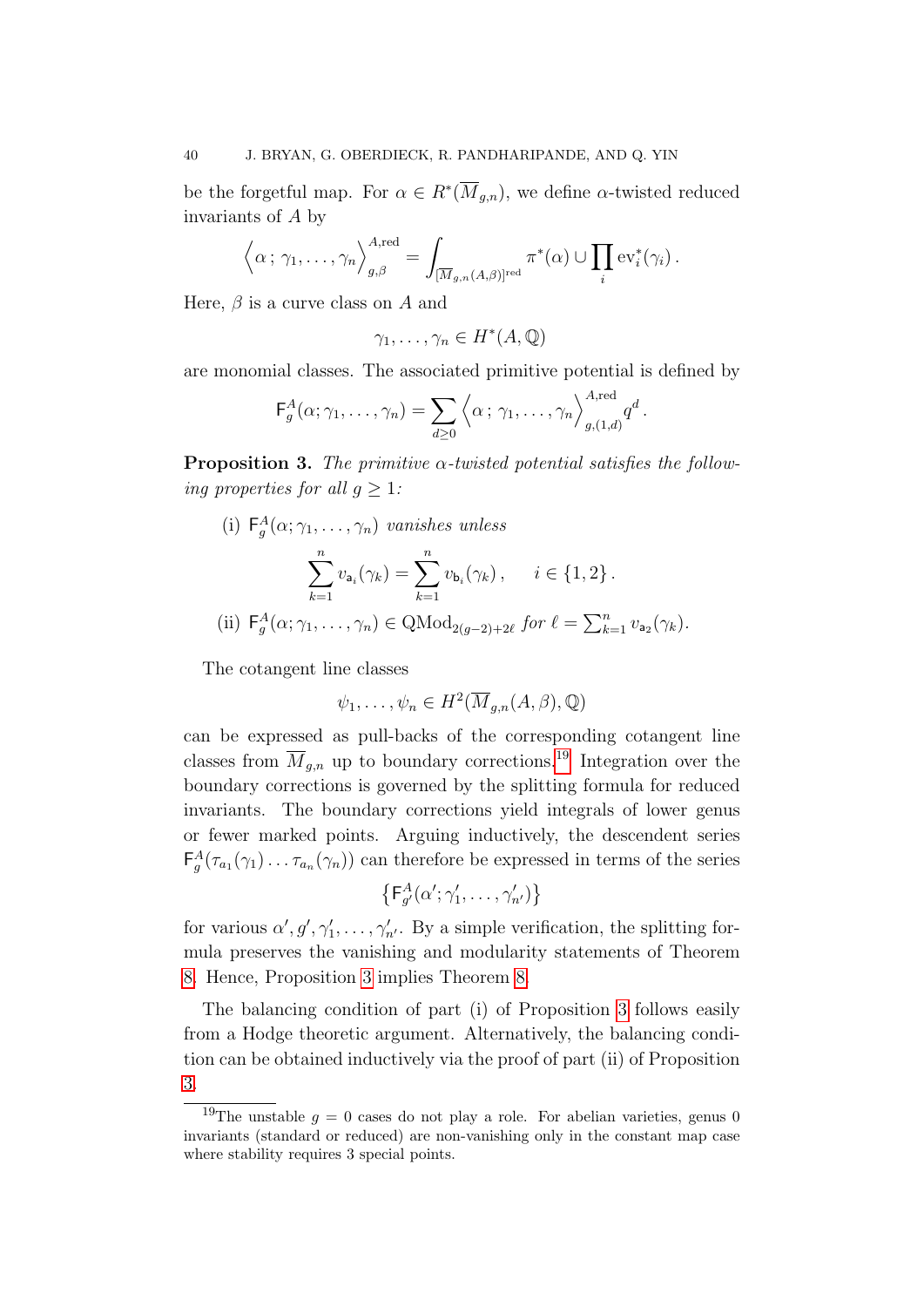4.3. Proof of Proposition [3](#page-39-1) (i). By [\[61\]](#page-91-1), or by a direct Mumford-Tate group calculation in case  $E_1$  and  $E_2$  are generic, the subring of Hodge classes on  $A^n = (E_1 \times E_2)^n$ ,

$$
\mathrm{Hdg}^*(A^n) \subset H^*(A^n, \mathbb{Q})\,,
$$

is generated by divisor classes.[20](#page-40-0)

Hence, under the Künneth decomposition, the ring  $Hdg^*(A^n)$  is generated by pull-backs of divisors classes in

$$
H^2(E_i,\mathbb{Q}),\quad H^1(E_i,\mathbb{Q})\otimes H^1(E_i,\mathbb{Q}),\quad H^1(E_1,\mathbb{Q})\otimes H^1(E_2,\mathbb{Q}),
$$

for  $i = 1, 2$ . We have  $H^2(E_i, \mathbb{Q}) = \langle \omega_i \rangle = \langle \mathsf{a}_i \mathsf{b}_i \rangle$ . By the genericity of E<sub>1</sub> and E<sub>2</sub>, all divisor classes in  $H^1(E_i, \mathbb{Q}) \otimes H^1(E_i, \mathbb{Q})$  are multiples of

$$
\mathsf{a}_i\otimes\mathsf{b}_i-\mathsf{b}_i\otimes\mathsf{a}_i\,,
$$

and there are no non-zero divisor classes in  $H^1(E_1, \mathbb{Q}) \otimes H^1(E_2, \mathbb{Q})$ .

It follows that all classes in  $Hdg^*(A^n)$  are linear combinations of

$$
\delta_1\otimes\cdots\otimes\delta_n
$$

where  $\delta_k \in H^*(A, \mathbb{Q})$  are monomial classes as defined in Section [4.1,](#page-37-2) such that

$$
\sum_{k=1}^{n} v_{a_i}(\delta_k) = \sum_{k=1}^{n} v_{b_i}(\delta_k), \quad i \in \{1, 2\}.
$$

Consider the evaluation map

$$
ev: \overline{M}_{g,n}(A,\beta) \to A^n.
$$

By the push-pull formula, we have

<span id="page-40-1"></span>(24) 
$$
\left\langle \alpha; \gamma_1, \ldots, \gamma_n \right\rangle_{g,(1,d)}^{A, \text{red}} = \int_{\text{ev}_*(\pi^*(\alpha) \cap [\overline{M}_{g,n}(A,\beta)]^{\text{red}})} \gamma_1 \otimes \cdots \otimes \gamma_n.
$$

By the algebraicity of  $\alpha$  and  $[\overline{M}_{g,n}(A,\beta)]^{\text{red}}$ , the integral [\(24\)](#page-40-1) is zero unless

$$
\sum_{k=1}^{n} v_{a_i}(\gamma_k) = \sum_{k=1}^{n} v_{b_i}(\gamma_k), \quad i \in \{1, 2\}.
$$

<span id="page-40-0"></span> $\overline{^{20}$ In particular, all Hodge classes on  $A^n$  are algebraic.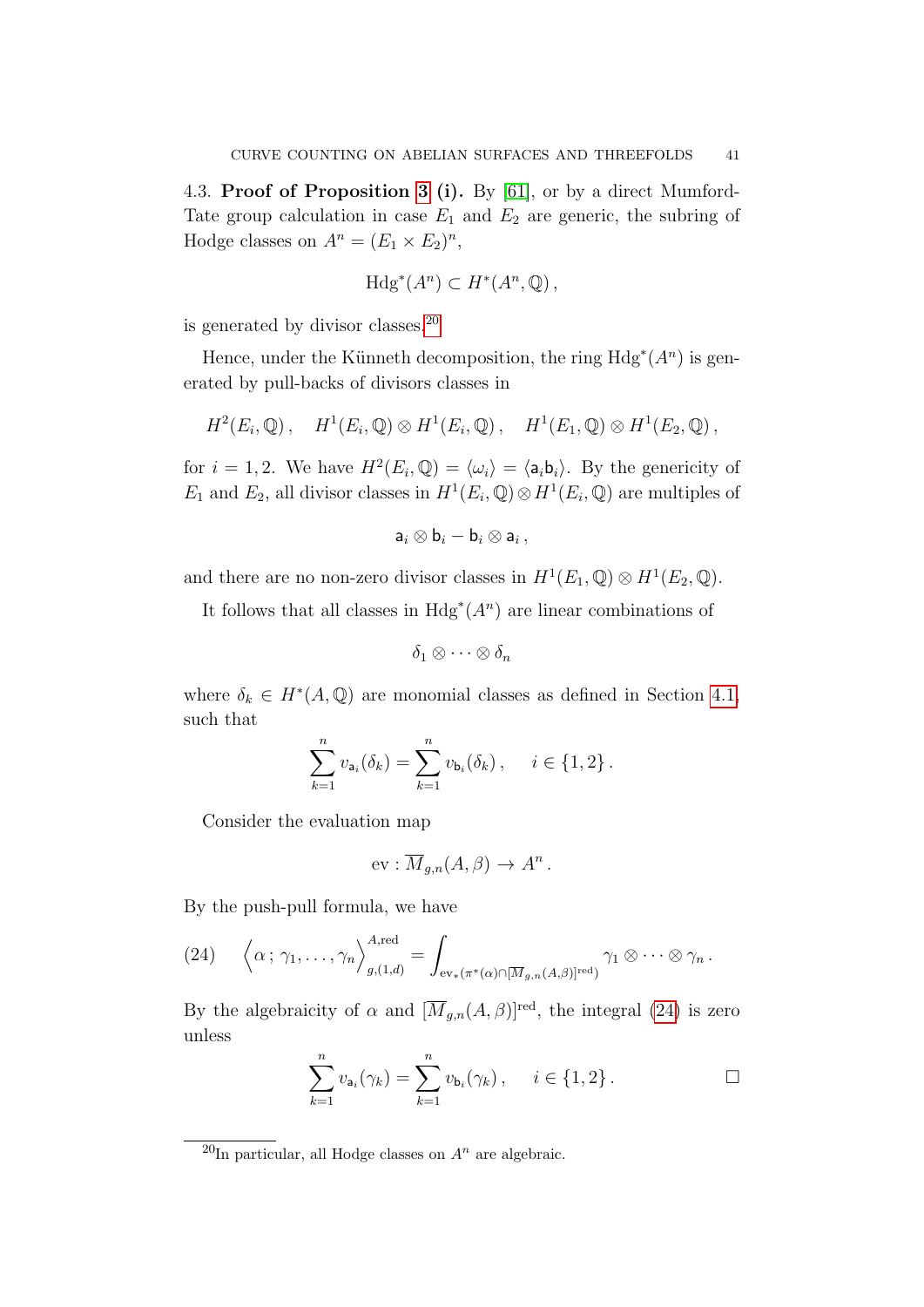4.4. Proof of Proposition [3](#page-39-1) (ii): Base cases. We argue by induction on the pair  $(g, n)$ , where  $g \geq 1$  is the genus of the source curve and  $n \geq 0$  is the number of marked points. We order the pairs  $(g, n)$ lexicographically: we define  $(g', n') < (g, n)$  if and only if

 $\bullet$  g' < g or •  $g' = g, n' < n$ .

**Base cases:**  $g = 1$  and  $n \geq 0$ .

We have already observed that Theorem [8](#page-37-1) holds in all  $q = 1$  cases. Proposition [3](#page-39-1) holds in  $q = 1$  by the same argument. We discuss the  $n = 0$  and  $n = 1$  cases as examples.

In case  $(q, n) = (1, 0)$ , the only series is

$$
\mathsf{F}_1^A(\ ;\,)=0\,,
$$

since the reduced virtual dimension is 1 and there are no insertions.

In case  $(g, n) = (1, 1)$ , the moduli space  $\overline{M}_{1,1}(A,(1,d))$  has reduced virtual dimension 2. We must have either  $\alpha \in R^1(\overline{M}_{1,1})$  or  $\tau(\mathfrak{p})$  as integrands. Such an  $\alpha$  is a multiple of the class of a point on  $M_{1,1}$ . Because a generic elliptic curve does not admit a non-vanishing map to  $E_1 \times E_2$ , the integral vanishes. In the second case, we evaluate

$$
\mathsf{F}_1^A(1;\mathsf{p}) = \left\langle \tau_0(\mathsf{p}) \right\rangle_{1,(1,0)}^{A,\mathrm{red}} = 1\,,
$$

which is a quasi-modular form of weight 0.

4.5. Proof of Proposition [3](#page-39-1) (ii): Induction. Consider a pair  $(g, n)$ satisfying  $g \ge 2$  and assume Proposition [3](#page-39-1) is proven in all cases  $(g', n')$ where

<span id="page-41-0"></span>
$$
(g',n') < (g,n) .
$$

Let  $\gamma_1, \ldots, \gamma_n \in H^*(A, \mathbb{Q})$  be monomial classes, and let  $\alpha \in R^*(\overline{M}_{g,n})$ be a tautological class of pure degree. We must prove Proposition [3](#page-39-1) holds for the series

(25) 
$$
\mathsf{F}_g^A(\alpha;\gamma_1,\ldots,\gamma_n).
$$

<span id="page-41-1"></span>We may assume the dimension constraint

(26) 
$$
2g + 2n = \deg(\alpha) + \sum_{i=1}^{n} \deg(\gamma_i)
$$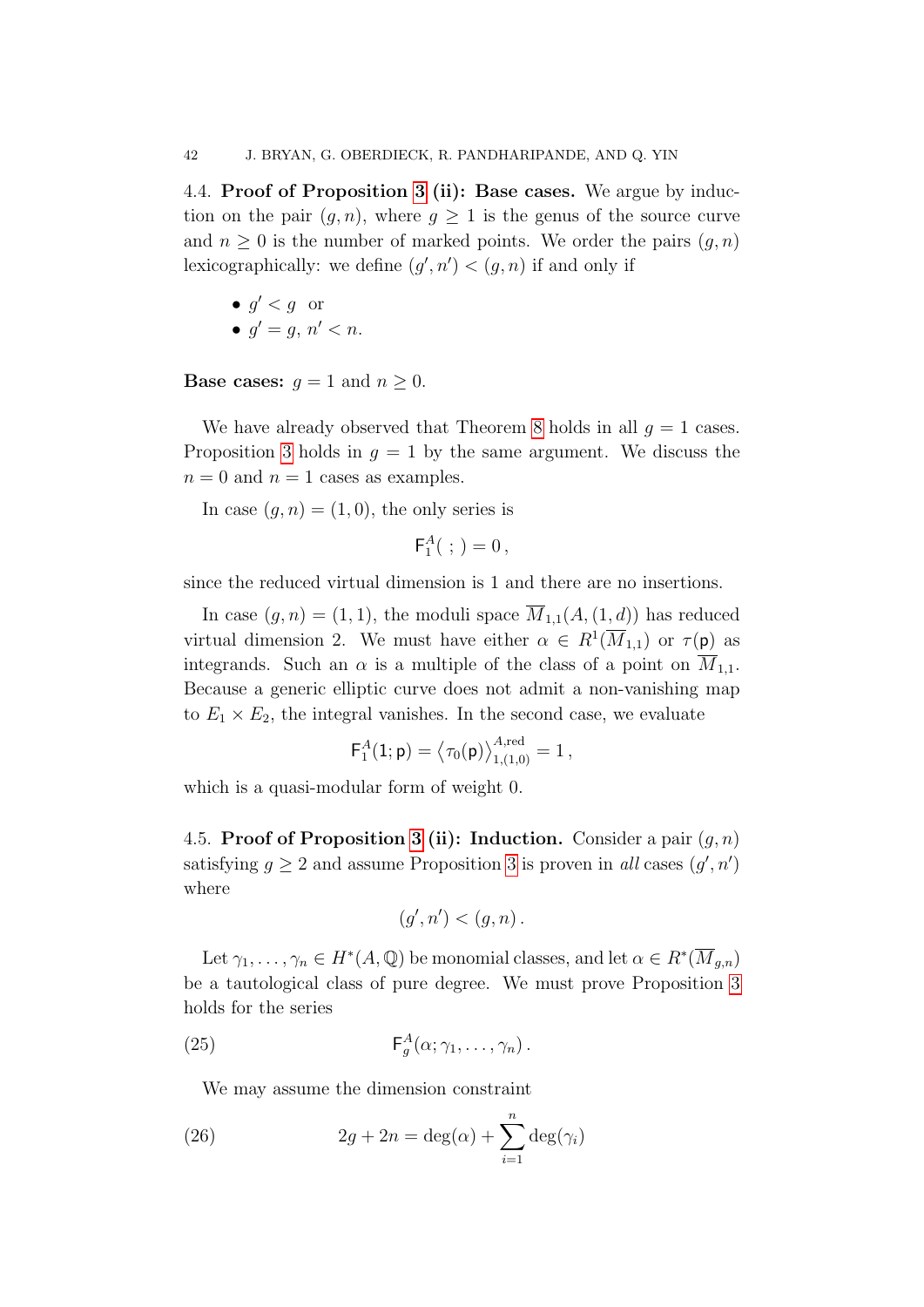is satisfied, since the series [\(25\)](#page-41-0) vanishes otherwise. In the dimension constraint [\(26\)](#page-41-1), deg denotes the real cohomological degree of a class (both on  $\overline{M}_{g,n}$  and A).

**Case (i):**  $\sum_{i=1}^{n} \deg(\gamma_i) \leq 2n$ .

From dimension constraint [\(26\)](#page-41-1), we find

$$
deg(\alpha) = 2g + 2n - \sum_{i} deg(\gamma_i) \ge 2g,
$$

or equivalently,

$$
\alpha \in R^{\geq g}(\overline{M}_{g,n})\,.
$$

Using the strong form of Getzler-Ionel vanishing proven in [\[18,](#page-89-0) Proposition 2], we can find a class

$$
\widetilde{\alpha}\in R^*(\partial \overline{M}_{g,n})
$$

such that  $\iota_*\widetilde{\alpha} = \alpha$ , where  $\iota : \partial M_{g,n} \to M_{g,n}$  is the inclusion of the boundary. By the splitting formula, the series

$$
\mathsf{F}_{g}^{A}(\alpha;\gamma_{1},\ldots,\gamma_{n})=\mathsf{F}_{g}^{A}(\iota_{*}\widetilde{\alpha};\gamma_{1},\ldots,\gamma_{n})
$$

is expressed in terms of a linear combination of series

$$
\mathsf{F}_{g'}^A(\widetilde{\alpha}; \widetilde{\gamma}_1, \ldots, \widetilde{\gamma}_{n'}) \ \text{ for which } \ (g', n') < (g, n) \, .
$$

The induction hypothesis for the latter implies Proposition [3](#page-39-1) holds for  $\mathsf{F}^{A}_{g}(\alpha;\gamma_{1},\ldots,\gamma_{n}).$ 

Case (ii):  $\sum_{i=1}^n \deg(\gamma_i) > 2n$ .

Consider the moduli space

$$
M_{g,n}\subset \overline{M}_{g,n}
$$

of nonsingular genus  $g \geq 2$  curves with n marked points. The tautological ring  $R^*(M_{g,n})$  is generated by classes pulled-back from  $M_g$  via the forgetful map

$$
p: M_{g,n} \to M_g
$$

and the cotangent line classes

$$
\psi_1, \ldots, \psi_n \in H^2(M_{g,n}, \mathbb{Q})\,.
$$

A class  $\alpha \in R^*(\overline{M}_{g,n})$  can therefore be written as a sum of classes of the form:

\n- $$
\iota_*(\widetilde{\alpha})
$$
 for  $\widetilde{\alpha} \in R^*(\partial \overline{M}_{g,n}),$
\n- $\psi_1^{k_1} \cup \ldots \cup \psi_n^{k_n} \cup p^*(\zeta)$  for  $k_1, \ldots, k_n \geq 0$  and  $\zeta \in R^*(\overline{M}_g).$
\n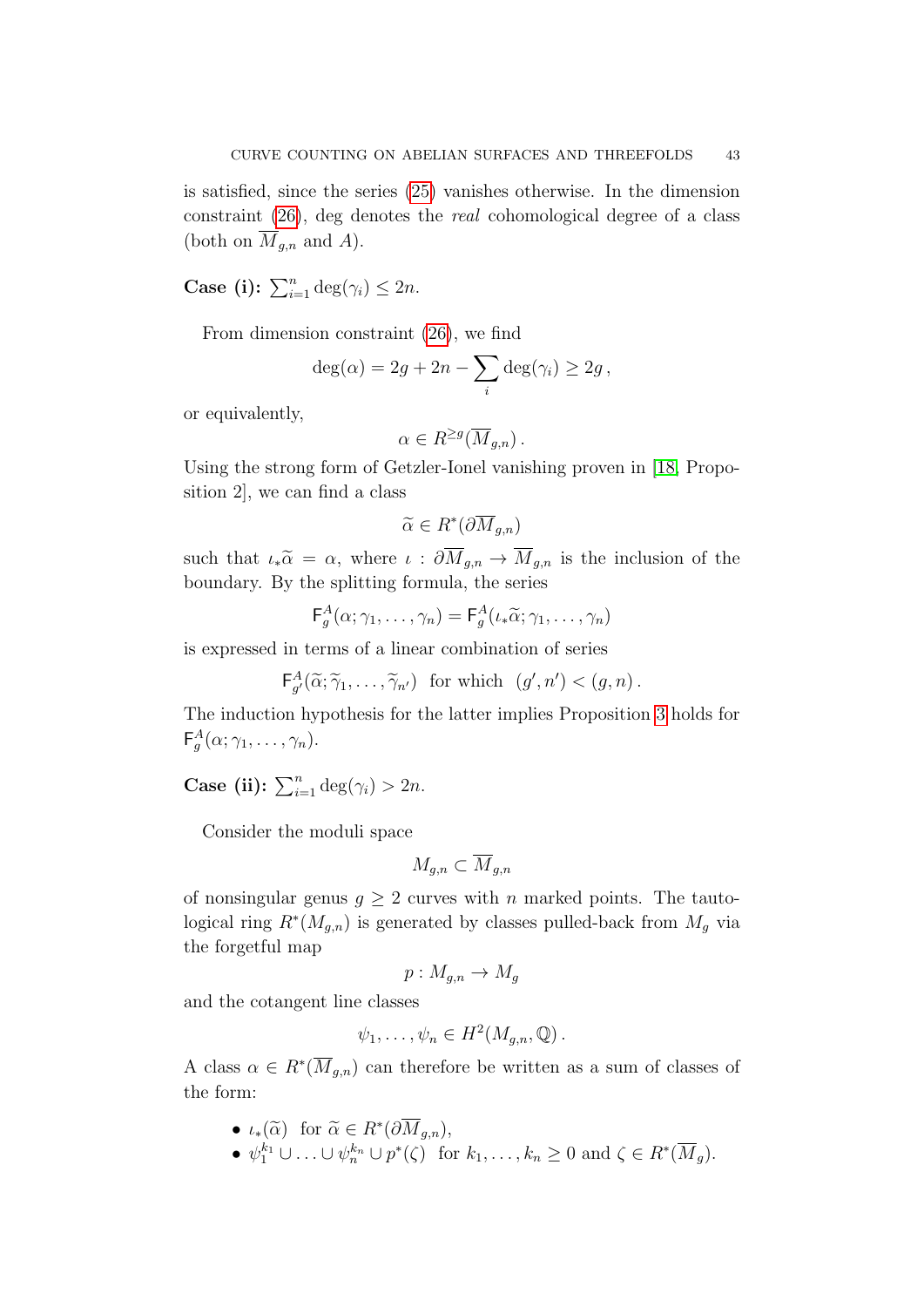Here, we let  $\psi_1, \ldots, \psi_n$  denote also the cotangent line classes on  $\overline{M}_{g,n}$ .

A summand of the form  $\iota_*(\widetilde{\alpha})$  is expressed by the splitting formula in lower order terms, see Case (i). Hence, we may assume

<span id="page-43-0"></span>(27) 
$$
\alpha = \psi_1^{k_1} \cup \ldots \cup \psi_n^{k_n} \cup p^*(\zeta).
$$

**Case (ii-a):** There exists an i for which  $k_i > 0$ .

We assume  $k_1 > 0$ . If  $\deg(\gamma_1) \leq 3$ , we first apply the vanishing of Lemma [4](#page-29-0) for  $\gamma_1$  and

$$
\gamma = \gamma_2 \otimes \cdots \otimes \gamma_n.
$$

Using the abelian vanishing relation (see also [\(20\)](#page-30-0)), we find, that  $\mathsf{F}^A_g(\alpha;\gamma_1,\gamma_2,\ldots,\gamma_n)$  can be expressed as a sum of series

$$
\pm \mathsf{F}^A_g(\alpha;\gamma_1\cup\delta,\gamma_2',\ldots,\gamma_n')
$$

for various monomial classes  $\delta, \gamma'_2, \ldots, \gamma'_n \in H^*(A, \mathbb{Q})$  with  $\deg(\delta) \geq 1$ .

The above relation *increases* the degree of  $\gamma_1$ . By induction on  $deg(\gamma_1)$ , we may assume  $deg(\gamma_1) = 4$ , or equivalently,  $\gamma_1 = p$ .

We use next the degeneration of

$$
A = E_1 \times E_2
$$

to the normal cone of an elliptic fiber  $E = E_2$  of the projection to  $E_1$ ,

$$
A \leadsto A \cup_E (\mathbb{P}^1 \times E).
$$

We choose the point class  $\gamma_1$  to lie (after degeneration) on the component  $\mathbb{P}^1 \times E$ . The distribution of the remaining classes  $\gamma_2, \ldots, \gamma_n$  can be chosen freely.

For classes  $\widetilde{\alpha} \in R^*(\overline{M}_{g,r}), \xi \in H^*(E, \mathbb{Q})$ , and  $\widetilde{\gamma}_i$  on A and  $\mathbb{P}^1 \times E$ respectively, we define

$$
\mathsf{F}_{g}^{A/E}(\widetilde{\alpha}; \widetilde{\gamma}_{1}, \ldots, \widetilde{\gamma}_{r}; \xi) = \sum_{d \geq 0} \left\langle \widetilde{\alpha} ; \prod_{i=1}^{r} \tau_{0}(\widetilde{\gamma}_{i}) \middle| \xi \right\rangle_{g,(1,d)}^{A/E, \text{red}} q^{d},
$$

$$
\mathsf{F}_{g}^{(\mathbb{P}^{1} \times E)/E}(\widetilde{\alpha}; \widetilde{\gamma}_{1}, \ldots, \widetilde{\gamma}_{r}; \xi) = \sum_{d \geq 0} \left\langle \widetilde{\alpha} ; \prod_{i=1}^{r} \tau_{0}(\widetilde{\gamma}_{i}) \middle| \xi \right\rangle_{g,(1,d)}^{(\mathbb{P}^{1} \times E)/E} q^{d}.
$$

where we use the bracket notation defined in Section [3.5.](#page-32-0)

For  $\gamma_1 = \mathsf{p}$ , the degeneration formula then yields: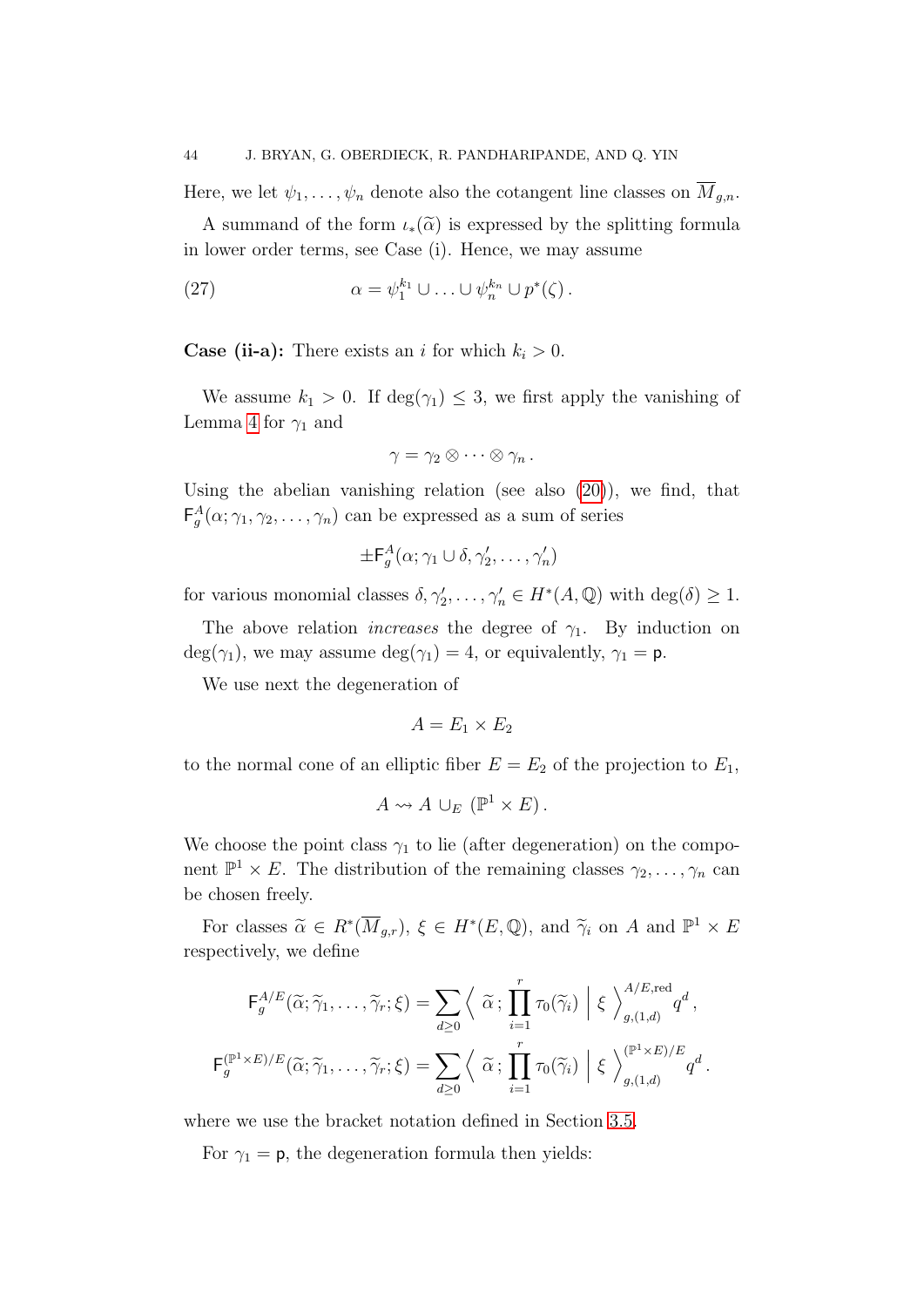<span id="page-44-2"></span>(28) 
$$
\mathsf{F}_{g}^{A}(\alpha; \gamma_{1}, \ldots, \gamma_{n}) = \sum_{(g',n') \leq (g,n-1)} \mathsf{F}_{g',n'}^{A/E}(\alpha'; (\ldots); \xi) \cdot \mathsf{F}_{g'',n''}^{(\mathbb{P}^{1} \times E)/E}(\alpha''; \gamma_{1}, (\ldots); \xi^{\vee}).
$$

The summation here is over splittings

$$
g = g' + g'' , \quad n = n' + n'' ,
$$

and distributions  $(\ldots)$  of the insertions  $\gamma_2, \ldots, \gamma_n$ . The marking numbers  $n'$  and  $n''$  are placed in the subscripts of the generating series inside the sum for clarity.<sup>[21](#page-44-0)</sup> The class  $\alpha$  determines  $\alpha'$  and  $\alpha''$  by restriction. Finally, there is also a sum over all relative conditions

$$
\xi\in\{1,\mathsf{a}_2,\mathsf{b}_2,\omega_2\}
$$

where  $\xi^{\vee}$  denotes the class dual to  $\xi$ .

<span id="page-44-1"></span>**Lemma 9.** The primitive potential for  $(\mathbb{P}^1 \times E)/E$  satisfies the following properties for all  $g'' \geq 0$ :

(i) 
$$
F_{g''}^{(\mathbb{P}^1 \times E)/E}(\alpha''; \tilde{\gamma}_1, \dots, \tilde{\gamma}_{n''}; \xi^{\vee})
$$
 vanishes unless  
\n
$$
v_{a_2}(\xi^{\vee}) + \sum_{k=1}^{n''} v_{a_2}(\tilde{\gamma}_k) = v_{b_2}(\xi^{\vee}) + \sum_{k=1}^{n''} v_{b_2}(\tilde{\gamma}_k).
$$
\n(ii)  $F_{g''}^{(\mathbb{P}^1 \times E)/E}(\alpha''; \tilde{\gamma}_1, \dots, \tilde{\gamma}_{n''}; \xi^{\vee}) \in \text{QMod}_{2g'' + 2\ell'' - 2}$  for  
\n
$$
\ell'' = v_{a_2}(\xi^{\vee}) + \sum_{k=1}^{n''} v_{a_2}(\tilde{\gamma}_k).
$$

*Proof.* Because there is only algebraic cohomology on  $\mathbb{P}^1$ , the vanishing statement (i) follows from the fact that the virtual class is algebraic.

In [\[40\]](#page-90-3), the relative invariants of  $(\mathbb{P}^1 \times E)/E$  were effectively expressed in terms of the absolute descendent invariants of  $\mathbb{P}^1 \times E$  through relations obtained by the following operations:

- degeneration of  $\mathbb{P}^1 \times E$  to  $\mathbb{P}^1 \times E \cup_E \mathbb{P}^1 \times E$ ,
- localization on the  $\mathbb{P}^1$  factor,
- rubber calculus.

A simple verification shows the resulting relations respect modularity of the weight specified by (ii) for each of these operations. Hence, we are reduced to the case of absolute descendent invariants of  $\mathbb{P}^1 \times E$ .

<span id="page-44-0"></span><sup>&</sup>lt;sup>21</sup>The relative points are *not* included in the counts n' and n''.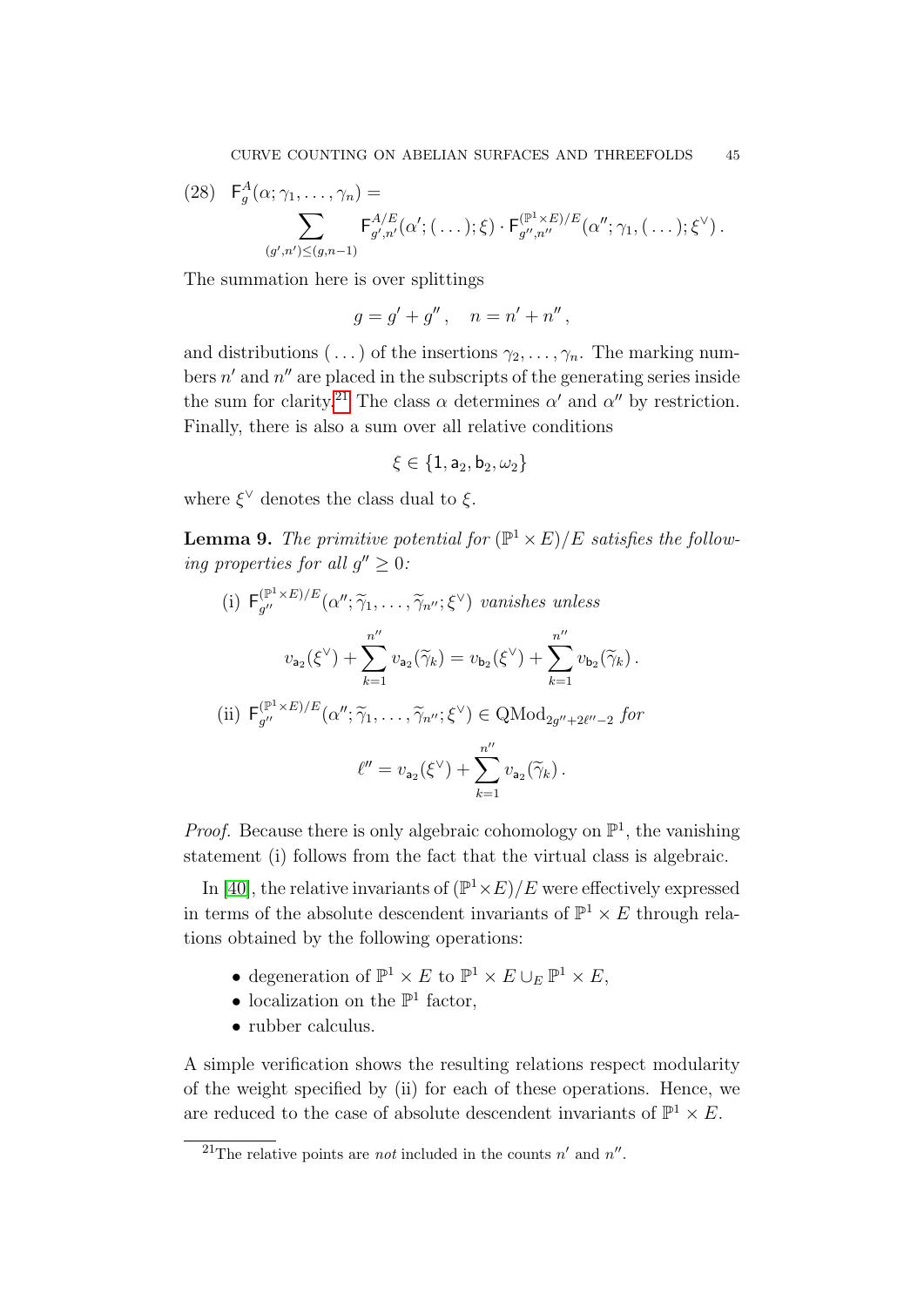Then, virtual localization on the  $\mathbb{P}^1$ -factor expresses the descendents invariants of  $\mathbb{P}^1 \times E$  in terms of the descendent invariants of E. Finally, [\[42,](#page-90-0) Proposition 28] yields the required modularity property (ii).

For the last step, instead of localization, the product formula [\[2\]](#page-89-1) may be used to reduce  $\mathbb{P}^1 \times E$  to the case of the descendent invariants of the elliptic curve E since the the Gromov-Witten classes of  $\mathbb{P}^1$  are known to be tautological [\[25\]](#page-90-4).

Lemma [9](#page-44-1) controls the factor on the right inside the sum of [\(28\)](#page-44-2). Part (ii) of Lemma [9](#page-44-1) is a refinement of [\[42,](#page-90-0) Lemma 30]. However, the proof is the same as given in [\[42\]](#page-90-0).

The factor on the left inside the sum of [\(28\)](#page-44-2) is more difficult to control. We will consider the terms of the sum corresponding to

$$
(g', n') < (g, n-1)
$$
 and  $(g', n') = (g, n-1)$ 

separately. Lemma [10](#page-45-0) below shows how to apply the inductive hypoth-esis to the terms in the sum [\(28\)](#page-44-2) with  $(g', n') < (g, n-1)$ . The case  $(g', n') = (g, n - 1)$  will be considered afterwards.

<span id="page-45-0"></span>**Lemma 10.** Let  $(g', n') < (g, n-1)$ . The primitive potential for  $A/E$ satisfies the following properties:

(i) 
$$
F_{g'}^{A/E}(\alpha'; \tilde{\gamma}_1, ..., \tilde{\gamma}_{n'}; \xi)
$$
 vanishes unless  
\n
$$
v_{a_i}(\xi) + \sum_{k=1}^{n'} v_{a_i}(\tilde{\gamma}_k) = v_{b_i}(\xi) + \sum_{k=1}^{n'} v_{b_i}(\tilde{\gamma}_k), \quad i \in \{1, 2\}.
$$
\n(ii)  $F_{g'}^{A/E}(\alpha'; \tilde{\gamma}_1, ..., \tilde{\gamma}_{n'}; \xi) \in \text{QMod}_{2(g'-2)+2\ell'}$  for  
\n
$$
\ell' = v_{a_2}(\xi) + \sum_{k=1}^{n'} v_{a_2}(\tilde{\gamma}_k).
$$

Proof. We apply the degeneration formula to

(29) 
$$
\mathsf{F}_{g'}^A(\alpha'; \widetilde{\gamma}_1, \ldots, \widetilde{\gamma}_{n'}, \omega_1 \xi)
$$

with the last point degenerating to  $\mathbb{P}^1 \times E$  and the specialization by pull-back for the other insertions. Since  $(g', n') < (g, n-1)$ , we have

<span id="page-45-1"></span>
$$
(g', n' + 1) < (g, n)
$$

so the induction hypothesis applies to the series [\(29\)](#page-45-1).

The degeneration formula yields a relation involving the relative geometries  $A/E$  and  $(\mathbb{P}^1 \times E)/E$ ,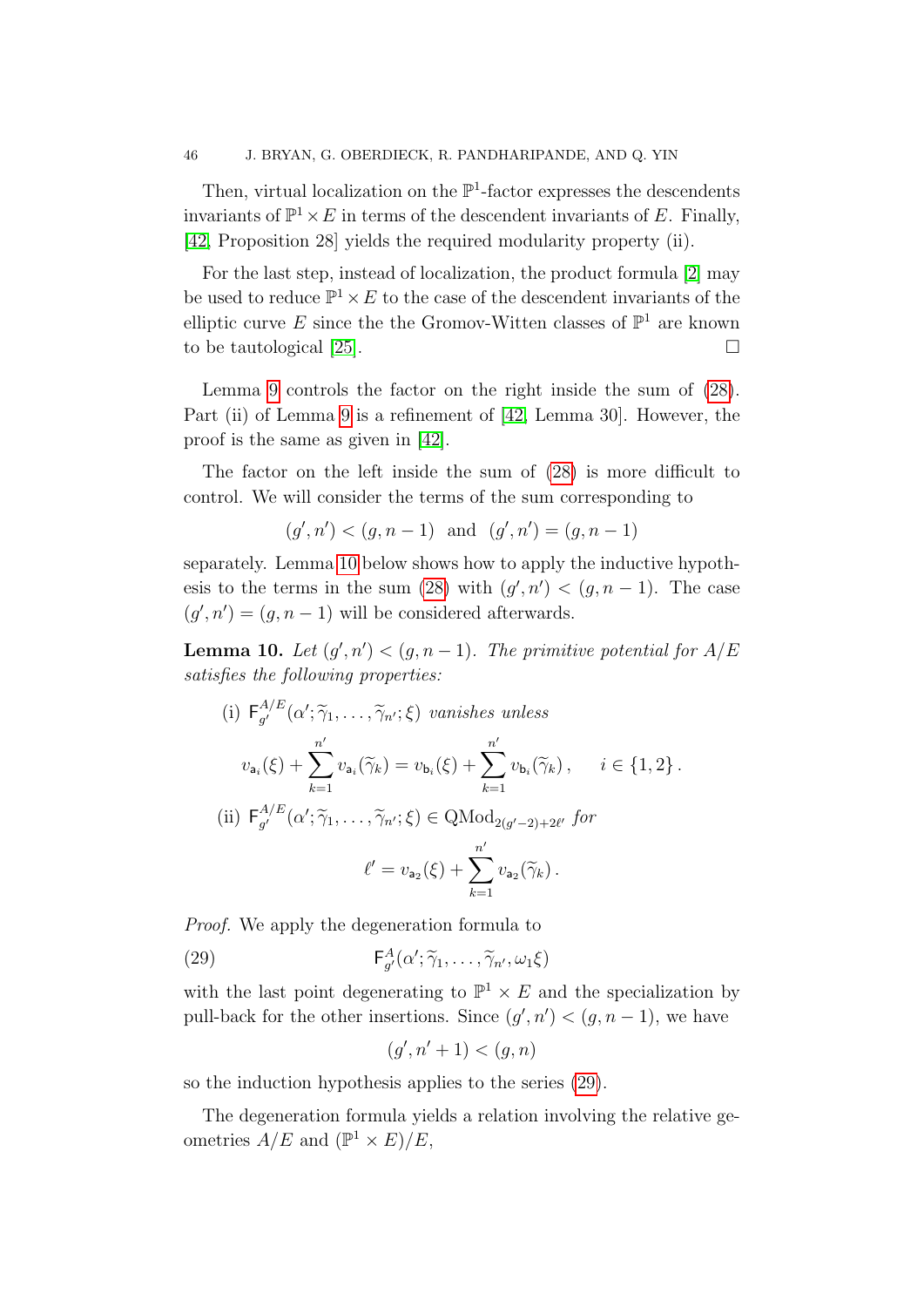<span id="page-46-0"></span>
$$
(30) \quad \mathsf{F}_{g'}^A(\alpha'; \widetilde{\gamma}_1, \ldots, \widetilde{\gamma}_{n'}, \omega_1 \xi) = \\ \sum_{(g'_o, n'_o) \le (g', n')} \mathsf{F}_{g'_o, n'_o}^{A/E}(\alpha'_o; (\ldots); \widetilde{\xi}) \cdot \mathsf{F}_{g'_\bullet, n'_\bullet}^{(\mathbb{P}^1 \times E)/E}(\alpha'_\bullet; (\ldots), \omega_1 \xi; \widetilde{\xi}^\vee).
$$

The summation here is over splittings

 $g' = g'_{o} + g'_{\bullet}$ ,  $n' + 1 = n'_{o} + n'_{\bullet}$ ,

and distributions  $(\ldots)$  of the insertions  $\widetilde{\gamma}_1, \ldots, \widetilde{\gamma}_{n'}$ . The class  $\alpha'$  determines  $\alpha'_{\circ}$  and  $\alpha'_{\bullet}$  by restriction. There is also a sum over all relative conditions  $\xi \in \{1, a_2, b_2, \omega_2\}.$ 

<span id="page-46-1"></span>We now analyse the  $(g'_{\circ}, n'_{\circ}) = (g', n')$  term of the sum in [\(30\)](#page-46-0),

(31) 
$$
\mathsf{F}_{g'}^{A/E}(\alpha'; \widetilde{\gamma}_1, \ldots, \widetilde{\gamma}_{n'}; \widetilde{\xi}) \cdot \mathsf{F}_{0,1}^{(\mathbb{P}^1 \times E)/E}(\omega_1 \xi; \widetilde{\xi}^{\vee}).
$$

Since genus 0 stable maps do not represent classes of type  $(1, d > 0)$ on  $\mathbb{P}^1 \times E$ ,

$$
\mathsf{F}_{0,1}^{(\mathbb{P}^1\times E)/E}(\omega_1\xi;\tilde{\xi}^{\vee})=\langle\,\tilde{\xi}^{\vee}\,|\,\tau_0(\omega_1\xi)\,\rangle_{0,(1,0)}^{(\mathbb{P}^1\times E)/E}=\delta_{\xi,\tilde{\xi}}.
$$

The second equality is obtained by the identification of the moduli space of maps by the location of the relative point,

(32) 
$$
\overline{M}_{0,0}((\mathbb{P}^1 \times E)/E,(1,0)) \cong E.
$$

Taken together, we can rewrite [\(31\)](#page-46-1) as simply

<span id="page-46-2"></span>
$$
\mathsf{F}_{g'}^{A/E}(\alpha';\widetilde{\gamma}_1,\ldots,\widetilde{\gamma}_{n'};\xi).
$$

We find the series  $F^A$  for the absolute geometry can be expressed in terms of the series  $F^{A/E}$  for the relative geometry by a transformation matrix M which is upper triangular with 1's on the diagonal. By Lemma [9,](#page-44-1) the off-diagonal terms of M are given by quasi-modular forms. By inverting the unipotent matrix M and applying the induction hypothesis to  $\mathsf{F}^A$ , we find that the relative invariants  $\mathsf{F}^{A/E}$  are quasi-modular forms.

The weight and vanishing statement can now be deduced from a careful consideration of the entries of  $M^{-1}$ . Alternatively, we may argue via a (second) induction on  $(g', n')$ . In case  $(g', n') = (1, 1)$ , there are no lower order terms in [\(30\)](#page-46-0), and we are done. If the statement is true for all  $(g'_{\circ}, n'_{\circ}) < (g', n')$ , then the statement follows directly from [\(30\)](#page-46-0) and the induction hypothesis.

We now turn to the  $(g', n') = (g, n-1)$  term in the sum [\(28\)](#page-44-2):

$$
\mathsf{F}^{A/E}_{g,n-1}(\alpha;\gamma_2,\ldots,\gamma_n;\omega)\cdot\mathsf{F}^{(\mathbb{P}^1\times E)/E}_{0,1}(\gamma_1;1)
$$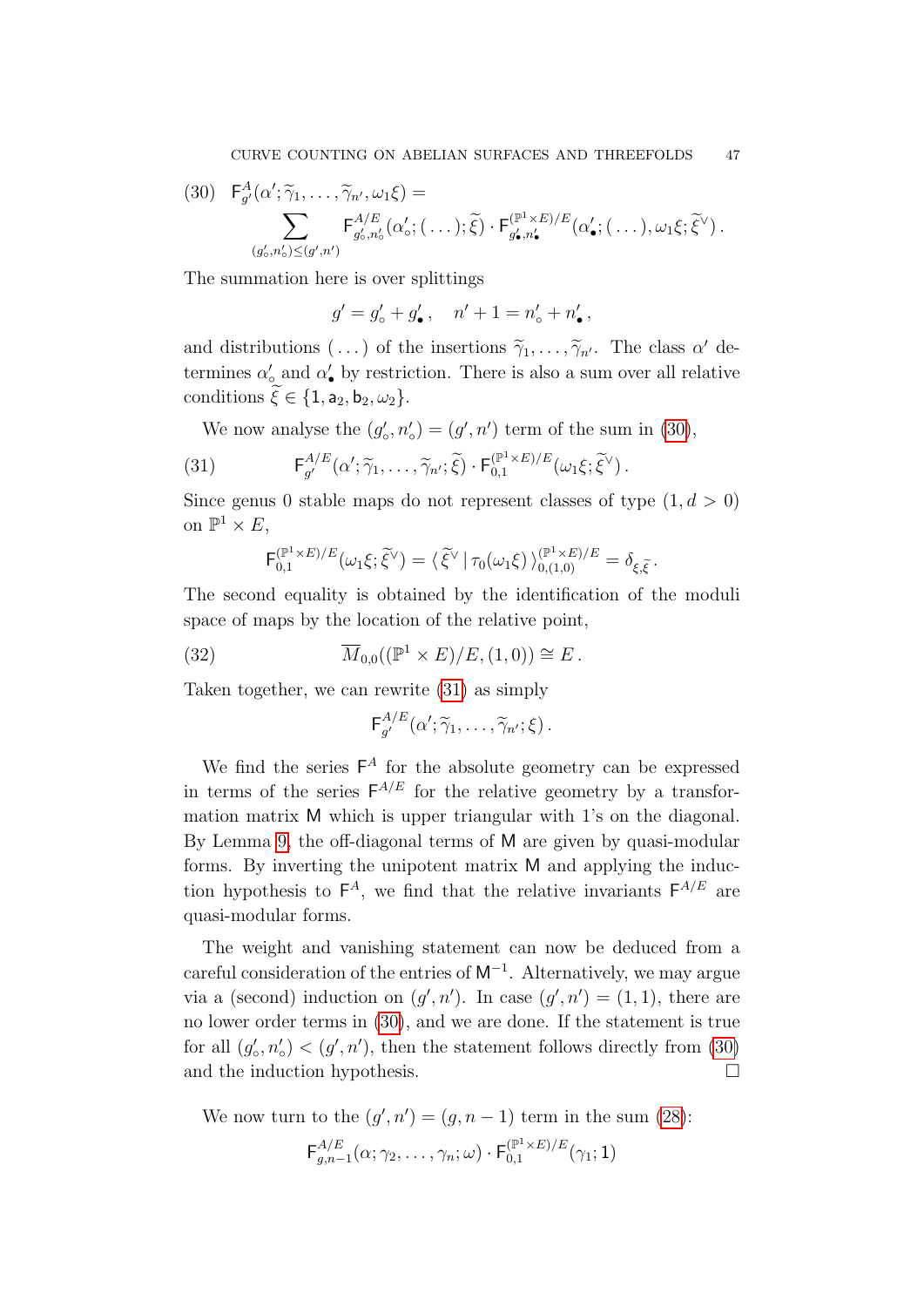As we have seen above, only curves in class  $(1,0)$  contribute to the series  $\mathsf{F}_{0.1}^{(\mathbb{P}^1 \times E)/E}$  $\binom{p+{\times}E}{0,1}$  ( $\gamma_1$ ; 1). By the identification of the moduli space [\(32\)](#page-46-2),

<span id="page-47-1"></span>
$$
F_{0,1}^{(\mathbb{P}^1 \times E)/E}(\gamma_1; 1) = \langle 1 | \tau_0(\mathsf{p}) \rangle_{0,(1,0)}^{(\mathbb{P}^1 \times E)/E} = 1.
$$

Hence, the  $(g', n') = (g, n-1)$  term is

(33) 
$$
\mathsf{F}_{g,n-1}^{A/E}(\alpha;\gamma_2,\ldots,\gamma_n;\omega),
$$

where the class  $\alpha \in R^*(\overline{M}_{g,n})$  is pulled-back to  $\overline{M}_{g,n-1}(A/E,(1,d))$  via the map

$$
\pi: \overline{M}_{g,n-1}(A/E, (1,d)) \to \overline{M}_{g,n}
$$

which takes the *relative* point on the left to the marking 1 on the right. We must prove the induction hypothesis implies

(i) 
$$
\mathsf{F}_{g,n-1}^{A/E}(\alpha; \gamma_2, \dots, \gamma_n; \omega) \text{ vanishes unless}
$$
\n
$$
v_{\mathsf{a}_i}(\xi) + \sum_{k=2}^n v_{\mathsf{a}_i}(\gamma_k) = v_{\mathsf{b}_i}(\xi) + \sum_{k=2}^n v_{\mathsf{b}_i}(\gamma_k), \quad i \in \{1, 2\}.
$$
\n(ii) 
$$
\mathsf{F}_{g,n-1}^{A/E}(\alpha; \gamma_2, \dots, \gamma_n; \omega) \in \text{QMod}_{2(g-2)+2\ell} \text{ for}
$$
\n
$$
\ell = v_{\mathsf{a}_2}(\xi) + \sum_{k=2}^n v_{\mathsf{a}_2}(\gamma_k).
$$

We proceed by studying the cotangent lines. Let

$$
L_{\text{rel}} \to \overline{M}_{g,n-1}(A/E,(1,d)), \quad L_1 \to \overline{M}_{g,n}
$$

 $k=2$ 

denote the respective cotangent lines at the relative point and the first marking.

<span id="page-47-0"></span>**Lemma 11.** After pull-back via π, we have an isomorphism

$$
L_{rel} \cong \pi^* L_1
$$

on  $\overline{M}_{a,n-1}(A/E,(1,d)).$ 

*Proof.* Let  $C$  be the *n*-pointed domain of a map

$$
f: C \to A
$$

parameterized by the moduli space  $\overline{M}_{q,n-1}(A/E,(1,d))$ . The n points consist of the relative point together with the  $n-1$  standard markings. The target  $\ddot{A}$  is a possible accordian destabilization of  $A$  along  $E$ . The Lemma is a consequence of the following claim: the n-pointed curve C is Deligne-Mumford stable.

Since  $g \geq 1$  and  $n \geq 1$ , to prove the stability of the *n*-pointed curve C, we need only consider the nonsingular rational components  $P \subset C$ :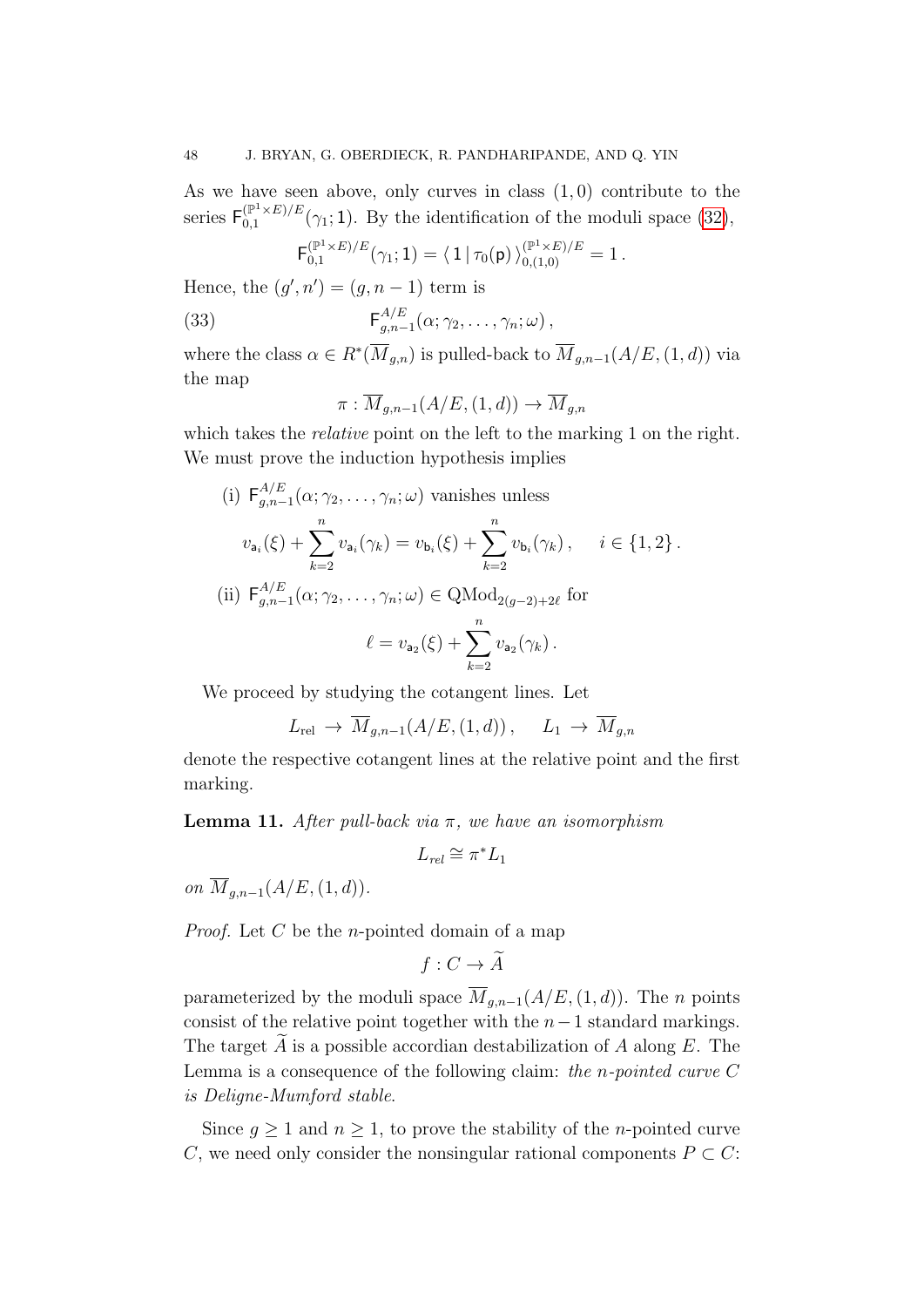• If  $f(P) \subset A$ , then f is constant on P,

$$
f(P) \in A \setminus E \, ,
$$

and P must carry at least 3 special points by the definition of map stability.

• If  $f(P)$  is contained in a rubber bubble over E, P is mapped to a point of  $E$  and therefore must map to a fiber of the bubble. Stability of the bubble then requires the existence of at least 3 special points of P.

Since the *n*-pointed curve  $C$  is stable, there is no contraction of components associated to the map  $\pi$ . Hence, the cotangent lines are isomorphic.

The relative divisor  $E \subset A$  is the fiber over a point  $0_{E_1} \in E_1$ . Let

$$
f: C \to A
$$

be a stable map parameterized by the moduli space  $\overline{M}_{q,n-1}(A/E,(1,d)),$ and let  $p_{rel} \in C$  be the relative point. Composition of the canonical projections

$$
\epsilon: A \to A \to E_1
$$

yields a map

$$
\epsilon f : C \to E_1
$$
 with  $\epsilon f(p_{rel}) = 0_{E_1}$ .

The cotangent line  $L_{rel}$  carries a canonical section via the differential of  $\epsilon f$ ,

$$
s:\mathbb{C}=T^*_{0_{E_1}}(E_1)\to L_{\text{rel}}.
$$

The vanishing locus<sup>[22](#page-48-0)</sup> of the section s is the boundary of moduli space  $\overline{M}_{a,n-1}(A/E,(1,d))$  corresponding to the first bubble over E.

Since  $\alpha$  is of the form [\(27\)](#page-43-0) with  $k_1 > 0$ , a factor  $\psi_1 = c_1(L_1)$  can be extracted from  $\alpha$ ,

$$
\alpha=\psi_1\cdot\widetilde{\alpha}\,.
$$

After pull-back via  $\pi$ , we have

$$
\pi^*(\psi_1) = c_1(L_{\text{rel}})
$$

by Lemma [11.](#page-47-0) Via the vanishing locus of the section s, we obtain the following equation for the series [\(33\)](#page-47-1):

<span id="page-48-0"></span><sup>&</sup>lt;sup>22</sup>The geometry is pulled-back from the Artin stack of degenerations of  $A/E$ .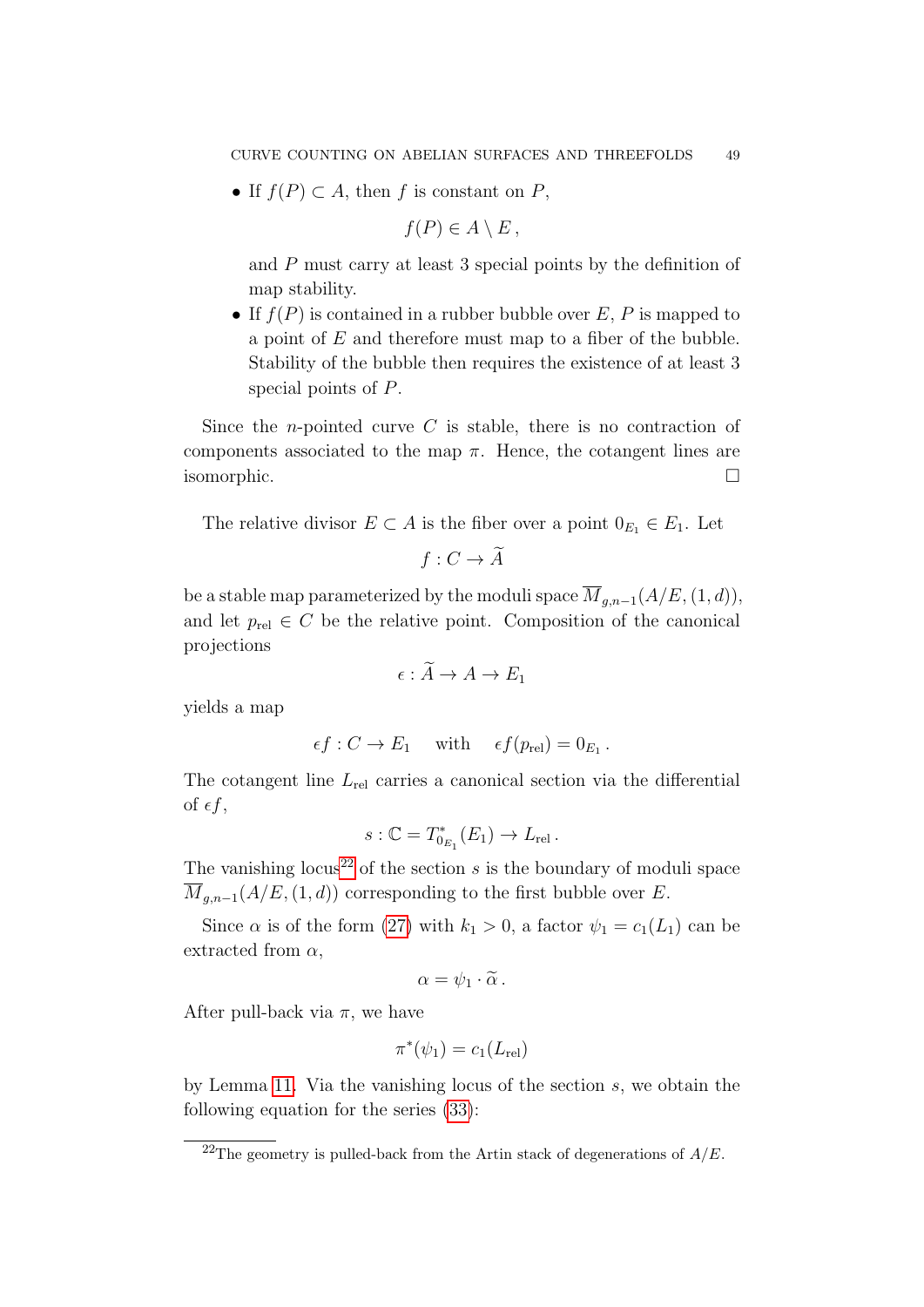50 J. BRYAN, G. OBERDIECK, R. PANDHARIPANDE, AND Q. YIN

<span id="page-49-0"></span>
$$
(34) \quad \mathsf{F}^{A/E}_{g,n-1}(\alpha;\gamma_2,\ldots,\gamma_n;\omega) =
$$
  

$$
\sum_{(g',n')<(g,n-1)} \mathsf{F}^{A/E}_{g',n'}(\widetilde{\alpha}';(\ldots);\xi) \cdot \mathsf{F}^{\text{Rub}(\mathbb{P}^1\times E)}_{g'',n''}(\widetilde{\alpha}'';(\ldots);\xi^{\vee},\omega).
$$

The summation here is over splittings

$$
g = g' + g'' , \quad n - 1 = n' + n'' ,
$$

and distributions  $(\ldots)$  of the insertions  $\gamma_2, \ldots, \gamma_n$ . Only insertions  $\gamma_i$ satisfying

$$
v_{\mathsf{a}_1}(\gamma_i) = v_{\mathsf{b}_1}(\gamma_i) = 0
$$

can be distributed to the rubber series

$$
\mathsf{F}_{g'',n''}^{\mathrm{Rub}(\mathbb{P}^1\times E)}(\widetilde{\alpha}'';\ (\dots);\xi^\vee,\omega)=\sum_{d\geq 0}\left\langle \xi^\vee\left| \ \widetilde{\alpha}'';(\dots)\left| \ \omega \ \right\rangle_{g'',(1,d)}^{\mathrm{Rub}(\mathbb{P}^1\times E)}q^d \right. \right. .
$$

By stability of the rubber, either  $g'' > 0$  or  $n'' > 0$ . The class  $\tilde{\alpha}$ determines  $\tilde{\alpha}'$  and  $\tilde{\alpha}''$  by restriction. Finally, there is also a sum on the right side of [\(34\)](#page-49-0) over relative conditions  $\xi$ .

In the sum on the right side of [\(34\)](#page-49-0), the balancing and modularity of the first factor

$$
\mathsf{F}^{A/E}_{g',n'}(\widetilde{\alpha}';\ (\ldots)\ ;\xi)
$$

is obtained from Lemma [10.](#page-45-0) The balancing and modularity of the rubber factor

$$
\mathsf{F}_{g'',n''}^{\mathrm{Rub}(\mathbb{P}^1\times E)}(\widetilde{\alpha}'';(\ldots);\xi^{\vee},\omega)
$$

follows from the rubber calculus and an argument parallel to the proof of Lemma [9.](#page-44-1)[23](#page-49-1) The results together imply the required balancing and modularity for the series [\(33\)](#page-47-1).

We now control the balancing and modularity of all terms in the sum on the right of [\(28\)](#page-44-2). As a consequence, Proposition [3](#page-39-1) holds for

$$
\mathsf{F}^A_g(\alpha;\gamma_1,\ldots,\gamma_n)\,.
$$

The proof of the induction step for Case (ii-a) is complete.

**Case (ii-b):**  $\alpha = p^*(\zeta)$  for some  $\zeta \in R^*(\overline{M}_g)$ .

We may assume  $\gamma_1$  is of minimal degree:

$$
\deg(\gamma_1) \le \deg(\gamma_i) \quad \text{ for all } \quad i \in \{2, \dots, n\}.
$$

Below, we will distinguish several subcases depending upon  $\deg(\gamma_1)$ .

<span id="page-49-1"></span><sup>23</sup>We leave the details here to the reader.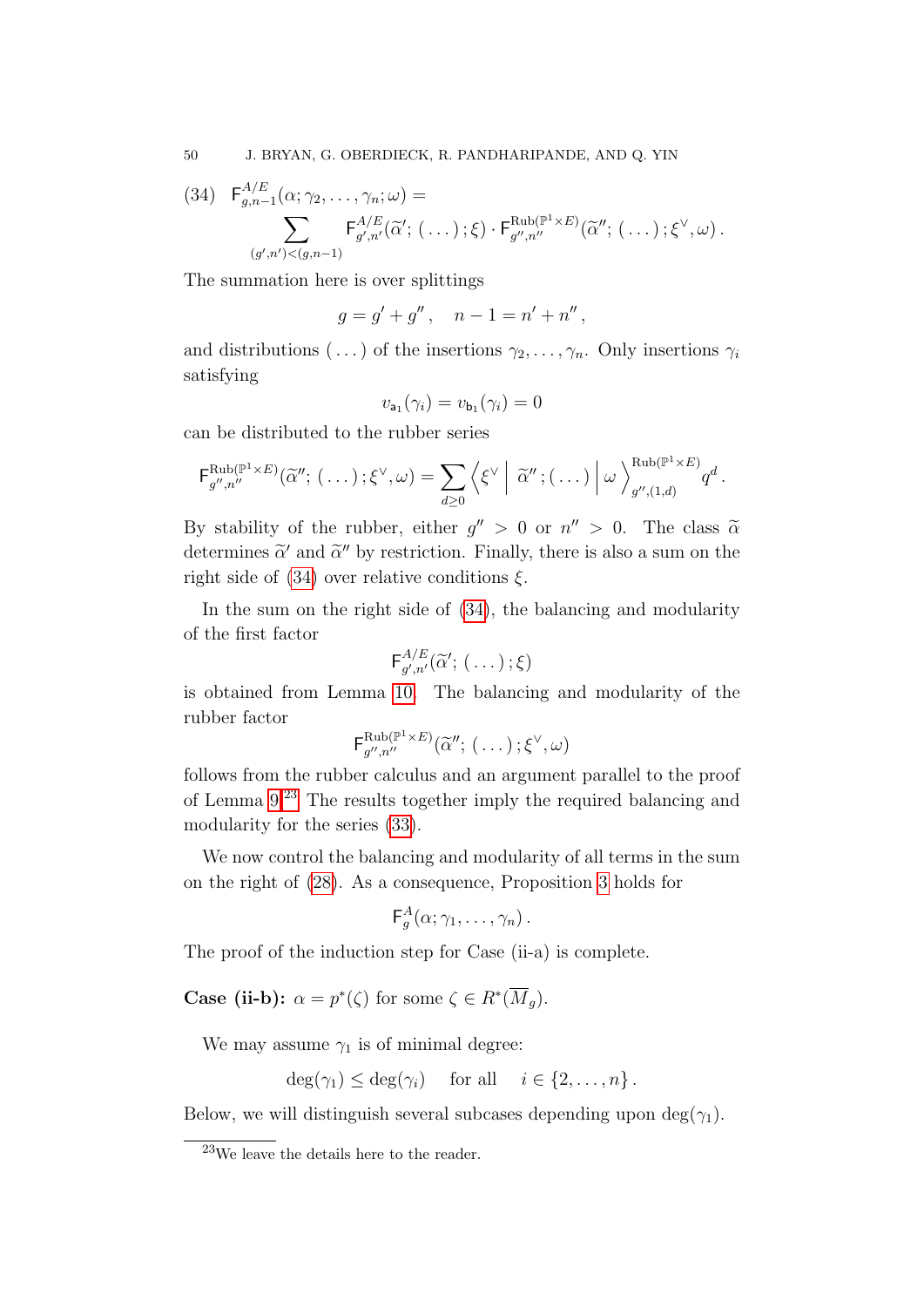Consider the map  $\overline{M}_{g,n}(A,(1,d)) \to \overline{M}_{g,n-1}(A,(1,d))$  forgetting the first marking. The coefficients of the series

<span id="page-50-0"></span>(35) 
$$
\mathsf{F}_g^A(p^*(\zeta); \gamma_1, \ldots, \gamma_n)
$$

are integrals where all classes in the integrand, except for  $ev_1^*(\gamma_1)$ , are pull-backs via the map forgetting the first marking.

**Case** deg( $\gamma_1$ )  $\leq$  1. The series [\(35\)](#page-50-0) vanishes by the push-pull formula since the fiber of the forgetful map has (complex) dimension 1.

**Case** deg( $\gamma_1$ ) = 2. We use the divisor equation for  $\gamma_1$  and find

$$
\mathsf{F}_{g}^{A}(p^{*}(\zeta);\gamma_{1},\ldots,\gamma_{n}) = \begin{cases} \mathsf{F}_{g}^{A}(p^{*}(\zeta);\gamma_{2},\ldots,\gamma_{n}) & \text{if } \gamma_{1} = \mathsf{a}_{1}\mathsf{b}_{1} \\ q\frac{d}{dq}\mathsf{F}_{g}^{A}(p^{*}(\zeta);\gamma_{2},\ldots,\gamma_{n}) & \text{if } \gamma_{1} = \mathsf{a}_{2}\mathsf{b}_{2} \\ 0 & \text{otherwise.} \end{cases}
$$

Because the differential operator

$$
q\frac{d}{dq} = \frac{1}{2\pi i} \frac{\partial}{\partial \tau}
$$

preserves QMod<sup>∗</sup> and is homogeneous of degree 2, Proposition [3](#page-39-1) holds for [\(35\)](#page-50-0) by the induction hypothesis.

**Case** deg( $\gamma_1$ ) = 3. Since  $\sum_i \deg(\gamma_i)$  is even, we must have  $n \geq 2$ . We order the classes

$$
\gamma_2, \ldots, \gamma_n
$$

so that  $\gamma_2, \ldots, \gamma_k$  are point classes and  $\gamma_{k+1}, \ldots, \gamma_n$  are classes of degree 3, for some  $1 \leq k < n$ .

We will use the abelian vanishing of Lemma [4](#page-29-0) for  $\gamma_1$  and

$$
\gamma = \gamma_2 \otimes \cdots \otimes \gamma_n.
$$

Let  $s \in \{a_1, b_1, a_2, b_2\}$  be the factor with  $v_s(\gamma_1) = 0$ . Using the abelian vanishing relation, we find

$$
\sum_{i=1}^{k} \mathsf{F}_{g}^{A}(p^{*}(\zeta); \underbrace{\mathsf{p}, \ldots, \mathsf{p}}_{i-1}, \gamma_{1}, \underbrace{\mathsf{p}, \ldots, \mathsf{p}}_{k-i}, \gamma_{k+1}, \ldots, \gamma_{n})
$$
\n
$$
= \sum_{\substack{i=k+1 \\ v_{s}(\gamma_{i})=1}}^{n} \pm \mathsf{F}_{g}^{A}(p^{*}(\zeta); \mathsf{p}, \gamma_{2}, \ldots, \widetilde{\gamma}_{i}, \ldots, \gamma_{n}),
$$

where  $\tilde{\gamma}_i = \gamma_i/s$  denotes the class  $\gamma_i$  with the factor s removed. The plus signs in the terms on the left hand side require a careful accounting of the signs. Since the class  $p^*(\zeta)$  is symmetric with respect to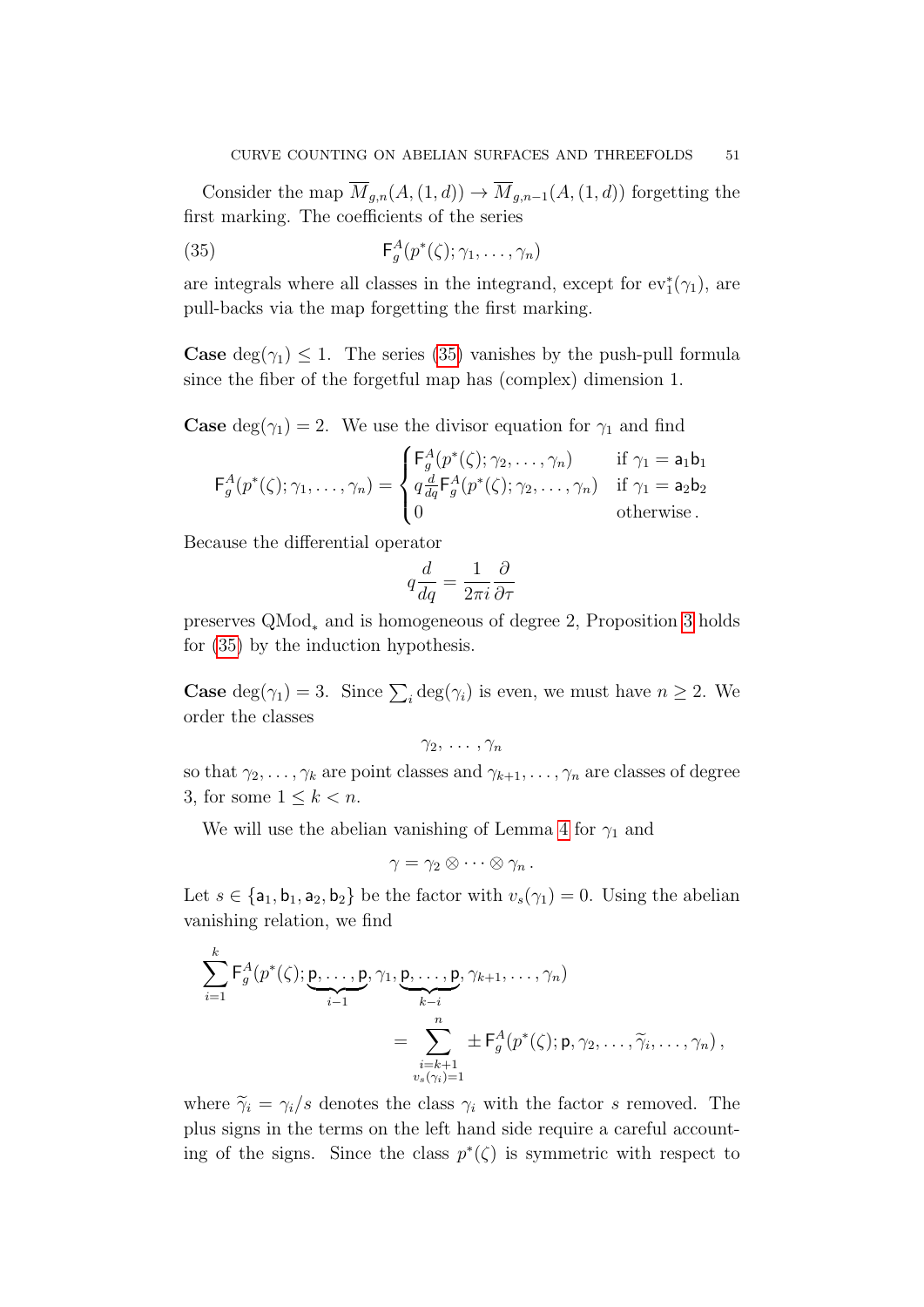interchanging markings, the above equation simplifies to

$$
k \cdot \mathsf{F}_{g}^{A}(p^{*}(\zeta); \gamma_{1}, \ldots, \gamma_{n}) = \sum_{\substack{i=k+1 \\ v_{s}(\gamma_{i})=1}}^{n} \pm \mathsf{F}_{g}^{A}(p^{*}(\zeta); \mathsf{p}, \gamma_{2}, \ldots, \widetilde{\gamma}_{i}, \ldots, \gamma_{n}),
$$

Since  $\widetilde{\gamma}_i$  is of degree 2, we may apply the divisor equation to each summand on the right side. As result, the right side is reduce to terms of lower order, see Case deg( $\gamma_1$ ) = 2 above. By the induction hypothesis, Proposition [3](#page-39-1) holds for [\(35\)](#page-50-0).

**Case** deg( $\gamma_1$ ) = 4. All the insertions  $\gamma_1, \ldots, \gamma_n$  must be point classes. If  $n = 1$ , the dimension constraint [\(26\)](#page-41-1) implies deg( $\alpha$ ) = 2g – 2 and hence

$$
\zeta \in R^{g-1}(\overline{M}_g)
$$

Using the strong form of Looijenga's vanishing

$$
R^{\geq g-1}(M_g) = 0
$$

proven in [\[18,](#page-89-0) Proposition 2], there exists a class

 $\widetilde{\zeta} \in R^*(\partial \overline{M}_g)$ 

such that  $\iota_*\widetilde{\zeta} = \zeta$ . After pulling back via

$$
p:\overline{M}_{g,n}\to \overline{M}_g,
$$

 $p^*(\zeta)$  can be written as the push forward of a tautological class on the boundary  $\partial M_{g,n}$ . Proposition [3](#page-39-1) holds for [\(35\)](#page-50-0) by the splitting formula and the induction hypothesis, see Case (i).

If  $n \geq 2$ , we use the degeneration

$$
A \leadsto A \cup_E (\mathbb{P}^1 \times E),
$$

which already appeared in Case (ii-a) above. We choose the point classes  $\gamma_1$  and  $\gamma_2$  to lie after degeneration on the component  $\mathbb{P}^1 \times E$ .

The degeneration formula then yields:

<span id="page-51-0"></span>(36) 
$$
\mathsf{F}_{g}^{A}(\alpha; \gamma_{1}, \ldots, \gamma_{n}) = \sum_{(g', n') \leq (g,n)} \mathsf{F}_{g', n'}^{A/E}(\alpha'; (\ldots); \xi) \cdot \mathsf{F}_{g'', n''}^{(\mathbb{P}^{1} \times E)/E}(\alpha''; \gamma_{1}, \gamma_{2}, (\ldots); \xi^{\vee}),
$$

where the sum is as in [\(28\)](#page-44-2).

<span id="page-51-1"></span>If  $g' = g$  in the sum [\(36\)](#page-51-0), then the second factor is

(37) 
$$
\mathsf{F}_{0,n''}^{(\mathbb{P}^1 \times E)/E}(\alpha''; \gamma_1, \gamma_2, (\ldots); \xi^{\vee}).
$$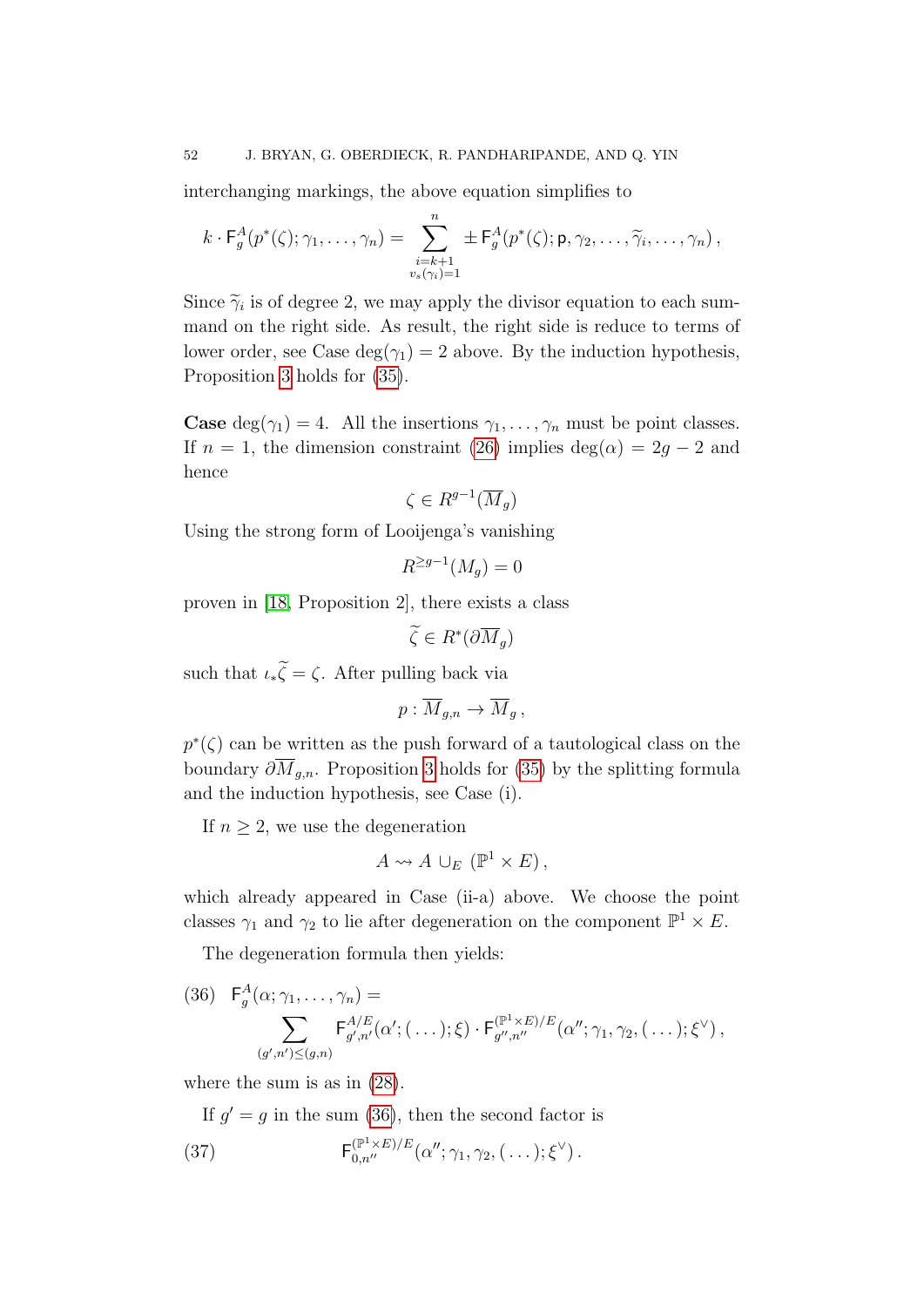Genus 0 stable maps do not represent classes of type  $(1, d > 0)$  on  $\mathbb{P}^1 \times E$ , hence only the curve class  $(1,0)$  need be considered. Since there are no curves of type  $(1,0)$  through two general points of  $\mathbb{P}^1 \times E$ , [\(37\)](#page-51-1) vanishes. As a result, only  $g' < g$  terms appear in the sum [\(36\)](#page-51-0). Proposition [3](#page-39-1) holds for [\(35\)](#page-50-0) by Lemmas [9](#page-44-1) and [10.](#page-45-0)

The proof of the induction step has now been established in all cases. The proof of Proposition [3](#page-39-1) is complete.  $\Box$ 

4.6. K3 surfaces. Theorem [3](#page-6-0) of Section [0.2.3](#page-5-1) for abelian surfaces is exactly parallel to the modularity results [\[42,](#page-90-0) Theorem 4 and Proposition 29] for the primitive descendent potential for K3 surfaces. Though the argument for abelian surfaces is more difficult because of the presence of odd cohomology, several aspects are similar.

The refined modularity of Theorem [8](#page-37-1) for abelian surfaces is strictly stronger than the statements of [\[42\]](#page-90-0) for K3 surfaces. In fact, the proof of [\[42\]](#page-90-0) also yields the parallel refined statement for K3 surfaces. The crucial point is to use the refined modularity of Lemma [9](#page-44-1) part (ii) instead of the weaker modularity of [\[42,](#page-90-0) Lemma 30]. We state the refined modularity for K3 surfaces below following the notation of [\[42\]](#page-90-0).

Let S be a nonsingular, projective, elliptically fibered  $K3$  surface,

 $S \to \mathbb{P}^1$ ,

with a section. Let  $s, f \in H_2(S, \mathbb{Z})$  be the section and fiber class. The primitive descendent potential for the reduced Gromov-Witten theory of  $S$  is defined by

$$
\mathsf{F}_{g}^{S}\big(\tau_{a_1}(\gamma_1)\cdots\tau_{a_n}(\gamma_n)\big)=\sum_{d\geq 0}\left\langle\tau_{a_1}(\gamma_1)\cdots\tau_{a_n}(\gamma_n)\right\rangle_{g,\mathbf{s}+d\mathbf{f}}^{S,\mathrm{red}}q^{d-1}
$$

for  $q \geq 0$ .

We define a new degree function  $deg(\gamma)$  for classes  $\gamma \in H^*(S, \mathbb{Q})$  by the following rules:

- $\gamma \in H^0(S, \mathbb{Q}) \mapsto \deg(\gamma) = 0,$
- $\gamma \in H^4(S, \mathbb{Q}) \mapsto \overline{\deg}(\gamma) = 2.$

For classes  $\gamma \in H^2(S, \mathbb{Q})$ , the degree is more subtle.

Viewing the section and fiber classes also as elements of cohomology, we define

$$
V = \mathbb{Q}\mathsf{s} \oplus \mathbb{Q}\mathsf{f} \subset H^2(S, \mathbb{Q})\,.
$$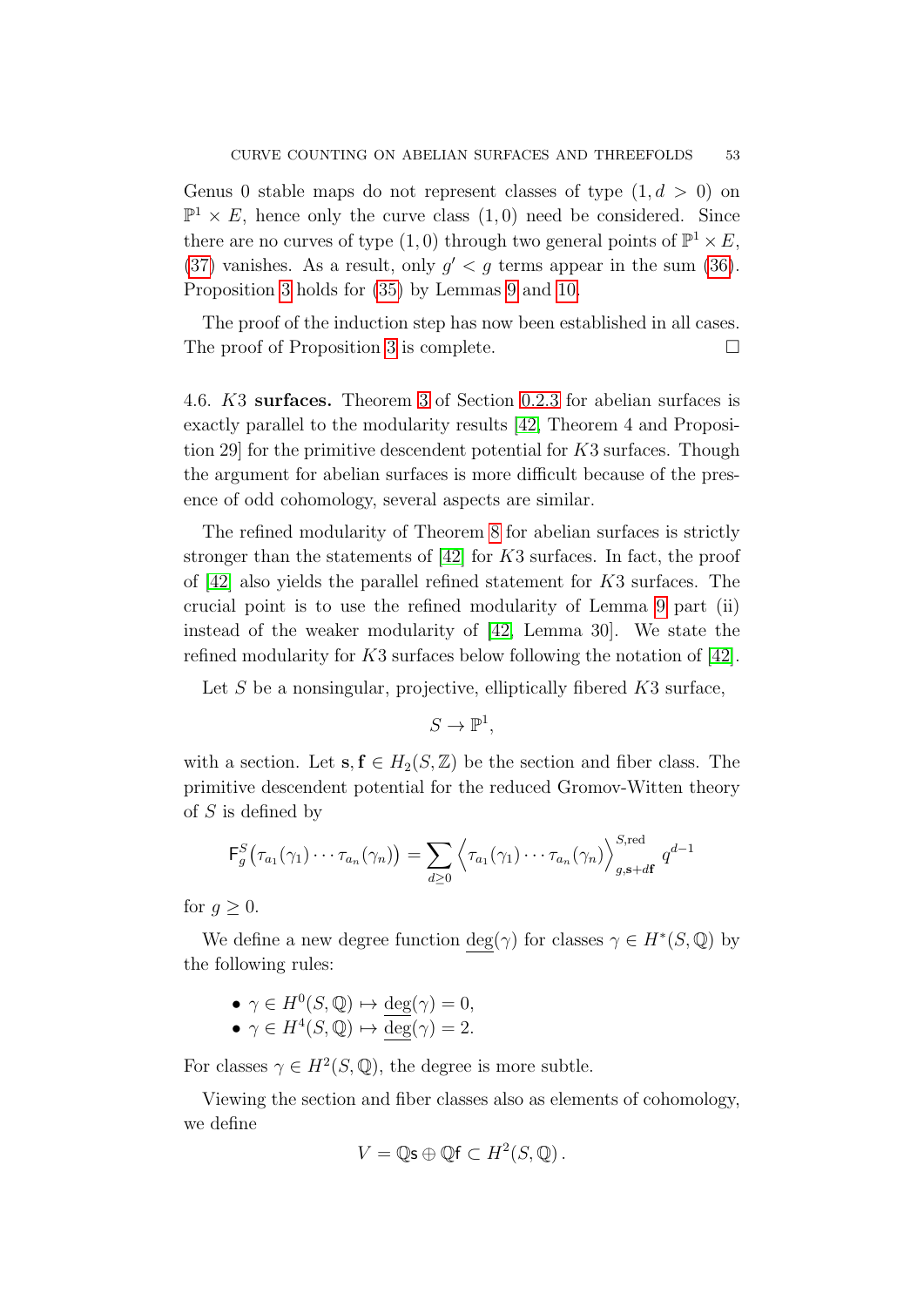We have a direct sum decomposition

<span id="page-53-0"></span>(38) 
$$
\mathbb{Q}f \oplus V^{\perp} \oplus \mathbb{Q}(\mathsf{s}+\mathsf{f}) \cong H^2(S,\mathbb{Q})
$$

where  $V^{\perp}$  is defined with respect to the intersection form. We consider only classes  $\gamma \in H^2(S, \mathbb{Q})$  which are pure with respect to the decomposition [\(38\)](#page-53-0). Then,

• 
$$
\gamma \in \mathbb{Q}f \mapsto \deg(\gamma) = 0,
$$

• 
$$
\gamma \in V^{\perp} \mapsto \deg(\gamma) = 1
$$
,

•  $\gamma \in \mathbb{Q}(\mathsf{s} + \mathsf{f}) \mapsto \deg(\gamma) = 2.$ 

The modularity of [\[42,](#page-90-0) Theorem 4 and Proposition 29] is refined by the following result.

<span id="page-53-1"></span>**Theorem 9.** For deg-homogeneous classes  $\gamma_i \in H^*(S, \mathbb{Q}),$ 

$$
\mathsf{F}_g^S(\tau_{a_1}(\gamma_1)\cdots\tau_{a_n}(\gamma_n))\in\frac{1}{\Delta(q)}\mathrm{QMod}_\ell
$$

for  $\ell = 2g + \sum_{i=1}^n \underline{\deg}(\gamma_i)$ .

The discriminant modular form entering in Theorem [9](#page-53-1) is

$$
\Delta(q) = q \prod_{n=1}^{\infty} (1 - q^n)^{24}.
$$

### 5. Hyperelliptic curves

5.1. Overview. The correspondence between hyperelliptic curves on a surface S and rational curves in  $\mathrm{Hilb}^2(S)$  has been used often to enumerative hyperelliptic curves on S, see [\[24\]](#page-90-5) for  $S = \mathbb{P}^2$  and [\[54\]](#page-91-2) for  $S = \mathbb{P}^1 \times \mathbb{P}^1$ . The main difficulty in applying the correspondence is the need of a non-degeneracy result concerning curves in  $\mathbb{P}^1 \times S$ . For abelian surfaces, the required non-degeneracy, stated as (†) in Section [0.2.4,](#page-6-1) is expected to hold generically, but is not known in most cases. The above correspondence then yields only conditional or virtual results on the number of hyperelliptic curves on an abelian surface, as pursued, for example, by S. Rose in [\[57\]](#page-91-3).

We proceed with our study of hyperelliptic curves in three steps. In Section [5.2,](#page-54-0) we provide several equivalent descriptions of (†) and a proof in genus 2 for a generic abelian surface. In Section [5.3,](#page-56-0) we prove an unconditional formula for the first non-trivial case of genus 3 hyperelliptic curves via explicit Gromov-Witten integrals, a boundary analysis, and the genus 2 result proven in Section [5.2.](#page-54-0)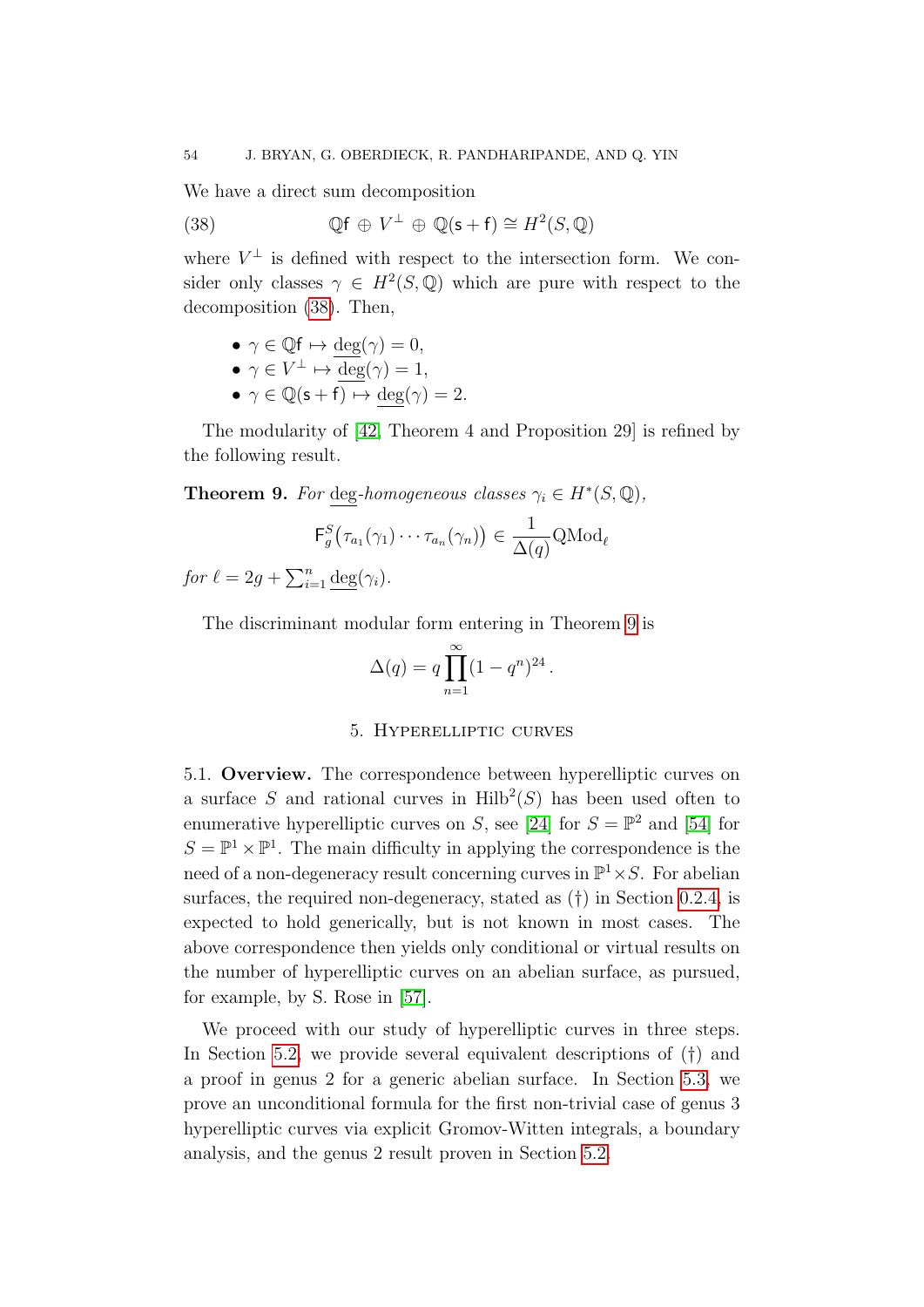In Section [5.4,](#page-57-0) we assume the existence of abelian surfaces A and irreducible curve classes  $\beta$  satisfying property (†) in all genera. Employing the correspondence above, we find a closed formula for the  $h_{g,\beta}^{A,\text{FLS}}$ . While a similar strategy has been used in [\[57\]](#page-91-3) assuming the crepant resolution conjecture, our closed formula is new. Together with the strong modularity result of Theorem [8,](#page-37-1) we obtain a formula for the Gromov-Witten numbers  $H_{g,(1,d)}^{\text{FLS}}$  which agrees with the genus 3 counts.

<span id="page-54-0"></span>5.2. Non-degeneracy for abelian surfaces. We briefly recall the correspondences between hyperelliptic curves in S, curves in  $\mathbb{P}^1 \times S$ , and rational curves in  $\text{Hilb}^2(S)$ . For simplicity, we restrict to the case of abelian surfaces  $S = A$ , see [\[20,](#page-89-2) [24,](#page-90-5) [43\]](#page-90-6) for the general case.

Let A be an abelian surface, and let

$$
f: C \to A
$$

be a map from a nonsingular hyperelliptic curve. Let

$$
p:C\to \mathbb{P}^1
$$

be the double cover. Since A contains no rational curves, f does not factor through p. Consider the map

$$
(p, f) : C \to \mathbb{P}^1 \times A.
$$

The image  $\overline{C} = \text{Im}(C) \subset \mathbb{P}^1 \times A$  is an irreducible curve, (flat) of degree 2 over  $\mathbb{P}^1$ , and has normalization  $C \to \overline{C}$ .

Let  $Hilb<sup>2</sup>(A)$  be the Hilbert scheme of 2 points of A, and let

$$
\Delta \subset \text{Hilb}^2(A)
$$

denote the subvariety parameterizing non-reduced length 2 subschemes of A. By the universal property of the Hilbert scheme, the curve  $\overline{C}$ induces a map

$$
\phi: \mathbb{P}^1 \to \text{Hilb}^2(A)
$$

such that the image is not contained in  $\Delta$ .

Conversely, let  $\phi : \mathbb{P}^1 \to \text{Hilb}^2(A)$  be a map whose image is not contained in  $\Delta$ . Since A contains no rational curves, by pulling back the universal family

$$
Z \subset \text{Hilb}^2(A) \times A \,,
$$

we obtain an irreducible curve  $\overline{C} \subset \mathbb{P}^1 \times A$  of degree 2 over  $\mathbb{P}^1$ . The normalization  $C \to \overline{C}$  is hyperelliptic and induces a map  $f : C \to A$ .

Hence, there are bijective correspondences between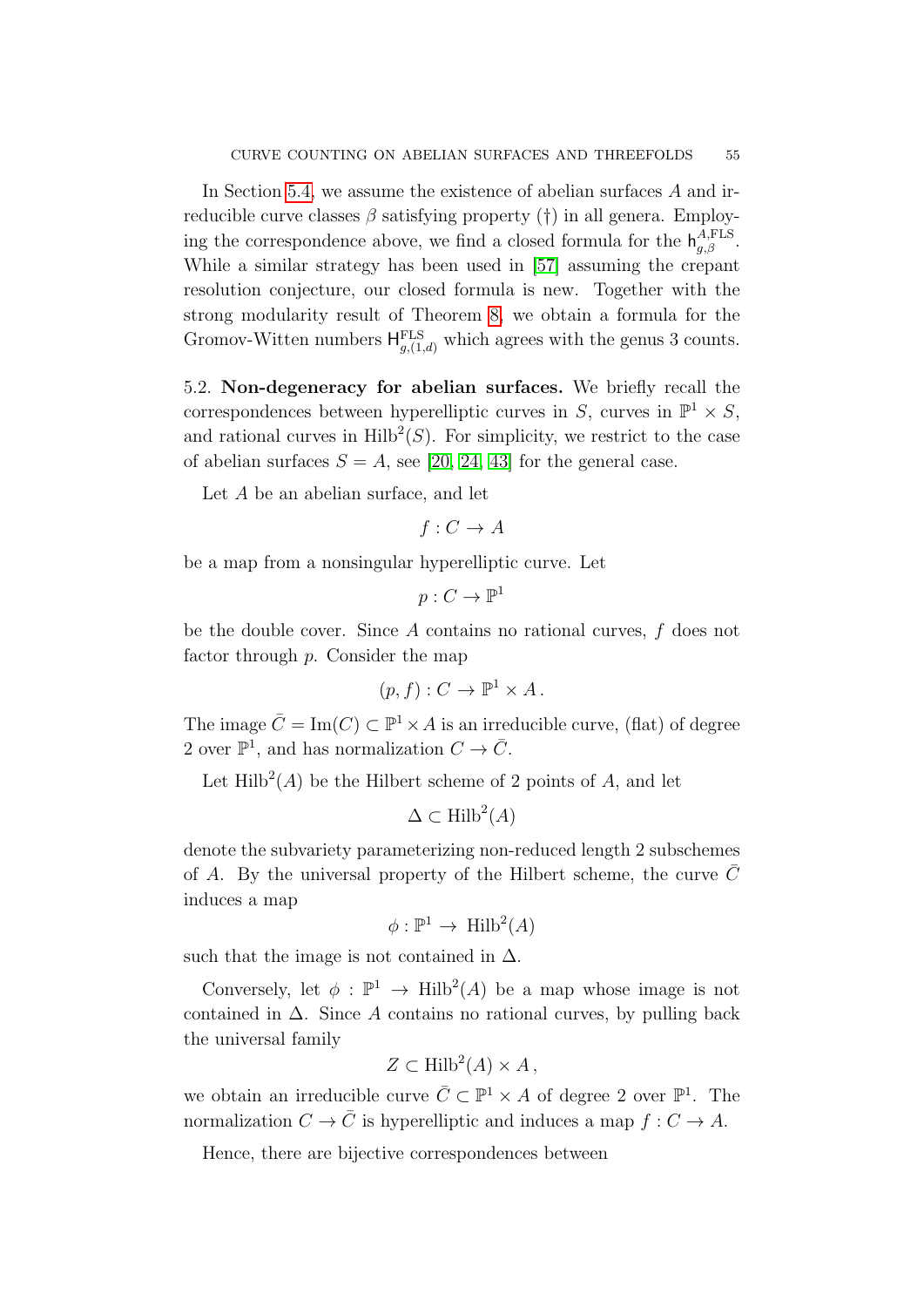- maps  $f: C \to A$  from nonsingular hyperelliptic curves,
- irreducible curves  $\overline{C} \subset \mathbb{P}^1 \times A$  of degree 2 over  $\mathbb{P}^1$ ,
- maps  $\phi : \mathbb{P}^1 \to \text{Hilb}^2(A)$  with image not contained in  $\Delta$ .

The correspondences allow us to reformulate the non-degeneracy property (†).

<span id="page-55-0"></span>Lemma 12 (Graber [\[24\]](#page-90-5)). Under the correspondences above, the followings are equivalent.

- (i) The differential of f is injective at the Weierstrass points of  $C$ , and no conjugate non-Weierstrass points are mapped to the same point on A.
- (ii) The curve  $\overline{C}$  is nonsingular.
- (iii) The map  $\phi$  meets  $\Delta$  transversally.

Using a recent result of Poonen and Stoll [\[55\]](#page-91-4), we verify that property (†) holds generically in genus 2:

<span id="page-55-1"></span>**Lemma 13.** Let A be a generic abelian surface with a curve class  $\beta$ of type  $(1, d)$ , and let  $f : C \to A$  be a map from a nonsingular genus 2 curve in class  $\beta$ . Then  $f: C \to A$  satisfies condition (i) of Lemma [12.](#page-55-0)

*Proof.* The condition on the differential of  $f$  is automatically satisfied by [\[33,](#page-90-7) Proposition 2.2] for genus 2 curves on abelian surfaces.

Now suppose there exists a nonsingular genus 2 curve  $C$ , two conjugate non-Weierstrass points  $x, y \in C$ , and a map  $f: C \to A$  in class  $\beta$ such that  $f(x) = f(y)$ . Up to translation we may assume that f maps a Weierstrass point  $q \in C$  to  $0_A \in A$ . Then f factors as

$$
C \xrightarrow{\text{aj}} J \xrightarrow{\pi} A,
$$

where  $J$  is the Jacobian of  $C$  and  $a$  is the Abel-Jacobi map with respect to  $q$ . The hyperelliptic involution of C corresponds to the automorphisms  $-1$  of J and A. For  $x, y$  conjugate, this implies that  $f(x) = f(y)$  is a 2-torsion point on A.

Since C is of genus 2 and  $\beta$  is of type  $(1, d)$ , the map  $\pi$  is an isogeny of degree d. It follows that both  $a(x)$  and  $a(y)$  are 2d-torsions on J.

In genus 2, the assumption that  $A$  is generic implies  $C$  is generic. However, by [\[55,](#page-91-4) Theorem 7.1], a generic (Weierstrass-pointed) hyperelliptic curve  $C$  meets the torsions of  $J$  only at the Weierstrass points. Hence the points  $x, y$  do not exist.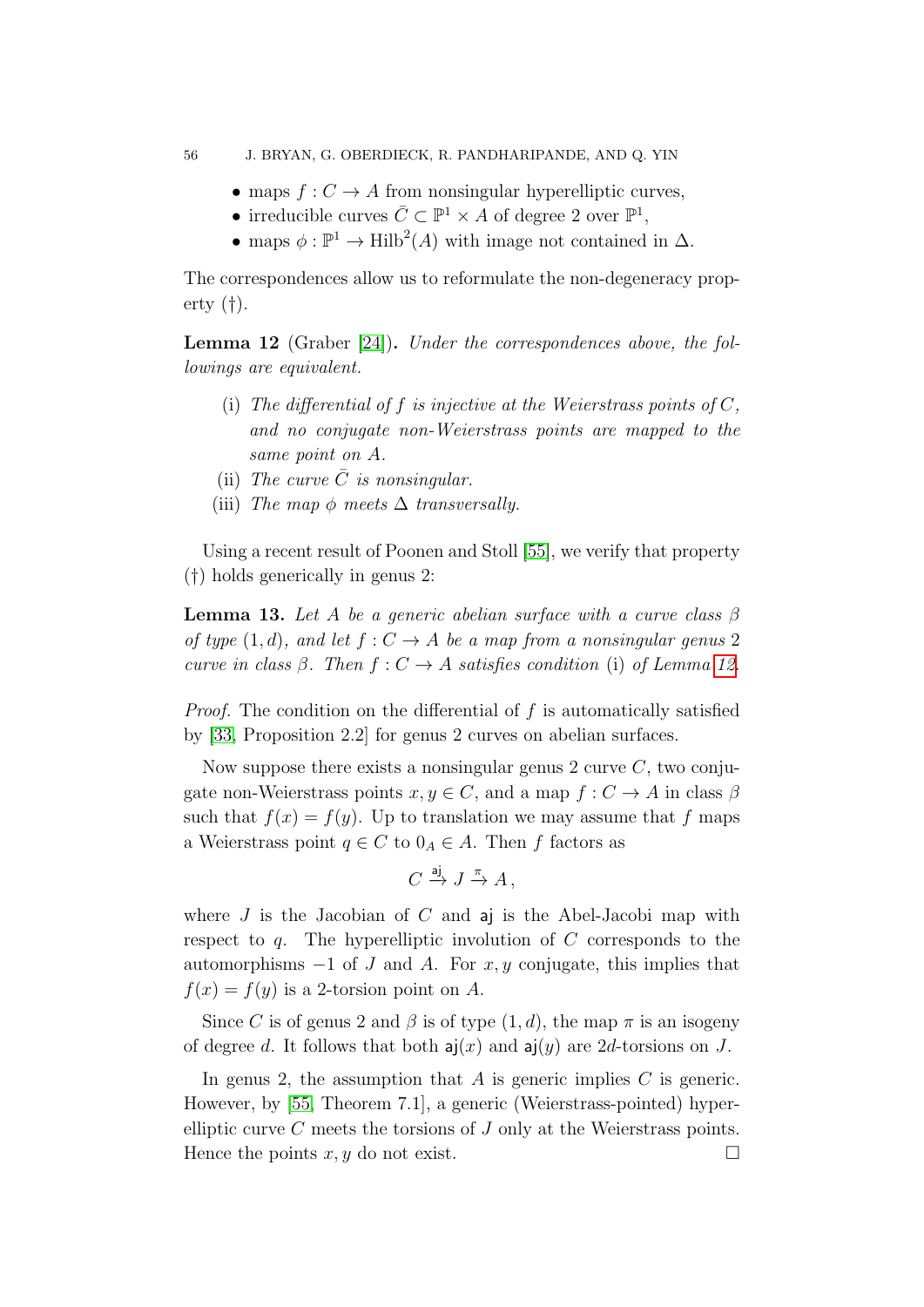The proof of Lemma [13](#page-55-1) works for any type  $(d_1, d_2)$  with  $d_1, d_2 > 0$ . However, since multiple covered curves may arise, statement (†) is false for imprimitive classes in higher genus. The most basic counterexample is constructed by taking an étale double cover

$$
C_3 \to C_2
$$

of a nonsingular genus 2 curve  $C_2 \subset A$ . Then,  $C_3$  is nonsingular and hyperelliptic of genus 3, but  $C_2$  contains a Weierstrass point whose preimage in  $C_3$  is a pair of conjugate non-Weierstrass points.

Furthermore, by the proof of [\[31,](#page-90-8) Theorem 1.6], for generic A and  $\beta$  of type  $(1, d)$ , property (†) also holds in the maximal geometric genus  $g_d$ . The value of  $g_d$  is determined by the inequality [\(5\)](#page-8-0). It is also shown that for every  $g \in \{2, \ldots, g_d\}$ , there exists at least one nonsingular genus g curve in  $\mathbb{P}^1 \times A$  of class  $(2, \beta)$ .

<span id="page-56-0"></span>5.3. Genus 3 hyperelliptic counts. We prove here Proposition [1.](#page-7-0) We proceed in two steps. First, we evaluate  $H_{3,(1,d)}^{\text{FLS}}$ . Then we identify the contributions from the boundary of the moduli space.

**Lemma 14.** For all  $d \geq 1$ ,

$$
H_{3,(1,d)}^{\text{FLS}} = d^2 \sum_{m|d} \frac{3m^2 - 4dm}{4}.
$$

*Proof.* On  $\overline{M}_3$ , let  $\lambda_1$  be the first Chern class of the Hodge bundle,  $\delta_0$ the class of the curves with a nonseparating node, and  $\delta_1$  the class of curves with a separating node. By [\[27\]](#page-90-9),

$$
\mathcal{H}_3=9\lambda_1-\delta_0-3\delta_1.
$$

The Lemma will be proven by the following three evaluations

$$
\left<\lambda_1\right>_{3,(1,d)}^{A,\text{FLS}} = \frac{d^2}{12} \sum_{m|d} m^3 \,, \quad \left<\delta_0\right>_{3,(1,d)}^{A,\text{FLS}} = d^3 \sum_{m|d} m \,, \quad \left<\delta_1\right>_{3,(1,d)}^{A,\text{FLS}} = 0 \,.
$$

The first equation follows directly from Theorem [1.](#page-4-0) For the second, we have

$$
\left\langle \delta_0 \right\rangle_{3,(1,d)}^{A,\text{FLS}} = \frac{1}{2} \left\langle \tau_0(\Delta) \right\rangle_{2,(1,d)}^{A,\text{FLS}} = \frac{1}{2} \cdot 2d \cdot \left\langle 1 \right\rangle_{2,(1,d)}^{A,\text{FLS}} = d \cdot d^2 \sum_{m|d} m,
$$

where  $\Delta$  denotes the class of the diagonal in  $A \times A$ . The divisor  $\delta_1$  is associated to the locus of curves which split into genus 1 and genus 2 components. Since generically A contains no genus 1 curves, the class on the genus 1 component must be 0. Since  $[\overline{M}_{1,1}(A, 0)]^{\text{vir}} = 0$ , we obtain the third evaluation.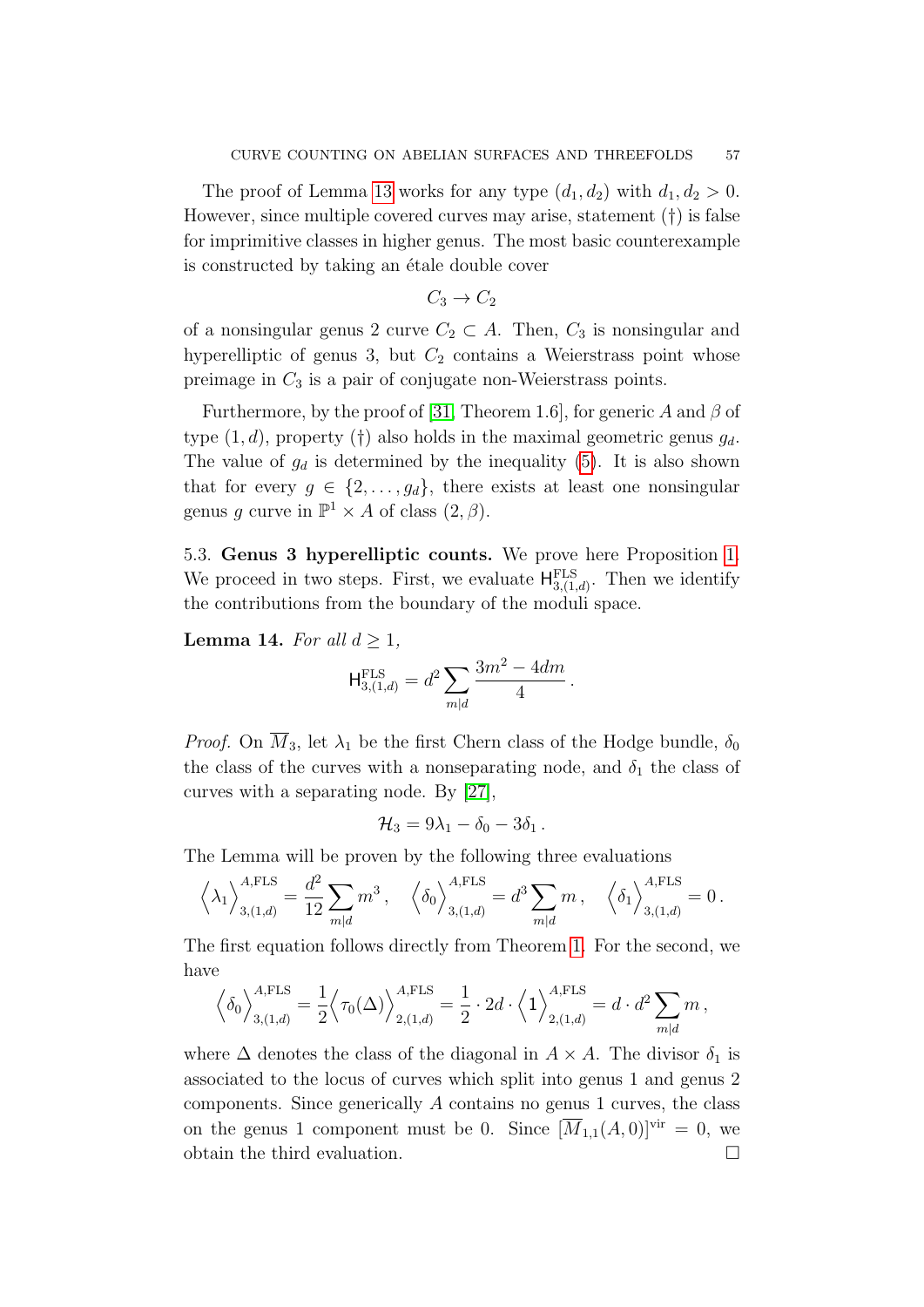*Proof of Proposition [1.](#page-7-0)* Let A and  $\beta$  be generic. By Lemma [13](#page-55-1) the only contribution to  $\mathsf{H}_{g,(1,d)}^{\text{FLS}}$  from maps  $f: C \to A$  with C nodal arises from the locus in  $\overline{M}_3$  with a separating node. The maps are of the form

$$
f: B \cup C' \to A
$$

where  $B$  is a genus 2 curve and  $C'$  is an elliptic tail glued to  $B$  along one of the 6 Weierstrass points of  $B$ . Under  $f$ , the curve  $B$  maps to a genus 2 curve in  $A$ , while  $C'$  gets contracted. By a direct calculation (or examining the case  $d = 1$ ), we find that each genus 2 curve in the FLS contributes

$$
6 \cdot \frac{1}{2} \int_{\overline{M}_{1,1}} c_1(\text{Ob}) = -\frac{1}{4},
$$

where Ob denotes the obstruction sheaf. Therefore,

<span id="page-57-1"></span>
$$
\mathsf{h}_{3,\beta}^{A,\text{FLS}} = \mathsf{H}_{3,(1,d)}^{\text{FLS}} + d^2 \sigma(d) \cdot \frac{1}{4} = d^2 \sum_{m|d} \frac{m(3m^2 + 1 - 4d)}{4} \,. \qquad \Box
$$

<span id="page-57-0"></span>5.4. A formula for all genera. Consider the composition

(39) 
$$
\text{Hilb}^2(A) \to \text{Sym}^2(A) \to A,
$$

of the Hilbert-Chow morphism and the addition map. The fiber of  $0_A \in A$  is the Kummer K3 surface of A, denoted Km(A). Alternatively,  $\text{Km}(A)$  can be defined as the blowup of  $A/\pm 1$  at the 16 singular points.

In the notation of Section [5.2,](#page-54-0) a map

$$
\phi: \mathbb{P}^1 \to \text{Hilb}^2(A)
$$

not contained in  $\Delta$  maps to  $\text{Km}(A)$  if and only if the corresponding hyperelliptic curve  $f: C \to A$  maps a Weierstrass point of C to a 2-torsion point of A.

By Nakajima's theorem on the cohomology of Hilbert schemes, we have a natural decomposition

$$
H_2(\mathrm{Hilb}^2(A); \mathbb{Z}) = H_2(A, \mathbb{Z}) \oplus \wedge^2 H_1(A, \mathbb{Z}) \oplus \mathbb{Z} \cdot X,
$$

where X is the class of an exceptional curve.

A hyperelliptic curve  $f: C \to A$  in class  $\beta$  corresponds to a map  $\phi: \mathbb{P}^1 \to \text{Hilb}^2(A)$  not contained in  $\Delta$ , which has class

$$
\beta + \gamma + kX \in H_2(\text{Hilb}^2(A), \mathbb{Z})
$$

for some  $\gamma \in \wedge^2 H_1(A, \mathbb{Z})$  and with

$$
k = \chi(\mathcal{O}_{\bar{C}}) - 2 = -1 - g_a(\bar{C}),
$$

where  $q_a(\bar{C})$  is the arithmetic genus of  $\bar{C}$ , see [\[43,](#page-90-6) Section 1.3].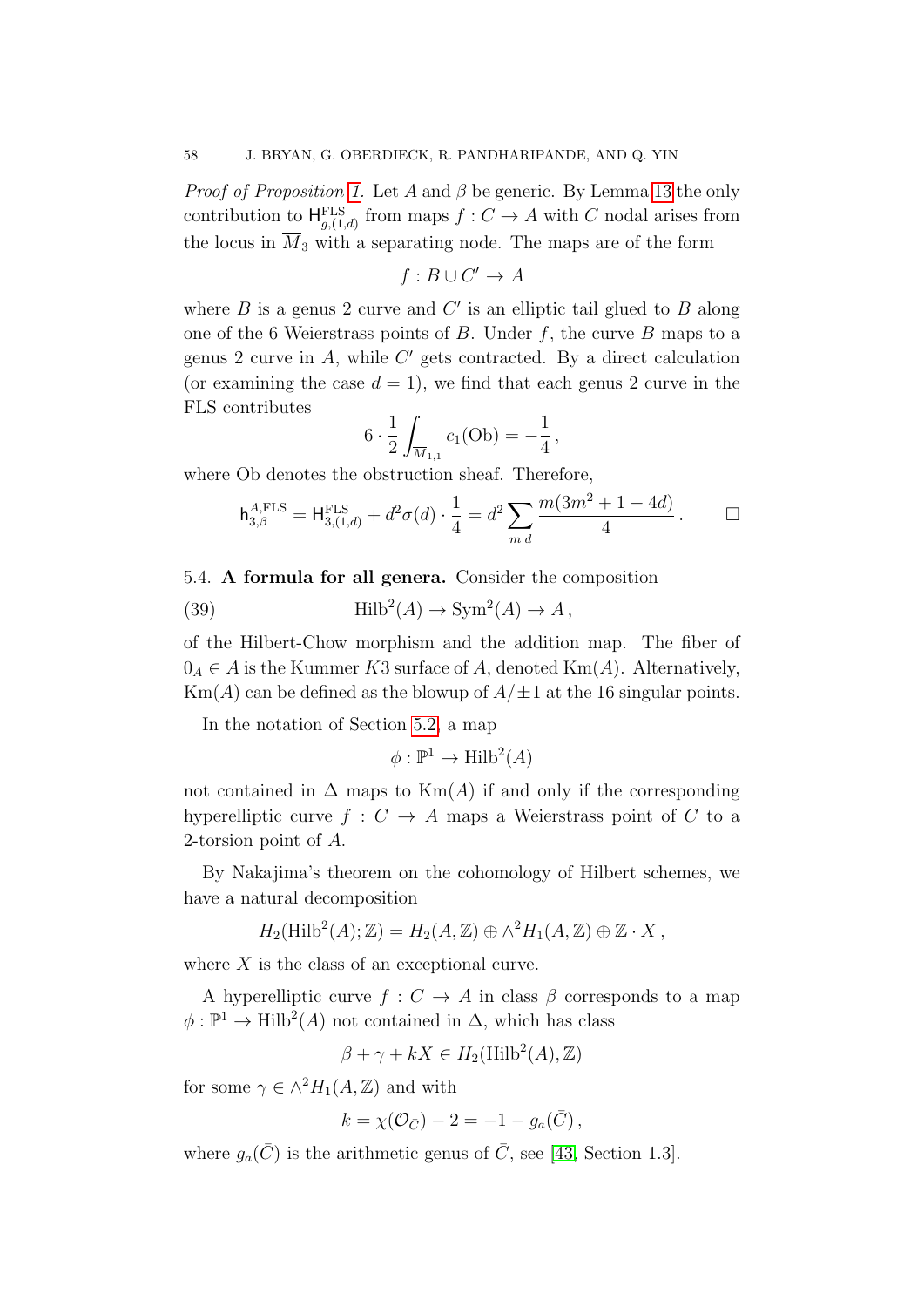<span id="page-58-0"></span>**Proposition 4.** Let  $\beta$  be an irreducible curve class of type  $(1, d)$  on an abelian surface A satisfying (†). Then, after the change of variables  $y = -e^{2\pi i z}$  and  $q = e^{2\pi i \tau}$ ,

$$
\sum_{g\geq 2} {\rm h}^{A,{\rm FLS}}_{g,\beta}(y^{1/2}+y^{-1/2})^{2g+2} = \frac{d^2}{16}\, {\rm Coeff}_{q^d}\big[4\, {\cal K}(z,\tau)^4\big]\,,
$$

where Coeff<sub>q</sub><sup>d</sup> denotes the coefficient of  $q^d$ .

*Proof.* For every hyperelliptic curve  $f: C \to A$  in class  $\beta$ , the map

 $(p, f) : C \to \overline{C}$ 

is an isomorphism by (†). In particular, the arithmetic genus of  $\overline{C}$  is equal to the genus of C.

Hence, there is a bijective correspondence between

- (i) maps  $f: C \rightarrow A$  from nonsingular hyperelliptic curves of genus q and class  $\beta$  for which a Weierstrass point of C is mapped to a 2-torsion point of A,
- (ii) maps  $\phi : \mathbb{P}^1 \to \text{Hilb}^2(A)$  with image not contained in  $\Delta$  of class

$$
\beta + \gamma - (g+1)X
$$

for some  $\gamma \in \wedge^2 H_1(A, \mathbb{Z})$  and with image in Km(A).

Let  $h_{g,\beta}^{A,Hilb}$  be the finite number of such curves.

In every translation class of a hyperelliptic curve  $f: C \to A$  in class  $\beta$ , there are  $d^2$  members (up to automorphisms) in a given fixed linear system, and 16 members (up to automorphisms) with a Weierstrass point of C mapping to a 2-torsion point. Hence

$$
\mathsf{h}_{g,\beta}^{A,\text{FLS}} = \frac{d^2}{16} \mathsf{h}_{g,\beta}^{A,\text{Hilb}}.
$$

By assumption (†) and Lemma [12,](#page-55-0) every map  $\phi : \mathbb{P}^1 \to \text{Hilb}^2(A)$  as in (ii) meets  $\Delta$  transversely and is isolated. In this situation, Graber in [\[24,](#page-90-5) Sections 2 and 3] has explicitly determined the relationship between the genus 0 Gromov-Witten invariants of  $\text{Hilb}^2(A)$  and the number of these rational curves.

Let  $p : \overline{M}_0(\text{Hilb}^2(A)) \to A$  be the map induced by [\(39\)](#page-57-1). Then,

$$
\sum_{g\geq 0} {\rm h}^{A,{\rm Hilb}}_{g,\beta}(y^{1/2}+y^{-1/2})^{2g+2}=
$$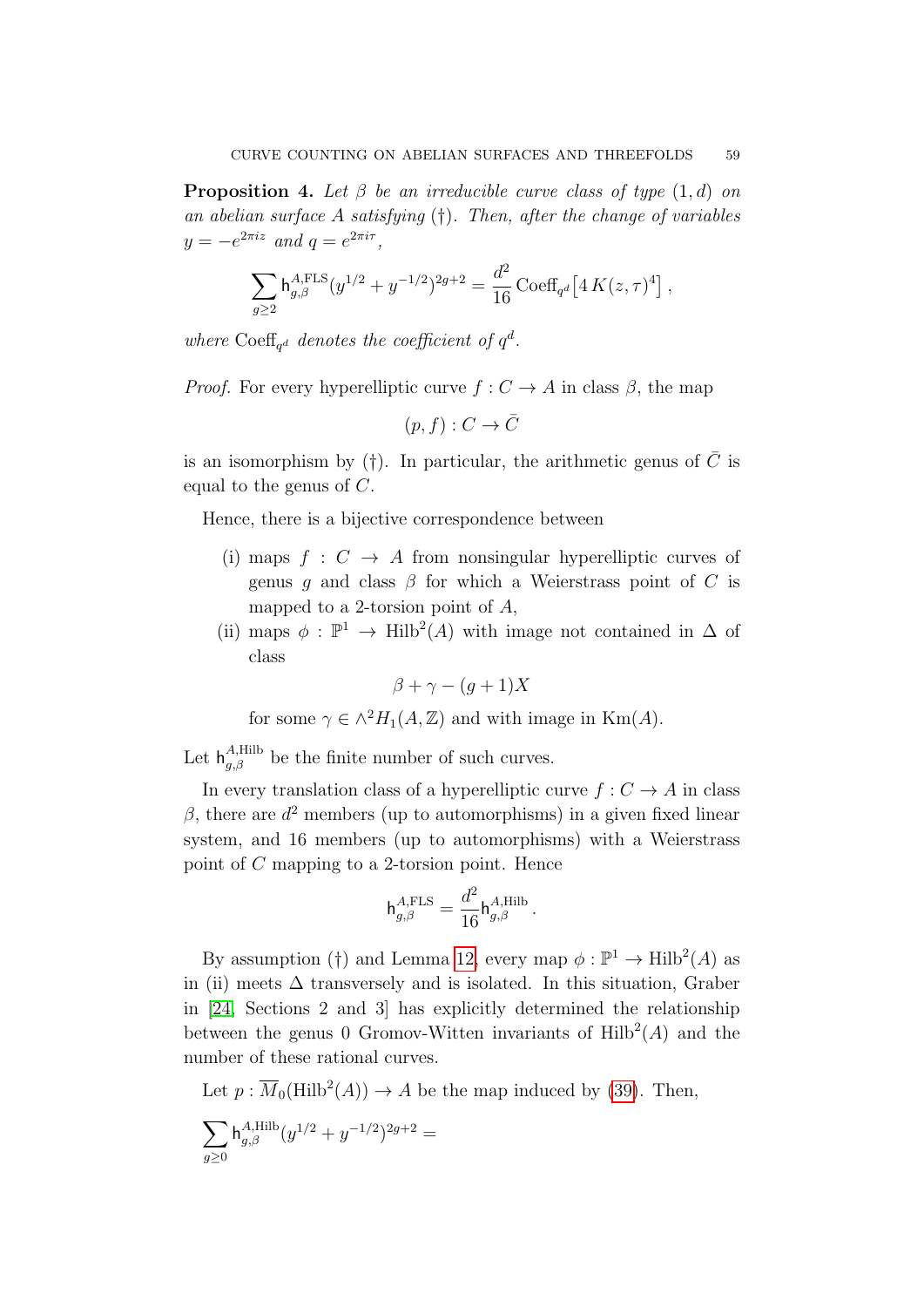$$
\sum_{k\in\mathbb{Z}}\sum_{\gamma\in\wedge^2 H_1(A,\mathbb{Z})}y^k\int_{[\overline{M}_0(\text{Hilb}^2(A),\beta+\gamma+kA)]^{\text{red}}}p^*(0_A)\,.
$$

The integral on the right hand side reduces to the genus 0 invariants of the Kummer K3 surfaces and is determined by the Yau-Zaslow formula. Direct calculations and theta function identities, see [\[43\]](#page-90-6) for details, then provide the closed evaluation

$$
\sum_{\substack{k \in \mathbb{Z} \\ \gamma \in \wedge^2 H_1(A, \mathbb{Z})}} y^k \int_{[\overline{M}_0(\text{Hilb}^2(A), \beta + \gamma + kA)]^{\text{red}}} p^*(0_A) = \text{Coeff}_{q^d} [4K(z, \tau)^4]. \quad \Box
$$

We are now ready to prove Theorem [4.](#page-8-1)

*Proof of Theorem [4.](#page-8-1)* Let  $\beta$  be an irreducible class of type  $(1, d)$  on an abelian surface A satisfying (†). The only contribution to  $H_{g,(1,d)}^{\text{FLS}}$  from maps  $f: C \to A$  with C nodal are of the form

(40) 
$$
f: B \cup C_1 \cup \cdots \cup C_{2h+2} \to A
$$

where:

- <span id="page-59-1"></span>•  $f : B \to A$  is a map in class  $\beta$  from a nonsingular hyperelliptic curve B of some genus  $h < q$ ,
- the  $C_i$  are pairwise disjoint curves, that are glued to the *i*-th Weierstrass point  $x_i$  of B, and are contracted under f,
- the genera  $g_i$  of  $C_i$  satisfy  $h + g_1 + \cdots + g_{2h+2} = g$ ,
- if  $g_i \geq 2$ , then  $C_i$  is a hyperelliptic curve and  $x_i$  is a Weierstrass point of  $C_i$ .

By stability, the case  $q_i = 0$  does not appear.

For  $g \geq 2$ , let

$$
\mathcal{H}_{g,1} \in A^{g-1}(\overline{M}_{g,1})
$$

be the stack fundamental class of the closure of nonsingular hyperelliptic curves with marked point at a Weierstrass point. By convention, we set

$$
\mathcal{H}_{1,1}=\frac{1}{2}[\overline{M}_{1,1}]\,.
$$

Then, the contribution of a nonsingular hyperelliptic curve  $f : B \to A$ of genus h in class  $\beta$  to  $H_{g,(1,d)}^{\text{FLS}}$  is

<span id="page-59-0"></span>(41) 
$$
\sum_{\substack{g_1,\ldots,g_{2h+2}\geq 0\\g_1+\cdots+g_{2h+2}=g-h}} \prod_{i=1}^{2h+2} \int_{\overline{M}_{g_i,1}} \mathcal{H}_{g_i,1} \cup c(\text{Ob})
$$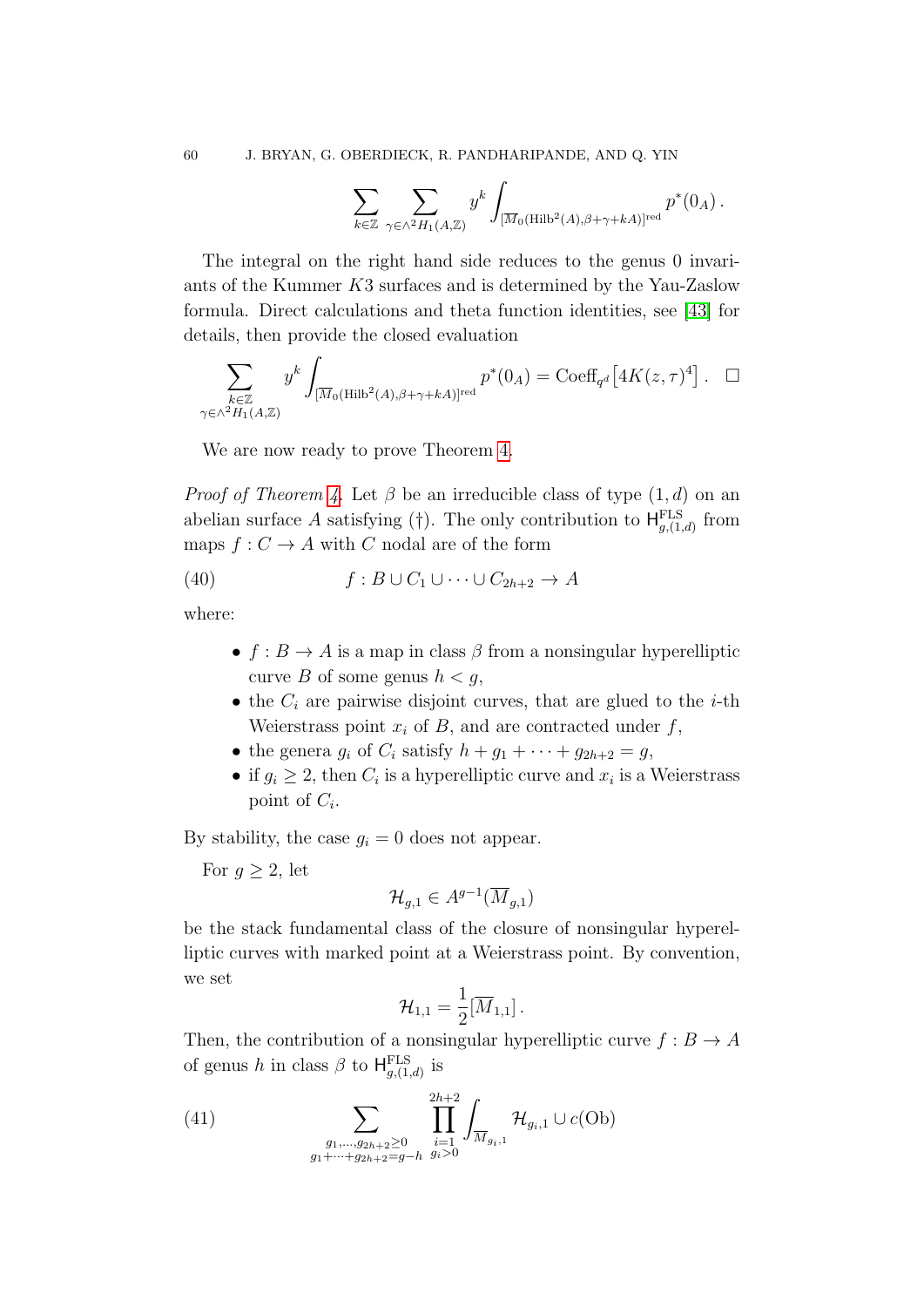where Ob denotes the obstruction sheaf. Analyzing the tangent obstruction sequence, we obtain

$$
c(\mathrm{Ob}) = \frac{c(\mathbb{E}^{\vee})^2}{1 - \psi_1}.
$$

Define the generating series

$$
F(u) = u + \sum_{g \ge 1} u^{2g+1} \int_{\overline{M}_{g,1}} \frac{\mathcal{H}_{g,1} \cup c(\mathbb{E}^{\vee})^2}{1 - \psi_1},
$$

Then from relation [\(41\)](#page-59-0) and the definition of  $h_{g,\beta}^{A,\text{FLS}}$ , we obtain

$$
\sum_{h\geq 2} {\rm h}^{A,{\rm FLS}}_{h,\beta} F(u)^{2h+2} = \sum_{g\geq 2}\, {\rm H}^{\rm FLS}_{g,(1,d)}\, u^{2g+2}\, .
$$

The series  $F(u)$  has been computed by J. Wise using orbifold Gromov-Witten theory [\[62\]](#page-91-5). The result is

$$
F(u) = 2\sin(u/2) = u - \frac{1}{24}u^3 + \frac{1}{1920}u^5 \pm \dots
$$

Together with Proposition [4,](#page-58-0) the claim follows.

The calculation of the invariants  $H_{g,(1,d)}^{\text{FLS}}$  is similar to the calculations of the orbifold genus 0 Gromov-Witten theory of the second symmetric product of a nonsingular surface as pursued in [\[57,](#page-91-3) [63\]](#page-91-6). We expect a connection can be made to their work.

The main step in the proof of Theorem [4](#page-8-1) is the evaluation of the generating series  $F(u)$ . Below we will give a second proof of Theorem [4](#page-8-1) under slightly stronger assumptions. The main new input here is the refined modularity statement of Theorem [8.](#page-37-1) Using the modularity property, the evaluation of  $F(u)$  will follow automatically from the theory of modular forms.

For the second proof, we will assume the following holds:

 $(\exists \dagger)$  For every  $d \geq 1$ , there exists an abelian surface A and an irreducible curve class  $\beta$  of type  $(1, d)$  satisfying property  $(\dagger)$ .

Second proof of Theorem [4](#page-8-1) under assumption  $(\exists \dagger)$ . For all  $d \geq 1$ , let  $\beta_d$  be an irreducible class of type  $(1, d)$  on an abelian surface  $A_d$  satisfying  $(†)$ .

Step 1. Define the generating series

$$
\varphi_g(q) = \sum_{d \geq 1} \mathbf{h}_{g,\beta_d}^{A_d,\mathrm{FLS}} q^d \,.
$$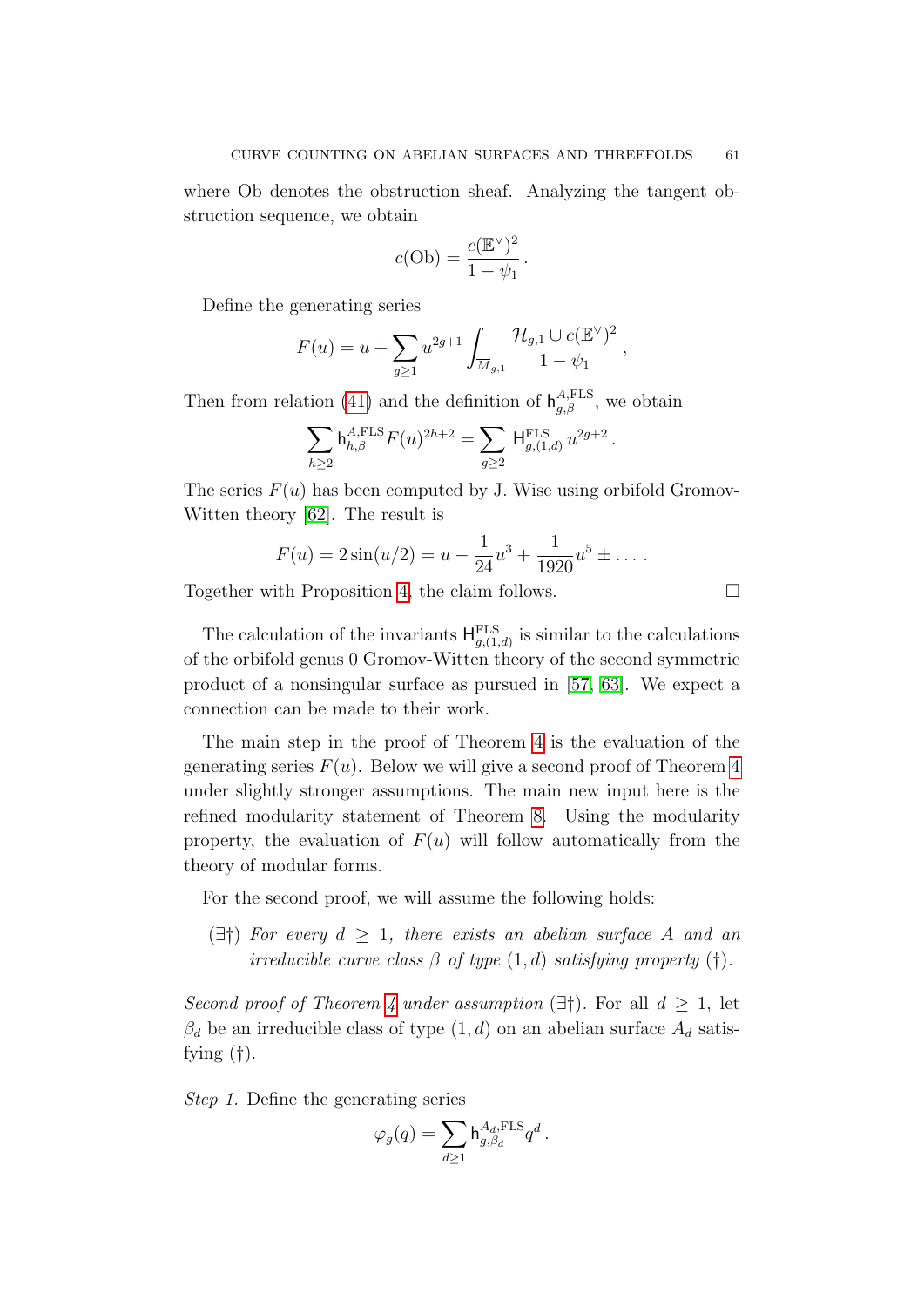By Proposition [4,](#page-58-0) we have, after the change of variables  $u = 2\pi z$  and  $y = -e^{iu},$ 

<span id="page-61-0"></span>(42) 
$$
\sum_{g\geq 2} (y^{1/2} + y^{-1/2})^{2g+2} \varphi_g(q) = \left( q \frac{d}{dq} \right)^2 \frac{K(z, \tau)^4}{4} = \sum_{m\geq 2} u^{2m} f_m(q) ,
$$

where  $f_m(q)$  are quasi-modular forms of weight  $2m$ ,

$$
f_m(q) \in \mathrm{QMod}_{2m}.
$$

Let  $r = -(y^{1/2} + y^{-1/2}) = 2\sin(u/2)$ , and let

$$
u = 2 \arcsin(r/2) = r + \frac{1}{24}r^3 + \frac{3}{640}r^5 + \dots
$$

be the inverse transform. After inserting into [\(42\)](#page-61-0), we obtain

<span id="page-61-3"></span>
$$
\sum_{g\geq 2} \varphi_g(q) r^{2g+2} = \sum_{m\geq 2} \left( r + \frac{1}{24} r^3 + \dots \right)^{2m} f_m(q) .
$$

Hence,  $\varphi_q(q)$  is a quasi-modular form with highest weight term  $f_{q+1}(q)$ :

(43) 
$$
\varphi_g(q) = f_{g+1}(q) + R(q)
$$

for  $R(q) \in \text{QMod}_{\leq 2g}$ .

Step 2. By trading of the FLS for insertions as in [\(18\)](#page-28-0), the vanishing of the  $d = 0$  term and deformation invariance,

<span id="page-61-1"></span>(44) 
$$
\mathsf{F}_g^{E_1 \times E_2}(\mathcal{H}_g; \mathsf{a}_1 \omega_2, \mathsf{b}_1 \omega_2, \omega_1 \mathsf{a}_2, \omega_1 \mathsf{b}_2) = \sum_{d \geq 1} \mathsf{H}_{g,(1,d)}^{\mathrm{FLS}} q^d,
$$

where we use the notation of Section [4.](#page-37-3) Applying Theorem [8,](#page-37-1) the series [\(44\)](#page-61-1) is hence a quasi-modular form of pure weight  $2g + 2$ .

Step 3. By assumption  $(†)$  and the discussion after  $(40)$ , the Gromov-Witten invariant  $H_{g,(1,d)}^{\text{FLS}}$  equals the sum

(45) 
$$
\mathsf{H}_{g,(1,d)}^{\text{FLS}} = \sum_{2 \le g' \le g} c_{g',g} \mathsf{h}_{g',\beta_d}^{A_d,\text{FLS}}
$$

for coefficients  $c_{g',g} \in \mathbb{Q}$ . Summing up [\(45\)](#page-61-2) over all d, we obtain

<span id="page-61-2"></span>
$$
\sum_{d\geq 1}\mathsf{H}^{\mathrm{FLS}}_{g,(1,d)}q^d=\sum_{2\leq g'\leq g}c_{g',g}\varphi_{g'}(q)\,.
$$

The left hand side is homogeneous of weight  $2g + 2$ , hence must equal the weight  $2g + 2$  part of the right hand side. Therefore, by [\(43\)](#page-61-3),

$$
\sum_{d\geq 1} \mathsf{H}^{\text{FLS}}_{g,(1,d)} q^d = f_{g+1}(q) \, .
$$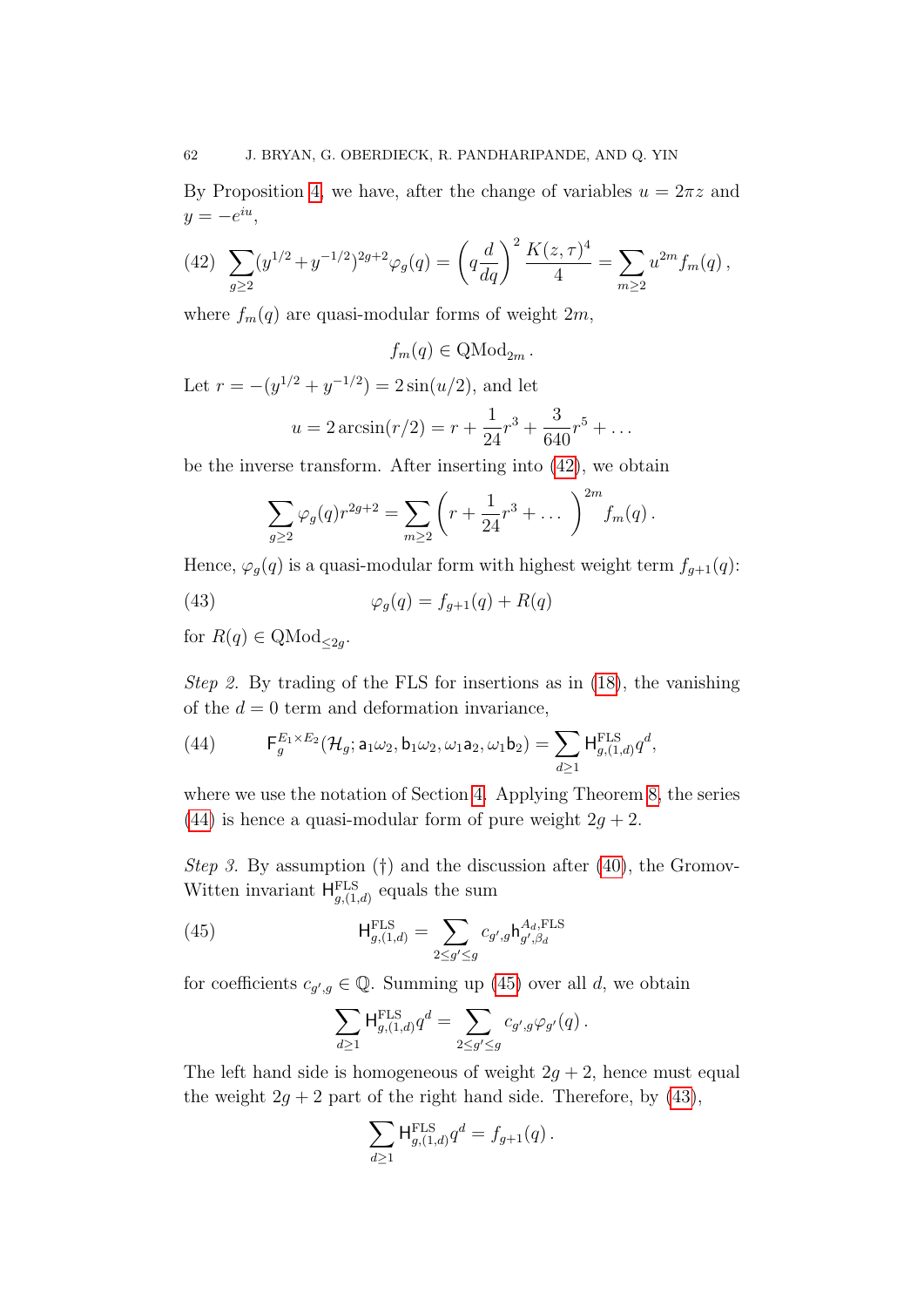By the definition of the  $f_{g+1}(q)$  this shows part (ii) of the Theorem:

<span id="page-62-0"></span>(46) 
$$
\sum_{g\geq 2} u^{2g+2} \sum_{d\geq 1} \mathsf{H}^{\text{FLS}}_{g,(1,d)} q^d = \sum_{g\geq 2} u^{2g} f_g(q) = \left( q \frac{d}{dq} \right)^2 \frac{1}{4} K(z,\tau)^4.
$$

Comparing [\(46\)](#page-62-0) with [\(42\)](#page-61-0), also part (i) follows.  $\Box$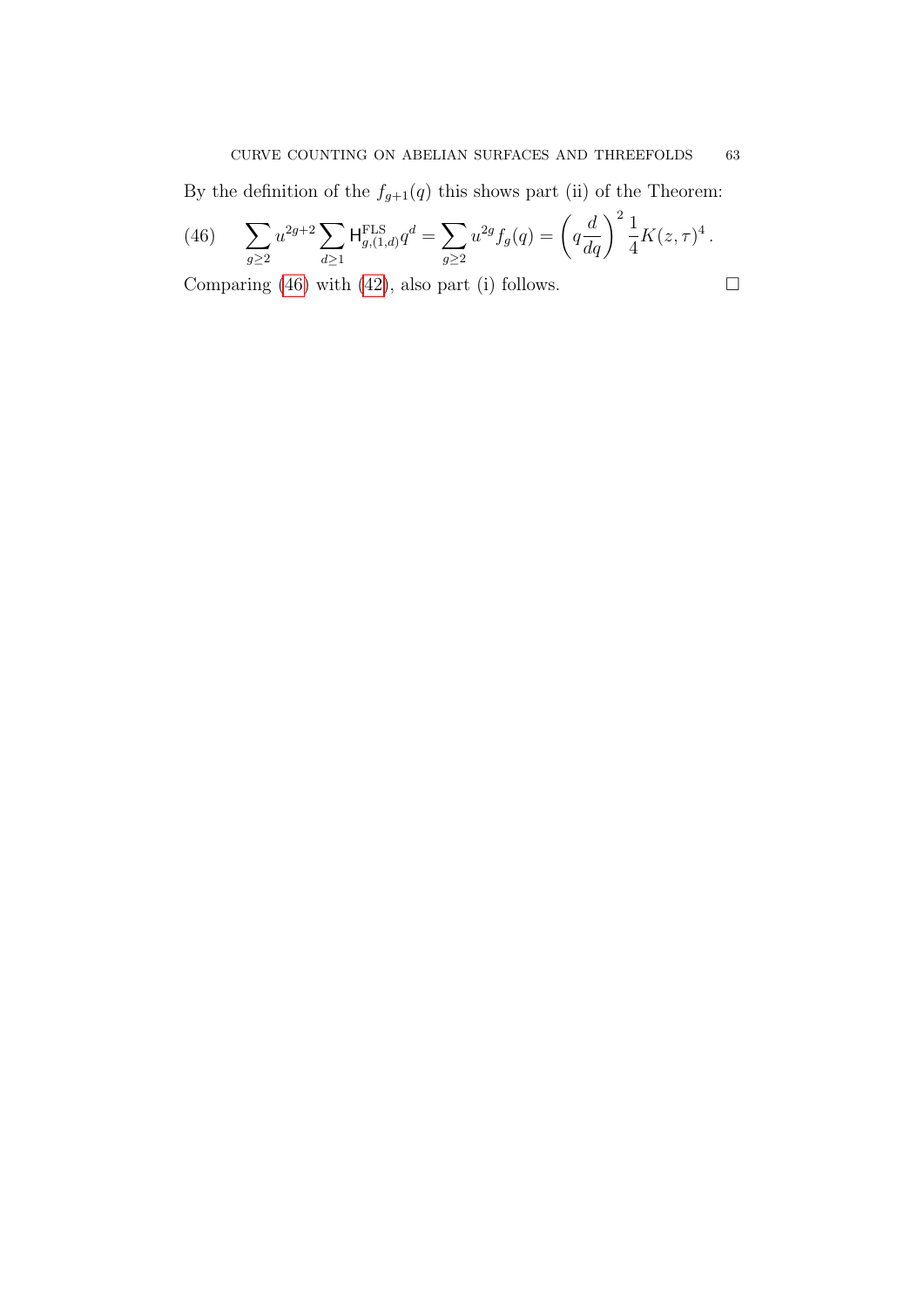# <span id="page-63-0"></span>Part II. Abelian threefolds

## 6. Donaldson-Thomas theory

6.1. **Overview.** Let A be a generic abelian surface with a curve class  $\beta_{d'}$  of type  $(1, d' > 0)$ , and let E be a generic elliptic curve. Throughout Section [6,](#page-63-0) we will work with the abelian threefold

$$
X = A \times E.
$$

Here we compute the topological Euler characteristic of the stack  $\text{Hilb}^n(X, (\beta_{d'}, d))/X$  in the cases  $d' \in \{1, 2\}$  proving Theorem [5.](#page-10-0) Next, we present a conjectural relationship between the Behrend function weighted Euler characteristic and the topological Euler characteristic via a simple sign change, and show how it implies Corollary\* [5.](#page-11-0) We discuss the motivation and plausibility for the conjecture.

Our computation here is parallel to the computation of the reduced Donaldson-Thomas invariants for  $K3 \times E$  in [\[6\]](#page-89-3). We will frequently refer to results of [\[6\]](#page-89-3). The technique used was developed by Bryan and Kool in [\[8\]](#page-89-4).

6.2. Notation. Since the translation action of X on  $\text{Hilb}^n(X, (\beta_{d'}, d))$ has finite stabilizer, the reduced Donaldson-Thomas invariants

$$
\mathsf{DT}_{n,(\beta_{d'},d)} = e\big(\operatorname{Hilb}^n(X,(\beta_{d'},d))/X,\nu\big) = \sum_{k \in \mathbb{Z}} k \cdot e\big(\nu^{-1}(k)\big)
$$

and the topological (unweighted) Euler characteristics

$$
\widehat{\mathsf{DT}}_{n,(\beta_{d'},d)} = e\big(\operatorname{Hilb}^n(X,(\beta_{d'},d))/X\big).
$$

are well-defined. We have dropped the superscript  $X$  in the notation for the Donaldson-Thomas invariants of Section 0.3.1.

We also use the short hand notation

$$
\operatorname{Hilb}^{n,d',d}(X) = \operatorname{Hilb}^n(X, (\beta_{d'}, d))
$$

and the following bullet convention:

**Convention.** When an index in a space is replaced by a bullet  $(\bullet)$ , we sum over the index, multiplying by the appropriate variable. The result is a formal series with coefficients in the Grothendieck ring.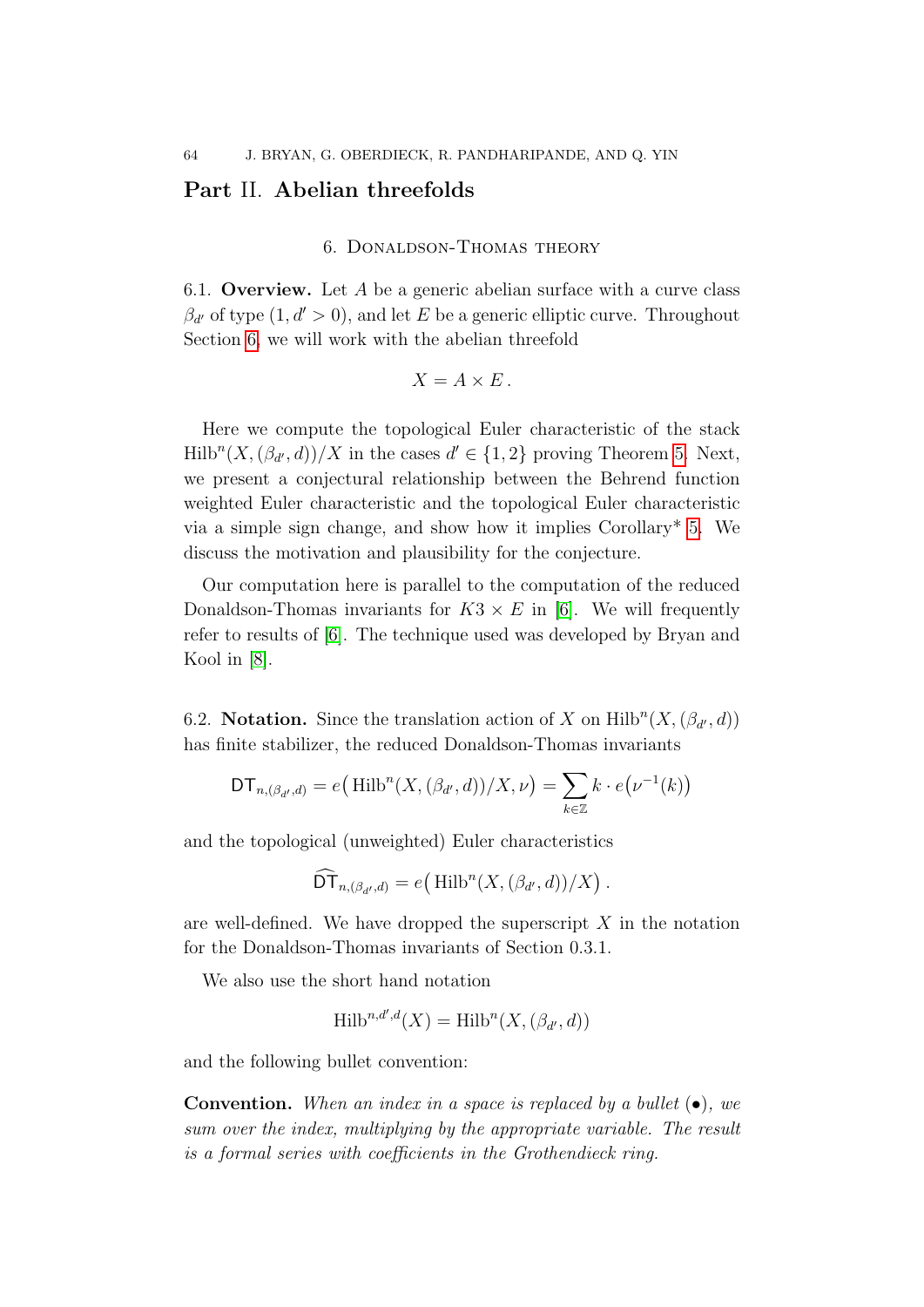For example, we let

$$
\operatorname{Hilb}^{\bullet, d', \bullet}(X)/X = \sum_{d \geq 0} \sum_{n \in \mathbb{Z}} \left[ \operatorname{Hilb}^{n, d', d}(X)/X \right] p^n q^d,
$$

which we regard as an element in  $K_0(DM_{\mathbb{C}})(p))[[q]]$ , the ring of formal power series in  $q$ , Laurent in  $p$ , with coefficients in the Grothendieck ring of Deligne-Mumford stacks over C.

Define the Donaldson-Thomas partition functions of  $X$ ,

$$
\mathsf{DT}_{d'} = \sum_{d \geq 0} \sum_{n \in \mathbb{Z}} \mathsf{DT}_{n,(\beta_{d'},d)} (-p)^n q^d,
$$
  

$$
\widehat{\mathsf{DT}}_{d'} = \sum_{d \geq 0} \sum_{n \in \mathbb{Z}} \widehat{\mathsf{DT}}_{n,(\beta_{d'},d)} p^n q^d.
$$

By the bullet convention,

$$
\widehat{\mathsf{DT}}_{d'}=e\big(\operatorname{Hilb}^{\bullet,d'\bullet}(X)/X\big)\,,
$$

where we extend the Euler characteristic

$$
e: K_0(\mathrm{DM}_{\mathbb{C}}) \to \mathbb{Q}
$$

termwise to the ring of formal power series in p and q over  $K_0(DM_{\mathbb{C}})$ .

6.3. Vertical and diagonal loci. Let  $p_A$  and  $p_E$  be the projections of  $X = A \times E$  onto the factors A and E respectively. We say an irreducible curve  $C \subset X$  is

- vertical, if  $p_E : C \to E$  has degree 0,
- horizontal, if  $p_A : C \to A$  has degree 0,
- *diagonal*, if  $p_A, p_E$  have both non-zero degree.

The various definitions are illustrated in Figure [1.](#page-65-0)

Consider a subscheme  $C \subset X$  which defines a point in Hilb<sup>n,d',d</sup>(X). Since the class  $p_{A*}[C] = \beta_{d'}$  is irreducible, there is a unique irreducible component of C of dimension 1, which is either vertical or diagonal. All other irreducible components of C of dimension 1 are horizontal.

Consider the sublocus

(47) 
$$
\text{Hilb}_{\text{vert}}^{n,d',d}(X) \subset \text{Hilb}^{n,d',d}(X),
$$

parametrizing subschemes  $C \subset X$  with

<span id="page-64-0"></span>
$$
C_0 \times \{z_0\} \subset C
$$

for some  $z_0 \in E$  and for some curve  $C_0 \subset A$  of class  $\beta_{d'}$ . We endow Hilb $\chi^{n,d'}(X)$  with the natural scheme structure. It is a closed subscheme of  $\text{Hilb}^{n,d',d}(X)$ .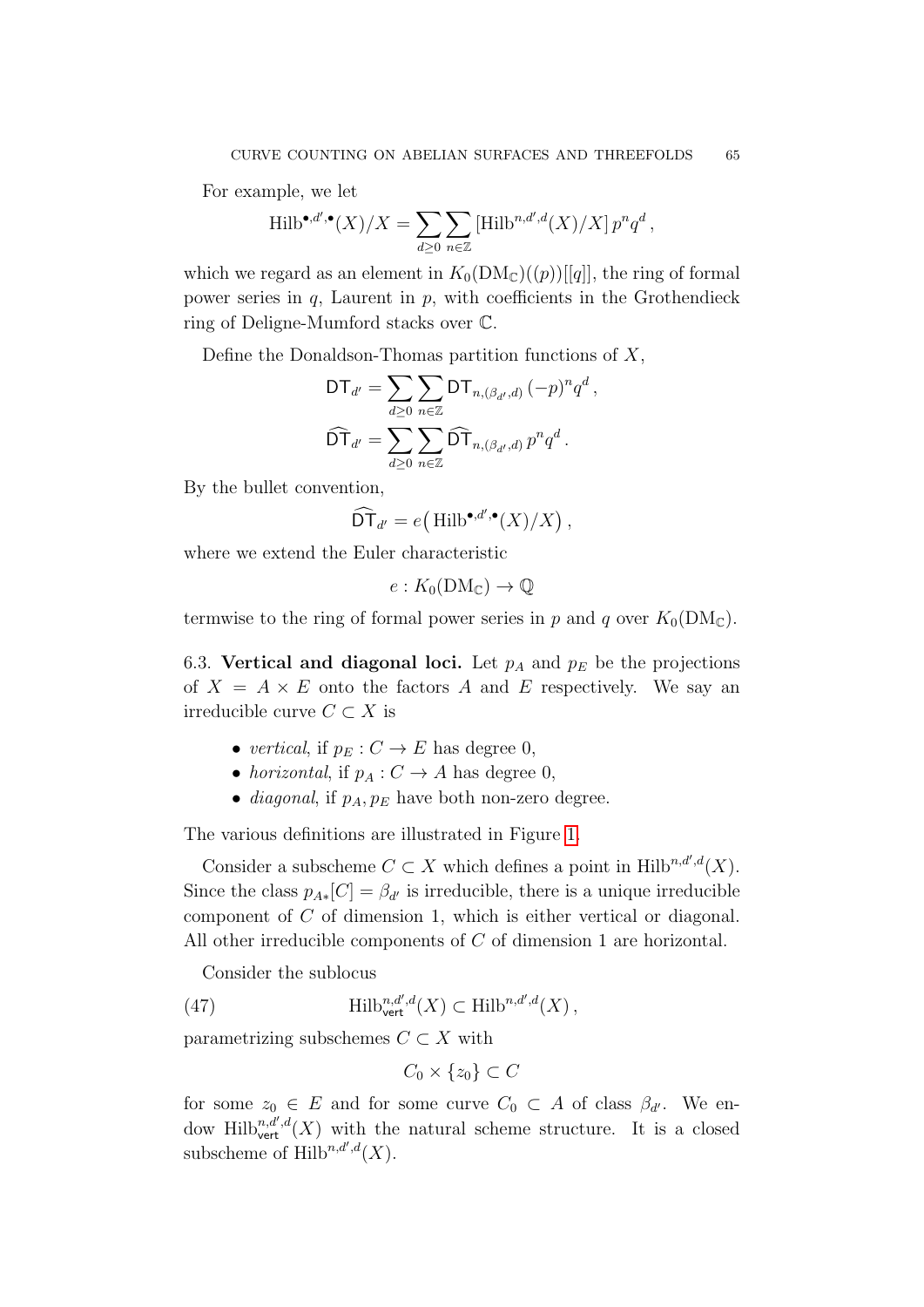<span id="page-65-0"></span>

FIGURE 1. A vertical curve (orange) contained in the slice  $A \times \{z_0\}$  (light grey), a diagonal curve (pink), and two horizontal curves (green).

Let Hilb $n,d',d(X)$  be the complement of the inclusion [\(47\)](#page-64-0),

$$
\operatorname{Hilb}_{\operatorname{diag}}^{n,d',d}(X)=\operatorname{Hilb}^{n,d',d}(X)\setminus \operatorname{Hilb}_{\operatorname{vert}}^{n,d',d}(X)\,.
$$

Hence, every point in  $\mathrm{Hilb}_{\mathsf{diag}}^{n,d',d}(X)$  corresponds to a subscheme  $C \subset X$ , which contains a diagonal component.

Since the condition defining the subscheme [\(47\)](#page-64-0) is invariant under the translation action of X, we have an induced action of X on  $\text{Hilb}_{\text{vert}}^{n,d',d}(X)$ and its complement. We exhibit the stack  $\mathrm{Hilb}^{n,d',d}_{\mathrm{vert}}(X)/X$  as a global quotient stack of a scheme by a finite group of order  $d'^2$  as follows.

Let  $L \to A$  be a fixed line bundle on A with  $c_1(L) = \beta_{d'}$ , and let  $z_0 \in E$  be a fixed point. Consider the subscheme

<span id="page-65-3"></span><span id="page-65-1"></span>
$$
\mathrm{Hilb}_{\mathrm{vert, fixed}}^{n, d', d}(X) \subset \mathrm{Hilb}_{\mathrm{vert}}^{n, d', d}(X)
$$

parametrizing subschemes  $C \subset X$  with  $C_0 \times \{z_0\} \subset C$  for some

$$
(48) \tC_0 \in |L|.
$$

The stabilizer of  $\text{Hilb}_{\text{vert,fixed}}^{n,d',d}(X)$  under the translation action of X is the subgroup

(49) 
$$
\text{Ker}(\phi: A \to A) \subset A,
$$

where  $\phi: a \mapsto L \otimes t_a^* L^{-1}$  and  $t_a: A \to A$  denotes the translation by  $a \in A$ . By [\(6\)](#page-17-0), the subgroup [\(49\)](#page-65-1) is isomorphic to  $\mathbb{Z}_{d'} \times \mathbb{Z}_{d'}$ . Hence, we have the stack equivalence

<span id="page-65-2"></span>(50) 
$$
\text{Hilb}_{\text{vert}}^{n,d',d}(X)/X \cong \text{Hilb}_{\text{vert,fixed}}^{n,d',d}(X)/(\mathbb{Z}_{d'} \times \mathbb{Z}_{d'})\,.
$$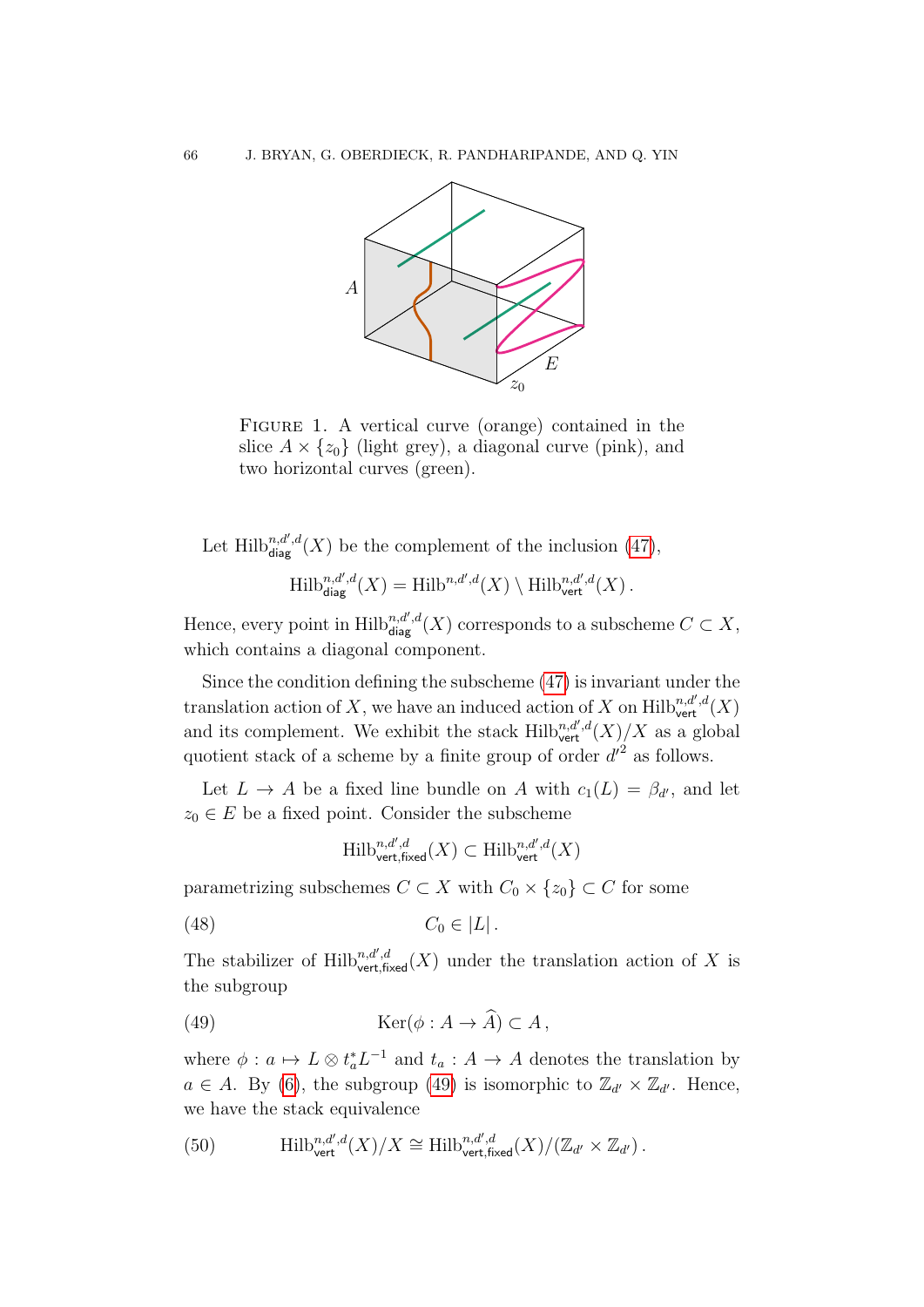6.4. Proof of Theorem [5](#page-10-0) (i). Let  $L$  be a line bundle on  $A$  with  $c_1(L) = \beta_1$ , and let

$$
C_0 \in |L|
$$

be the unique nonsingular genus 2 curve in  $|L|$ . Since L has type  $(1, 1)$ , the class  $c_1(L)$  is a principal polarization of A. In particular, A is isomorphic to the Jacobian  $J$  of  $C_0$ .

Step 1. Every irreducible diagonal curve  $C \subset X$  in class  $(\beta_1, d)$  maps isomorphically to  $C_0$  and, therefore, induces a non-constant map

$$
C_0 \to E.
$$

Dualizing, we obtain a non-constant map  $E \to J(C_0) \cong A$ , whose image is an abelian subvariety of  $A$  of dimension 1. Hence, by the genericity of A, no diagonal curve exists and  $\text{Hilb}_{\text{diag}}^{n,d',d}(X)$  is empty.

Since there are no diagonal curves, we write

$$
\operatorname{Hilb}_{\operatorname{fixed}}^{n,d',d}(X)=\operatorname{Hilb}_{\operatorname{vert,fixed}}^{n,d',d}(X)\,.
$$

Then, by the equivalence [\(50\)](#page-65-2) with  $d' = 1$ ,

$$
e(\operatorname{Hilb}^{n,d',d}(X)/X) = e(\operatorname{Hilb}_{\operatorname{fixed}}^{n,d',d}(X))\,.
$$

Using the bullet convention, we find

$$
\widehat{\mathsf{DT}}_1 = e\big(\operatorname{Hilb}_{\operatorname{fixed}}^{\bullet,1,\bullet}(X)\big).
$$

Step 2. Let  $\widehat{X}_{C_0\times E}$  be the formal completion of X along the closed subvariety  $C_0 \times E$ , and let

$$
U = X \setminus C_0 \times E
$$

be the open complement. The subschemes  $\{\widehat{X}_{C_0\times E}, U\}$  forms a fpqc cover of  $X$ . By fpqc descent, subschemes in  $X$  are determined by their restrictions to  $\widehat{X}_{C_0\times E}$  and U. Since subschemes parameterized by  $\text{Hilb}^{n,1,d}_{\text{fixed}}(X)$  are disjoint unions of components contained entirely in  $X_{C_0\times E}$  or U, see Figure [2,](#page-67-0) there is no overlap condition for descent.

Consequently, we can stratify  $\mathrm{Hilb}_{\text{fixed}}^{n,1,d}(X)$  by locally closed subsets isomorphic to the product of Hilbert schemes of  $\widehat{X}_{C_0\times E}$  and U respectively. The result is succinctly expressed as an equality in the Grothendieck ring  $K_0(\text{Var}_{\mathbb{C}})(p))[[q]]$ :

<span id="page-66-0"></span>(51) 
$$
\operatorname{Hilb}_{\operatorname{fixed}}^{\bullet,1,\bullet}(X) = \operatorname{Hilb}_{\operatorname{fixed}}^{\bullet,1,\bullet}(\widehat{X}_{C_0\times E}) \cdot \operatorname{Hilb}^{\bullet,0,\bullet}(U),
$$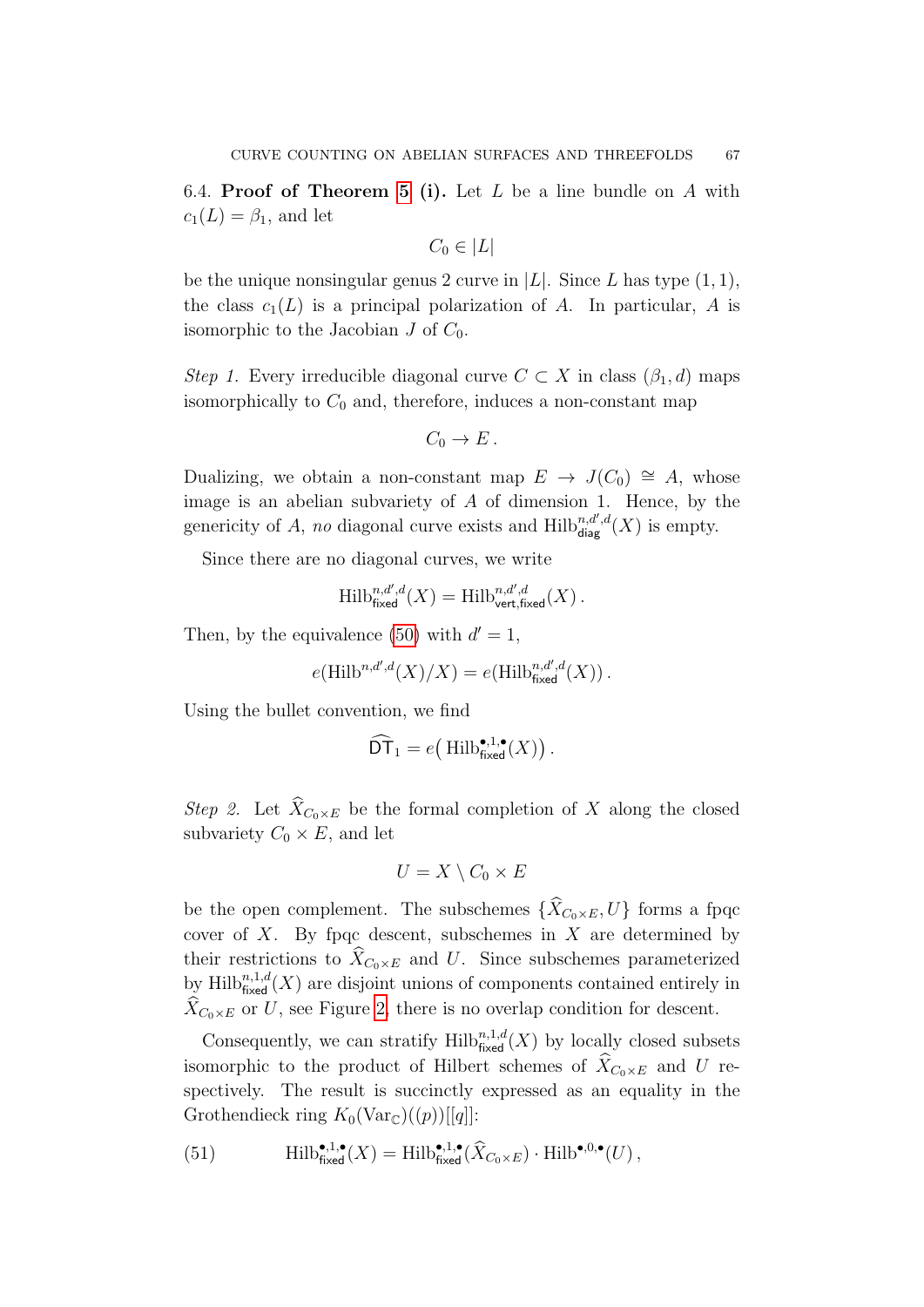<span id="page-67-0"></span>

FIGURE 2. Subschemes in  $A \times E$  up to translation. Horizontal curves (pink) can have nilpotent thickenings (blue), and there can be embedded and floating points (gray). The unique vertical curve  $C_0 \in |L|$  (green) lies in  $A \times \{z_0\}$  and is generically reduced.

where we regard  $\text{Hilb}_{\text{fixed}}^{n,1,d}(\hat{X}_{C_0\times E})$  and  $\text{Hilb}_{n,0,d}(U)$  as subschemes of  $\text{Hilb}_{\text{fixed}}^{n,1,d}(X)$  and  $\text{Hilb}^{n,0,d}(X)$  respectively. Taking Euler characteristics in [\(51\)](#page-66-0), we obtain

<span id="page-67-1"></span>(52) 
$$
\widehat{\mathsf{DT}}_1 = e\big(\operatorname{Hilb}_{\text{fixed}}^{\bullet,1,\bullet}(\widehat{X}_{C_0\times E})\big) \cdot e\big(\operatorname{Hilb}^{\bullet,0,\bullet}(U)\big) \, .
$$

Step 3. We calculate the second factor  $e(Hilb^{\bullet,0,\bullet}(U)).$ 

The E action on U induces an action of E on Hilb<sup>n,0,d</sup>(U). This new  $E$  action exists because the fixed condition  $(48)$  only concerns the  $\text{Hilb}_{\text{fixed}}^{n,1,d}(\hat{X}_{C_0\times E})$  factors and is independent of U and  $\text{Hilb}^{n,0,d}(U)$ .

Since a scheme with a free  $E$  action has trivial Euler characteristic, we have

$$
e\big(\operatorname{Hilb}^{n,0,d}(U)\big) = e\big(\operatorname{Hilb}^{n,0,d}(U)^E\big)\,,
$$

where Hilb<sup>n,0,d</sup> $(U)^E$  is the fixed locus of the E-action on Hilb<sup>n,0,d</sup> $(U)$ . Every element of Hilb<sup>n,0,d</sup> $(U)^E$  corresponds to an E-invariant subscheme, or equivalently, is of the form  $Z \times E$  for a zero-dimensional subscheme  $Z \subset A \setminus C_0$  of length d. Since  $\chi(\mathcal{O}_{Z \times E}) = 0$  for every such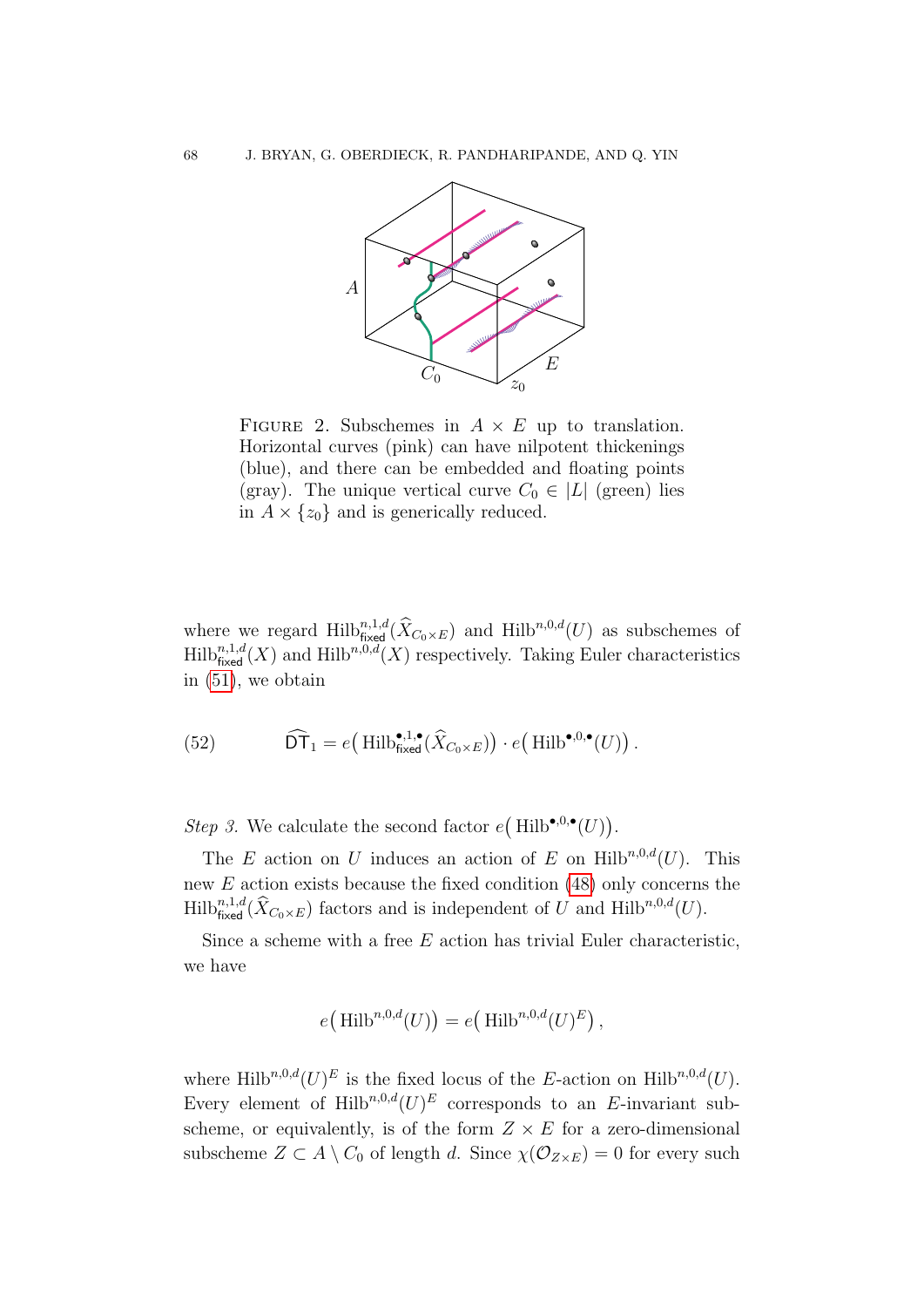<span id="page-68-1"></span>

FIGURE 3. The map  $\rho_d$ : Hilb $_{\text{fixed}}^{n,1,d}(\hat{X}_{C_0\times E}) \to \text{Sym}^d(C_0)$ records the location and multiplicity of the horizontal curve components.

Z, we find

<span id="page-68-2"></span>(53)  

$$
e\left(\text{Hilb}^{\bullet,0,\bullet}(U)\right) = e\left(\sum_{d\geq 0} \text{Hilb}^d(A \setminus C_0) q^d\right)
$$

$$
= \left(\prod_{m\geq 1} (1 - q^m)^{-1}\right)^{e(A \setminus C_0)}
$$

$$
= \prod_{m\geq 1} (1 - q^m)^{-2}.
$$

We have used Göttsche's formula for the Euler characteristic of the Hilbert scheme of points of a surface [\[21\]](#page-89-5).

Step 4. We calculate the first factor  $e(\text{Hilb}_{\text{fixed}}^{\bullet,1,\bullet}(\hat{X}_{C_0\times E}))$ .

Consider the constructible morphism<sup>[24](#page-68-0)</sup>

(54) 
$$
\rho_d: \mathrm{Hilb}_{\mathrm{fixed}}^{n,1,d}(\widehat{X}_{C_0\times E})\to \mathrm{Sym}^d(C_0),
$$

defined as follows. Let  $[C] \in \text{Hilb}_{\text{fixed}}^{n,1,d}(\hat{X}_{C_0 \times E})$  be a scheme with curve support  $C_0 \times z_0 \cup_i (x_i \times E)$  and multiplicity  $a_i$  along  $x_i \times E$ . Then

<span id="page-68-3"></span>
$$
\rho_d([C]) = \sum_i a_i x_i \in \text{Sym}^d(C_0).
$$

Hence,  $\rho_d([C])$  records the intersection (with multiplicities) of  $C_0$  with all horizontal components of C, see Figure [3.](#page-68-1)

<span id="page-68-0"></span><sup>24</sup>A constructible morphism is a map which is regular on each piece of a decomposition of its domain into locally closed subsets. Because we work with Euler characteristics and the Grothendieck group, we only need to work with constructible morphisms.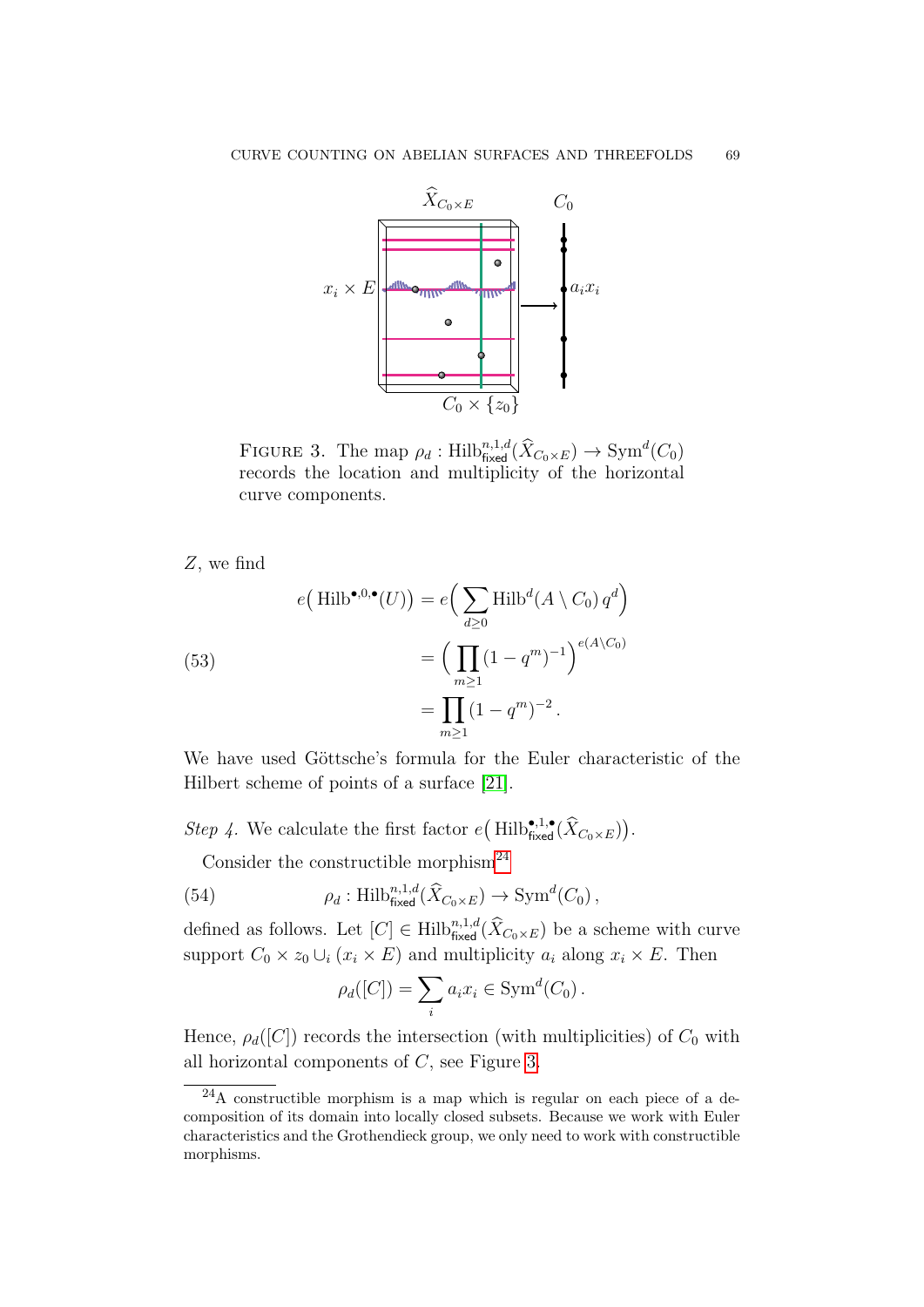We determine the Euler characteristic of  $\text{Hilb}_{\text{fixed}}^{\bullet,1,\bullet}(\hat{X}_{C_0\times E})$  by computing the Euler characteristic of  $Sym^d(C_0)$ , weighted by the constructible function given by the Euler characteristic of the fibers of  $\rho_d$ . Hence, we write

$$
e\left(\text{Hilb}_{\text{fixed}}^{n,1,d}(\widehat{X}_{C_0\times E})\right) = \int_{\text{Hilb}_{\text{fixed}}^{n,1,d}(\widehat{X}_{C_0\times E})} 1 \, de
$$
  
= 
$$
\int_{\text{Sym}^d C_0} (\rho_d)_*(1) \, de
$$
,

where de is the measure on constructible subsets induced by the Euler characteristic and  $\rho_{d*}(1)$  denotes integration along the fiber. By writing

$$
\operatorname{Sym}^{\bullet} C_0 = \sum_{d \ge 0} \operatorname{Sym}^d C_0 q^d
$$

and extending the integration to the • notation termwise, we obtain

(55) 
$$
e\left(\text{Hilb}_{\text{fixed}}^{\bullet,1,\bullet}(\widehat{X}_{C_0\times E})\right) = \int_{\text{Sym}^{\bullet}C_0} \rho_*(1) \, de
$$

where the measureable function  $\rho_*(1)$  is given by

<span id="page-69-2"></span>
$$
\rho_*(1)\left(\sum_i a_i x_i\right) = e\left(\rho^{-1}\left(\sum_i a_i x_i\right)\right) \in \mathbb{Z}((p)).
$$

The following result shows that  $\rho_*(1)$  only depends on the underlying partition of the point in the symmetric product.

# <span id="page-69-0"></span>Proposition 5. We have

$$
\rho_*(1) \left( \sum_i a_i x_i \right) = \left( p^{1/2} (1-p)^{-1} \right)^{e(C_0)} \prod_i F(a_i)
$$

where

$$
\sum_{a\geq 0} F(a) q^a = \prod_{m\geq 1} \frac{(1-q^m)}{(1-pq^m)(1-p^{-1}q^m)}.
$$

The proof of Proposition [5](#page-69-0) is identical to the proof of [\[6,](#page-89-3) Proposition 4.1 and Lemma 4.3] with  $e(C_0) = -2$  here (instead of Euler characteristic 2 in [\[6\]](#page-89-3)).

We apply the following result regarding weighted Euler characteristics of symmetric products.

<span id="page-69-1"></span>**Lemma 15.** Let S be a scheme, and let  $\text{Sym}^{\bullet}(S) = \sum_{d \geq 0} \text{Sym}^d(S) q^d$ . Let G be a constructible function on  $\text{Sym}^{\bullet}(S)$  such that

$$
G\big(\sum_i a_i x_i\big) = \prod_i g(a_i)\,,
$$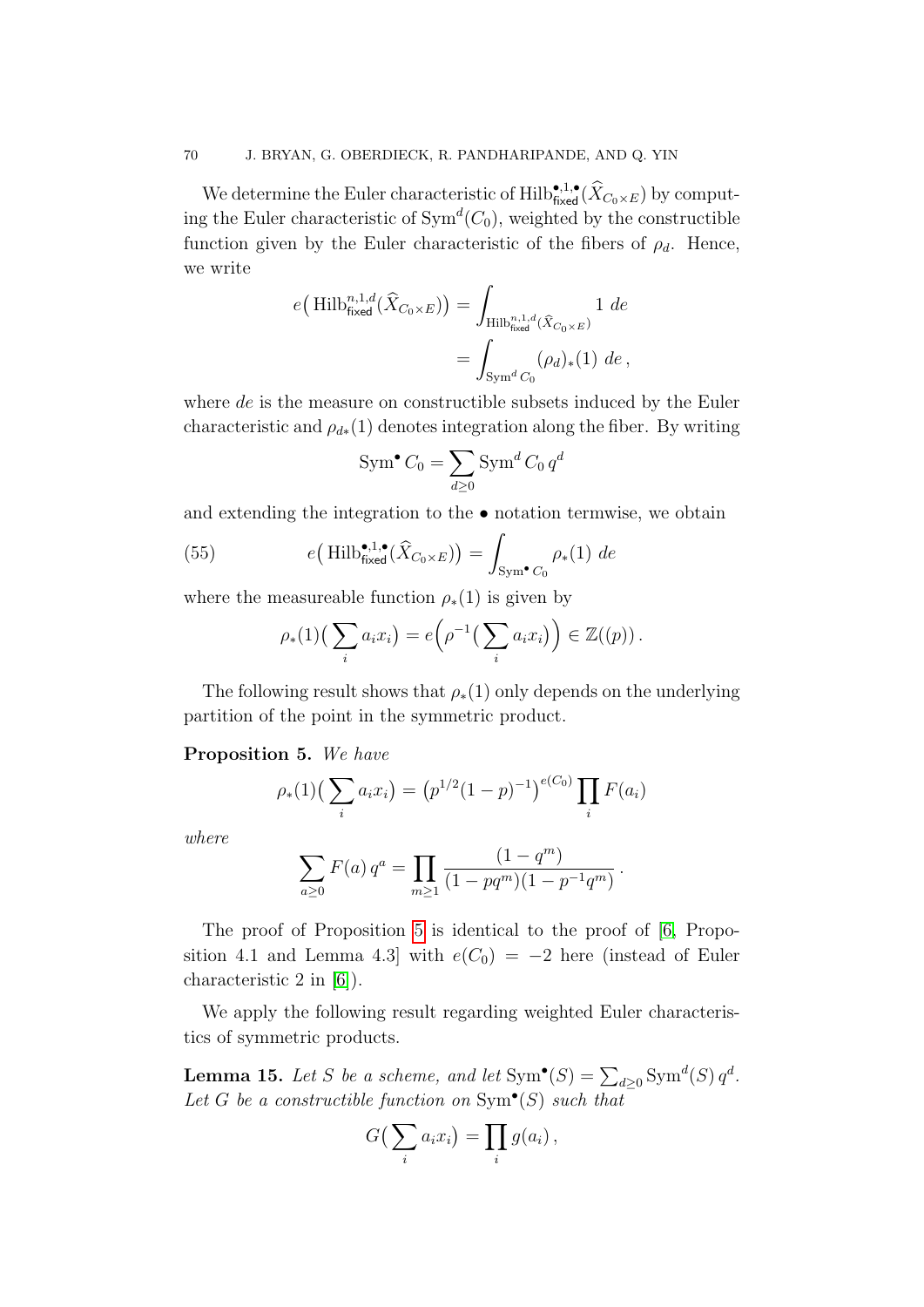for a function q with  $q(0) = 1$ . Then

$$
\int_{\text{Sym}^{\bullet} S} G \, de = \left( \sum_{a \ge 0} g(a) \, q^a \right)^{e(S)}.
$$

An elementary proof of Lemma [15](#page-69-1) is given in [\[8\]](#page-89-4), but see also [\[6,](#page-89-3) Lemma 4.2].

After applying Proposition [5](#page-69-0) and Lemma [15](#page-69-1) to [\(55\)](#page-69-2), we obtain

$$
e\left(\text{Hilb}_{\text{fixed}}^{\bullet,1,\bullet}(\hat{X}_{C_0\times E})\right) = p^{-1}(1-p)^2 \left(\sum_{a\geq 0} F(a) q^a\right)^{-2}
$$

$$
= p^{-1}(1-p)^2 \prod_{m\geq 1} \frac{(1-pq^m)^2(1-p^{-1}q^m)^2}{(1-q^m)^2}.
$$

Using [\(52\)](#page-67-1), [\(53\)](#page-68-2), and the definition of  $K(p, q)$ , we obtain the evaluation of part (i) of Theorem [5.](#page-10-0)

6.5. Proof of Theorem [5](#page-10-0) (ii). Let A be a generic abelian surface with curve class  $\beta_2$  of type  $(1, 2)$ , and let  $L \rightarrow A$  be a fixed line bundle with  $c_1(L) = \beta_2$ . The linear system

$$
|L| = \mathbb{P}^1
$$

is a pencil of irreducible genus 3 curves. The generic curve in the pencil is nonsingular, but there are exactly 12 singular curves (each of which has a single nodal), see [\[9\]](#page-89-6).

By the disjoint union

$$
\operatorname{Hilb}^{n,d',d}(X) = \operatorname{Hilb}^{n,d',d}_{\text{diag}}(X) \, \sqcup \, \operatorname{Hilb}^{n,d',d}_{\text{vert}}(X)
$$

and the isomorphism [\(50\)](#page-65-2), we have

$$
\operatorname{Hilb}^{n,2,d}(X)/X = \operatorname{Hilb}^{n,2,d}_{\operatorname{vert,fixed}}(X)/(\mathbb{Z}/2 \times \mathbb{Z}/2) \sqcup \operatorname{Hilb}^{n,2,d}_{\operatorname{diag}}(X)/X \, .
$$

Using the bullet convention, it follows

(56) 
$$
\widehat{\mathsf{DT}}_2 = \frac{1}{4}e\big(\operatorname{Hilb}_{\text{vert,fixed}}^{\bullet,2,\bullet}(X)\big) + e\big(\operatorname{Hilb}_{\text{diag}}^{\bullet,2,\bullet}(X)/X\big).
$$

*Step 1*. We begin to evaluate  $e\left(Hilb_{\text{vert,fixed}}^{\bullet,2,\bullet}(X)\right)$ . Consider the map

$$
\tau: \operatorname{Hilb}_{\operatorname{vert,fixed}}^{\bullet,2,\bullet}(X) \to |L| = \mathbb{P}^1 \,,
$$

which maps a subscheme C to the divisor in  $|L|$  associated to  $p_A(C)$ . The fiber of  $\tau$  over a point  $C \in |L|$ , denoted

$$
\text{Hilb}_{C}^{n,2,d}(X) \subset \text{Hilb}_{\text{vert,fixed}}^{n,2,d}(X),
$$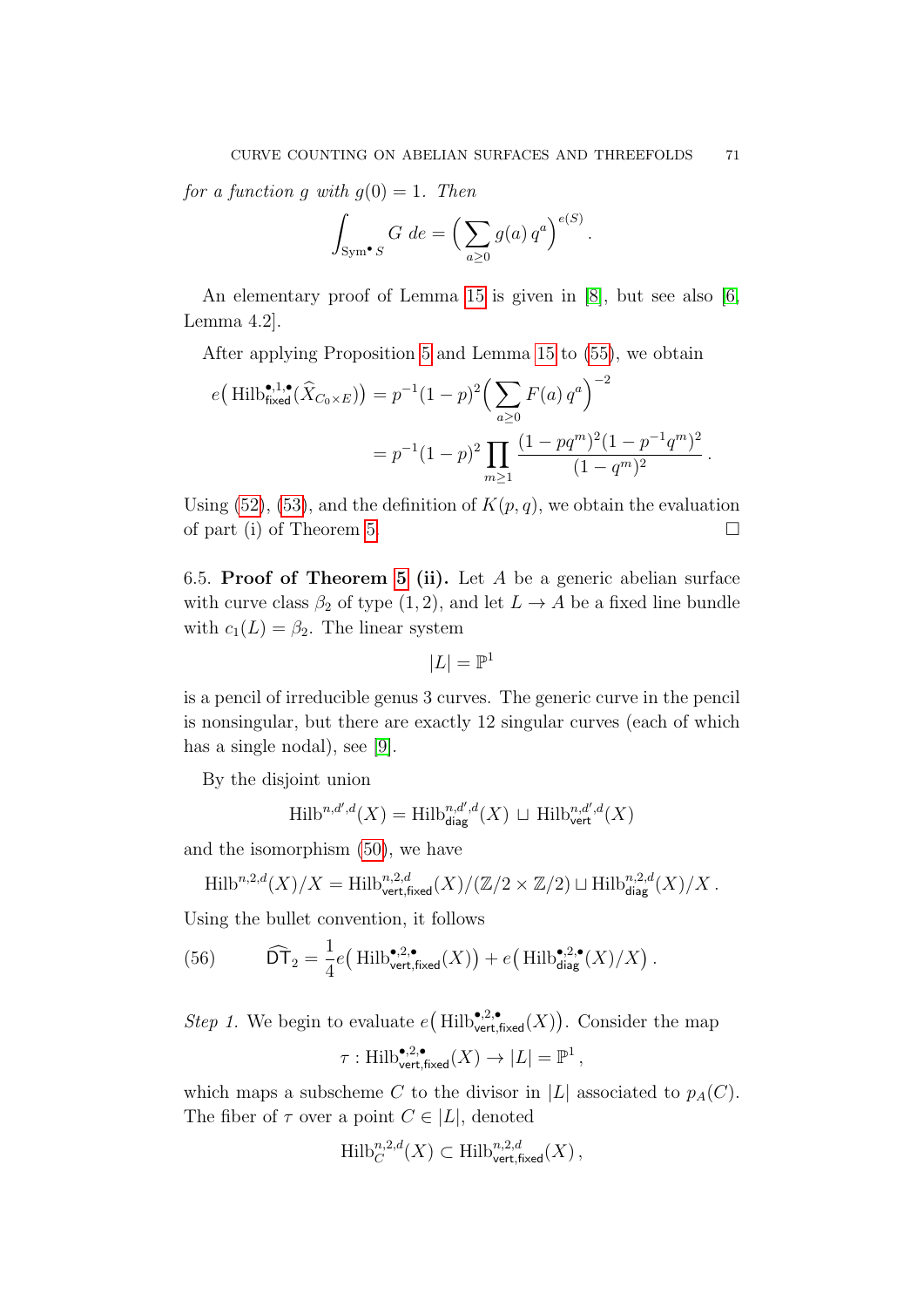is the sublocus of  $\mathrm{Hilb}_{\mathsf{vert,fixed}}^{n,2,d}(X)$  which parametrizes curves which contain the curve  $C \times \{z_0\}$ .

As we have done in [\(55\)](#page-69-2), we may write

$$
e\big(\operatorname{Hilb}_{\mathsf{vert,fixed}}^{\bullet,2,\bullet}(X)\big) = \int_{|L|} \tau_*(1) de
$$

where  $\tau_*(1)$  denotes the constructible function obtained by integration along the fiber:

$$
\tau_*(1)([C]) = e\big(\operatorname{Hilb}^{\bullet,2,\bullet}_C(X)\big)\,.
$$

Step 2. Let  $C \subset A$  be a curve in |L|. Following a strategy similar to the proof of part (i), we will compute explicit expressions for  $\tau_*(1)([C])$ depending only upon whether C is nodal or not.

Following Step 2 of the proof of part (i), we have

$$
\operatorname{Hilb}^{\bullet,2,\bullet}_{C}(X) = \operatorname{Hilb}^{\bullet,2,\bullet}_{C}(\widehat{X}_{C\times E}) \cdot \operatorname{Hilb}^{\bullet,2,\bullet}_{C}(X \setminus C \times E).
$$

Using the extra  $E$  action on the second factors, we obtain

<span id="page-71-0"></span>(57) 
$$
e\left(\mathrm{Hilb}_{C}^{\bullet,2,\bullet}(X)\right)=e\left(\mathrm{Hilb}_{C}^{\bullet,2,\bullet}(\widehat{X}_{C\times E})\right)\cdot\prod_{m\geq 1}(1-q^{m})^{-e(A\setminus C)}.
$$

For the first factor, we use the map

$$
\rho: \operatorname{Hilb}^{\bullet,2,\bullet}_{C}(\widehat{X}_{C\times E}) \to \operatorname{Sym}^{\bullet}(C)
$$

which records the location and multiplicity of the horizontal components (and has already appeared in [\(54\)](#page-68-3)).

Step 3. If C is nonsingular, we apply Proposition [5](#page-69-0) with C in place of  $C_0$  for the integration along the fiber of  $\rho$ . By Lemma [15,](#page-69-1) we have

$$
e\left(\text{Hilb}_{C}^{\bullet,2,\bullet}(\hat{X}_{C\times E})\right) = \int_{\text{Sym}^{\bullet}C} \rho_{*}(1) \, de
$$
  
= 
$$
\left(p^{1/2}(1-p)^{-1}\right)^{e(C)} \left(\sum_{a\geq 0} F(a)q^{a}\right)^{e(C)}
$$
  
= 
$$
p^{-2}(1-p)^{4} \prod_{m\geq 1} \frac{(1-pq^{m})^{4}(1-p^{-1}q^{m})^{4}}{(1-q^{m})^{4}}.
$$

Using [\(57\)](#page-71-0) with  $e(A \setminus C) = 4$ , we find

(58) 
$$
\tau_*(1)([C]) = e\left(\text{Hilb}_C^{\bullet,2,\bullet}(X)\right) = K(p,q)^4.
$$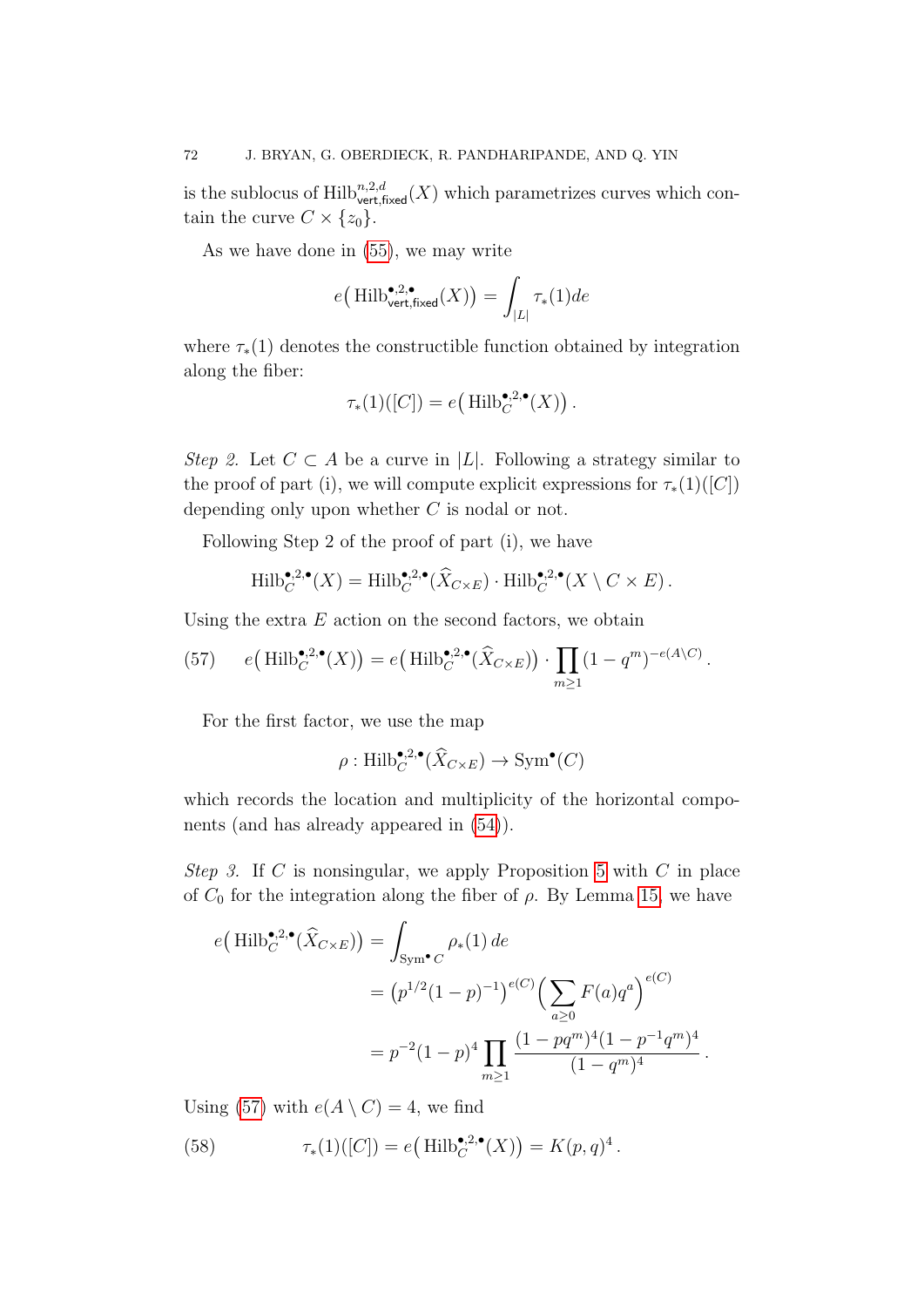<span id="page-72-0"></span>

FIGURE 4. A subscheme parameterized by  $\mathrm{Hilb}_N^{\bullet,2,\bullet}(X)$ which includes a thickened horizontal curve (green) attached to the node of a nodal vertical curve (orange). For the subscheme to have a non-zero contribution to the Euler characteristic, embedded points (blue) can only occur on N or on horizontal curves attached to N.

Step 4. Let  $C = N \in |L|$  be a curve with a nodal point  $z \in C$ . The corresponding moduli space  $\mathrm{Hilb}_N^{n,2,d}(X)$  is depicted in Figure [4.](#page-72-0) We have the following result.

<span id="page-72-2"></span>**Proposition 6.** Let  $x_1, \ldots, x_l \in N \setminus \{z\}$ , then

<span id="page-72-1"></span>(59) 
$$
\rho_*(1)\left(bz+\sum_{i=1}^l a_i x_i\right)=p^{-2}(1-p)^4N(b)\prod_{i=1}^l F(a_i)
$$

where

$$
\sum_{b\geq 0} N(b)q^b = \prod_{m\geq 1} (1-q^m)^{-1} \cdot \left(1+\frac{p}{(1-p)^2}+\sum_{d\geq 1} \sum_{k|d} k(p^k+p^{-k})q^d\right).
$$

The proof is identical to the proof of the corresponding statement for contributions of nodal curves in the  $K3 \times E$  geometry of [\[6,](#page-89-0) Section 5. The only difference is that in our case  $e(N \setminus \{z\}) = -4$ , whereas in the K3 case  $e(N \setminus \{z\}) = 0$ . The different Euler characteristic results in the different prefactor  $p^{-2}(1-p)^4$  in [\(59\)](#page-72-1). The prefactor in general is

$$
(p^{1/2}(1-p)^{-1})^{e(N\setminus\{z\})}.
$$

The geometry of the term  $N(b)$  arises as the contribution

$$
N(b) = e\big(\operatorname{Hilb}^{\bullet,2,b}(\widehat{X}_{\{z\}\times E})\big).
$$

In [\[6\]](#page-89-0), the right hand side is expressed in terms of the topological vertex. By results of [\[4\]](#page-89-1), we obtain the closed form of Proposition [6.](#page-72-2)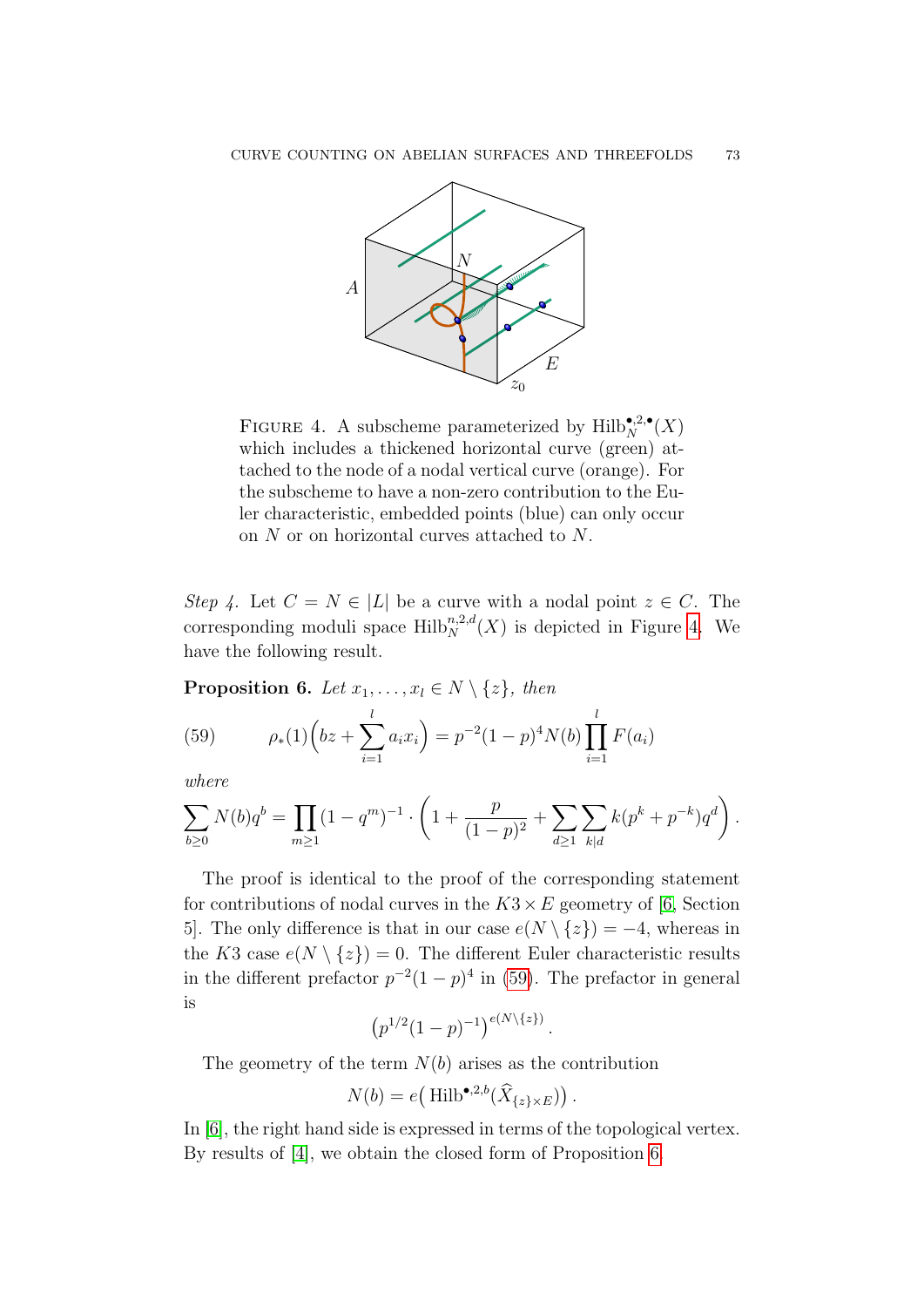By Proposition [6](#page-72-2) and Lemma [15,](#page-69-0) we obtain

$$
e\left(\text{Hilb}_{N}^{\bullet,2,\bullet}(\hat{X}_{N\times E})\right) = \int_{\text{Sym}^{\bullet}N} \rho_{*}(1) \, de
$$
\n
$$
= p^{-2}(1-p)^{4} \int_{\text{Sym}^{\bullet}(N\backslash\{z\})} \prod_{i} F(a_{i}) \, de \int_{\text{Sym}^{\bullet}(\{z\})} N(b) \, de
$$
\n
$$
= p^{-2}(1-p)^{4} \Big(\sum_{a\geq 0} F(a)q^{a}\Big)^{e(N\backslash\{z\})} \cdot \Big(\sum_{b\geq 0} N(b)q^{b}\Big)
$$
\n
$$
= p^{-2}(1-p)^{4} \Big(\prod_{m\geq 1} \frac{(1-pq^{m})^{4}(1-p^{-1}q^{m})^{4}}{(1-q^{m})^{5}}\Big)
$$
\n
$$
\cdot \Big(1+\frac{p}{(1-p)^{2}} + \sum_{d\geq 1} \sum_{k|d} k(p^{k}+p^{-k})q^{d}\Big).
$$

By [\(57\)](#page-71-0) with  $e(A \setminus N) = 3$ , we find

<span id="page-73-0"></span>(60) 
$$
\tau_*(1)([N]) = e\left(\text{Hilb}_N^{\bullet,2,\bullet}(X)\right)
$$

$$
= K(p,q)^4 \cdot \left(1 + \frac{p}{(1-p)^2} + \sum_{d \ge 1} \sum_{k|d} k(p^k + p^{-k})q^d\right).
$$

Step 5. We complete the calculation of  $e\left(\text{Hilb}_{\text{vert,fixed}}^{\bullet,2,\bullet}(X)\right)$ .

By [\(58\)](#page-71-1) and [\(60\)](#page-73-0), the function  $\tau_*(1)([C])$  only depends upon whether  $C \in |L|$  is nodal or not. Therefore,

$$
e\left(\text{Hilb}_{\text{vert,fixed}}^{*,2,\bullet}(X)\right) = \int_{|L|} \tau_*(1) de
$$
  
=  $e(\mathbb{P}^1 \setminus 12 \text{ points}) \cdot K(p,q)^4 + e(12 \text{ points}) \cdot \tau_*(1)(N)$   
=  $-10K(p,q)^4 + 12K(p,q)^4 \cdot \left(1 + \frac{p}{(1-p)^2} + \sum_{d \ge 1} \sum_{k|d} k(p^k + p^{-k})q^d\right)$   
=  $K(p,q)^4 \cdot \left(2 + 12 \frac{p}{(1-p)^2} + 12 \sum_{d \ge 1} \sum_{k|d} k(p^k + p^{-k})q^d\right).$ 

*Step 6*. We compute the contribution  $e(Hilb_{\text{diag}}^{\bullet,2,\bullet}(X)/X)$  arising from the locus of curves with a diagonal component.

By Lemma [21](#page-84-0) of Section [7.4,](#page-83-0) there are

$$
12 \sigma \left(\frac{d}{2}\right) \delta_{d, \text{even}}
$$

isolated translation classes of diagonal curves of class  $(\beta_2, d)$ . Moreover, the translation action of  $X$  on each translation class is free.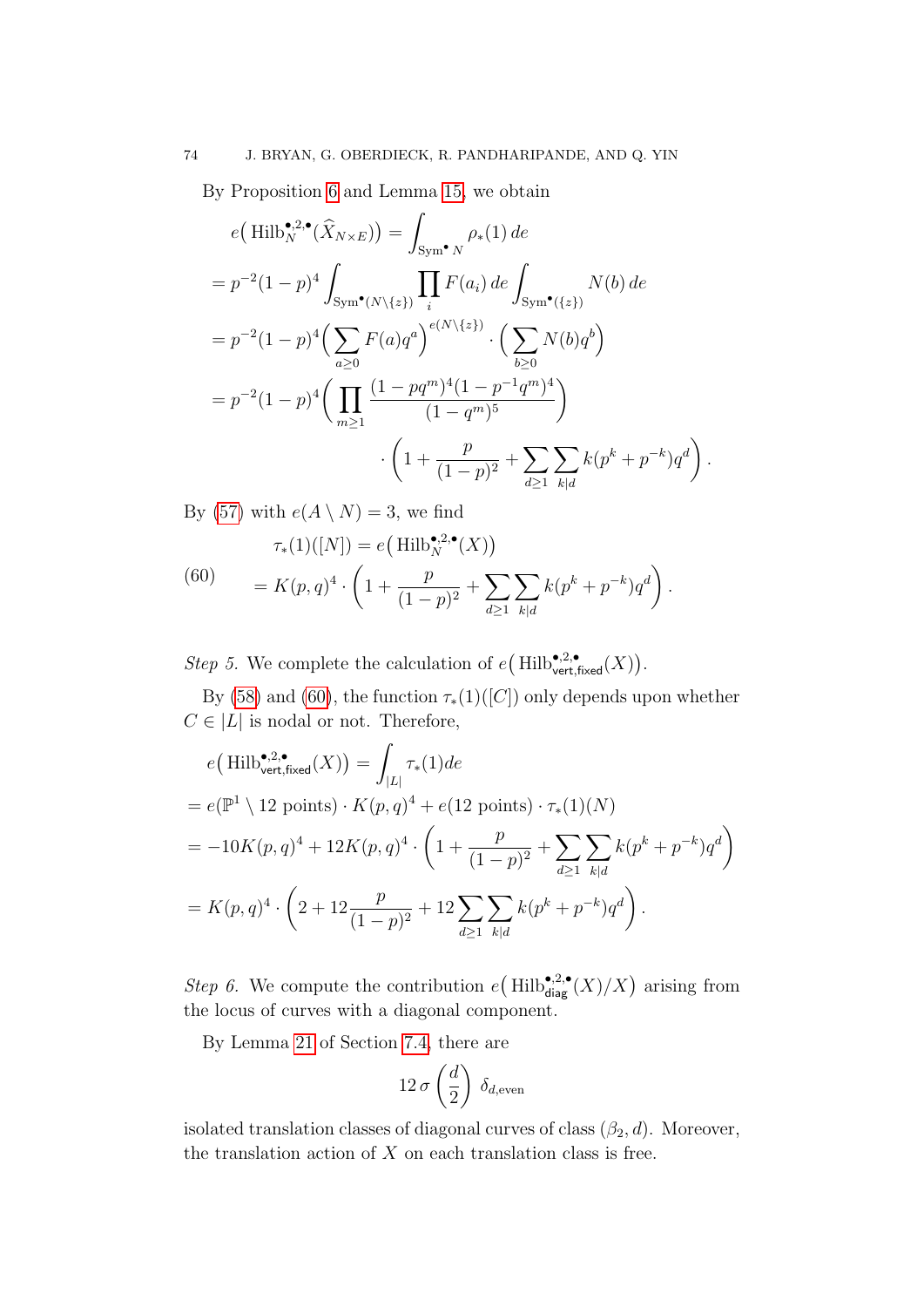Choose one representative from each X-orbit of the diagonal classes. Let

(61) 
$$
\text{Hilb}_{\text{diag,fixed}}^{n,2,d}(X) \subset \text{Hilb}_{\text{diag}}^{n,2,d}(X)
$$

be the subscheme parameterizing curves, who contain one of the chosen representatives. The moduli space [\(61\)](#page-74-0) defines a slice for the action of X on  $\text{Hilb}_{\text{diag}}^{n,2,d}(X)$ ,

<span id="page-74-0"></span>
$$
\operatorname{Hilb}_{\operatorname{diag}}^{n,2,d}(X)/X \cong \operatorname{Hilb}_{\operatorname{diag},\operatorname{fixed}}^{n,2,d}(X)\,.
$$

The contribution of such subschemes to the Euler characteristic is computed precisely as the contribution with a genus 3 vertical component in Step 3 above. Taking into account the number of diagonal curves and their degree in the horizontal direction, we find

$$
e\left(\text{Hilb}_{\text{diag,fixed}}^{\bullet,2,\bullet}(X)\right) = e\left(\text{Hilb}_{C}^{\bullet,2,\bullet}(X)\right) \cdot \left(12 \sum_{d \ge 1} \sum_{k|d} kq^{2d}\right)
$$

$$
= K(p,q)^{4} \cdot \left(12 \sum_{d \ge 1} \sum_{k|d} kq^{2d}\right).
$$

Step 7. We have calculated all terms in the sum [\(56\)](#page-70-0) in Steps 5 and 6. After summing, the proof of part (ii) of Theorem [5](#page-10-0) is complete.  $\Box$ 

6.6. The Behrend function. In the cases  $d' \in \{1, 2\}$ , we conjecture that the Behrend function weighted Euler characteristic of the Hilbert schemes differs from the ordinary Euler characteristic by a factor of  $\pm(-1)^n$ . Here, *n* is the holomorphic Euler characteristic, and the overall sign depends upon whether the component of the Hilbert scheme corresponds to subschemes with diagonal curves or vertical curves.

The Behrend function on the quotient

$$
\nu: \text{Hilb}^{n,d',d}(X)/X \to \mathbb{Z}
$$

induces, by our identification of the various components with different slices of the  $X$ -action, constructible functions on

 $\mathrm{Hilb}_{\mathsf{fixed}}^{n,1,d}(X)$ ,  $\mathrm{Hilb}_{\mathsf{vert,fixed}}^{n,2,d}(X)$ , and  $\mathrm{Hilb}_{\mathsf{diag,fixed}}^{n,2,d}(X)$ .

We will denote these functions by  $\nu$  as well and write  $e(\cdot, \nu)$  for the topological Euler characteristic weighted by  $\nu$ .

<span id="page-74-1"></span>Conjecture D. We have

$$
e\left(\text{Hilb}_{\text{fixed}}^{n,1,d}(X)\right) = -(-1)^n e\left(\text{Hilb}_{\text{fixed}}^{n,1,d}(X),\nu\right),
$$
  

$$
e\left(\text{Hilb}_{\text{vert,fixed}}^{n,2,d}(X)\right) = -(-1)^n e\left(\text{Hilb}_{\text{vert,fixed}}^{n,2,d}(X),\nu\right),
$$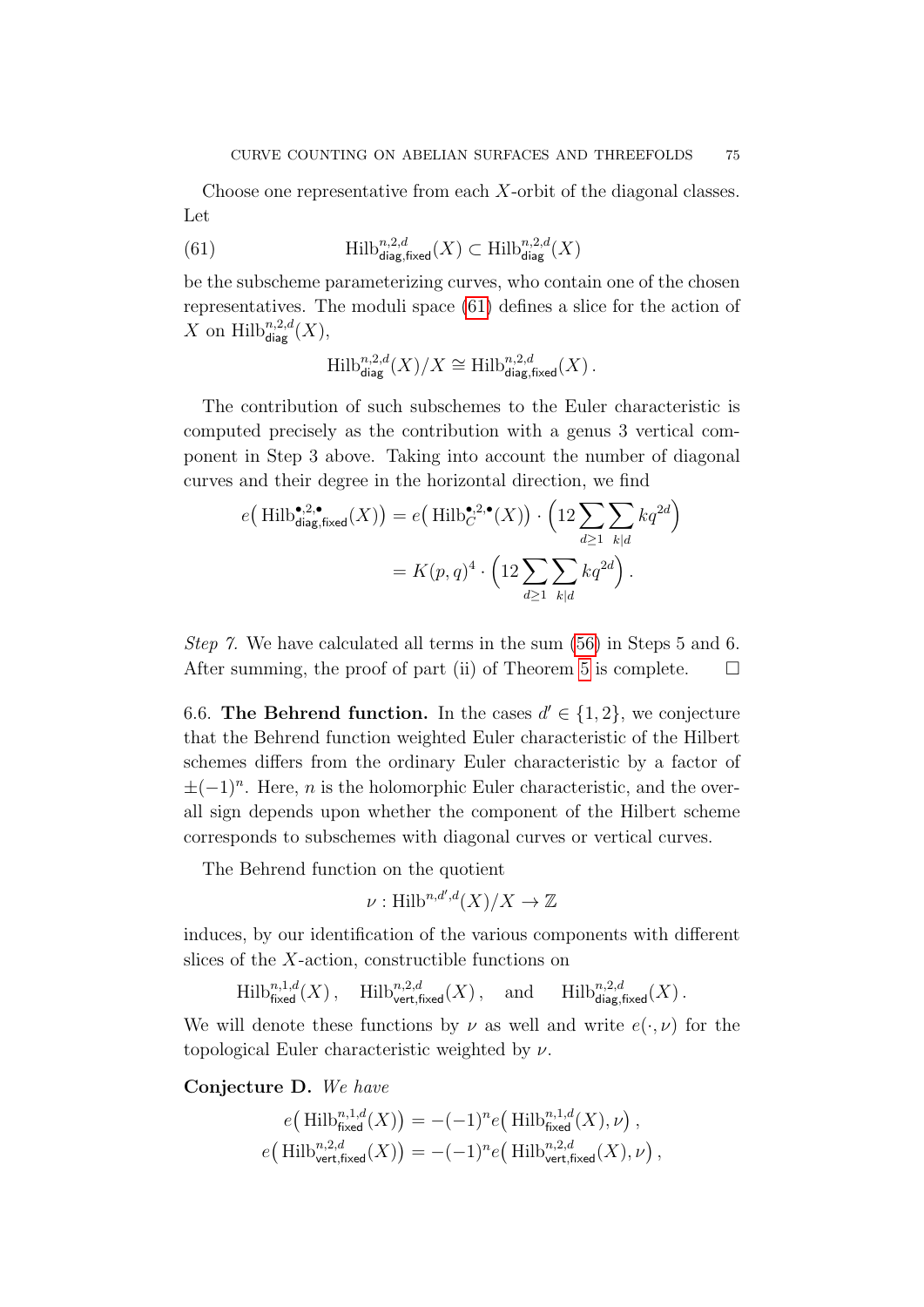76 J. BRYAN, G. OBERDIECK, R. PANDHARIPANDE, AND Q. YIN

$$
e\big(\operatorname{Hilb}_{\operatorname{diag},\operatorname{fixed}}^{n,2,d}(X)\big) = +(-1)^n e\big(\operatorname{Hilb}_{\operatorname{diag},\operatorname{fixed}}^{n,2,d}(X),\nu\big)\,.
$$

Assuming Conjecture [D,](#page-74-1) we prove Corollary\* [5.](#page-11-0)

*Proof of Corollary [5.](#page-11-0)* In case  $d' = 1$ , we have, by Conjecture [D,](#page-74-1)

$$
DT_1=-\widehat{DT}_1.
$$

Part (i) of Corollary\* [5](#page-11-0) hence follows from part (i) of Theorem [5.](#page-10-0)

In case  $d' = 2$ , we have, following [\(56\)](#page-70-0),

$$
\begin{aligned} &\mathsf{DT}_2 = \\ & \sum_{d \geq 0} \sum_{n \in \mathbb{Z}} \bigg( \frac{1}{4} e\big(\operatorname{Hilb}_{\operatorname{vert,fixed}}^{\bullet,2,\bullet}(X),\nu \big) + e\big(\operatorname{Hilb}_{\operatorname{diag,fixed}}^{\bullet,2,\bullet}(X),\nu \big) \bigg) (-p)^n q^d \,. \end{aligned}
$$

By Conjecture [D,](#page-74-1) the right side equals

$$
\sum_{d\geq 0}\sum_{n\in\mathbb{Z}}\left(-\frac{1}{4}e\big(\operatorname{Hilb}_{\mathsf{vert,fixed}}^{\bullet,2,\bullet}(X)\big)+e\big(\operatorname{Hilb}_{\operatorname{diag,fixed}}^{\bullet,2,\bullet}(X)\big)\right)p^nq^d.
$$

These terms have been calculated in Steps 5 and 6 of the proof of Theorem [5](#page-10-0) (ii). Summing up, we obtain

$$
K(p,q)^4 \cdot \left(-3\wp(p,q) - \frac{1}{4} + 6 \sum_{d \ge 1} \sum_{k|d} k(2q^{2d} - q^d)\right)
$$
,

where

$$
\wp(p,q) = \frac{1}{12} + \frac{p}{(1-p)^2} + \sum_{d \ge 1} \sum_{k|d} k(p^k - 2 + p^{-k}) q^d
$$

is the Weierstrass elliptic function expanded in  $p$  and  $q$ . Rewriting

$$
-\frac{1}{4} + 6 \sum_{d \ge 1} \sum_{k|d} k(2q^{2d} - q^d)
$$
  
=  $-\frac{1}{4} \Big( 1 + 24 \sum_{d \ge 1} \sum_{k|d} kq^d - 24 \sum_{d \ge 1} \sum_{\substack{k|d \text{even}}} kq^d \Big) = -\frac{1}{4} \vartheta_{D_4}(q)$ 

where

$$
\vartheta_{D_4}(q) = 1 + 24 \sum_{d \ge 1} \sum_{\substack{k | d \\ k \text{ odd}}} k q^d
$$

is the theta function of the  $D_4$  lattice, we find

$$
\mathsf{DT}_2 = -K(p,q)^4 \cdot \left(3\wp(p,q) + \frac{1}{4}\vartheta_{D_4}(q)\right).
$$

Hence, part (ii) of Corollary<sup>\*</sup> [5](#page-11-0) follows from Lemma [16](#page-76-0) below.  $\square$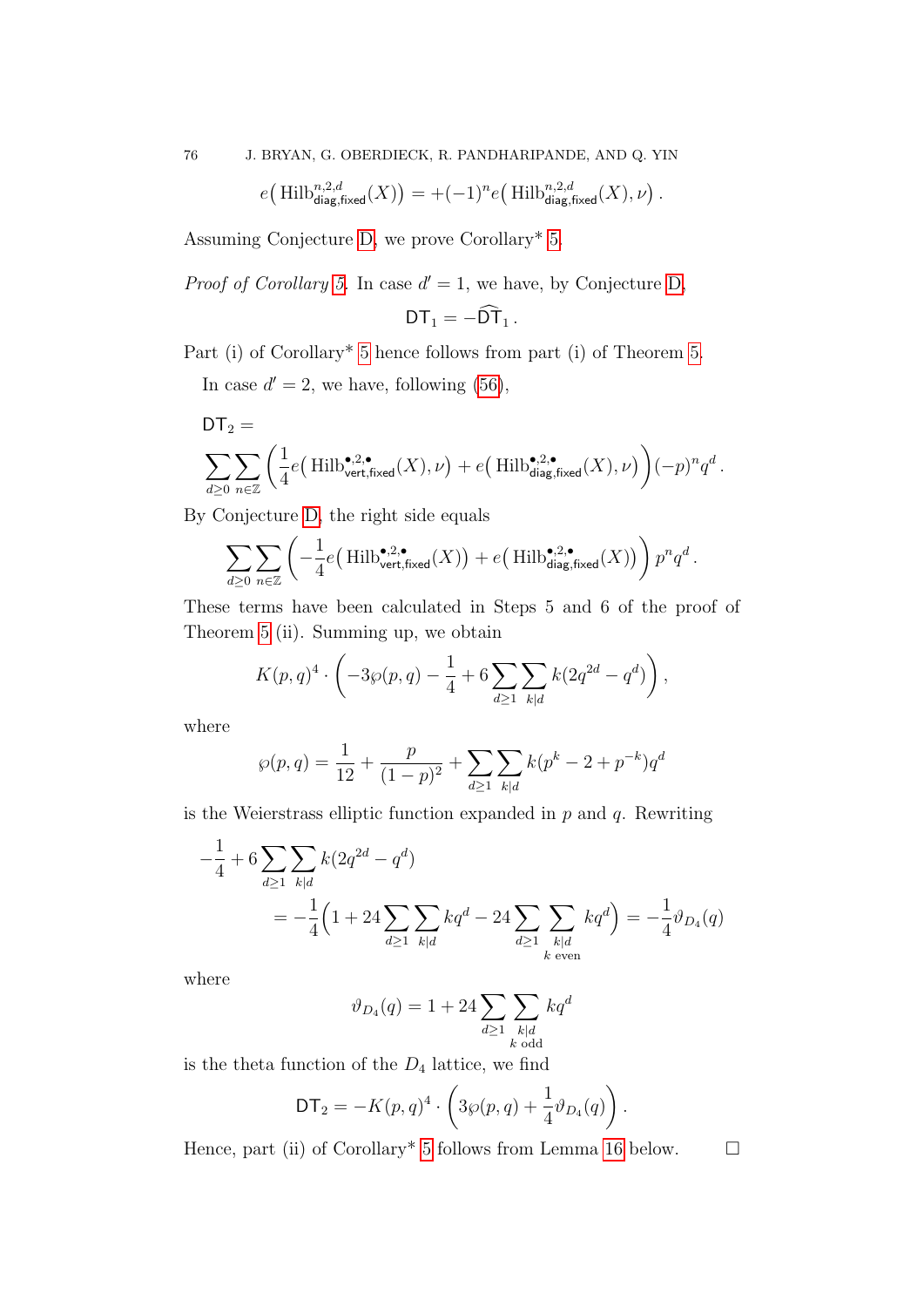<span id="page-76-0"></span>Lemma 16. We have

$$
K(p,q)^4 \cdot \left(3\wp(p,q) + \frac{1}{4}\vartheta_{D_4}(q)\right) = \frac{3}{2}K(p,q)^4\wp(p,q) + \frac{3}{8}K(p^2,q^2)^2.
$$

Proof. The Lemma is stated as an equality of formal power series. Since both sides converge for the variables

$$
p = e^{2\pi i z}
$$
 and  $q = e^{2\pi i \tau}$ 

with  $z \in \mathbb{C}$  and  $\tau \in \mathbb{H}$ , we may work with the actual functions  $K(z,\tau), \wp(z,\tau)$ , and  $\vartheta_{D_4}(\tau)$ .

The statement of the Lemma is then equivalent to

(62) 
$$
\varphi(z,\tau) = \frac{K(2z,2\tau)^2}{K(z,\tau)^4} - 4\wp(z,\tau) = \frac{2}{3}\vartheta_{D_4}(\tau).
$$

From the definition of  $K(z, \tau)$ , we obtain

$$
K(z + \lambda \tau + \mu, \tau) = (-1)^{\lambda + \mu} q^{-\lambda/2} p^{-\lambda} K(z, \tau)
$$

for all  $\lambda, \mu \in \mathbb{Z}$ . Combined with the double-periodicity of the Weierstrass  $\wp$ -function, this implies

$$
\varphi(z + \lambda \tau + \mu, \tau) = \varphi(z, \tau)
$$

for all  $\lambda, \mu \in \mathbb{Z}$ . Since

$$
K(z,\tau) = 2\pi i z + O(z^3)
$$
 and  $\wp(z,\tau) = \frac{1}{(2\pi i z)^2} + O(1)$ ,

the function  $\varphi(z,\tau)$  has no pole at  $z=0$ . Because the only zero of  $K(z, \tau)$  and  $\vartheta_1(z, \tau)$  and the only pole of  $\varphi(z, \tau)$  in the fundamental region are at  $z = 0$ , the function  $\varphi(z, \tau)$  is entire. By double-periodicity,  $\varphi(z,\tau)$  is hence a constant only depending on  $\tau$ .

We evaluate  $\varphi(z,\tau)$  at  $z=1/2$ . We have

$$
\wp\bigg(\frac{1}{2},\tau\bigg)=-\frac{1}{6}\vartheta_{D_4}(\tau)\,.
$$

Since  $K(1/2, \tau) \neq 0$ , but  $K(1, \tau) = 0$ , this shows

$$
\varphi(z,\tau) = \varphi\left(\frac{1}{2},\tau\right) = -4 \cdot \left(-\frac{1}{6}\vartheta_{D_4}(\tau)\right) = \frac{2}{3}\vartheta_{D_4}(\tau). \qquad \Box
$$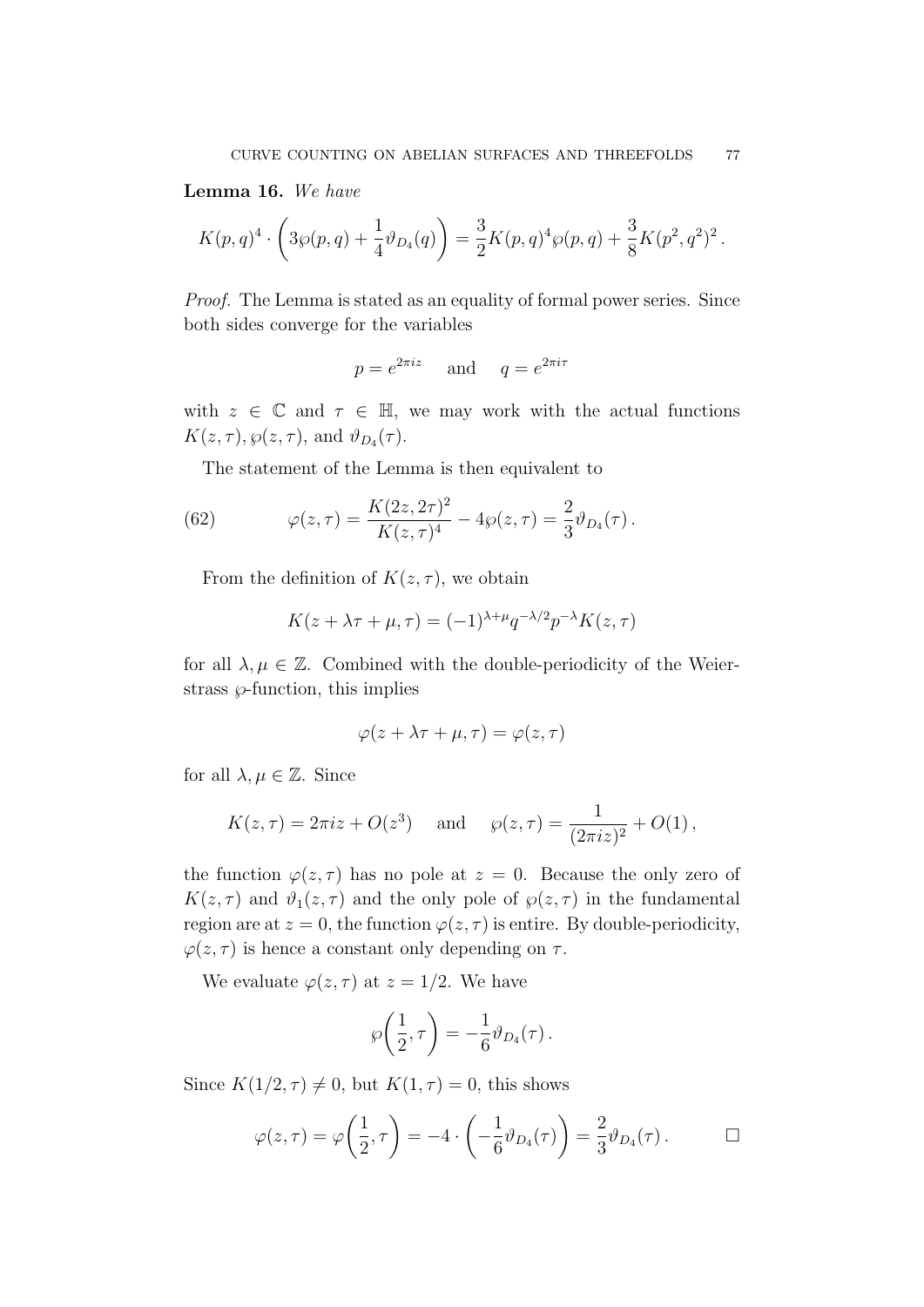6.7. Discussion of Conjecture [D.](#page-74-1) The phenomenon proposed by Conjecture [D](#page-74-1) is parallel to the phenomenon exhibited by the Donaldson-Thomas invariants of toric Calabi-Yau threefolds. In the case of toric Calabi-Yau threefolds, the only subschemes which contribute to the DT invariants are the torus fixed subschemes, namely those which are locally given by monomial ideals. The value of the Behrend function at such a subscheme Z is given by  $\pm(-1)^n$  where  $n = \chi(\mathcal{O}_Z)$  and the overall sign depends only on the 1-dimensional component of Z (and not on the embedded points) [\[39\]](#page-90-0).

One route to prove Conjecture [D](#page-74-1) would be to show the following two properties.

- (i) The motivic methods of the previous section are compatible with the Behrend function, specifically that the group actions defined on the various substrata of  $Hilb(X)/X$  respect the Behrend function.
- (ii) The value of the Behrend function at a subscheme Z which is formally locally given by monomial ideals is given by  $\pm(-1)^n$ where the overall sign is positive if  $Z$  contains a diagonal curve and negative if Z contains a vertical curve.

## 7. Gromov-Witten theory

7.1. Overview. Let X be an abelian threefold, let  $g \geq 2$  be the genus, and let  $\beta \in H_2(X, \mathbb{Z})$  be a curve class of type  $(d_1, d_2, d_3)$  with  $d_1, d_2 > 0$ .

In Section [7.2,](#page-78-0) we define a virtual fundamental class on the quotient stack

$$
\overline{M}_g(X,\beta)/X.
$$

The degree of the virtual class is the quotient Gromov-Witten invariant of X.

The reduced Gromov-Witten invariants of  $X$  are defined by integration against the 3-reduced virtual class (defined in Section [1.4\)](#page-18-0) on the moduli space  $\overline{M}_{g,n}(X,\beta)$ . In Section [7.3,](#page-79-0) we prove that these invariants are fully determined by the quotient Gromov-Witten invariants and classical intersections.

In Section [7.4,](#page-83-0) we relate the quotient invariants in genus 3 to the lattice counts of Section [1.3.](#page-16-0) We also prove the crucial Lemma [21](#page-84-0) needed in Section [6.](#page-63-0) In Section [7.5,](#page-86-0) we use Jacobi form techniques to show that Conjectures [B](#page-12-0) and [C](#page-12-1) are consistent with Theorem [5.](#page-10-0)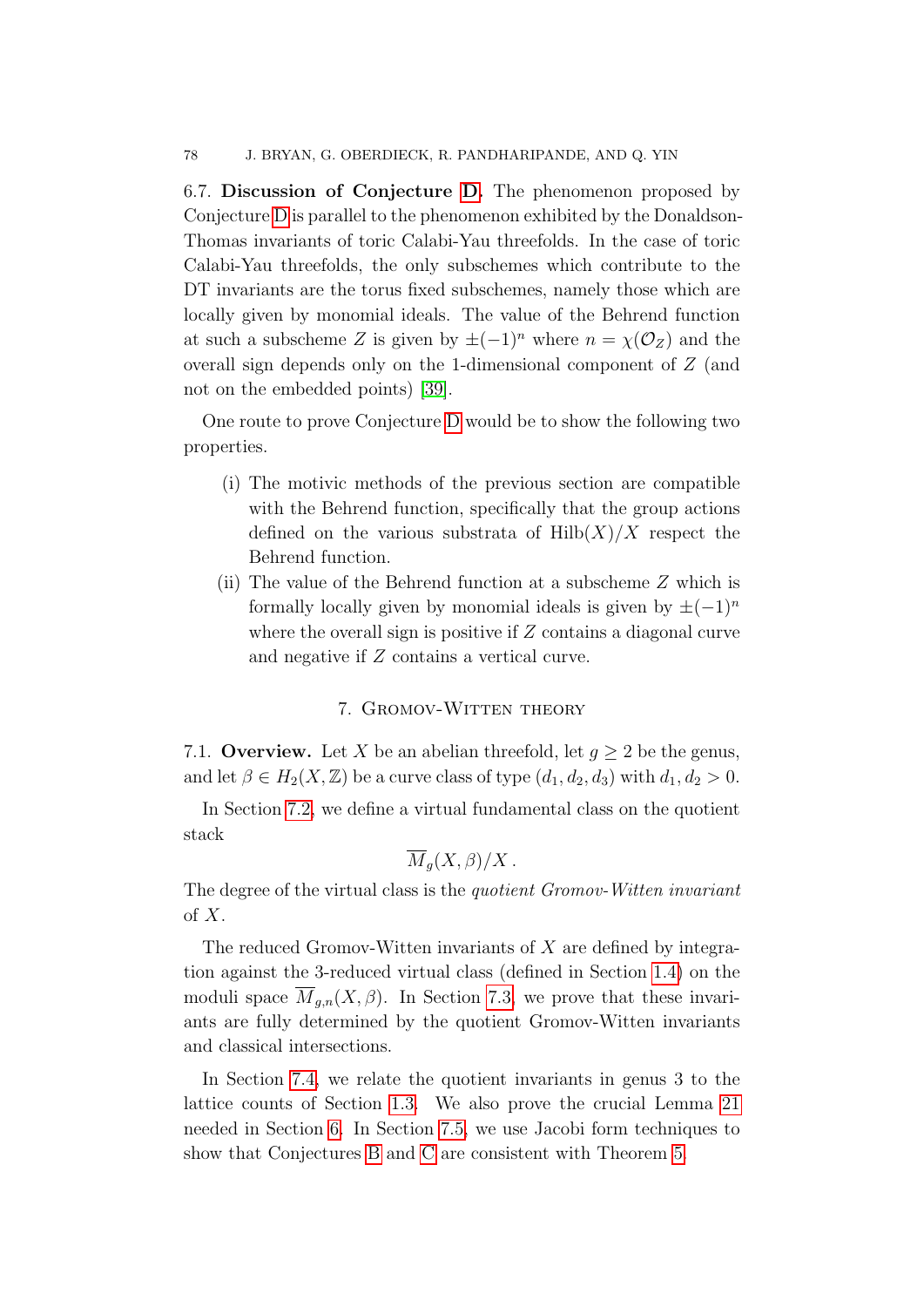Finally, we extend Conjecture [C](#page-12-1) to all curve classes in Section [7.6.](#page-88-0)

<span id="page-78-0"></span>7.2. Quotient invariants. Since  $g \geq 2$ , X acts on  $\overline{M}_g(X,\beta)$  with finite stabilizers. Let

(63) 
$$
q: \overline{M}_g(X,\beta) \to \overline{M}_g(X,\beta)/X.
$$

be the quotient map.

Let  $0_X \in X$  be the identity element, let

<span id="page-78-1"></span>
$$
\text{ev}: \overline{M}_{g,1}(X,\beta) \to X
$$

be the evaluation map, let  $\psi_1$  be the first Chern class of the cotangent line  $L_1 \to \overline{M}_{g,1}(X,\beta)$  and let

$$
\pi: \overline{M}_{g,1}(X,\beta) \to \overline{M}_g(X,\beta)
$$

be the forgetful map.

We define the reduced virtual class on  $\overline{M}_g(X,\beta)/X$  by

$$
[\overline{M}_g(X,\beta)/X]^{\text{red}} = \frac{1}{2g-2} (q \circ \pi)_* ((ev^{-1}(0_X) \cup \psi_1) \cap [\overline{M}_{g,1}(X,\beta)]^{\text{red}}).
$$

The definition is justified by the following Lemma.

<span id="page-78-3"></span>**Lemma 17.** Let  $p : \overline{M}_{g,n}(X,\beta) \to \overline{M}_g(X,\beta)/X$  be the composition of the forgetful with the quotient map. Then,

$$
p^*[\overline{M}_g(X,\beta)/X]^{\text{red}} = [\overline{M}_{g,n}(X,\beta)]^{\text{red}}.
$$

Proof. The map p factors as

$$
p: \overline{M}_{g,n}(X,\beta) \xrightarrow{p'} \overline{M}_g(X,\beta) \xrightarrow{q} \overline{M}_g(X,\beta)/X
$$

where  $p'$  is the forgetful and  $q$  is the quotient map [\(63\)](#page-78-1). Since we have

$$
p'^*[\overline{M}_g(X,\beta)]^{\text{red}} = [\overline{M}_{g,n}(X,\beta)]^{\text{red}},
$$

it is enough to prove

$$
q^*[\overline{M}_g(X,\beta)/X]^{\text{red}} = [\overline{M}_g(X,\beta)]^{\text{red}}.
$$

Consider the product decomposition

(64) 
$$
\overline{M}_{g,1}(X,\beta) = \overline{M}_{g,1}^0(X,\beta) \times X,
$$

where

<span id="page-78-2"></span>
$$
\overline{M}_{g,1}^0(X,\beta) = \mathrm{ev}^{-1}(0_X) .
$$

Under the decomposition [\(64\)](#page-78-2), write

$$
q': \overline{M}_{g,1}(X,\beta) \to \overline{M}_{g,1}^0(X,\beta)
$$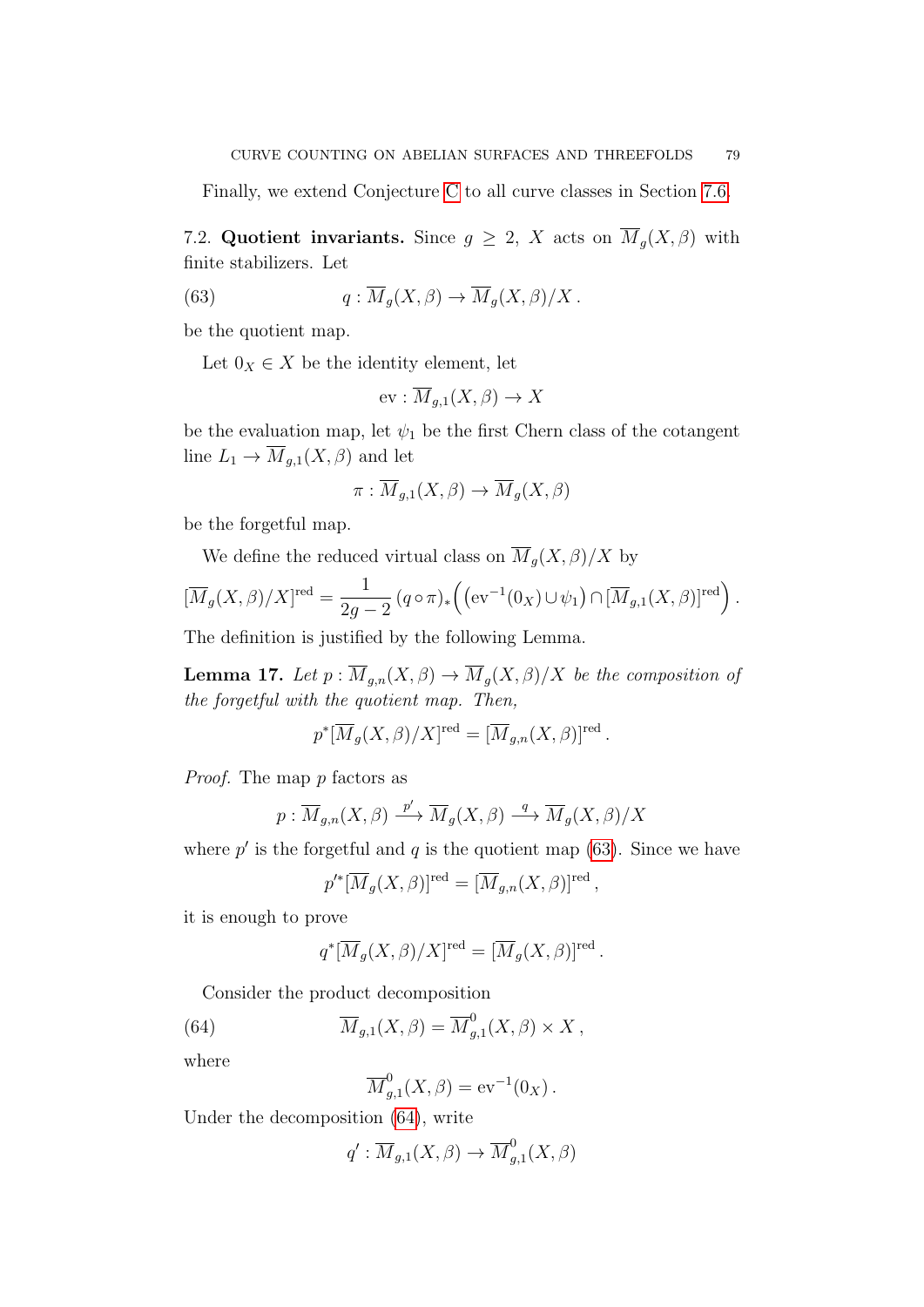for the projection to the first factor. Since the obstruction theory of  $\overline{M}_{g,1}(X,\beta)$  is X-equivariant, we have

$$
\psi_1 \cap [\overline{M}_{g,1}(X,\beta)]^{\text{red}} = q'^*\alpha
$$

for some class  $\alpha$  on  $\overline{M}_{a}^{0}$  $G_{g,1}^{\circ}(X,\beta).$ 

Consider the inclusion

$$
\iota: \overline{M}^0_{g,1}(X,\beta) \to \overline{M}_{g,1}(X,\beta)
$$

defined by  $\overline{M}_a^0$  $g_{g,1}^{\sigma}(X,\beta) \times 0_X$  under [\(64\)](#page-78-2) and the fiber diagram

$$
\overline{M}_{g,1}(X,\beta) \xleftarrow{i} \overline{M}_{g,1}^{0}(X,\beta)
$$
\n
$$
\downarrow_{\pi}^{T}
$$
\n
$$
\overline{M}_{g}(X,\beta) \xrightarrow{q} \overline{M}_{g}(X,\beta)/X,
$$

where  $\pi'$  is the map induced by  $\pi$ . Then

$$
(2g - 2)q^* [\overline{M}_g(X, \beta)/X]^{\text{red}}
$$
  
=  $q^* \pi'_* q'_* ((\text{ev}^{-1}(0_X) \cup \psi_1) \cap [\overline{M}_{g,1}(X, \beta)]^{\text{red}})$   
=  $\pi_* q'^* q'_* ((\text{ev}^{-1}(0_X) \cup \psi_1) \cap [\overline{M}_{g,1}(X, \beta)]^{\text{red}})$   
=  $\pi_* q'^* \iota^* (\psi_1 \cap [\overline{M}_{g,1}(X, \beta)]^{\text{red}})$   
=  $\pi_* q'^* \alpha$   
=  $\pi_* (\psi_1 \cap [\overline{M}_{g,1}(X, \beta)]^{\text{red}}).$ 

The Lemma now follows directly from the dilaton equation.  $\Box$ 

We define the *quotient Gromov-Witten invariants* of  $X$  by

(65) 
$$
\mathsf{N}_{g,\beta} = \int_{[\overline{M}_g(X,\beta)/X]^{\text{red}}} 1.
$$

<span id="page-79-0"></span>7.3. Reduced Gromov-Witten invariants. Let  $g \geq 2$  and let  $\beta$  be a curve class of type  $(d_1, d_2, d_3)$  with  $d_1, d_2 > 0$ . Let

<span id="page-79-1"></span>
$$
[\overline{M}_{g,n}(X,\beta)]^{\text{red}}
$$

be the 3-reduced virtual class on the moduli space  $\overline{M}_{g,n}(X,\beta)$  constructed in Section [1.4.](#page-18-0) The reduced Gromov-Witten invariants of X are defined by

<span id="page-79-2"></span>(66) 
$$
\left\langle \tau_{a_1}(\gamma_1) \ldots \tau_{a_n}(\gamma_n) \right\rangle_{g,\beta}^{X,\text{red}} = \int_{[\overline{M}_{g,n}(X,\beta)]^{\text{red}}} \prod_{i=1}^n \text{ev}_i^*(\gamma_i) \cup \psi_i^{a_i},
$$

for  $\gamma_1, \ldots, \gamma_n \in H^*(X, \mathbb{Q})$  and  $a_1, \ldots, a_n \geq 0$ .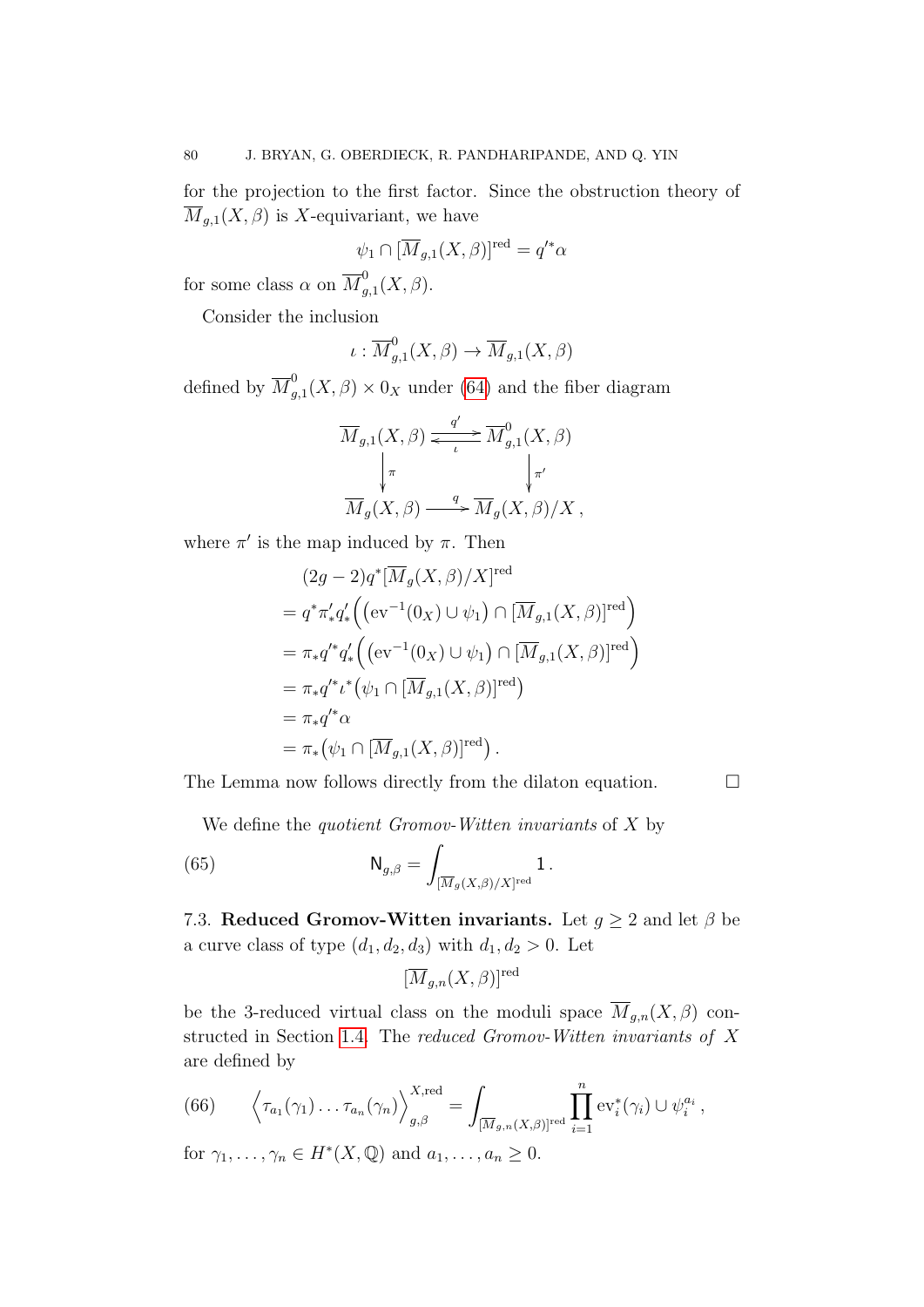By the definition of the virtual class  $\left[\overline{M}_g(X,\beta)/X\right]^{\text{red}}$  and the quotient Gromov-Witten invariants [\(65\)](#page-79-1), we have

$$
\mathsf{N}_{g,\beta} = \frac{1}{2g-2} \cdot \big\langle \tau_1(\mathsf{p}) \big\rangle_{g,\beta}^{X,\mathrm{red}} \,,
$$

where  $p \in H^{6}(X,\mathbb{Z})$  is the class of a point. The invariants  $\mathsf{N}_{g,\beta}$  will be shown to determine all reduced Gromov-Witten invariants [\(66\)](#page-79-2) of X.

We first determine all primary Gromov-Witten invariants in terms of  $\mathsf{N}_{g,\beta}$ . Consider the translation action

<span id="page-80-2"></span>(67) 
$$
t: X^{n+1} \to X
$$
,  $(a, x_1,...,x_n) \mapsto (x_1 - a,...,x_n - a)$ .

<span id="page-80-3"></span>Lemma 18. For  $\gamma_1, \ldots, \gamma_n \in H^*(X, \mathbb{Q}),$ 

<span id="page-80-1"></span>(68) 
$$
\left\langle \tau_0(\gamma_1) \ldots \tau_0(\gamma_n) \right\rangle_{g,\beta}^{X,\text{red}} = \mathsf{N}_{g,\beta} \cdot \int_{t_*([X]\otimes \beta^{\otimes n})} \gamma_1 \otimes \ldots \otimes \gamma_n.
$$

*Proof.* Let  $\gamma_1, \ldots, \gamma_n \in H^*(X, \mathbb{Q})$  be homogeneous classes. We may assume the dimension constraint

$$
\sum_{i=1}^{n} \deg(\gamma_i) = 2(3+n)
$$

holds<sup>[25](#page-80-0)</sup> – otherwise both sides of  $(68)$  vanish.

For every  $k$ , let

$$
\pi_k : \overline{M}_{g,k}(X,\beta) \to \overline{M}_g(X)/X
$$

be the composition of the map that forgets all markings with the quotient map. By Lemma [17,](#page-78-3)

$$
[\overline{M}_{g,n}(X,\beta)]^{\text{red}} = \pi_n^*[\overline{M}_g(X,\beta)/X]^{\text{red}},
$$

hence by the push-pull formula

$$
\left\langle \tau_0(\gamma_1) \ldots \tau_0(\gamma_n) \right\rangle_{g,\beta}^{X,\text{red}} = \int_{\left[\overline{M}_g(X,\beta)/X\right]^{red}} \pi_{n*}\left(\prod_i \text{ev}_i^*(\gamma_i)\right).
$$

Since the map  $\pi_n$  is of relative dimension  $3 + n$ , the cohomology class

$$
\pi_{n*}\Big(\prod_i \mathrm{ev}_i^*(\gamma_i)\Big)
$$

has degree 0. To proceed, we evaluate  $\prod_i \text{ev}_i^*(\gamma_i)$  on the fibers of  $\pi_n$ .

Let  $f: C \to X$  be a stable map of genus q and class  $\beta$ , let

$$
[f] \in \overline{M}_g(X,\beta)/X
$$

be the associated point, and let F be the (stack) fiber of  $\pi_n$  over [f].

<span id="page-80-0"></span> $\overline{^{25}$ Here, deg(·) denotes the real degree of a class in X.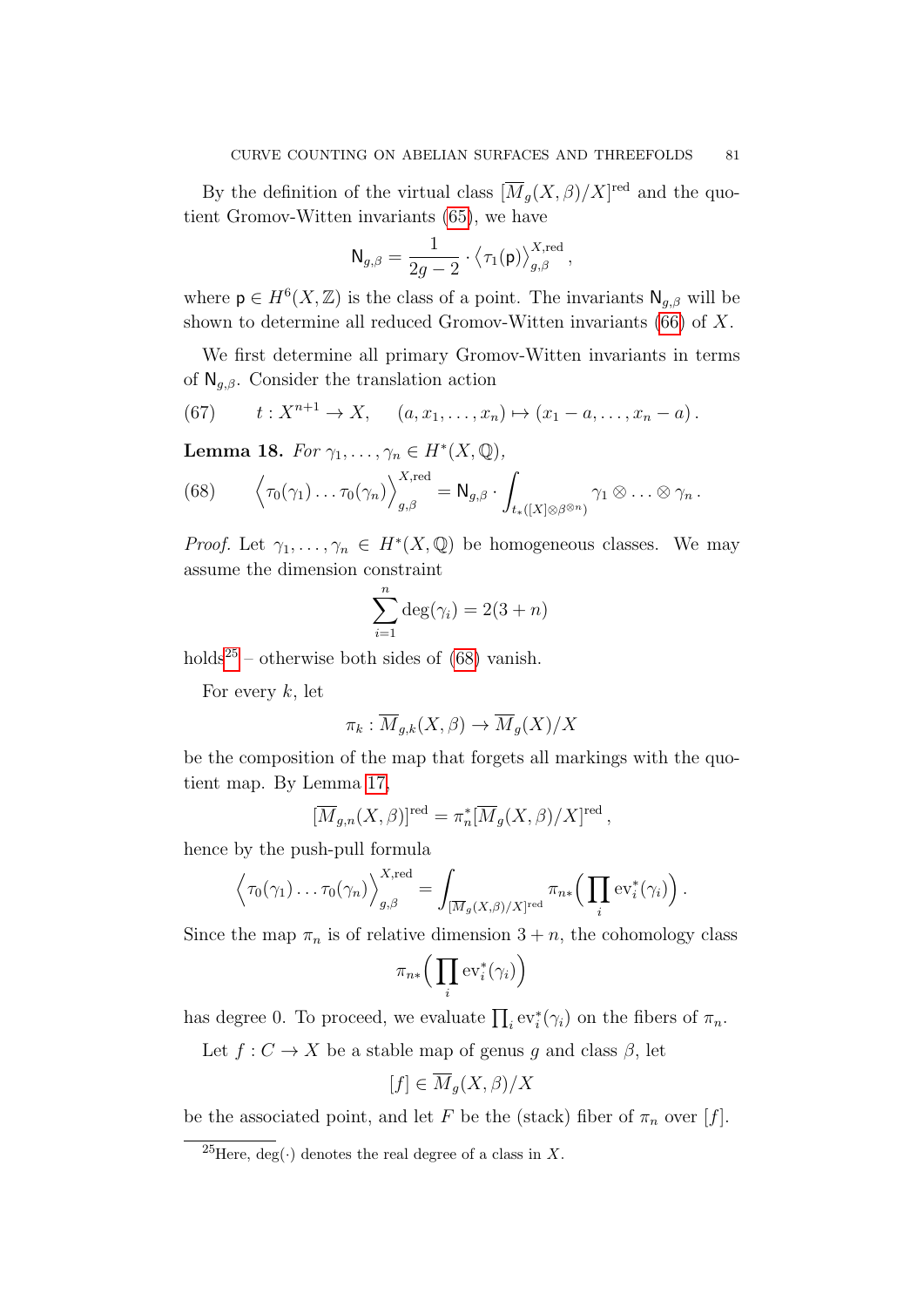By the definition of  $\overline{M}_g(X,\beta)/X$  as a quotient stack [\[56\]](#page-91-0), we may identify

(69) 
$$
X = \pi_0^{-1}([f]),
$$

where the induced map  $X \to \overline{M}_g(X,\beta)$  is  $x \mapsto (f - x)$ .

Under [\(69\)](#page-81-0), let

<span id="page-81-0"></span>
$$
b_0: F \to X
$$

be the map which forgets all markings. For  $i \in \{1, \ldots, n\}$ , let

$$
b_i: F \to C
$$

be the map which forgets the map and all except the i-th marking. The induced map

$$
b = (b_0, \dots, b_n) : F \to X \times C^n
$$

is birational on components.

The evaluation map  $ev : F \to X^n$  factors as

$$
F \xrightarrow{b} X \times C^n \xrightarrow{(\text{id}, f, \dots, f)} X^{n+1} \xrightarrow{t} X^n,
$$

where  $t$  is the translation map  $(67)$ . We find

$$
\int_{F} \mathrm{ev}_{1}^{*}(\gamma_{1}) \cdots \mathrm{ev}_{n}^{*}(\gamma_{n}) = \int_{\mathrm{ev}_{*}[F]} \gamma_{1} \otimes \ldots \otimes \gamma_{n}
$$
\n
$$
= \int_{t_{*}(\mathrm{id}, f^{n})_{*}([X] \otimes [C]^{\otimes n})} \gamma_{1} \otimes \ldots \otimes \gamma_{n}
$$
\n
$$
= \int_{t_{*}([X] \otimes \beta^{\otimes n})} \gamma_{1} \otimes \ldots \otimes \gamma_{n}.
$$

Since this only depends on  $\beta$  and the  $\gamma_i$ , we conclude

$$
\pi_{n*}\Big(\prod_i \mathrm{ev}_i^*(\gamma_i)\Big)=\Big(\int_{t_*([X]\otimes\beta^n)}\gamma_1\otimes\ldots\otimes\gamma_n\Big)\cdot 1\,.
$$

The claim of the Lemma follows.  $\Box$ 

We state the abelian vanishing relation for abelian threefolds. Let

$$
p: X^n \to X^{n-1}
$$
,  $(x_1, ..., x_n) \mapsto (x_2 - x_1, ..., x_n - x_1)$ .

<span id="page-81-1"></span>**Lemma 19.** Let  $\gamma \in H^*(X^{n-1}, \mathbb{Q})$  and let  $a_1, \ldots, a_n \geq 0$ . For any  $\gamma_1 \in H^*(X, \mathbb{Q})$  of degree  $\deg(\gamma_1) \leq 5$ ,

$$
\int_{[\overline{M}_{g,n}(X,\beta)]^{\text{red}}} \mathrm{ev}_1^*(\gamma_1) \cup \mathrm{ev}^* p^*(\gamma) \cup \prod_i \psi_i^{a_i} = 0.
$$

The proof is identical to the proof of Lemma [4.](#page-29-0)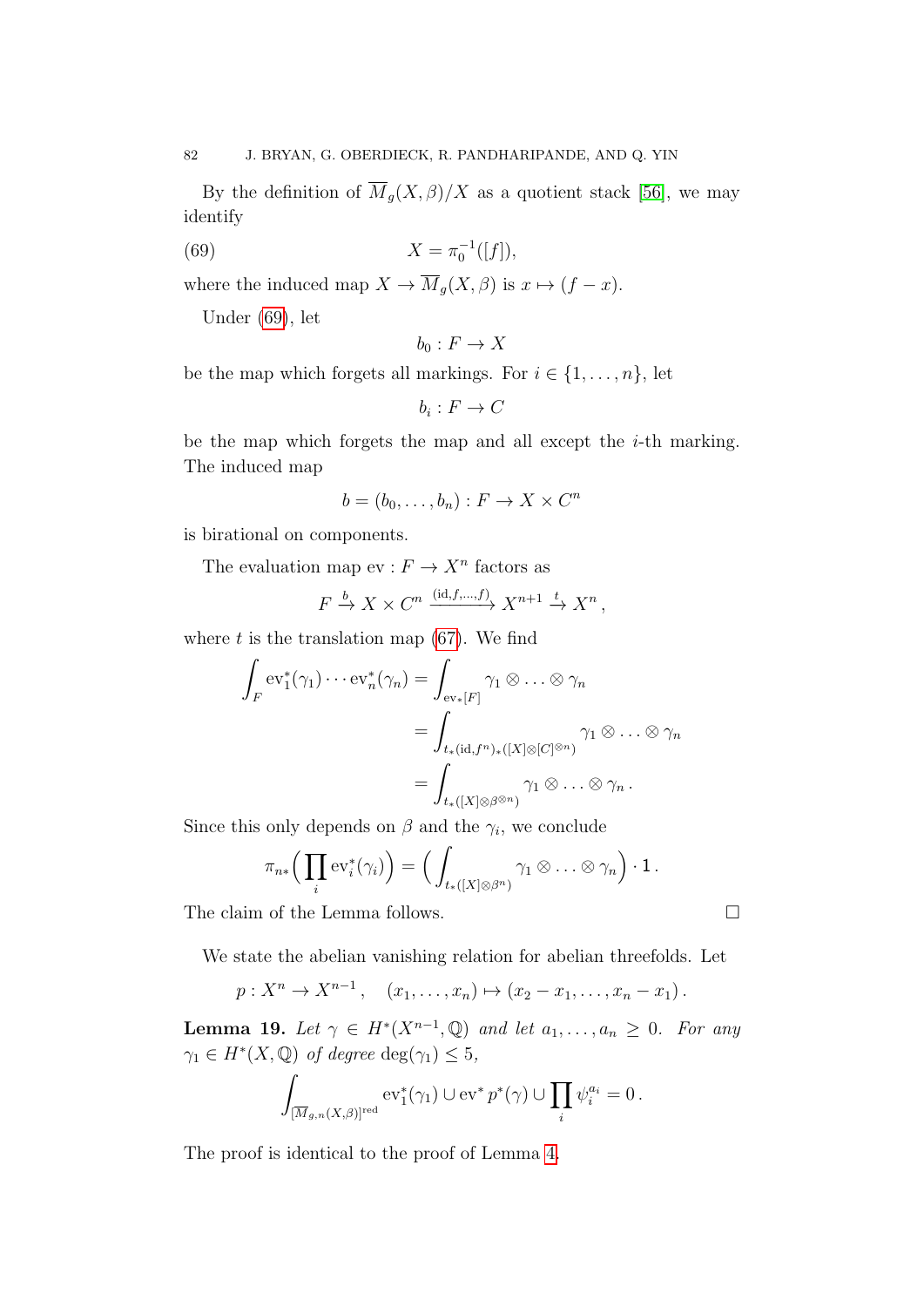Proposition 7. The full reduced descendent Gromov-Witten theory of X in genus g and class  $\beta$  is determined from  $\mathsf{N}_{g,\beta}$  by the following operations:

- (i) the string, dilaton, and divisor equations,
- (ii) the abelian vanishing relation of Lemma [19,](#page-81-1)
- (iii) the evaluation by Lemma [18](#page-80-3) of primary invariants,
- <span id="page-82-0"></span>(iv) the evaluation  $\langle \tau_1(\mathsf{p}) \rangle^{\text{X,red}}_{g,\beta} = (2g-2) \cdot \mathsf{N}_{g,\beta}$ .

*Proof.* Let  $\gamma_1, \ldots, \gamma_n \in H^*(X, \mathbb{Q})$  be homogeneous classes. We must determine the Gromov-Witten invariant

(70) 
$$
\left\langle \tau_{a_1}(\gamma_1) \ldots \tau_{a_n}(\gamma_n) \right\rangle_{g,\beta}^{X,\text{red}}
$$

for  $a_1, \ldots, a_n \geq 0$ . We may assume the dimension constraint

(71) 
$$
\sum_{i=1}^{n} \deg(\gamma_i) + 2a_i = 2(3+n),
$$

where  $deg(\cdot)$  is the real degree of a class in X. In particular,  $n \geq 1$ .

We proceed by induction on n. In case  $n = 1$ , the insertion must be

<span id="page-82-1"></span>
$$
\tau_1(p)\,,\,\,\tau_2(\gamma)\,,\,\,\tau_3(\gamma')\,,\,\,{\rm or}\ \ \, \tau_4(\gamma'')
$$

for classes  $\gamma$ ,  $\gamma'$ ,  $\gamma''$  of degrees 4, 2, 0 respectively. The case  $\tau_1(\mathsf{p})$  follows from (iv). The cases  $\tau_2(\gamma)$ ,  $\tau_3(\gamma')$ , and  $\tau_4(\gamma'')$  all vanish by the abelian vanishing relation (ii).

Suppose  $n > 1$  and assume the Proposition is true for all  $n' < n$ . If  $a_i = 0$  for all i, the statement follows from the evaluation (iii). Hence we may assume  $a_1 > 0$ . If  $\deg(\gamma_1) < 6$ , we first apply the vanishing of Lemma [19](#page-81-1) for  $\gamma_1$  and

$$
\gamma=\gamma_2\otimes\cdots\otimes\gamma_n.
$$

We find, that [\(70\)](#page-82-0) can can be expressed as a sum of series

$$
\pm \left\langle \tau_{a_1}(\gamma_1 \cup \delta) \tau_{a_2}(\gamma_2') \cdots \tau_{a_n}(\gamma_n') \right\rangle_{g,\beta}^{X,\text{red}}
$$

for homogeneous classes  $\delta, \gamma'_2, \ldots, \gamma'_n \in H^*(X, \mathbb{Q})$  with  $\deg(\delta) \geq 1$ . The above relation *increases* the degree of  $\gamma_1$ . By induction on deg( $\gamma_1$ ), we may assume deg( $\gamma_1$ ) = 6.

By the dimension constraint [\(71\)](#page-82-1), we have

$$
\sum_{i=2}^{n} \deg(\gamma_i) + 2a_i = 2(n - a_1),
$$

hence there exists a  $k \in \{2, ..., n\}$ , such that  $\deg(\gamma_k) + 2a_k \leq 2$ .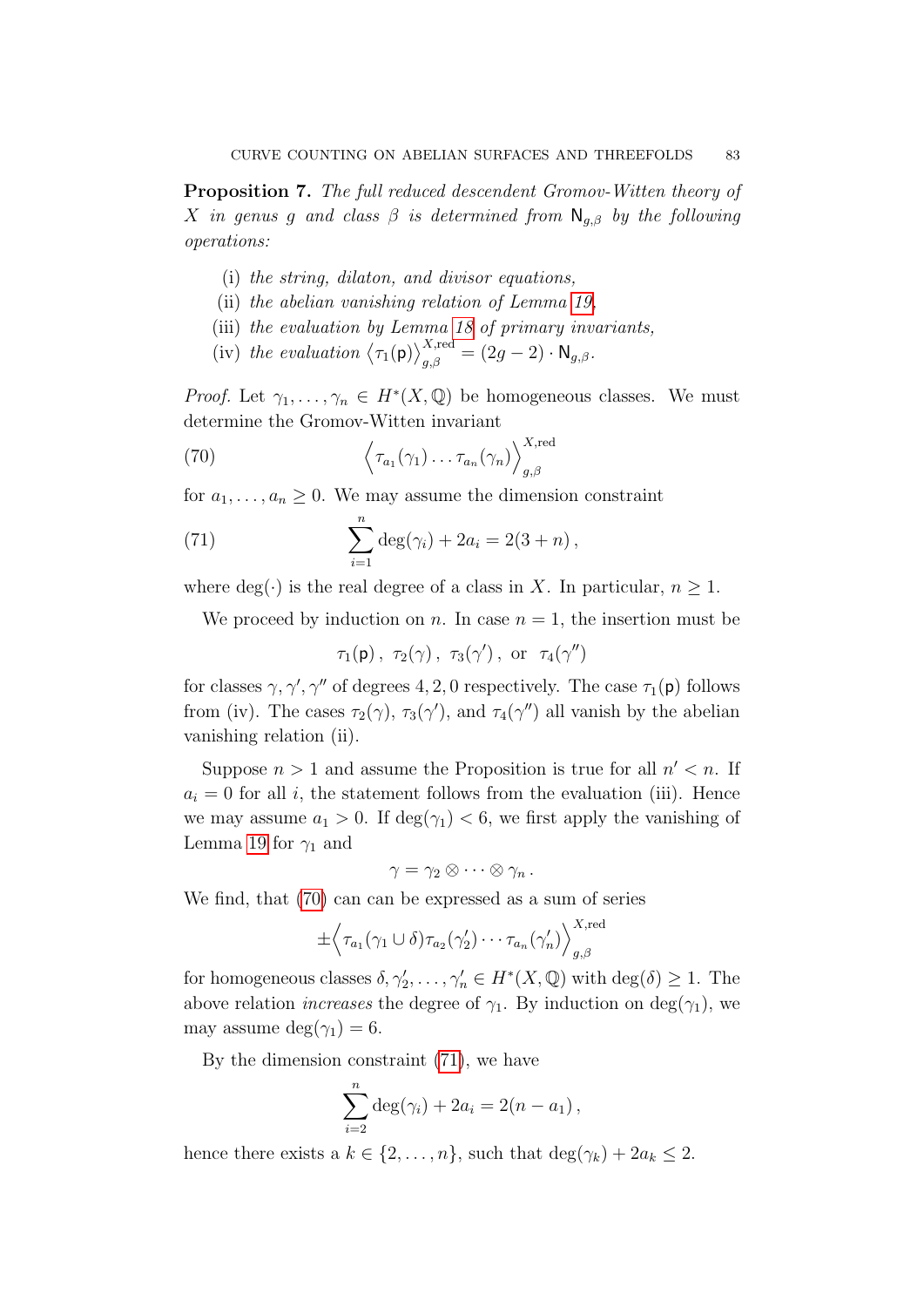If  $a_k = 1$ , then  $\deg(\gamma_k) = 0$  and we use the dilaton equation. If  $a_k = 0$  and  $\deg(\gamma_i) \in \{0, 1\}$ , we use the string equation. If  $a_k = 0$  and  $deg(\gamma_i) = 2$ , we use the divisor equation. In each case, we reduce to Gromov-Witten invariants with less then  $n$  marked points. The proof of the Proposition now follows from the induction hypothesis.  $\Box$ 

In [\(14\)](#page-23-0), we defined quotient invariants  $N_a^Q$  $g$ <sub> $g$ </sub> $(d_1, d_2)$  counting genus g curves on an abelian surface A in class of type  $(d_1, d_2)$ , with  $g \geq 2$  and  $d_1, d_2 > 0$ . By trading the FLS condition for insertions, moving the calculation to the threefold  $A \times E$  via the  $k = 2$  case of Section [1.5,](#page-19-0) and by the evaluation of Lemma [18,](#page-80-3) one obtains

$$
\mathsf{N}_{g,(d_1,d_2)}^{\mathsf{Q}} = \mathsf{N}_{g,(d_1,d_2,0)}\,.
$$

Hence, the quotient invariants of abelian surfaces agree with the degenerate case of the quotient invariants of abelian threefolds.

<span id="page-83-0"></span>7.4. Genus 3 counts. We determine the genus 3 invariants of X using the lattice method of Section [1.3.](#page-16-0) The strategy is similar to the proof of Lemma [3.](#page-23-1)

<span id="page-83-2"></span>**Lemma 20.** For all  $d_1, d_2, d_3 > 0$ ,

$$
\mathsf{N}_{3,(d_1,d_2,d_3)} = 2\nu(d_1,d_2,d_3).
$$

*Proof.* Let  $\beta$  be a curve class of type  $(d_1, d_2, d_3)$  on a generic abelian threefold X. Since X is simple, every genus 3 stable map

$$
f: C \to X
$$

in class  $\beta$  has a nonsingular domain C, and induces a polarized isogeny  $(\widehat{X}, \widehat{\beta}) \rightarrow (J, \theta).$ 

Conversely, every simple principally polarized abelian threefold  $(B, \theta)$ is the Jacobian of a unique nonsingular genus  $3$  curve  $C$ . Hence, each polarized isogeny  $(\widehat{X}, \widehat{\beta}) \to (B, \theta)$  induces a map

$$
f: C \xrightarrow{\text{aj}} B \to X.
$$

However, for a generic abelian threefold X we have  $Aut(C) = \{1\}$  and  $Aut(X) = \{\pm 1\}.$  The composition

$$
f^- = (-1) \circ f : C \to X
$$

is not translation equivalent to f and the given polarized isogeny corresponds to *two* genus 3 stable maps up to translation.<sup>[26](#page-83-1)</sup>

<span id="page-83-1"></span> $^{26}$ This fact was overlooked in [\[34\]](#page-90-1).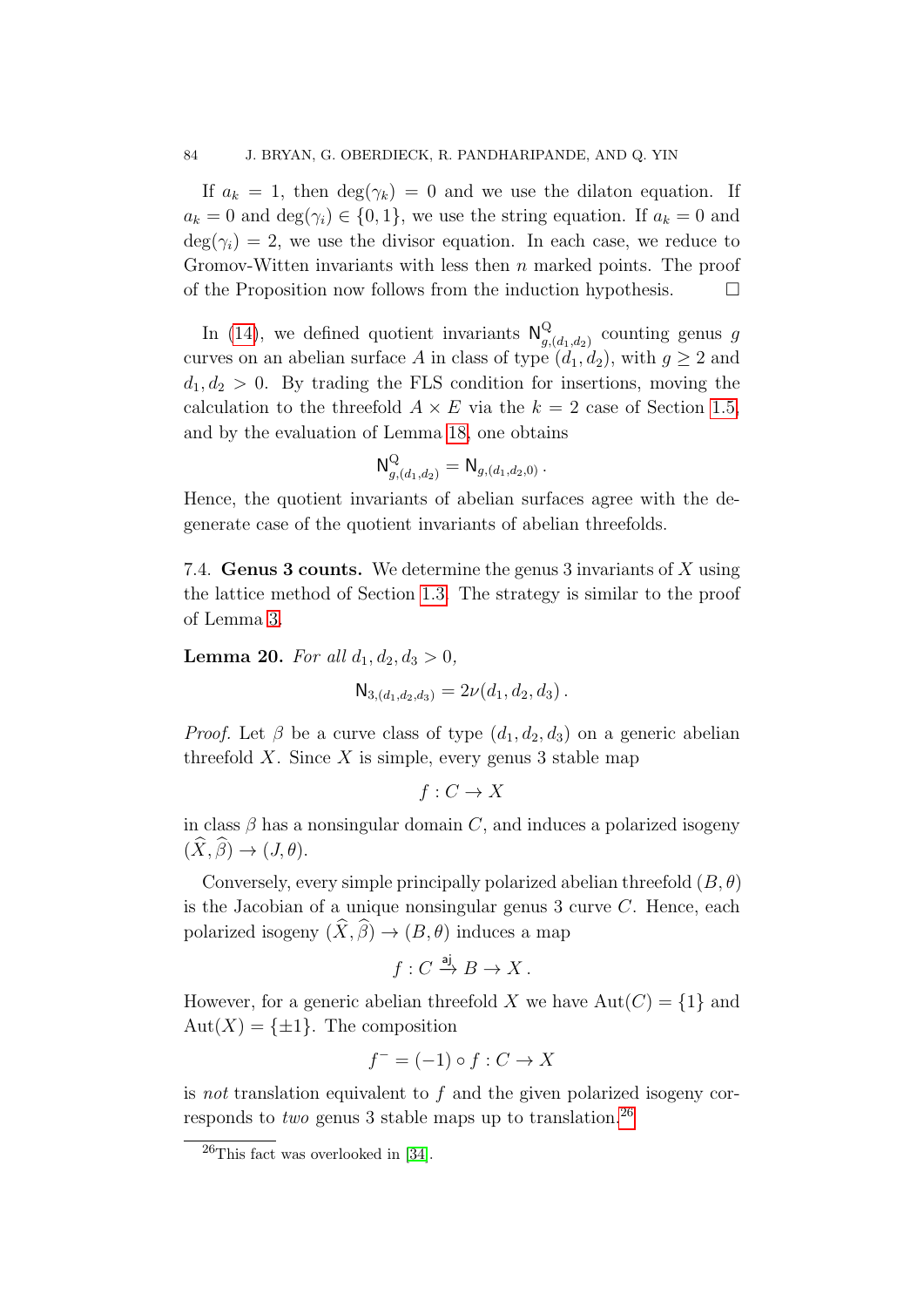The argument in the proof of Lemma [3](#page-23-1) also shows that X acts freely on  $\overline{M}_3(X,\beta)$ . The only point to verify is that given a nonsingular genus 3 curve C and the Abel-Jacobi map  $a: C \rightarrow J$ , the only element in J fixing  $\mathsf{a}$ j(C) is  $0_J$ . For this we consider the map

$$
Sym^2(\mathsf{aj}): \mathrm{Sym}^2(C) \to J.
$$

The image of  $Sym^2(C)$  is a theta divisor, and is only fixed by  $0_J \in J$ . Then, if a point  $a \in J$  fixes  $aj(C)$ , it must also fix the image of  $Sym^2(C)$ under Sym<sup>2</sup>(aj). Hence  $a = 0_J$ .

It follows that  $\overline{M}_3(X,\beta)/X$  is a set of  $2\nu(d_1,d_2,d_3)$  isolated reduced points.

<span id="page-84-1"></span>By Lemma [3,](#page-23-1) Theorem [6,](#page-25-0) and Lemma [20,](#page-83-2)

(72) 
$$
N_{3,(1,d,d')} = 2N_{2,(d,d')}^{Q} = 2 \sum_{k | \gcd(d,d')}\sum_{m \mid \frac{dd'}{k^2}} k^3 m.
$$

The right hand side of [\(72\)](#page-84-1) matches precisely the genus 3 predictions of Conjectures [B](#page-12-0) and [C.](#page-12-1)

Further, the lattice method can be adjusted to count diagonal curves in the  $X = A \times E$  setting. Let A, E, and  $(\beta_{d'}, d)$  be as in Section [6.](#page-63-0) Recall that an irreducible curve  $C \subset X$  is diagonal if both projections  $p_A : C \to A$  and  $p_E : C \to E$  are of non-zero degree.

<span id="page-84-0"></span>Lemma 21. For even d, there are

$$
12\sigma\left(\frac{d}{2}\right) = 12\sum_{k|\frac{d}{2}}k
$$

isolated diagonal curves in class  $(\beta_2, d)$  up to translation. All diagonal curves are nonsingular of genus 3. The translation action of  $A \times E$  on the diagonal curves is free.

*Proof.* Let C be a diagonal curve in class  $(\beta_2, d)$ . Since  $\beta_2$  is irreducible, the projection  $p_A : C \to A$  is generically injective. The image

$$
C_0 = p_A(C) \subset A
$$

is either a nonsingular genus 3 curve or a nodal genus 2 curve. We claim that the latter does not happen.

Suppose it does, and let  $q : \widetilde{C} \to C$  be the normalization map. Then  $p_A \circ q : \widetilde{C} \to A$  factors through an isogeny  $J(\widetilde{C}) \to A$ , where  $J(\widetilde{C})$  is the Jacobian of the genus 2 curve  $\widetilde{C}$ . We also know that  $p_E \circ q : \widetilde{C} \to E$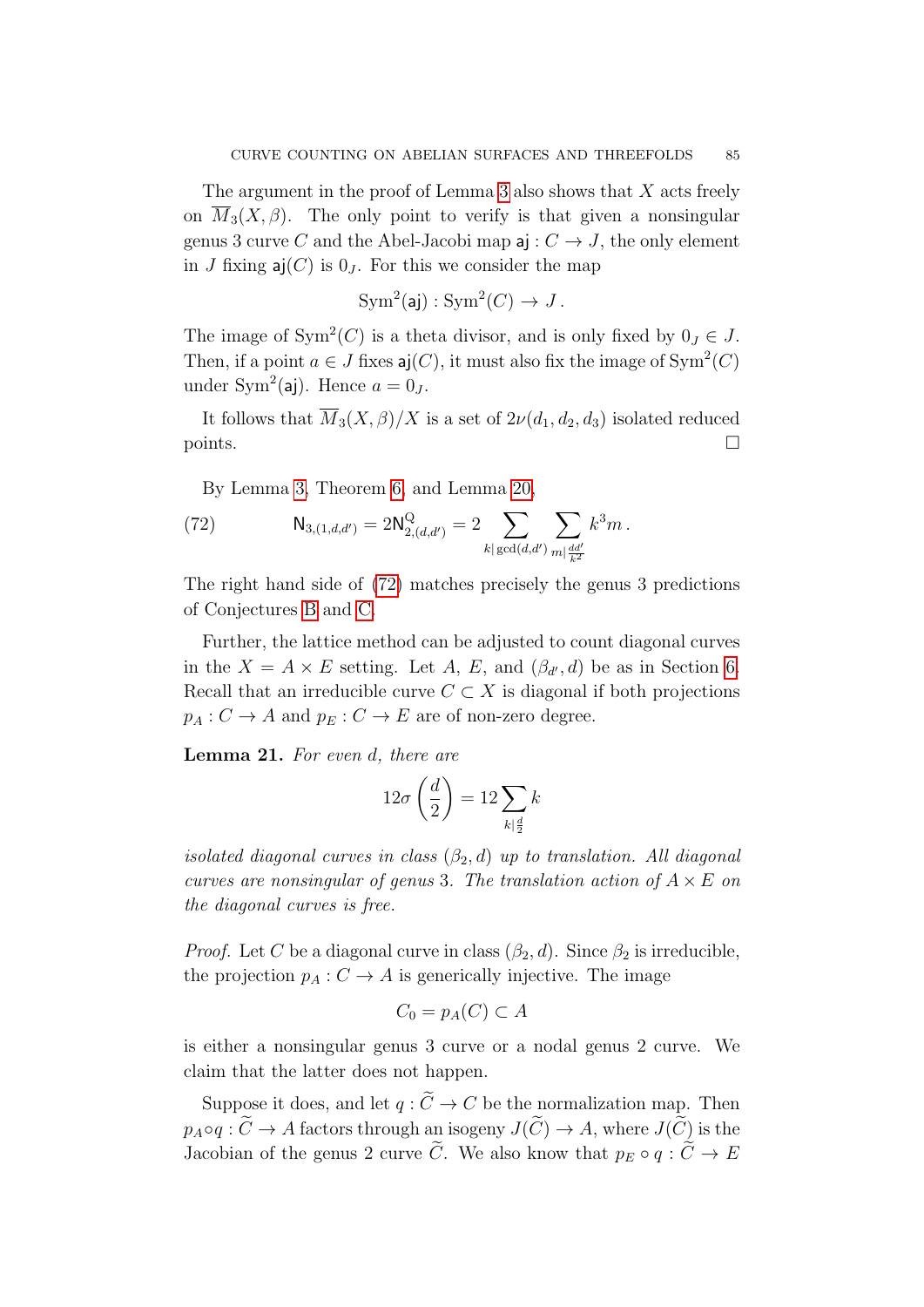factors through  $J(\widetilde{C}) \to E$ , which is surjective since  $d > 0$ . This contradicts the assumption that A is simple.

Hence,  $C_0$  is nonsingular of genus 3 and so is  $C$ . As before, every such C induces a polarized isogeny

$$
\left(\widehat{A \times E}, \widehat{(\beta_2, d)}\right) \to (J, \theta).
$$

Conversely, every principally polarized abelian threefold  $(B, \theta)$  is either

- the Jacobian of a unique nonsingular genus 3 curve, or
- the product of a principally polarized abelian surface and an elliptic curve, with the product polarization.

Given  $(\beta_2, d)$  of type  $(1, 2, d)$ , we know exactly which maximal totally isotropic subgroups of  $\text{Ker}(\phi_{\widehat{(\beta_2,d)}}) \cong (\mathbb{Z}/2 \times \mathbb{Z}/d)^2$  correspond to polarized isogenies

(73) 
$$
(\widehat{A \times E}, \widehat{(\beta_2, d)}) \to (B, \theta)
$$

to Jacobians  $(B, \theta)$ . They are precisely the subgroups not of the form

<span id="page-85-0"></span> $G_1 \times G_2$  with  $G_1 < (\mathbb{Z}/2)^2$ ,  $G_2 < (\mathbb{Z}/d)^2$ .

In particular, d must be even for these subgroups to exist. In terms of [\(7\)](#page-17-0), there are the following two possibilities:

(i) 
$$
K = \mathbb{Z}/2k
$$
 for some  $k|\frac{d}{2}$ , generated by  
\n
$$
\left(1, \frac{d}{2k}\right) \in \mathbb{Z}/2 \times \mathbb{Z}/d,
$$

together with an arbitrary element in  $\text{Hom}^{\text{sym}}(K, \widehat{K}),$ 

(ii)  $K = \mathbb{Z}/2 \times \mathbb{Z}/2k$  for some  $k\left|\frac{d}{2}\right|$  $\frac{d}{2}$ , generated by

$$
(1,0), \left(0, \frac{d}{2k}\right) \in \mathbb{Z}/2 \times \mathbb{Z}/d,
$$

together with a non-diagonal element in  $\mathrm{Hom}^{\mathrm{sym}}(K,\widehat{K})$ .

Summing up (i) and (ii), we find

$$
\sum_{k|\frac{d}{2}}2k+\sum_{k|\frac{d}{2}}2\cdot 2k=6\sum_{k|\frac{d}{2}}k
$$

polarized isogenies to Jacobians. We claim that each of the isogenies corresponds to two diagonal curves up to translation.

We have seen that a diagonal curve  $C \subset A \times E$  is isomorphic to its image  $C_0 \subset A$ . By [\[3,](#page-89-2) Section 10.8 (1)], every nonsingular genus 3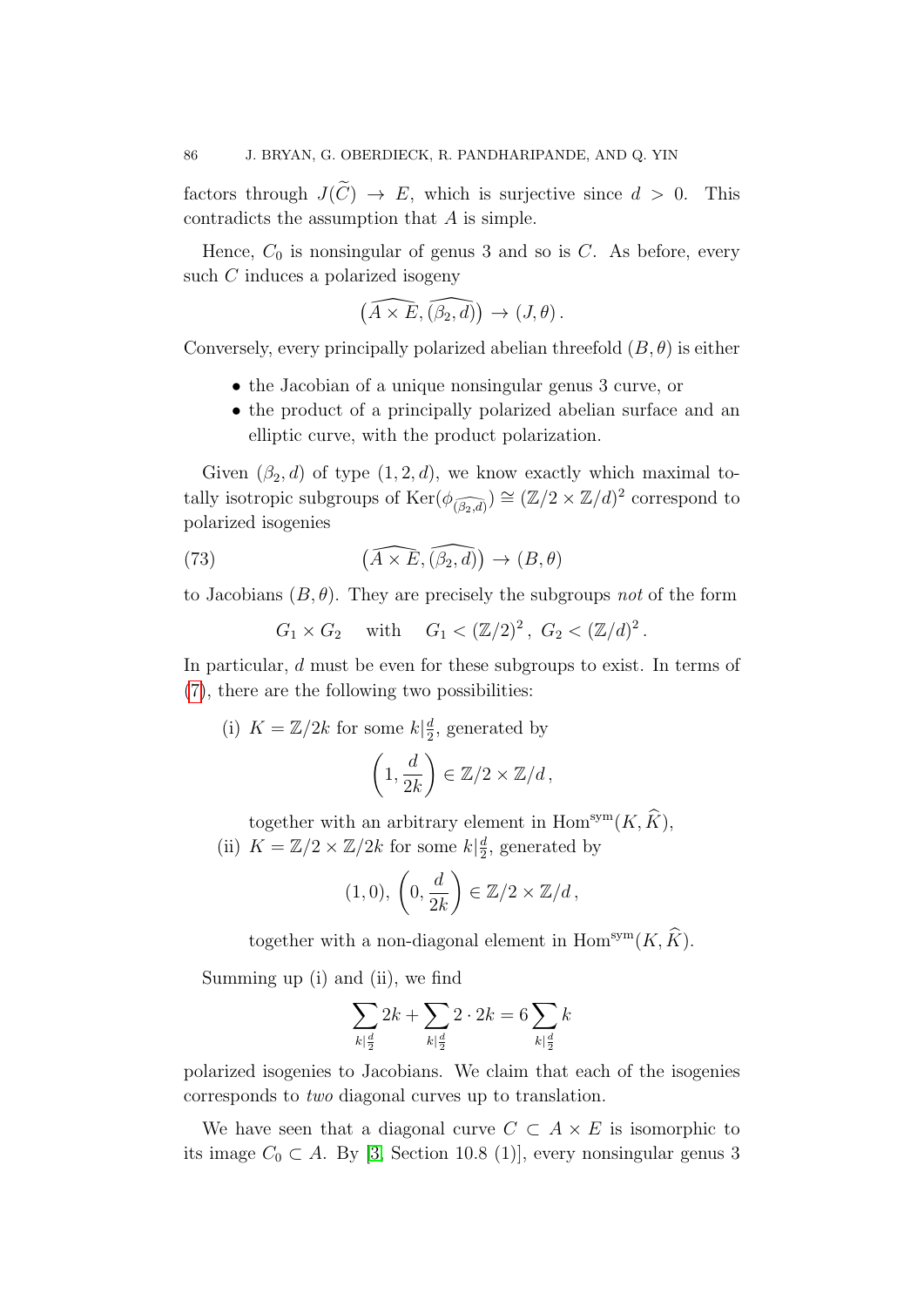curve  $C' \subset A$  in class  $\beta_2$  admits a double cover to an elliptic curve E'. In particular, the Jacobian  $J(C')$  is isogenous to  $A \times E'$ . Hence,

$$
\mathbb{Z}/2 \subset \mathrm{Aut}(C_0) = \mathrm{Aut}(C) .
$$

On the other hand, we have generically  $Aut(A \times E) = \mathbb{Z}/2 \times \mathbb{Z}/2$ . Since the Jacobian J of C is isogenous to  $A \times E$ , we also have

$$
Aut(J) \subset \mathbb{Z}/2 \times \mathbb{Z}/2.
$$

A strong form of the Torelli theorem (see [\[3,](#page-89-2) Section 11.12 (19)]) says

$$
Aut(C) = \begin{cases} Aut(J, \theta) & \text{if } C \text{ is hyperelliptic} \\ Aut(J, \theta) / \{\pm 1\} & \text{if } C \text{ is not hyperelliptic.} \end{cases}
$$

In our case this means

$$
Aut(C) = \begin{cases} \mathbb{Z}/2 \times \mathbb{Z}/2 & \text{if } C \text{ is hyperelliptic} \\ \mathbb{Z}/2 & \text{if } C \text{ is not hyperelliptic.} \end{cases}
$$

To see that C is generically not hyperelliptic, recall from Section [5.3](#page-56-0) that up to translation there are three<sup>[27](#page-86-1)</sup> hyperelliptic genus  $3$  curves

$$
C_1', C_2', C_3' \subset A
$$

in class  $\beta_2$  with  $\mathbb{Z}/2$ -stabilizers. For  $i = 1, 2, 3$ , the Jacobian  $J(C_i')$  is isogenous to  $A \times E'_i$  for some  $E'_i$ . Hence, by taking E non-isogenous to  $E'_1, E'_2, E'_3$ , we find that the diagonal curve  $C \subset A \times E$  is not isomorphic to  $C_1', C_2', C_3'$ .

To conclude, we have  $Aut(C) = \mathbb{Z}/2$  and  $Aut(J) = Aut(A \times E) =$  $\mathbb{Z}/2 \times \mathbb{Z}/2$ . Therefore, each polarized isogeny [\(73\)](#page-85-0) gives two diagonal curves up to translation. We find in total

$$
2 \cdot 6 \sum_{k|\frac{d}{2}} k = 12 \sum_{k|\frac{d}{2}} k
$$

diagonal curves up to translation. The proof that  $A \times E$  acts freely is identical to the one given in the proof of Lemma [20.](#page-83-2)  $\Box$ 

<span id="page-86-0"></span>7.5. Consistency check of Conjectures [B](#page-12-0) and [C.](#page-12-1) Conjecture [C](#page-12-1) expresses the invariants  $N_{g,(1,d',d)}$  in terms of the invariants  $N_{g,(1,1,d)}$ . By Conjecture [B,](#page-12-0) we obtain a prediction for the Donaldson-Thomas invariants of type  $(1, 2, d)$  in terms of those of  $(1, 1, d)$ . We show here that these predictions match the calculations of Theorem [5.](#page-10-0)

<span id="page-86-1"></span><sup>&</sup>lt;sup>27</sup>Each corresponds to a degree 2 polarized isogeny  $(A, \beta_2) \rightarrow (B, \theta)$ , with B the Jacobian of a genus 2 curve. The hyperelliptic curve is obtained by taking the preimage of the genus 2 curve.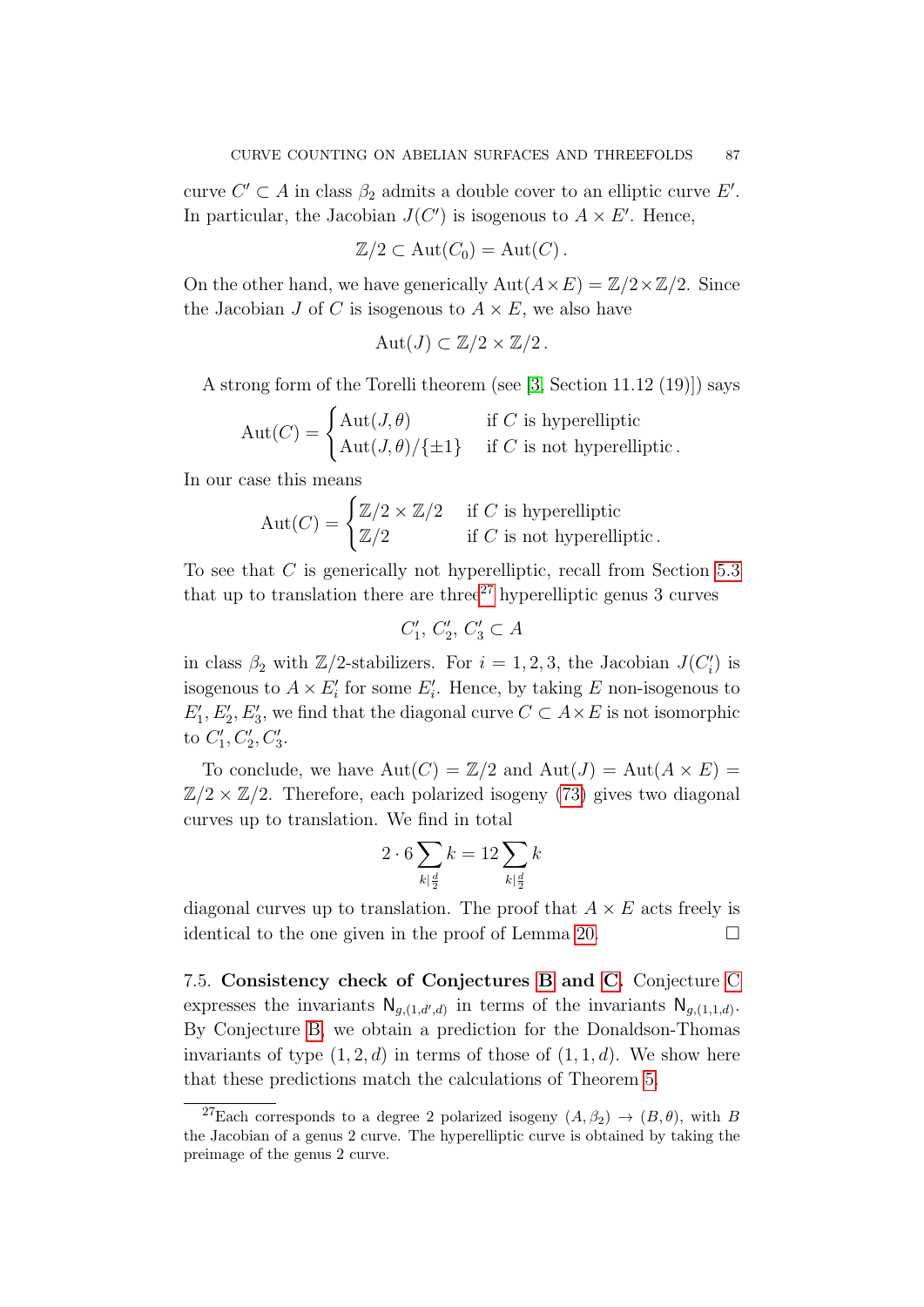<span id="page-87-0"></span>For  $d \geq 0$ , let  $f_d(p), g_d(p) \in \mathbb{Q}((p))$  be the unique Laurent series with

(74)  
\n
$$
\sum_{d\geq 0} f_d(p)q^d = K(z,\tau)^2
$$
\n
$$
\sum_{d\geq 0} g_d(p)q^d = \frac{3}{2}K(z,\tau)^4 \wp(z,\tau) + \frac{3}{8}K(2z,2\tau)^2
$$

under the variable change

 $p = e^{2\pi i z}$  and  $q = e^{2\pi i \tau}$ .

The functions on the right hand side of [\(74\)](#page-87-0) are exactly the negative of the functions appearing in Corollary\* [5.](#page-11-0) The following Lemma shows that Corollary\* [5](#page-11-0) is consistent with Conjectures [B](#page-12-0) and [C.](#page-12-1)

## Lemma 22. We have

$$
g_d(p) = \begin{cases} f_{2d}(p) & \text{if } d \text{ is odd} \\ f_{2d}(p) + \frac{1}{2}f_{d/2}(p^2) & \text{if } d \text{ is even.} \end{cases}
$$

Proof. We use basic results from the theory of Jacobi forms [\[16\]](#page-89-3). We will work with the actual variables  $p = e^{2\pi i z}$  and  $q = e^{2\pi i \tau}$ , where  $z \in \mathbb{C}$ and  $\tau \in \mathbb{H}$ .

Let  $\varphi_{-2,1}(z,\tau)$  be the weight  $-2$ , index 1 generator of the ring of weak Jacobi forms defined in [\[16,](#page-89-3) Section 9]. We have the basic identity

$$
\varphi_{-2,1}(z,\tau)=K(z,\tau)^2\,,
$$

see, for example, [\[13,](#page-89-4) Equation 4.29]. Applying the Hecke operator  $\left| \begin{array}{c} 1 \\ -2.1 \end{array} \right|$  are left  $\left| \begin{array}{c} 16 \\ 4 \end{array} \right|$ , we obtain the weak weight  $-2$ , index 2 Jacobi form

$$
(\varphi_{-2,1}|_{-2,1}V_2)(z,\tau)=\sum_{d\geq 0}\left(f_{2d}(p)+\frac{f_{d/2}(p^2)}{2^3}\right)q^d,
$$

where  $f_a(p) = 0$  whenever a is fractional. Using [\[16,](#page-89-3) Theorem 9.3] and comparing the first coefficients, we find

$$
\sum_{d\geq 0} \left( f_{2d}(p) + \frac{f_{d/2}(p^2)}{2^3} \right) q^d = \frac{3}{2} K(z, \tau)^4 \wp(z, \tau).
$$

We conclude

$$
\sum_{d\geq 0} \left( f_{2d}(p) + \frac{f_{d/2}(p^2)}{2} \right) q^d = \frac{3}{2} K(z, \tau)^4 \wp(z, \tau) + \sum_{d\geq 0} \frac{3}{8} f_{d/2}(p^2) q^d
$$

$$
= \frac{3}{2} K(z, \tau)^4 \wp(z, \tau) + \frac{3}{8} K(2z, 2\tau)^2
$$

$$
= \sum_{d\geq 0} g_d(p) q^d.
$$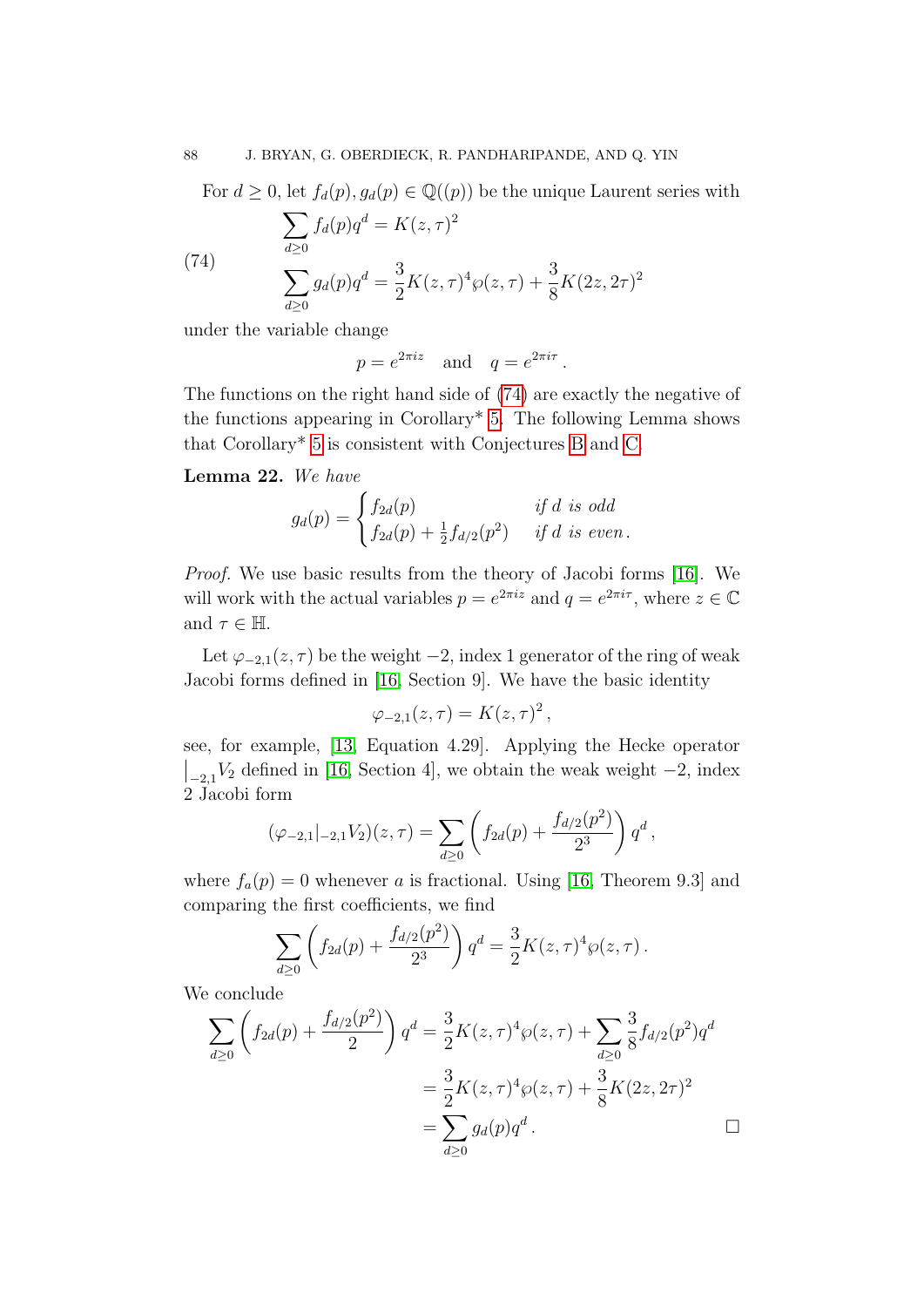<span id="page-88-0"></span>7.6. A formula for imprimitive classes. We conjecture a multiple cover formula in all classes for the quotient invariants  $\mathsf{N}_{g,(d_1,d_2,d_3)}$ . The shape of the formula already appeared in the physics approach of [\[38\]](#page-90-2). However, [\[38\]](#page-90-2) does not match the invariants  $\mathsf{N}_{q,\beta}$  and our formula below is different.

Define the function

$$
\mathsf{n}(d_1,d_2,d_3,k) = \sum_{\delta} \delta^2
$$

where  $\delta$  runs over all divisors of

$$
gcd\left(k, d_1, d_2, d_3, \frac{d_1d_2}{k}, \frac{d_1d_3}{k}, \frac{d_2d_3}{k}, \frac{d_1d_2d_3}{k^2}\right).
$$

<span id="page-88-1"></span>Conjecture E. For all  $g \geq 2$ ,  $d_1, d_2 > 0$ , and  $d_3 \geq 0$ ,

$$
\mathsf{N}_{g,(d_1,d_2,d_3)} = \sum_{k} \mathsf{n}(d_1,d_2,d_3,k) k^{2g-3} \mathsf{N}_{g,\left(1,1,\frac{d_1d_2d_3}{k^2}\right)}
$$

where k runs over all divisors of  $gcd(d_1d_2, d_1d_3, d_2d_3)$  such that  $k^2$  divides  $d_1d_2d_3$ .

Recall the quotient Donaldson-Thomas invariants  $DT_{n,\beta}$ . Assuming deformation invariance, we write

$$
\mathsf{DT}_{n,\beta}=\mathsf{DT}_{n,(d_1,d_2,d_3)}
$$

if  $\beta$  is of type  $(d_1, d_2, d_3)$ . The invariants  $DT_{n,(d_1,d_2,d_3)}$  are defined whenever  $n \neq 0$  or if at least two of the  $d_i$  are positive.

Translating the multiple cover rule of Conjecture [E](#page-88-1) via the conjectural GW/DT correspondence yields the following.

**Conjecture E'**. Assume  $n > 0$  or at least two of the integers  $d_1, d_2, d_3$ are positive. Then

$$
\mathsf{DT}_{n,(d_1,d_2,d_3)} = \sum_{k} \frac{1}{k} \, \mathsf{n}(d_1,d_2,d_3,k) (-1)^{n-\frac{n}{k}} \, \mathsf{DT}_{\frac{n}{k},(1,1,\frac{d_1d_2d_3}{k^2})}
$$

where k runs over all divisors of  $gcd(n, d_1d_2, d_1d_3, d_2d_3)$  such that  $k^2$  $divides\ d_1d_2d_3.$ 

While Conjecture [E](#page-88-1) only applies for  $d_1, d_2 > 0$ , we have stated Conjecture E' also for the degenerate cases  $(0, 0, d)$ . Unraveling the definition yields

$$
\mathsf{DT}_{n,(0,0,d)} = \frac{(-1)^{n-1}}{n} \sum_{k \mid \gcd(n,d)} k^2,
$$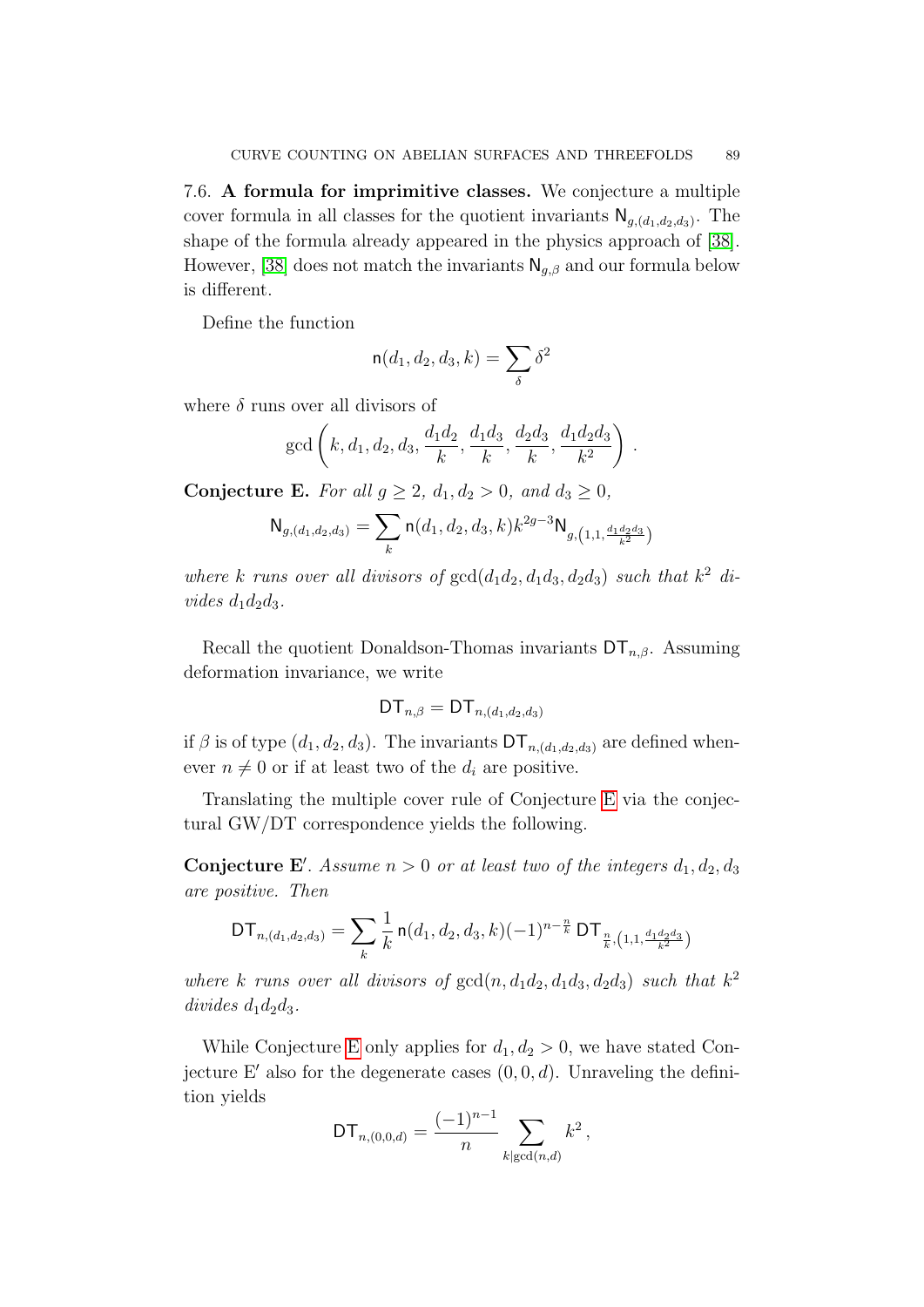which for  $d = 0$  is in perfect agreement with [\[60\]](#page-91-1), and for  $d > 0$  is proven in [\[46\]](#page-91-2).

## **REFERENCES**

- [1] A. Beauville, Counting rational curves on K3 surfaces, Duke Math. J. 97 (1999), no. 1, 99–108.
- [2] K. Behrend, The product formula for Gromov-Witten invariants, J. Algebraic Geom. 8 (1999), no. 3, 529–541.
- <span id="page-89-2"></span>[3] C. Birkenhake and H. Lange, Complex abelian varieties, Second edition, Grundlehren Math. Wiss., 302, Springer-Verlag, Berlin, 2004, xii+635 pp.
- <span id="page-89-1"></span>[4] S. Bloch and A. Okounkov, The character of the infinite wedge representation, Adv. Math. 149 (2000), no. 1, 1–60.
- [5] P. Borówka and G. K. Sankaran, *Hyperelliptic genus* 4 curves on abelian surfaces, [arXiv:1606.09301.](http://arxiv.org/abs/1606.09301)
- <span id="page-89-0"></span>[6] J. Bryan, The Donaldson-Thomas theory of  $K3 \times E$  via the topological vertex, [arXiv:1504.02920.](http://arxiv.org/abs/1504.02920)
- [7] J. Bryan and T. Graber, The crepant resolution conjecture, in Algebraic geometry—Seattle 2005, Part 1, 23–42, Proc. Sympos. Pure Math., 80, Part 1, Amer. Math. Soc., Providence, RI, 2009.
- [8] J. Bryan and M. Kool, Donaldson-Thomas invariants of local elliptic surfaces via the topological vertex, [arXiv:1608.07369.](http://arxiv.org/abs/1608.07369)
- [9] J. Bryan and N. C. Leung, Generating functions for the number of curves on abelian surfaces, Duke Math. J. 99 (1999), no. 2, 311–328.
- [10] J. Bryan and N. C. Leung, The enumerative geometry of K3 surfaces and modular forms, J. Amer. Math. Soc. 13 (2000), no. 2, 371–410.
- [11] L. M. Butler, Subgroup lattices and symmetric functions, Mem. Amer. Math. Soc. 112 (1994), no. 539, vi+160 pp.
- [12] K. Chandrasekharan, Elliptic functions, Grundlehren Math. Wiss., 281. Springer-Verlag, Berlin, 1985, xi+189 pp.
- <span id="page-89-4"></span>[13] A. Dabholkar, S. Murthy, and D. Zagier, Quantum black holes, wall crossing, and mock modular forms, [arXiv:1208.4074.](http://arxiv.org/abs/1208.4074)
- [14] O. Debarre, On the Euler characteristic of generalized Kummer varieties, Amer. J. Math. 121 (1999), no. 3, 577–586.
- [15] O. Debarre, Complex tori and abelian varieties, SMF/AMS Texts and Monographs, 11, Amer. Math. Soc., Providence, RI; Soc. Math. France, Paris, 2005,  $x+109$  pp.
- <span id="page-89-3"></span>[16] M. Eichler and D. Zagier, The theory of Jacobi forms, Progress in Mathematics, 55, Birkhäuser Boston, Inc., Boston, MA, 1985,  $v+148$  pp.
- [17] C. Faber and R. Pandharipande, Hodge integrals and Gromov-Witten theory, Invent. Math. 139 (2000), no. 1, 173–199.
- [18] C. Faber and R. Pandharipande, Relative maps and tautological classes, J. Eur. Math. Soc. (JEMS) 7 (2005), no. 1, 13–49.
- [19] C. Faber and R. Pandharipande, Tautological and non-tautological cohomology of the moduli space of curves, in Handbook of moduli, Vol. I, 293–330, Adv. Lect. Math. (ALM), 24, Int. Press, Somerville, MA, 2013.
- [20] F. Flamini, A. L. Knutsen, G. Pacienza, On families of rational curves in the Hilbert square of a surface, with an appendix by E. Sernesi, Michigan Math. J. 58 (2009), no. 3, 639–682.
- $[21]$  L. Göttsche, The Betti numbers of the Hilbert scheme of points on a smooth projective surface, Math. Ann. 286 (1990), no. 1-3, 193–207.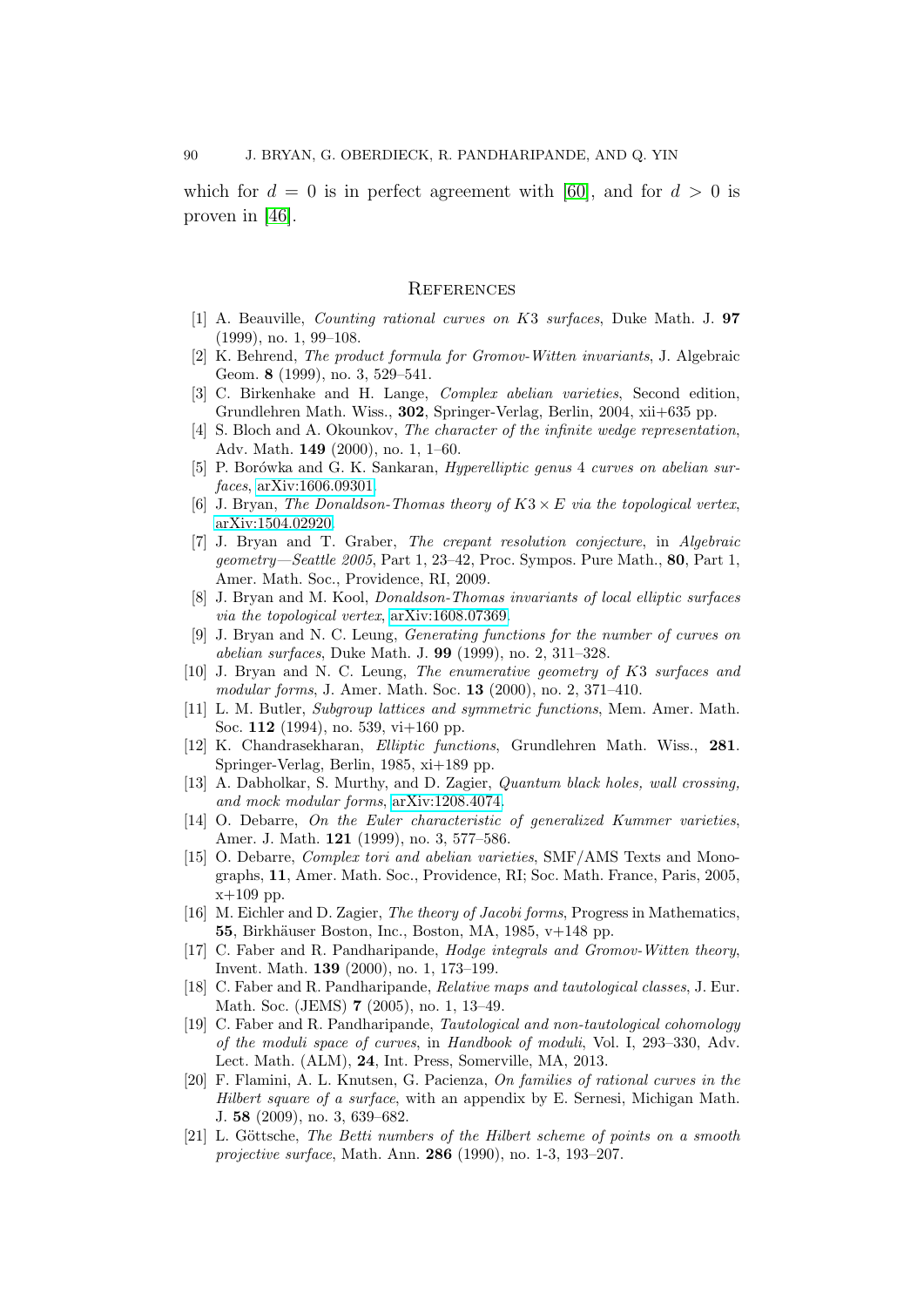- $[22]$  L. Göttsche, A conjectural generating function for numbers of curves on surfaces, Comm. Math. Phys. 196 (1998), no. 3, 523–533.
- [23] L. Göttsche and V. Shende, The chi-y genera of relative Hilbert schemes for linear systems on Abelian and K3 surfaces, Algebr. Geom. 2 (2015), no. 4, 405–421.
- [24] T. Graber, Enumerative geometry of hyperelliptic plane curves, J. Algebraic Geom. 10 (2001), no. 4, 725–755.
- [25] T. Graber and R. Pandharipande, Localization of virtual classes, Invent. Math. 135 (1999), no. 2, 487–518.
- [26] M. G. Gulbrandsen, Donaldson-Thomas invariants for complexes on abelian threefolds, Math. Z. 273 (2013), no. 1-2, 219–236.
- [27] J. Harris and D. Mumford, On the Kodaira dimension of the moduli space of curves, with an appendix by W. Fulton, Invent. Math. 67 (1982), no. 1, 23–88.
- [28] T. Kawai and K. Yoshioka, String partition functions and infinite products, Adv. Theor. Math. Phys. 4 (2000), no. 2, 397–485.
- [29] Y.-H. Kiem and J. Li, Localizing virtual cycles by cosections, J. Amer. Math. Soc. 26 (2013), no. 4, 1025–1050.
- [30] A. Klemm, D. Maulik, R. Pandharipande, and E. Scheidegger, Noether-Lefschetz theory and the Yau-Zaslow conjecture, J. Amer. Math. Soc. 23 (2010). no. 4, 1013–1040.
- [31] A. L. Knutsen, M. Lelli-Chiesa, and G. Mongardi, Severi varieties and Brill-Noether theory of curves on abelian surfaces, J. Reine Angew. Math. (to appear), [arXiv:1503.04465.](http://arxiv.org/abs/1503.04465)
- [32] M. Kool and R. P. Thomas, Reduced classes and curve counting on surfaces I: theory, Algebr. Geom. 1 (2014), no. 3, 334–383.
- [33] H. Lange and E. Sernesi, Severi varieties and branch curves of abelian surfaces of type  $(1, 3)$ , Internat. J. Math. **13**  $(2002)$ , no. 3,  $227-244$ .
- <span id="page-90-1"></span>[34] H. Lange and E. Sernesi, Curves of genus g on an abelian variety of dimension g, Indag. Math. (N.S.) 13 (2002), no. 4, 523–535.
- [35] J. Li, Stable morphisms to singular schemes and relative stable morphisms, J. Differential Geom. 57 (2001), no. 3, 509–578.
- [36] J. Li, A degeneration formula for Gromov-Witten invariants, J. Differential Geom. 60 (2002), no. 2, 199–293.
- [37] E. Looijenga, On the tautological ring of  $M<sub>g</sub>$ , Invent. Math. 121 (1995), no. 2, 411–419.
- <span id="page-90-2"></span>[38] J. Maldacena, G. Moore, and A. Strominger, *Counting BPS blackholes in* toroidal type II string theory, [arXiv:hep-th/9903163.](http://arxiv.org/abs/hep-th/9903163)
- <span id="page-90-0"></span>[39] D. Maulik, N. Nekrasov, A. Okounkov, and R. Pandharipande, Gromov-Witten theory and Donaldson-Thomas theory. I, Compos. Math., 142 (2006), no. 5, 1263–1285.
- [40] D. Maulik and R. Pandharipande, A topological view of Gromov-Witten theory, Topology 45 (2006), no. 5, 887–918.
- [41] D. Maulik and R. Pandharipande, Gromov-Witten theory and Noether-Lefschetz theory, in A celebration of algebraic geometry, 469–507, Clay Math. Proc., 18, Amer. Math. Soc., Providence, RI, 2013.
- [42] D. Maulik, R. Pandharipande, and R. P. Thomas, Curves on K3 surfaces and modular forms, with an appendix by A. Pixton, J. Topol.  $3$  (2010), no. 4, 937–996.
- [43] G. Oberdieck, Gromov-Witten invariants of the Hilbert scheme of points of a K3 surface, [arXiv:1406.1139.](http://arxiv.org/abs/1406.1139)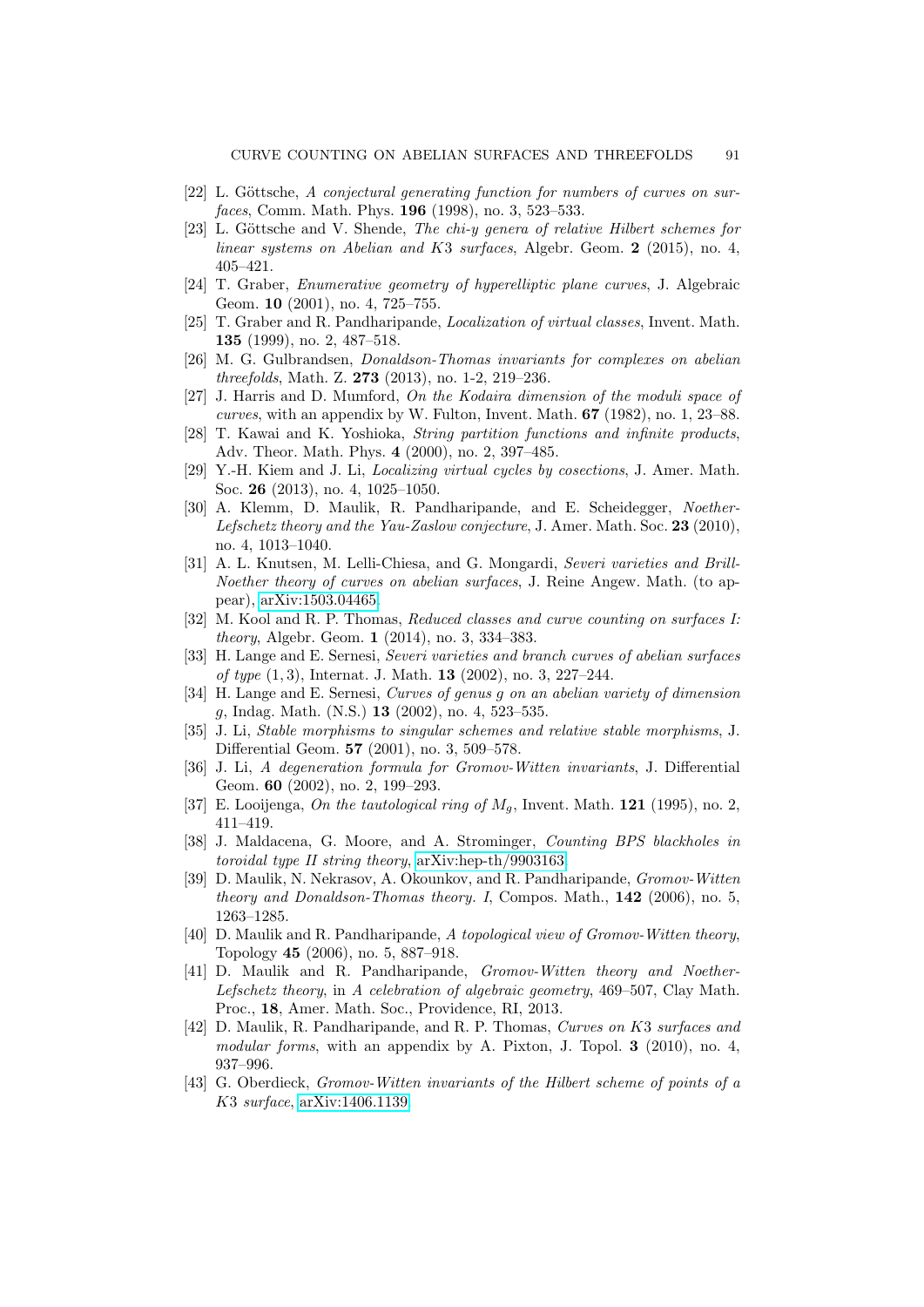- [44] G. Oberdieck and R. Pandharipande, Curve counting on  $K3 \times E$ , the Igusa cusp form  $\chi_{10}$ , and descendent integration, in K3 surfaces and their moduli, 245–278, Progr. Math., 315, Birkhäuser/Springer, 2016.
- [45] G. Oberdieck and J. Shen, Curve counting on elliptic Calabi-Yau threefolds via derived categories, [arXiv:1608.07073.](http://arxiv.org/abs/1608.07073)
- <span id="page-91-2"></span>[46] G. Oberdieck and J. Shen, Reduced Donaldson-Thomas invariants and the ring of dual numbers, [arXiv:1612.03102.](http://arxiv.org/abs/1612.03102)
- [47] A. Okounkov and R. Pandharipande, Gromov-Witten theory, Hurwitz theory, and completed cycles, Ann. of Math. (2) 163 (2006), no. 2, 517–560.
- [48] A. Okounkov and R. Pandharipande, Virasoro constraints for target curves, Invent. Math. 163 (2006), no. 1, 47–108.
- [49] R. Pandharipande and A. Pixton, Gromov-Witten/Pairs correspondence for the quintic 3-fold, J. Amer. Math. Soc. (to appear), [arXiv:1206.5490.](http://arxiv.org/abs/1206.5490)
- [50] R. Pandharipande and R. P. Thomas, Curve counting via stable pairs in the derived category, Invent. Math. 178 (2009), no. 2, 407–447.
- [51] R. Pandharipande and R. Thomas, The Katz-Klemm-Vafa conjecture for K3 surfaces, Forum Math. Pi 4 (2016), e4, 111 pp.
- [52] R. Pandharipande and R. P. Thomas, 13/2 ways of counting curves, in Moduli spaces, 282–333, London Math. Soc. Lecture Note Ser., 411, Cambridge Univ. Press, Cambridge, 2014.
- [53] G. P. Pirola, Curves on generic Kummer varieties, Duke Math. J. 59 (1989), no. 3, 701–708.
- [54] D. Pontoni, Quantum cohomology of Hilb<sup>2</sup>( $\mathbb{P}^1 \times \mathbb{P}^1$ ) and enumerative applications, Trans. Amer. Math. Soc. 359 (2007), no. 11, 5419–5448.
- [55] B. Poonen and M. Stoll, Most odd degree hyperelliptic curves have only one rational point, Ann. of Math. (2) 180 (2014), no. 3, 1137–1166.
- <span id="page-91-0"></span>[56] M. Romagny, Group actions on stacks and applications, Michigan Math. J. 53 (2005), no. 1, 209–236.
- [57] S. C. F. Rose, Counting hyperelliptic curves on an Abelian surface with quasimodular forms, Commun. Number Theory Phys. 8 (2014), no. 2, 243–293.
- [58] Y. Ruan, The cohomology ring of crepant resolutions of orbifolds, in Gromov-Witten theory of spin curves and orbifolds, 117–126, Contemp. Math., 403. Amer. Math. Soc., Providence, RI, 2006.
- [59] T. Schürg, B. Toën, and G. Vezzosi, *Derived algebraic geometry, determinants* of perfect complexes, and applications to obstruction theories for maps and complexes, J. Reine Angew. Math. 702 (2015), 1–40.
- <span id="page-91-1"></span>[60] J. Shen, The Euler characteristics of generalized Kummer schemes, Math. Z. 281 (2015), no. 3-4, 1183–1189.
- [61] J. Tate, Algebraic cycles and poles of zeta functions, in Arithmetical algebraic geometry, (Proc. Conf. Purdue Univ., 1963), 93–110, Harper & Row, New York, 1965.
- [62] J. Wise, A hyperelliptic Hodge integral, Port. Math. **73** (2016), no. 3, 207–218.
- [63] J. Wise, The genus zero Gromov-Witten invariants of the symmetric square of the plane, Comm. Anal. Geom. 19 (2011), no. 5, 923–974.
- [64] S.-T. Yau and E. Zaslow, BPS states, string duality, and nodal curves on K3, Nuclear Phys. B 471 (1996), no. 3, 503–512.